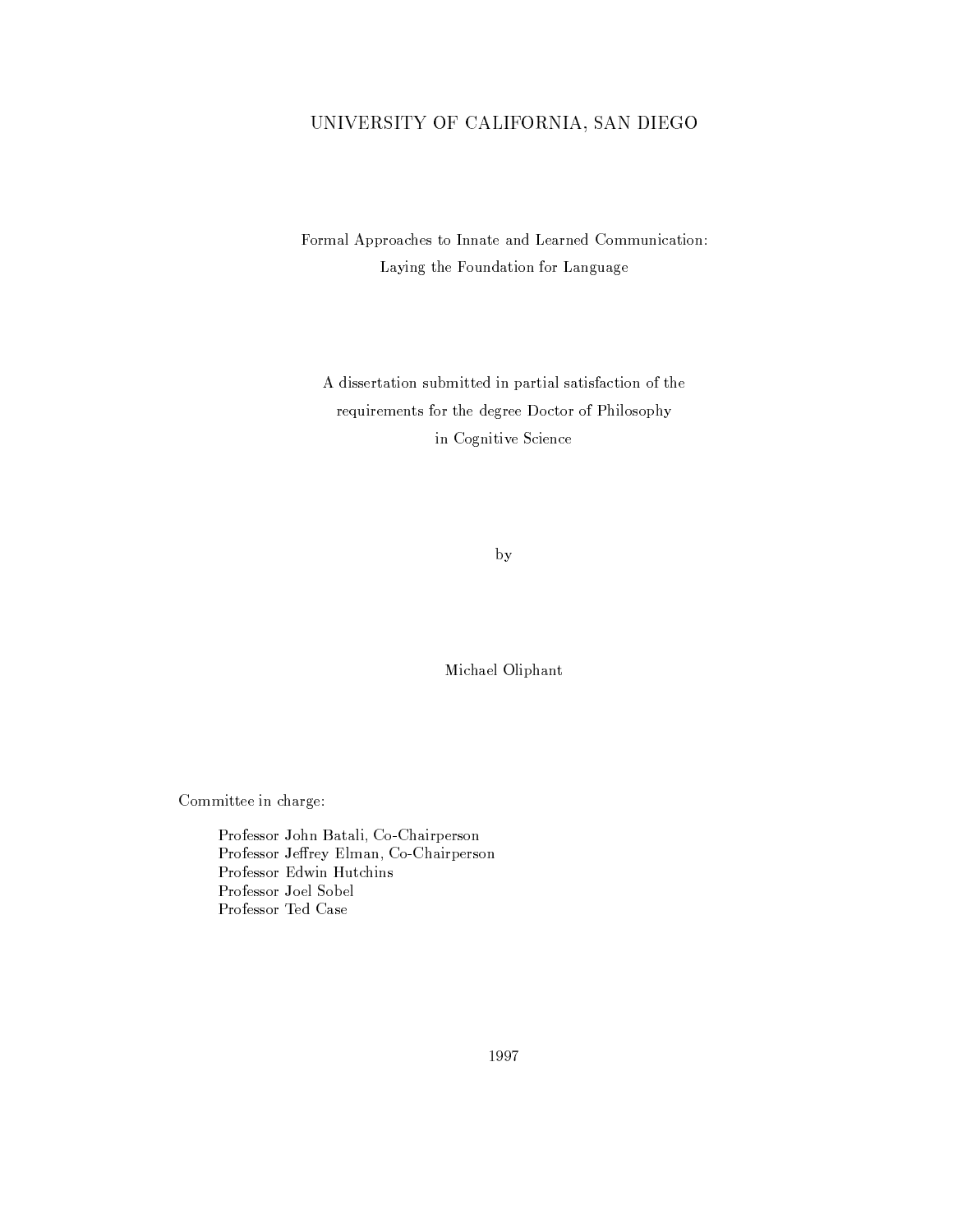|  | <b>TABLE OF CONTENTS</b> |
|--|--------------------------|
|  |                          |

|    | $\overline{\mathbf{u}}$<br>Table of Contents and arranged to the contract of the contract of the contract of the contract of the contract of the contract of the contract of the contract of the contract of the contract of the contract of the contract                                                                                                                                                                                                                                                                                                                                                                                                                                                                                                                                                     |
|----|---------------------------------------------------------------------------------------------------------------------------------------------------------------------------------------------------------------------------------------------------------------------------------------------------------------------------------------------------------------------------------------------------------------------------------------------------------------------------------------------------------------------------------------------------------------------------------------------------------------------------------------------------------------------------------------------------------------------------------------------------------------------------------------------------------------|
|    | iv                                                                                                                                                                                                                                                                                                                                                                                                                                                                                                                                                                                                                                                                                                                                                                                                            |
|    | .<br>In the second complete the second complete that the second complete the second complete that the second complete<br>Abstract<br>V                                                                                                                                                                                                                                                                                                                                                                                                                                                                                                                                                                                                                                                                        |
| I  | Introduction the contract of the contract of the contract of the contract of the contract of the contract of the contract of the contract of the contract of the contract of the contract of the contract of the contract of t<br>$\mathbf{1}$                                                                                                                                                                                                                                                                                                                                                                                                                                                                                                                                                                |
| H  | The behavior of communication enterstanding the set of the set of the set of the set of the set of the set of the set of the set of the set of the set of the set of the set of the set of the set of the set of the set of th<br>$\sqrt{3}$<br>$\sqrt{3}$<br>$\sqrt{3}$<br>$\overline{4}$<br>$\overline{4}$<br>4. Vervet monkey alarm calls with a subsequently and a subsequently contained a subsequently set of the set of $\mathbb{R}^n$<br>$\bf 5$<br>$\bf 5$<br>$\bf 5$<br>B. Defining communication enterstated by the contract of the contract of the contract of the contract of the contract of the contract of the contract of the contract of the contract of the contract of the contract of the c<br>$\,6\,$<br>$1_{-}$<br>$\overline{7}$<br>2.<br>8<br>3.<br>11<br>4.<br>13<br>5.<br>13<br>6. |
| Ш  | Communication system formalism (b) b contained by containing the system of the system of the system of the system of the system of the system of the system of the system of the system of the system of the system of the sys<br>15<br>15<br>16<br>17<br>18<br>D. Optimal communication enterity and and all the contract of the contract of the contract of the contract of the contract of the contract of the contract of the contract of the contract of the contract of the contract of<br>20                                                                                                                                                                                                                                                                                                           |
| IV | Evolved communication systems response to the contract of the contract of the contract of the contract of the contract of the contract of the contract of the contract of the contract of the contract of the contract of the<br>22<br>$2\sqrt{2}$<br>A. Evolutionary game theory resources and contained a series of the series of the series of the series of the<br>23<br>24<br>25<br>25<br>26<br>27<br>27<br>${\bf F}$ .<br>G. Lack of common interest<br>28<br>.<br>The contract of the contract of the contract of the contract of the contract of the contract of the contract of<br>1.<br>30<br>30<br>2.<br>Reciprocal altruism and altreasure and altreasure and altreasure altreasure and altreasure altreasure and altreasure<br>32<br>3.<br>39<br>46                                              |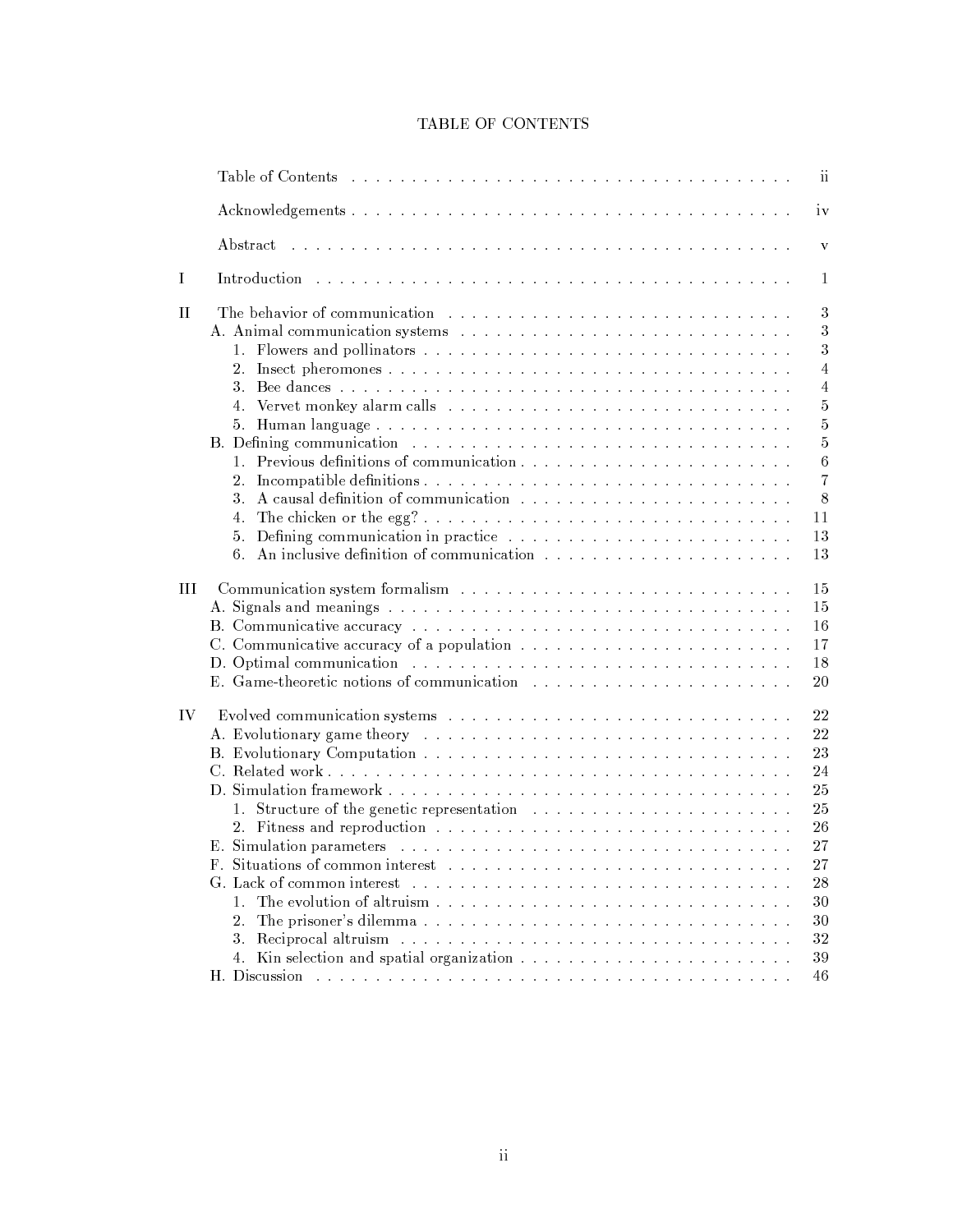| 47<br>50<br>52<br>53<br>D. Suppression and an annual contract the contract of the contract of the contract of the contract of the contract of the contract of the contract of the contract of the contract of the contract of the contract of the cont<br>56<br>VI<br>56<br>57<br>58<br>C. The observational learning model<br>1. Population dynamics contract research resources and resources are resources and<br>58<br>59<br>60<br>3. Creating a new individual contract to a contract the contract of the contract of the contract of the contract of the contract of the contract of the contract of the contract of the contract of the contract of the contra<br>61<br>4.<br>61<br>62<br>64<br>2.<br>67<br>73<br>Analysis of Hurford Albert Library and Albert Library and Albert Hurford Albert Library and Albert Library and<br>75<br>5.<br>77<br>78<br>2.5<br>79<br>81<br>82<br>86<br>87<br>VII-<br>A. Why are the so few learned communication systems?<br>87<br>87<br>88<br>88<br>89<br>89<br>1.<br>90<br>$\overline{2}$ .<br>90<br>91<br>4.<br>.<br>The contract of the contract of the contract of the contract of the contract of the contract of the contract of<br>93<br>VIII Discussion<br>93<br>93<br>94<br>D. Observational learning as a bottleneck in language evolution<br>95<br>97<br>A<br>Bibliography and an annual contract and an annual contract and an annual contract of the Bibliography<br>98 | V | 47 |
|----------------------------------------------------------------------------------------------------------------------------------------------------------------------------------------------------------------------------------------------------------------------------------------------------------------------------------------------------------------------------------------------------------------------------------------------------------------------------------------------------------------------------------------------------------------------------------------------------------------------------------------------------------------------------------------------------------------------------------------------------------------------------------------------------------------------------------------------------------------------------------------------------------------------------------------------------------------------------------------------------------------------------------------------------------------------------------------------------------------------------------------------------------------------------------------------------------------------------------------------------------------------------------------------------------------------------------------------------------------------------------------------------------------------------------|---|----|
|                                                                                                                                                                                                                                                                                                                                                                                                                                                                                                                                                                                                                                                                                                                                                                                                                                                                                                                                                                                                                                                                                                                                                                                                                                                                                                                                                                                                                                  |   |    |
|                                                                                                                                                                                                                                                                                                                                                                                                                                                                                                                                                                                                                                                                                                                                                                                                                                                                                                                                                                                                                                                                                                                                                                                                                                                                                                                                                                                                                                  |   |    |
|                                                                                                                                                                                                                                                                                                                                                                                                                                                                                                                                                                                                                                                                                                                                                                                                                                                                                                                                                                                                                                                                                                                                                                                                                                                                                                                                                                                                                                  |   |    |
|                                                                                                                                                                                                                                                                                                                                                                                                                                                                                                                                                                                                                                                                                                                                                                                                                                                                                                                                                                                                                                                                                                                                                                                                                                                                                                                                                                                                                                  |   |    |
|                                                                                                                                                                                                                                                                                                                                                                                                                                                                                                                                                                                                                                                                                                                                                                                                                                                                                                                                                                                                                                                                                                                                                                                                                                                                                                                                                                                                                                  |   |    |
|                                                                                                                                                                                                                                                                                                                                                                                                                                                                                                                                                                                                                                                                                                                                                                                                                                                                                                                                                                                                                                                                                                                                                                                                                                                                                                                                                                                                                                  |   |    |
|                                                                                                                                                                                                                                                                                                                                                                                                                                                                                                                                                                                                                                                                                                                                                                                                                                                                                                                                                                                                                                                                                                                                                                                                                                                                                                                                                                                                                                  |   |    |
|                                                                                                                                                                                                                                                                                                                                                                                                                                                                                                                                                                                                                                                                                                                                                                                                                                                                                                                                                                                                                                                                                                                                                                                                                                                                                                                                                                                                                                  |   |    |
|                                                                                                                                                                                                                                                                                                                                                                                                                                                                                                                                                                                                                                                                                                                                                                                                                                                                                                                                                                                                                                                                                                                                                                                                                                                                                                                                                                                                                                  |   |    |
|                                                                                                                                                                                                                                                                                                                                                                                                                                                                                                                                                                                                                                                                                                                                                                                                                                                                                                                                                                                                                                                                                                                                                                                                                                                                                                                                                                                                                                  |   |    |
|                                                                                                                                                                                                                                                                                                                                                                                                                                                                                                                                                                                                                                                                                                                                                                                                                                                                                                                                                                                                                                                                                                                                                                                                                                                                                                                                                                                                                                  |   |    |
|                                                                                                                                                                                                                                                                                                                                                                                                                                                                                                                                                                                                                                                                                                                                                                                                                                                                                                                                                                                                                                                                                                                                                                                                                                                                                                                                                                                                                                  |   |    |
|                                                                                                                                                                                                                                                                                                                                                                                                                                                                                                                                                                                                                                                                                                                                                                                                                                                                                                                                                                                                                                                                                                                                                                                                                                                                                                                                                                                                                                  |   |    |
|                                                                                                                                                                                                                                                                                                                                                                                                                                                                                                                                                                                                                                                                                                                                                                                                                                                                                                                                                                                                                                                                                                                                                                                                                                                                                                                                                                                                                                  |   |    |
|                                                                                                                                                                                                                                                                                                                                                                                                                                                                                                                                                                                                                                                                                                                                                                                                                                                                                                                                                                                                                                                                                                                                                                                                                                                                                                                                                                                                                                  |   |    |
|                                                                                                                                                                                                                                                                                                                                                                                                                                                                                                                                                                                                                                                                                                                                                                                                                                                                                                                                                                                                                                                                                                                                                                                                                                                                                                                                                                                                                                  |   |    |
|                                                                                                                                                                                                                                                                                                                                                                                                                                                                                                                                                                                                                                                                                                                                                                                                                                                                                                                                                                                                                                                                                                                                                                                                                                                                                                                                                                                                                                  |   |    |
|                                                                                                                                                                                                                                                                                                                                                                                                                                                                                                                                                                                                                                                                                                                                                                                                                                                                                                                                                                                                                                                                                                                                                                                                                                                                                                                                                                                                                                  |   |    |
|                                                                                                                                                                                                                                                                                                                                                                                                                                                                                                                                                                                                                                                                                                                                                                                                                                                                                                                                                                                                                                                                                                                                                                                                                                                                                                                                                                                                                                  |   |    |
|                                                                                                                                                                                                                                                                                                                                                                                                                                                                                                                                                                                                                                                                                                                                                                                                                                                                                                                                                                                                                                                                                                                                                                                                                                                                                                                                                                                                                                  |   |    |
|                                                                                                                                                                                                                                                                                                                                                                                                                                                                                                                                                                                                                                                                                                                                                                                                                                                                                                                                                                                                                                                                                                                                                                                                                                                                                                                                                                                                                                  |   |    |
|                                                                                                                                                                                                                                                                                                                                                                                                                                                                                                                                                                                                                                                                                                                                                                                                                                                                                                                                                                                                                                                                                                                                                                                                                                                                                                                                                                                                                                  |   |    |
|                                                                                                                                                                                                                                                                                                                                                                                                                                                                                                                                                                                                                                                                                                                                                                                                                                                                                                                                                                                                                                                                                                                                                                                                                                                                                                                                                                                                                                  |   |    |
|                                                                                                                                                                                                                                                                                                                                                                                                                                                                                                                                                                                                                                                                                                                                                                                                                                                                                                                                                                                                                                                                                                                                                                                                                                                                                                                                                                                                                                  |   |    |
|                                                                                                                                                                                                                                                                                                                                                                                                                                                                                                                                                                                                                                                                                                                                                                                                                                                                                                                                                                                                                                                                                                                                                                                                                                                                                                                                                                                                                                  |   |    |
|                                                                                                                                                                                                                                                                                                                                                                                                                                                                                                                                                                                                                                                                                                                                                                                                                                                                                                                                                                                                                                                                                                                                                                                                                                                                                                                                                                                                                                  |   |    |
|                                                                                                                                                                                                                                                                                                                                                                                                                                                                                                                                                                                                                                                                                                                                                                                                                                                                                                                                                                                                                                                                                                                                                                                                                                                                                                                                                                                                                                  |   |    |
|                                                                                                                                                                                                                                                                                                                                                                                                                                                                                                                                                                                                                                                                                                                                                                                                                                                                                                                                                                                                                                                                                                                                                                                                                                                                                                                                                                                                                                  |   |    |
|                                                                                                                                                                                                                                                                                                                                                                                                                                                                                                                                                                                                                                                                                                                                                                                                                                                                                                                                                                                                                                                                                                                                                                                                                                                                                                                                                                                                                                  |   |    |
|                                                                                                                                                                                                                                                                                                                                                                                                                                                                                                                                                                                                                                                                                                                                                                                                                                                                                                                                                                                                                                                                                                                                                                                                                                                                                                                                                                                                                                  |   |    |
|                                                                                                                                                                                                                                                                                                                                                                                                                                                                                                                                                                                                                                                                                                                                                                                                                                                                                                                                                                                                                                                                                                                                                                                                                                                                                                                                                                                                                                  |   |    |
|                                                                                                                                                                                                                                                                                                                                                                                                                                                                                                                                                                                                                                                                                                                                                                                                                                                                                                                                                                                                                                                                                                                                                                                                                                                                                                                                                                                                                                  |   |    |
|                                                                                                                                                                                                                                                                                                                                                                                                                                                                                                                                                                                                                                                                                                                                                                                                                                                                                                                                                                                                                                                                                                                                                                                                                                                                                                                                                                                                                                  |   |    |
|                                                                                                                                                                                                                                                                                                                                                                                                                                                                                                                                                                                                                                                                                                                                                                                                                                                                                                                                                                                                                                                                                                                                                                                                                                                                                                                                                                                                                                  |   |    |
|                                                                                                                                                                                                                                                                                                                                                                                                                                                                                                                                                                                                                                                                                                                                                                                                                                                                                                                                                                                                                                                                                                                                                                                                                                                                                                                                                                                                                                  |   |    |
|                                                                                                                                                                                                                                                                                                                                                                                                                                                                                                                                                                                                                                                                                                                                                                                                                                                                                                                                                                                                                                                                                                                                                                                                                                                                                                                                                                                                                                  |   |    |
|                                                                                                                                                                                                                                                                                                                                                                                                                                                                                                                                                                                                                                                                                                                                                                                                                                                                                                                                                                                                                                                                                                                                                                                                                                                                                                                                                                                                                                  |   |    |
|                                                                                                                                                                                                                                                                                                                                                                                                                                                                                                                                                                                                                                                                                                                                                                                                                                                                                                                                                                                                                                                                                                                                                                                                                                                                                                                                                                                                                                  |   |    |
|                                                                                                                                                                                                                                                                                                                                                                                                                                                                                                                                                                                                                                                                                                                                                                                                                                                                                                                                                                                                                                                                                                                                                                                                                                                                                                                                                                                                                                  |   |    |
|                                                                                                                                                                                                                                                                                                                                                                                                                                                                                                                                                                                                                                                                                                                                                                                                                                                                                                                                                                                                                                                                                                                                                                                                                                                                                                                                                                                                                                  |   |    |
|                                                                                                                                                                                                                                                                                                                                                                                                                                                                                                                                                                                                                                                                                                                                                                                                                                                                                                                                                                                                                                                                                                                                                                                                                                                                                                                                                                                                                                  |   |    |
|                                                                                                                                                                                                                                                                                                                                                                                                                                                                                                                                                                                                                                                                                                                                                                                                                                                                                                                                                                                                                                                                                                                                                                                                                                                                                                                                                                                                                                  |   |    |
|                                                                                                                                                                                                                                                                                                                                                                                                                                                                                                                                                                                                                                                                                                                                                                                                                                                                                                                                                                                                                                                                                                                                                                                                                                                                                                                                                                                                                                  |   |    |
|                                                                                                                                                                                                                                                                                                                                                                                                                                                                                                                                                                                                                                                                                                                                                                                                                                                                                                                                                                                                                                                                                                                                                                                                                                                                                                                                                                                                                                  |   |    |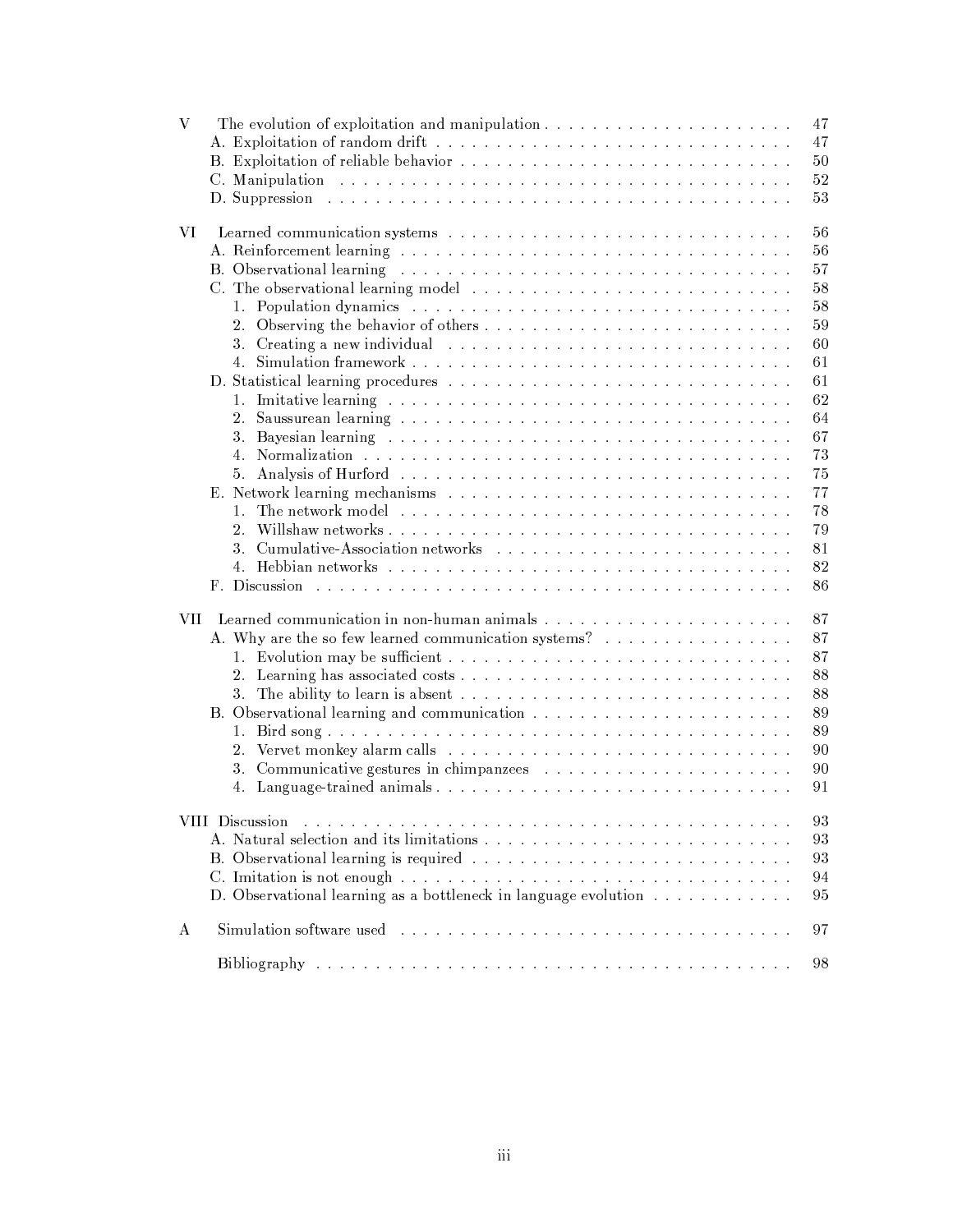## **ACKNOWLEDGEMENTS**

I would like to thank the members of my committee for their helpful comments on earlier drafts of this dissertation. In particular, John Batali has been very much involved in helping to shape the ideas I present here. I would also like to thank Simon Kirby and Jim Hurford for stimulating, if heated, discussions on the topic of language evolution, and Deborah Forster for making sure that I did not forget that there are real animals out there. I would also like to thank the Collegium Budapest Institute for Advanced Study for providing the ideal working environment in which part of this work was done. Finally, I would like to thank Sherry Patheal for her moral and financial support and just for being really, really cute.

Much of the work on evolved communication systems presented in chapter IV is based work published in Oliphant (1995) and Oliphant (1996). The simulations on the spatialized prisoner's dilemma presented in section IV.G.4 are based on work published in Oliphant (1994) and Oliphant (1995). Some of the work on statistical learning procedures presented in section VI.D is based on work originally described in Oliphant and Batali (forthcoming).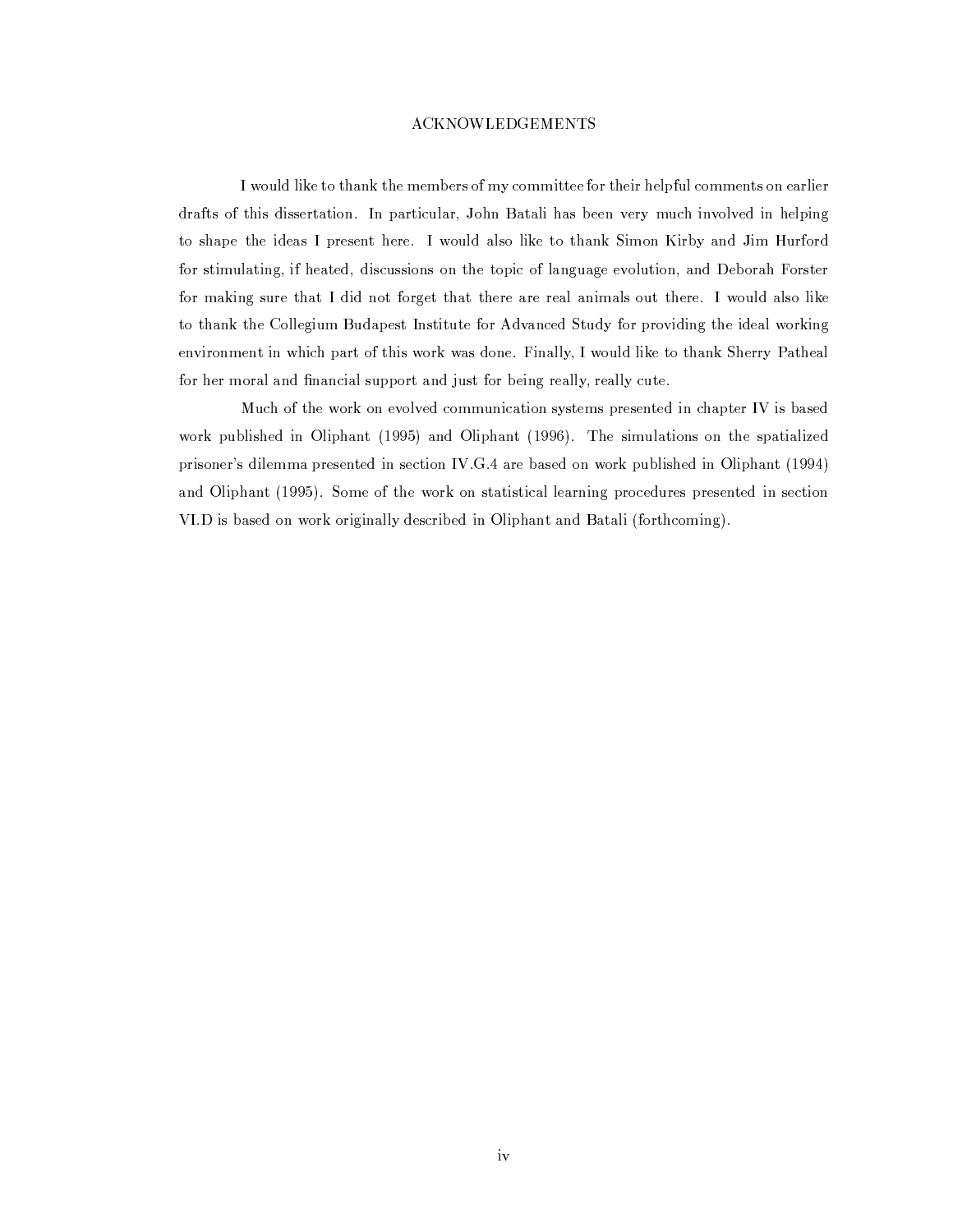## ABSTRACT OF THE DISSERTATION

Formal Approaches to Innate and Learned Communication: Laying the Foundation for Language

by

Michael Oliphant Doctor of Philosophy in Cognitive Science University of California, San Diego, 1997 Professors John Batali and Jeffrey Elman, Co-Chairs

This dissertation identifies the conditions necessary to establish a system of communication in a population of individuals, whether through evolution or learning. A definition of communication is proposed that encompasses the behavior of species ranging from flowers to human beings, and a formal framework for modeling such behavior is presented. Through the use of computational simulations, it is shown that systems of communication evolve in cases where such behavior conveys a selective advantage to both sender and receiver. It is also demonstrated that factors such as kin selection and reciprocal altruism can result in the establishment of communication even when there is no direct pressure on the transmission of signals. In the case of learned communication, it is argued that observational learning is the appropriate learning model. Learning strategies that simply imitate the behavior of others, however, are not suitable. Instead, a learning mechanism must optimize its behavior so as best to communicate with the population it is observing. A Bayesian learning procedure designed to maximize the probability of communicative success is shown to be capable not only of learning an existing communication system, but also constructing such a system from random initial signaling behavior. To examine how animals might actually implement such a procedure, network learning models are considered. It is shown that a simple form of Hebbian learning, well within the grasp of most animals, has the required properties. Given this, it is surprising that learned systems of communication are not more frequent. Evidence from the animal social learning literature suggests that the primary reason for this may be that observational learning is difficult, if not impossible, for non-human animals. Given this, he most basic explanation for why only humans have language may not lie in the ability of learn a complex, syntactic form of communication, but rather in the ability to learn any system of communication at all.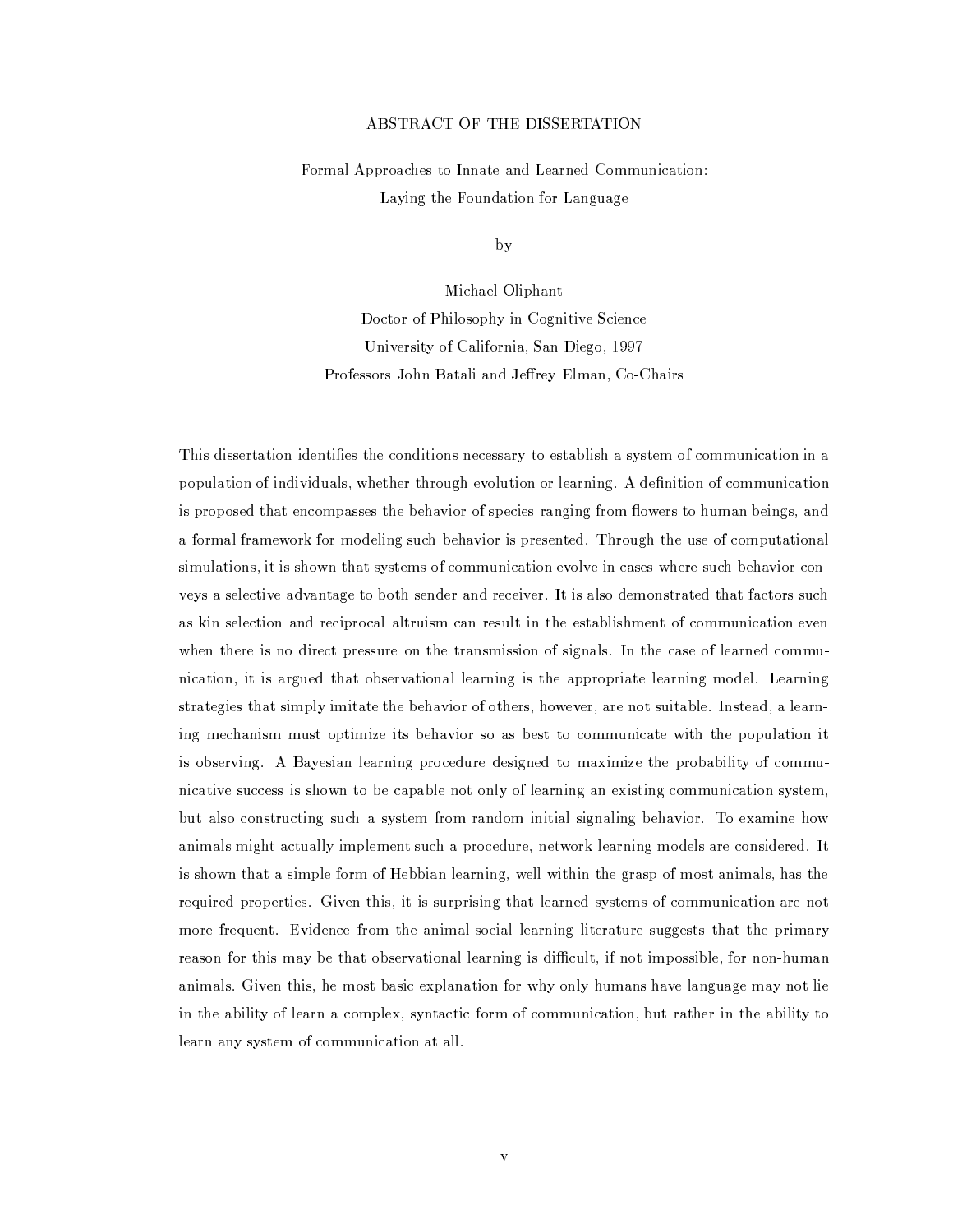## Chapter I

# Introduction

The research that I will present in this dissertation has two related, but distinct goals. The first, and primary goal is to give a formal analysis of what is required for communication to be established in a population of animals, either through evolution or through learning. I believe that laying this formal foundation is critical. A clear understanding of the requirements involved in constructing and maintaining a system of communication will allow us to know when we should be surprised that such behavior exists, and when we should be surprised that it does not.

The second, and more speculative goal is to use the formal framework I develop to begin to answer some questions about communication and language that I feel are important. Why do animals communicate in situations where it seems not to be in their own best interest to do so? Why, when virtually every animal species has a system of communication, are so few of them learned? Why do human beings seem to be unique in their communicative abilities? Such questions represent both the motivation for the work in this dissertation, and the future directions that I hope to pursue as a result of it.

In the next chapter, I outline the behavior of communication, giving examples of some of the communicative behaviors that animals exhibit. I then formulate a definition of communication that encompasses all of these examples. In chapter III I give the formalism that will be used as the basis for simulations I present and analyze the conditions that are required of an effective system of communication.

Having established a definition of communicative behavior, and a formalism with which to describe it, I then turn to an investigation of mechanisms capable of establishing systems of communication. Chapter IV is an exploration of the establishment of innate systems of communication. Through the use of computational simulations, I demonstrate that communication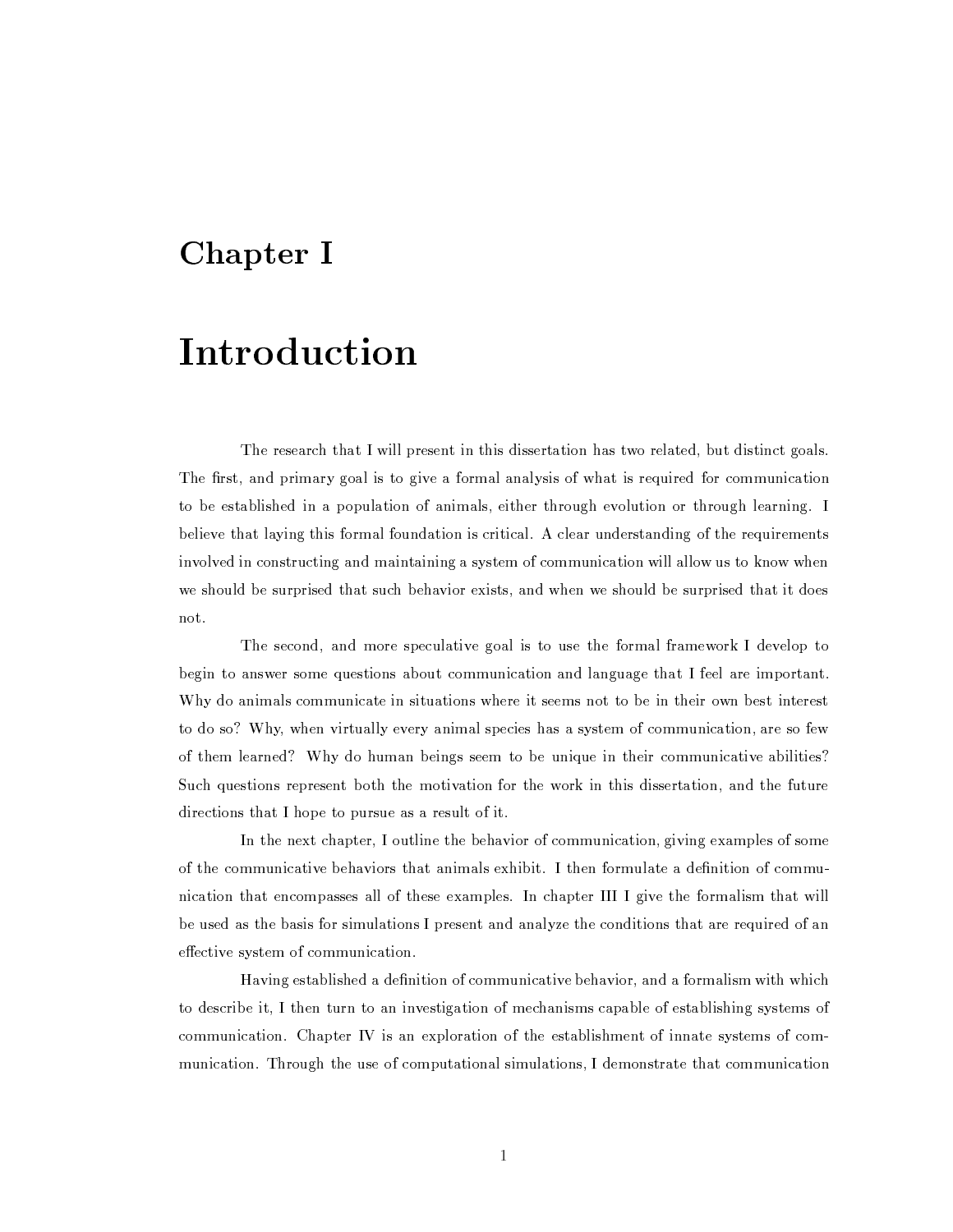evolves in cases where sender and receiver each have a common stake in its success. I also show that factors such as kin selection and reciprocal altruism can result in the establishment of communication even when there is no direct pressure on the transmission of signals.

In chapter V, I use the evolutionary simulation framework I have developed to experimentally explore the differences between behavior that is communication and behavior that just involves the exploitation or manipulation of one individual by another. I then apply these results to simulation work done by others, showing that the behavior they observe is best described as exploitation or manipulation, rather than communication.

Chapter VI explores how systems of communication might be established through learning. I argue that observational learning is the appropriate learning model, and describe a number of plausible learning procedures that might be used. I show that learning strategies that simply imitate the behavior of others are not suitable. A learning mechanism must rather optimize its behavior so as best to communicate with the population it is observing. To examine how such learning might be implemented, I turn to network learning models. I demonstrate that a simple form of Hebbian learning is sufficient to result in the creation and maintenance of a system of communication in a population of individuals.

Because the computational requirements of learned communication seem to be so modest, in chapter VII I consider possible explanations for why we do not see more such systems. I point to a lack of observational learning ability among non-human animals as the primary reason, and give an overview of the animal social learning literature supporting this claim. In conclusion, I argue in chapter VIII that the ability to learn by observing others presents a key bottleneck in the evolution of language.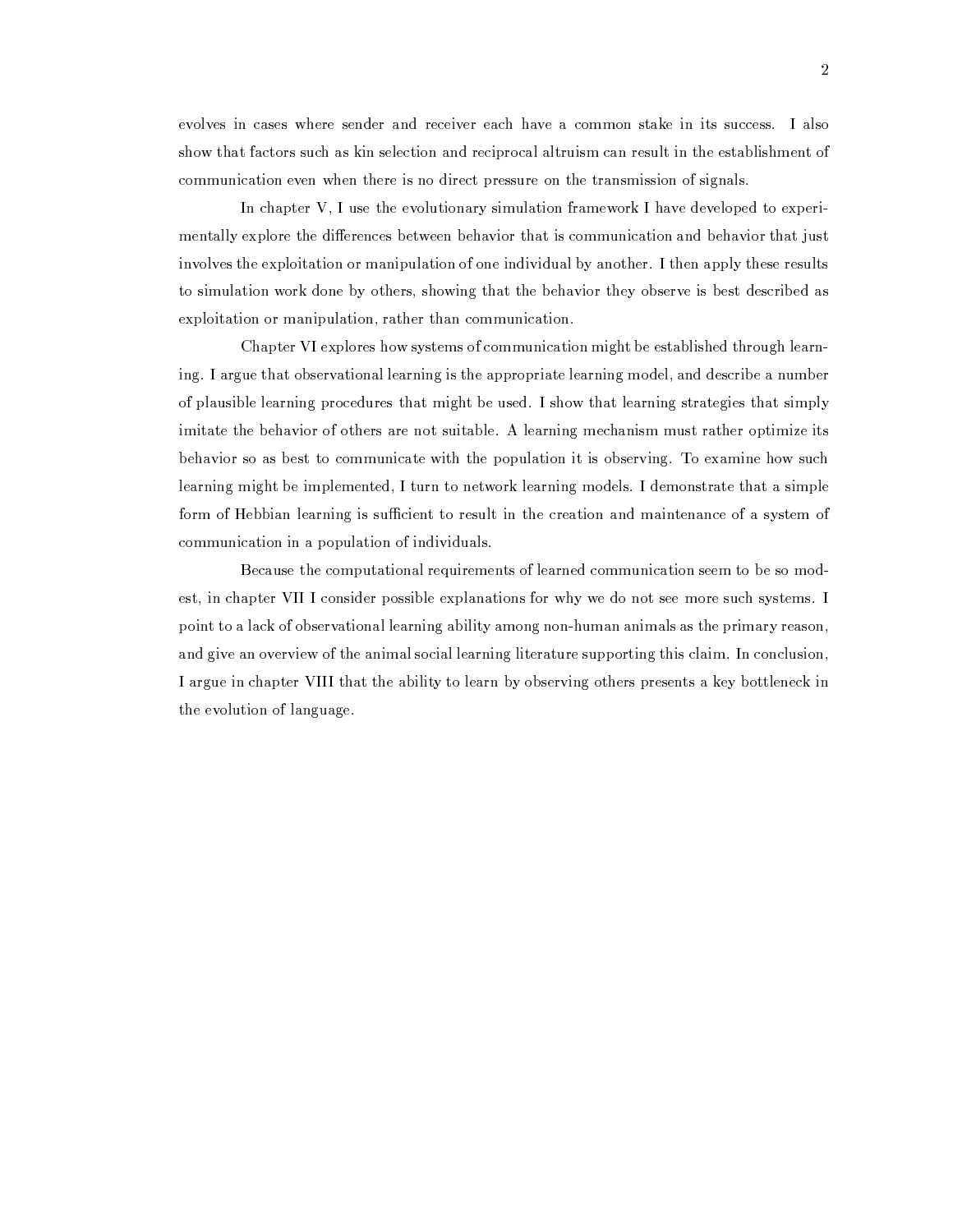## Chapter II

# The behavior of communication

Before turning to an investigation of how systems of communicative behavior might be established, it is necessary to first give an overview of the behavior itself. First, I will discuss examples of the communicative behavior that I intend to model. Then I will attempt to give a definition of communication that is sufficient to account for all of these examples.

## $II.A$ Animal communication systems

This section gives a brief overview of the diverse examples that should be included in an account of animal communication. There is an enormous literature on this subject. For more detailed treatments, I recommend Smith (1977), Sebeok (1977), Lewis and Gower (1980) and Hauser (1996). My intent here is simply to show that communication systems are used by a wide variety of animals, using a number of different signaling techniques in a diverse set of types of interaction.

#### $II.A.1$ Flowers and pollinators

While communication occurs most frequently among conspecifics, it sometimes involves interactions across species. Bees obtain nectar from certain species of flower, and as a result, act as pollinators to the flower. Because it is in the flower's best interest to attract bees, their appearance has evolved to facilitate this (Daumer, 1958). Bees cannot see the color red, and very few of the flowers the bees pollinate are that color. This color bias of the flowers is quite possibly an adaptation that has occurred because of the symbiotic relationship between the flowers and the bees that pollinate them.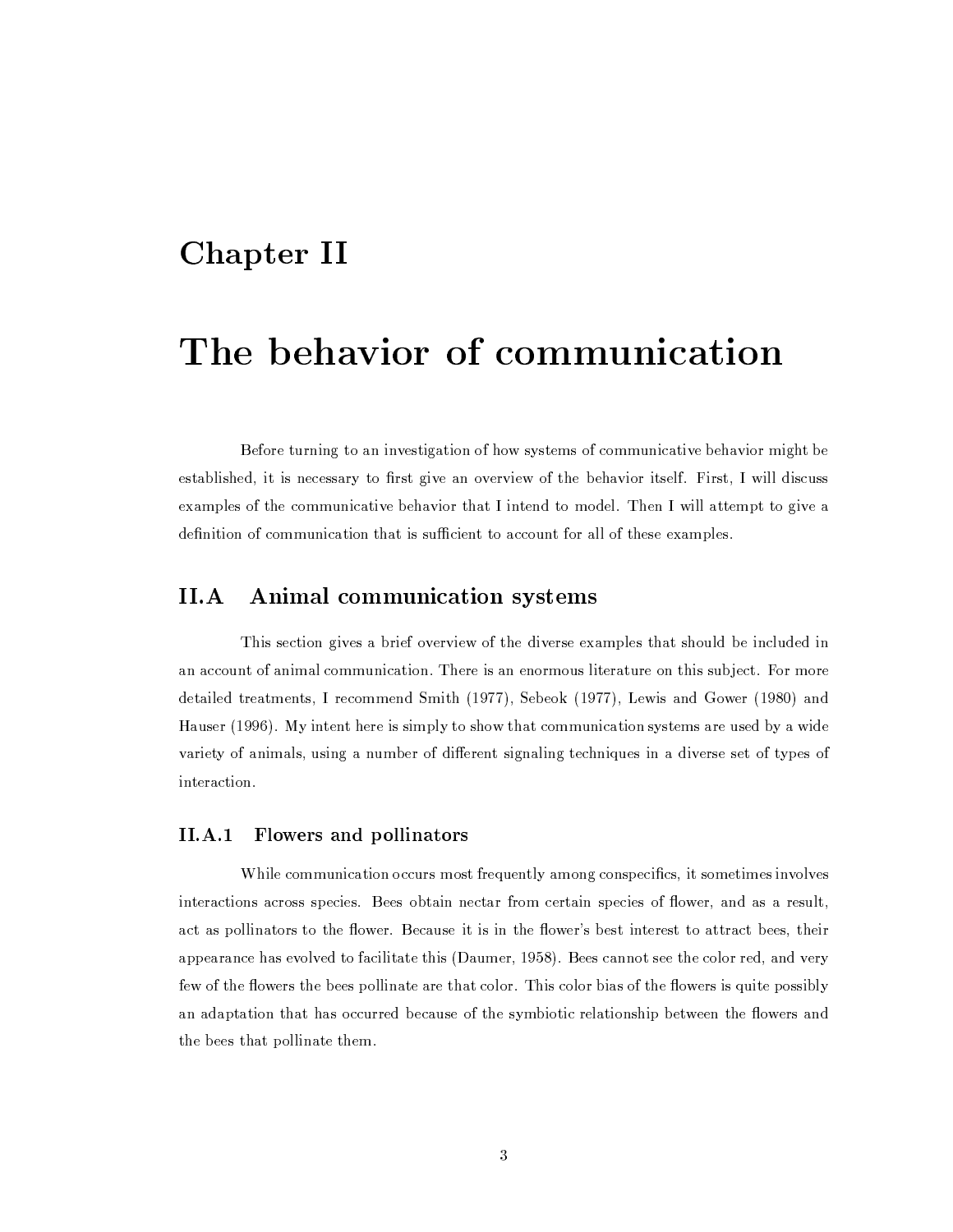Some bee-pollinated flowers do even more to make the bee's job easier. The evening primrose, for example, has a distinctly colored central region. When the petals of the flower are removed and rotated so that the distinctive central region now faces outward, the bees probe at the corners, rather than at the center. Thus, the coloration of the flower helps the bee find the source of the nectar (and the site of pollination).

This interaction between bees and pollinators not only demonstrates that communication can be interspecific, but also that it can occur in clearly non-sentient species.

#### $II.A.2$ Insect pheromones

Pheromones are chemical signals used by certain species to communicate in a oral or olfactory manner. The use of pheromones is particularly widespread in among the social insects, who used them to coordinate much of their activity. Wilson (1965) identifies a variety of ways in which such signals are used by social insects, including alarm, recruitment, grooming, and recognition of others.

Termites use odor trails to recruit works to repair breaks in the nest wall, as well as to construct trails that lead to food resources. Pheromones also control caste recognition in termites. Both royal males and royal females identify others of their kind through pheromones. When a queen termite encounters another queen, the pheromones they release produce fighting behavior.

#### $II.A.3$ Bee dances

One the most famous examples of animal communication is the dance done by honeybees to indicate food sources. The bee "language", decoded by von Frisch (1974), is used by a bee that has discovered a source of food to inform others of its approximate angle and distance from the hive<sup>1</sup>. A bee, upon returning to the hive, performs a tail-wagging dance in the shape of a figure-eight. The amount of time it takes the bee to traverse the straight, central portion of the dance indicates the distance to the food source, while the angle of this traversal gives its angle of the source using the position of the sun as a reference. The degree of vigorousness of the dances indicates the quality of food at the source. In addition, scent from the flower becomes attached to the bee, and indicates the flower type to others. This effectively gives an indirect signal from the flower to the other bees.

<sup>&</sup>lt;sup>1</sup> von Frisch won the Nobel Prize in 1973 for this work, a prize he shared with Nikolaas Tinbergen and Konrad Lorenz.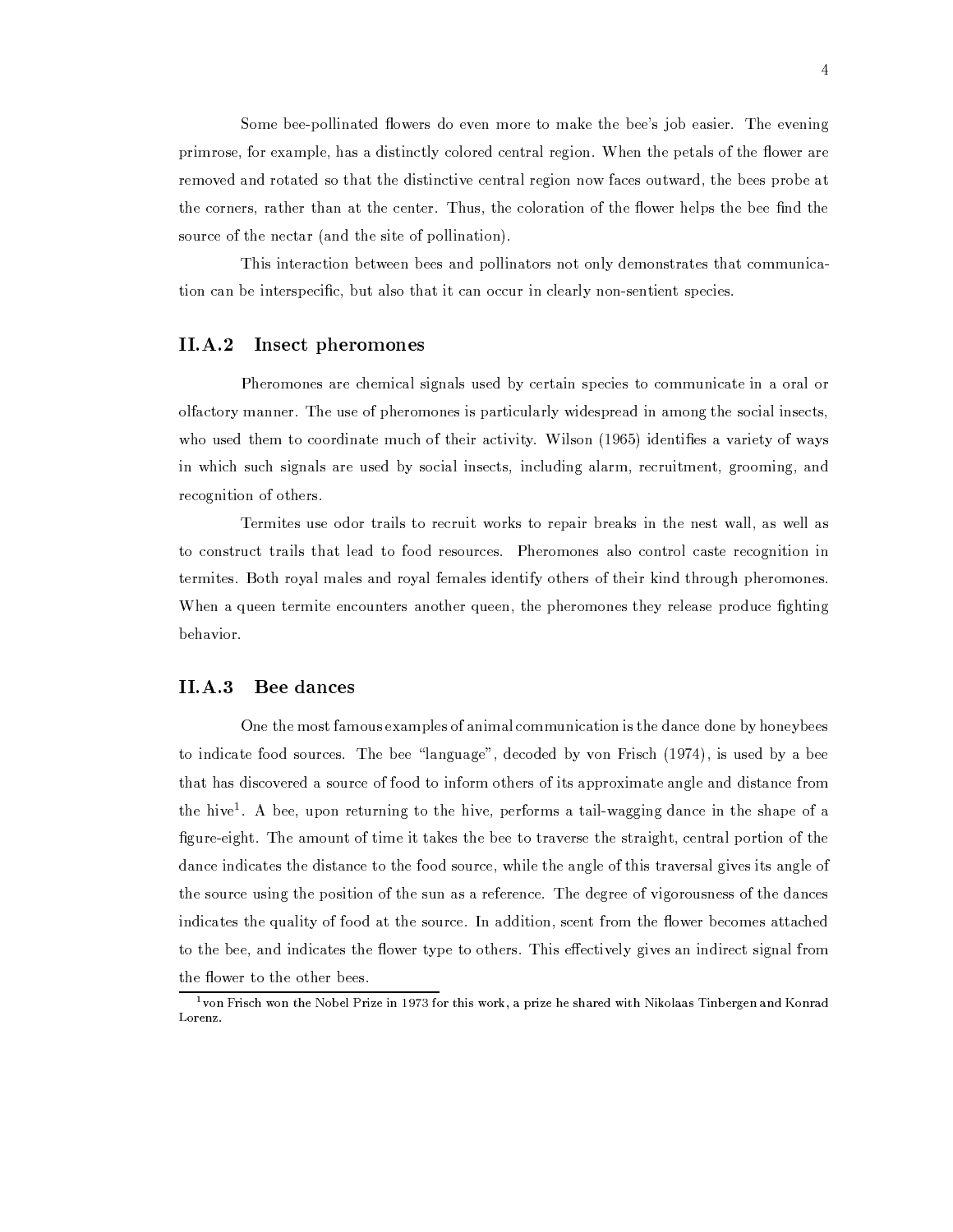#### $II.A.4$ Vervet monkey alarm calls

While many animal species have some form of alarm call system, perhaps the most studied is that of the vervet monkey (Strusaker, 1967; Seyfarth, Cheney, and Marler, 1980a; Seyfarth, Cheney, and Marler, 1980b) Vervets use a system of alarm calls that distinguishes the different kinds of danger posed by various species of their predators. When a vervet sees an eagle, it gives an alarm call that sounds like a cough. When a large cat such as a leopard is seen, a barking sound is made. When a vervet sees a snake, it utters a chuttering sound. Each of these alarm calls causes other vervets that hear them to engage in evasive behavior appropriate to the predator: in response to the eagles call, the monkeys to look up or run into bushes, the calls given in response to large cats cause vervets to run into tress, and the snake call causes the monkeys stand up and look in the grass. That the monkeys are responding to the alarm calls, and not to the predators themselves is indicated by the results of playback studies. Seyfarth, Cheney, and Marler (1980b) have shown that vervets make the appropriate response to recorded calls in the absence of an actual predator.

#### $II.A.5$ Human language

No survey of animal communication, however brief, would be complete without making mention of human language. Human language, due to its unique complexity, is generally considered separately from communication in other species. Human beings are animals, however, and human language is a form of communication. It is therefore my intent that the results of the research presented in this dissertation apply to human communication, linguistic or otherwise.

The primary focus of this dissertation, however, will be on the properties of a subset of communication systems that I will call *simple*. Simple communication systems are those which make use of signals that are independent and discrete. In other words, the signals have no meaning-bearing internal structure, and cannot be combined together to create more complex utterances. This is to be contrasted with the combinatorial, syntax-governed structure of human languages, for which the term *language* will be reserved. Thus, while not all communication systems have the properties required of language, human language is a system of communication.

## $II.B$ Defining communication

The goal of this section is to establish a definition of communication that is general enough to encompass all of the examples given in the previous section, while still remaining sufficiently specific to exclude cases that common sense would rule as not involving communication.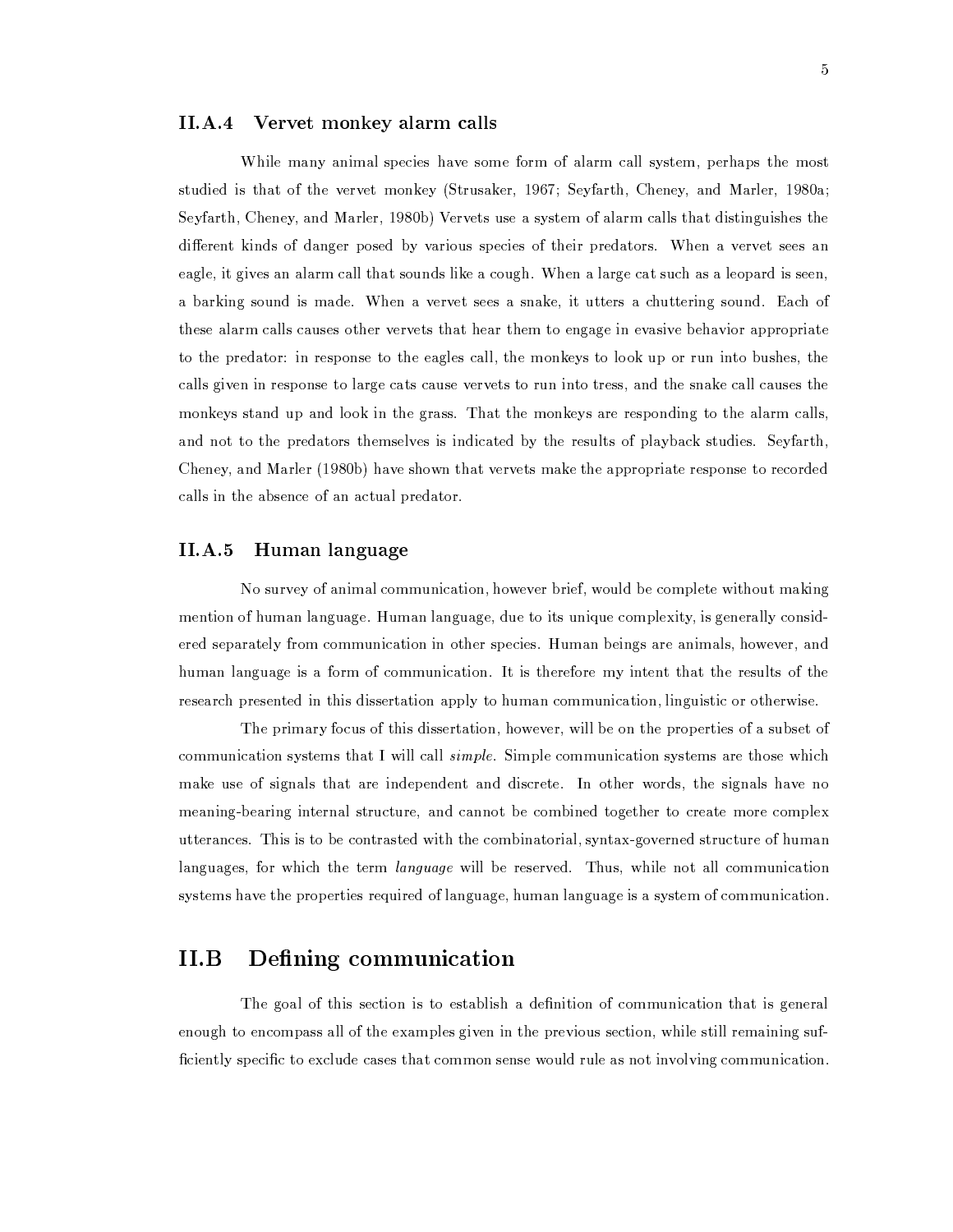This is an extremely difficult task, and one that has been attempted by many other researchers - each of whom, more often than not, differs with the others. A selection of these previous definitions will be reviewed here, as they will both contrast with, and provide a basis for the definition that will subsequently be formulated and used throughout the rest of this dissertation.

## Previous definitions of communication  $II.B.1$

Attempts to define communication have, to a large extent, come from two different groups of researchers: those studying human language and those studying communication in other animals. Despite the similarities underlying communication in both cases, these definitions have proceeded more or less independently, and tend, at least on the surface, to seem incompatible with one another.

The study of human communication is closely intertwined with the philosophical notion of *intent.* Grice (1957), in defining what he calls *true* meaning, requires that individuals take into account the mental states of others. In particular, Grice wanted to distinguish cases of true meaning from events that have what he called *natural* meaning. In the nautical saying "Red sky at night, sailor's delight. Red sky at morning, sailor take warning," the color of the sky is taken to carry information about impending weather. There is no sense, however, in which the sky *intentionally* conveys this information.

According to Dennett (1987), individuals are intentional systems to the degree that they have metal states (beliefs, desires, emotions), and are capable of attributing them to others. He argues that communication requires that an individual has at least what he calls second-order intentionality – not only having their own mental states, but being capable of attributing such states to others. The more complicated nuances of human language, such as sarcasm, require even higher-order levels of intentionality.

In contrast, definitions of communication put forward in the more general context of animal behavior tend not to make reference to intentionality. Instead, the defining feature is generally whether or not the potentially communicative behavior results in a selective advantage to one or more of the participants involved in the exchange. There seems to be no general consensus, however, on whether communicative acts must benefit the sender, the receiver, or both. Wilson (1975), for example, considers an interaction to be communicative if it is adaptive from the perspective of either participant.

Communication is seen by some to be a primarily manipulatory behavior. In this case, it is only important that the behavior convey a selective advantage on the transmitter (Burghardt, 1970; Dawkins and Krebs, 1978). Dawkins and Krebs (1978) define communication as occurring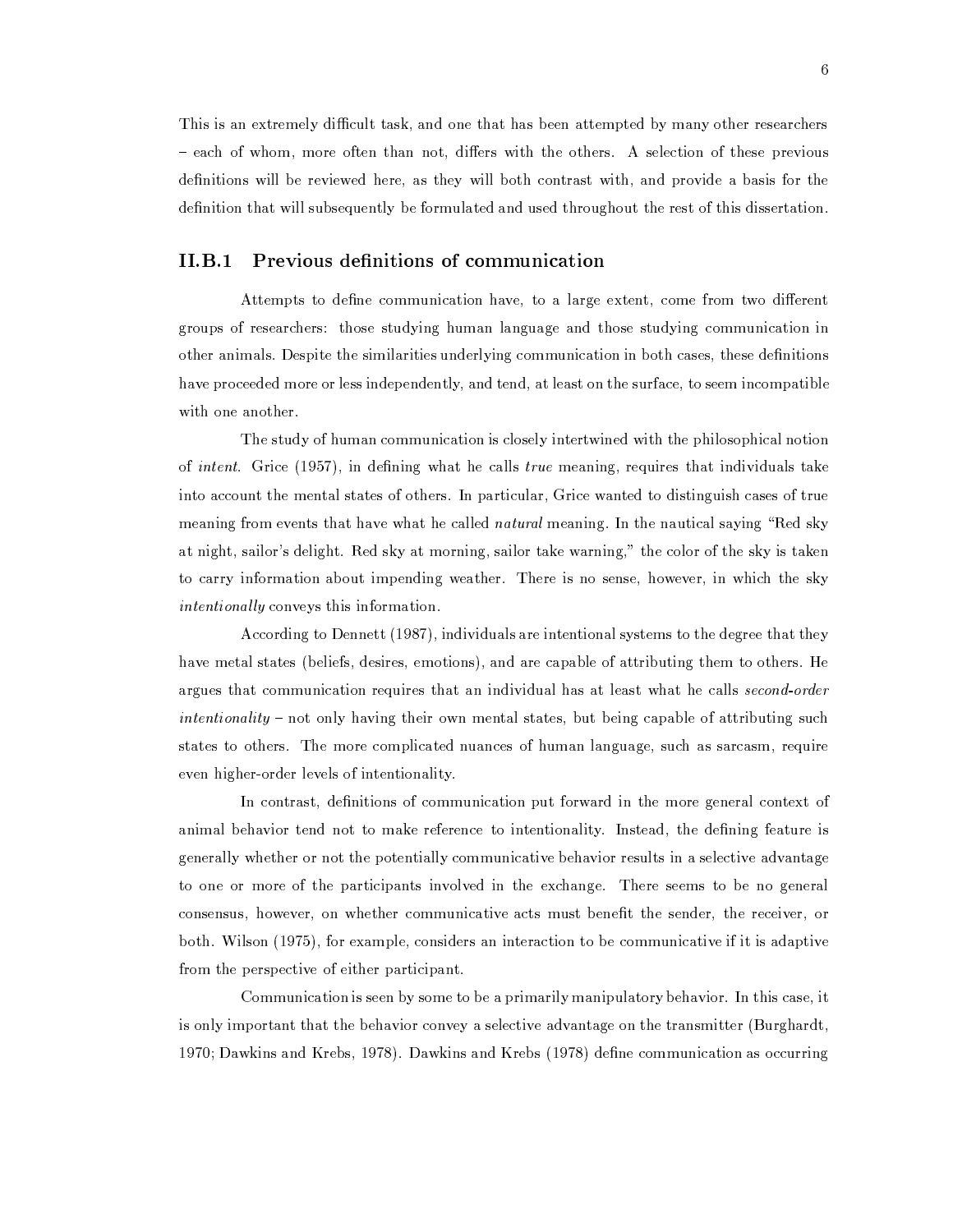```
Receiver:
```

|         |            | <b>Benefit</b> | No Benefit   |
|---------|------------|----------------|--------------|
| Sender: | Benefit    | Communication  | Manipulation |
|         | No Benefit | Exploitation   | Spite        |

Figure II.1: Classification of interaction types. Communication is differentiated from manipulation and exploitation based on the selective advantage conveved to sender and receiver. Modified from Bradbury and Vehrencamp (forthcoming), after Wiley(1983).

when "an animal, the actor, does something which appears to be the result of selection to influence the sense organs of another animal, the reactor, so that the reactor's behavior changes to the advantage of the actor" (p. 282). While this is a perfectly reasonable definition of manipulative behavior, others find it to be somewhat lacking as a definition of communicative behavior. This results, most likely, from a difference of opinion over what classes of behavior should be included and which should be excluded from the definition.

Bradbury and Vehrencamp (forthcoming) differentiate communication from other forms of interaction, such as manipulation and exploitation, based on the selective advantage conveyed to the sender and the receiver. As can be seen in Figure II.1, manipulative interactions convey an advantage to the sender, but not to the receiver. Exploitative interactions involve the opposite situation, conveying an advantage to the receiver, but not to the sender. They call interactions that are beneficial to neither party *spite*. By their definition, then, an interaction is only communicative if both the sender and the receiver benefit from it.

Because certain interactions that we will want to call communicative may not involve direct benefits to sender and receiver, this framework requires a small modification. In situations involving kin selection, for example, selection is best seen as operating at the level of the gene rather than the individual. In order to account for such situations, the benefit to the individuals involved in an interaction should be expressed in terms of inclusive fitness. Lewis and Gower (1980) approach this problem by being appropriately vague about the locus of a selective advantage, defining communication as "the transmission of a signal or signals between two or more organisms where selection has favored both the production and the reception of the signal(s)"  $(p.2).$ 

## Incompatible definitions  $II.B.2$

While intent-based notions of communication are sufficient to characterize human behavior, and fitness-based notions of communication provide a good classification of innate be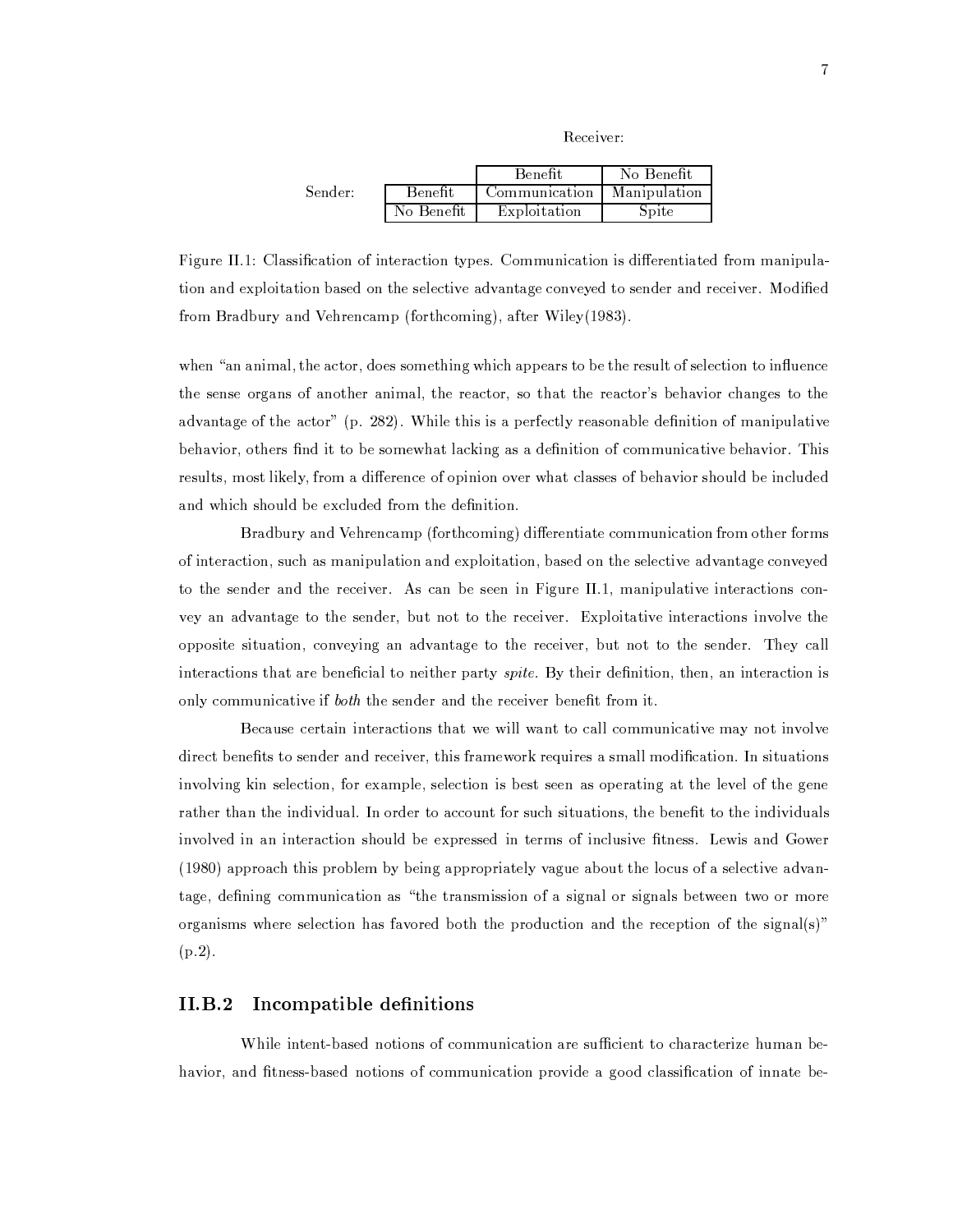havior, neither provides a general definition of communication.

A Gricean approach will conclude that most, if not all, non-human animals are incapable of communication – it is probably safe to assume that second-order intentionality is a great deal to ask of a bee or a flower. Even vervet monkeys, whose alarm calls are so often used as an example of animal communication, are unlikely to possess the level of sophistication that Grice requires (Cheney and Seyfarth, 1990; Cheney and Seyfarth, 1996). Because of this, although I believe that the study of intentionality, and of theory of mind in general, is relevant to attempts to ascertain the cognitive abilities of a species. I will argue that such issues are not germane to the task of determining what classes of behavior should be termed communicative. Although a vervet monkey may not intend, or even be aware that its leopard alarm call may indicate the presence of a leopard to other monkeys, there is still something more to this interaction than the way the color of the sky may indicate to a sailor that a storm is approaching. Because the requirement of intent excludes many animals whose behavior I believe should be called communication, it is necessary to look elsewhere to make the appropriate classification.

The definitions of communication based on selective advantage put forward in the animal communication literature are equally limited. They are tied quite tightly to communication systems that are innate, having been tuned by natural selection. In the case of human language, it is difficult to determine what, if any, selective advantage an interaction conveys on its participants. Even if it were possible to trace back intentional behavior to its evolutionary roots, the resulting connections would likely be too remote and convoluted to prove useful.

Because the communication systems that will be explored in this dissertation involve both innate and learned behavior, it will be useful to have a definition that encompasses all communicative interactions: innate systems, simple learned systems, and even human language. The following section attempts to formulate such a definition.

#### $II.B.3$ A causal definition of communication

Consider the communication system set up during the American revolution to warn of impending British attacks, and immortalized as "one if by land, two if by sea." One lantern was lit to signal that Paul Revere should warn of a land attack, two lanterns were lit to warn of an attack across the Charles river, and no lanterns indicated that no attack was coming. The reason that this system is communicative has to do with the way various parts of it interact with one another. Why would an impending attack by sea cause two lanterns to be lit? Because this would signal to the defenders that they should defend against an attack on the shore. Why would a two-lantern signal cause preparations for a coastal defense? Because if the British were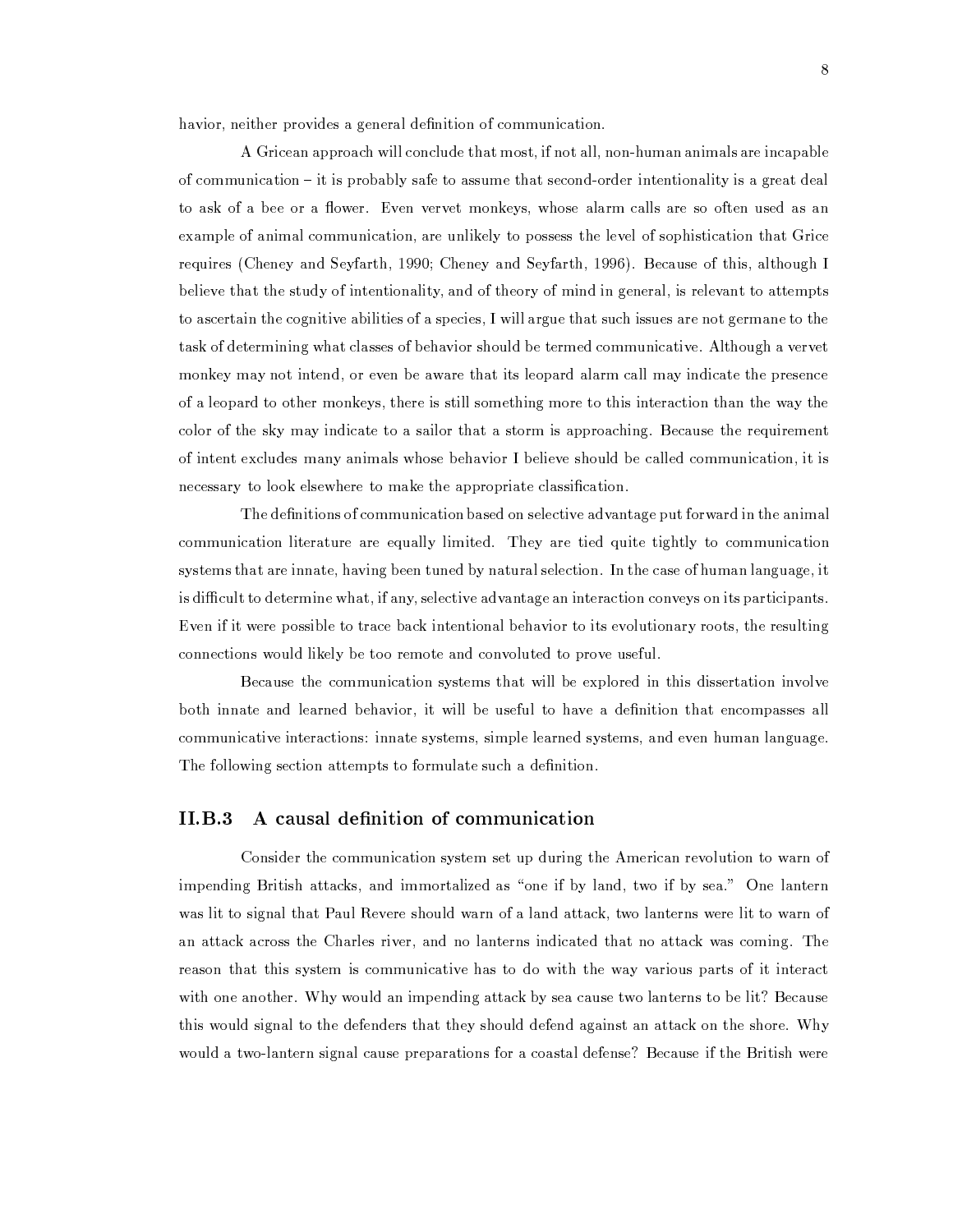$$
X \to Y \to Z
$$

Figure II.2: The form of a causal interaction. The sender, in situation X, exhibits behavior Y. and the receiver, upon observing this behavior, has a reaction  $Z$ .

going to attack across the river, two lanterns would be lit.

While this kind of reasoning is seems circular, I argue that it is this very circularity that is at the heart of a definition of communication. An interaction is communicative only if the send and receive behaviors are such that, in some sense, each is an explanation for the other. The sender behaves the way it does because of how this behavior can be expected to be interpreted by the receiver.<sup>2</sup> The receiver interprets the sender's behavior the way it does because the sender can be expected to behave this way in particular situations. In the case of the lantern signaling system, the two haves of the system, while operating independently, have been structure to correspond to one another. In this case, this correspondence was explicitly established, but such design is not required.

The kind of interaction we are interested in, then, is one involving a causal chain of events. An interaction is causal when one individual, the sender, exhibits a behavior in response to a particular situation, and a second individual, the receiver, responds to this behavior (Figure II.2). Not all such causal interactions are communicative, however  $-$  the abovementioned synergistic relationship between send and receive behavior is required.

## **Exploitation and Manipulation**

It is important that communication can be distinguished from situations that simply involve exploitation or manipulation of one animal by another. A causal interaction is exploitative if the fact that the receiver responds to the sender's behavior the way it does has, to some degree, been determined by the fact that the sender can be expected to behave this way in response to a particular situation (Figure II.3a).<sup>3</sup> For example, consider the detection of bluffing in the game of poker. Suppose that one player has noticed that another player has a habit of blinking when he is bluffing a hand. The first player can then take advantage of this regularity to raise the bet in such situations. In this situation, the reason that the first player raises the bet is that there

 $2$ It is important to note that, while this could involved an explicit expectation on the part of the sender, all that is required is that the sender's behavior has been tuned in some way to be responsive to regularities that exist in the receiver's behavior.

 $3$ The qualification "to some degree" is used here because a myriad of different causes are likely to contribute to any given behavior. What is important in this case is that the sender's behavior is one of the factors that has shaped the receiver's response.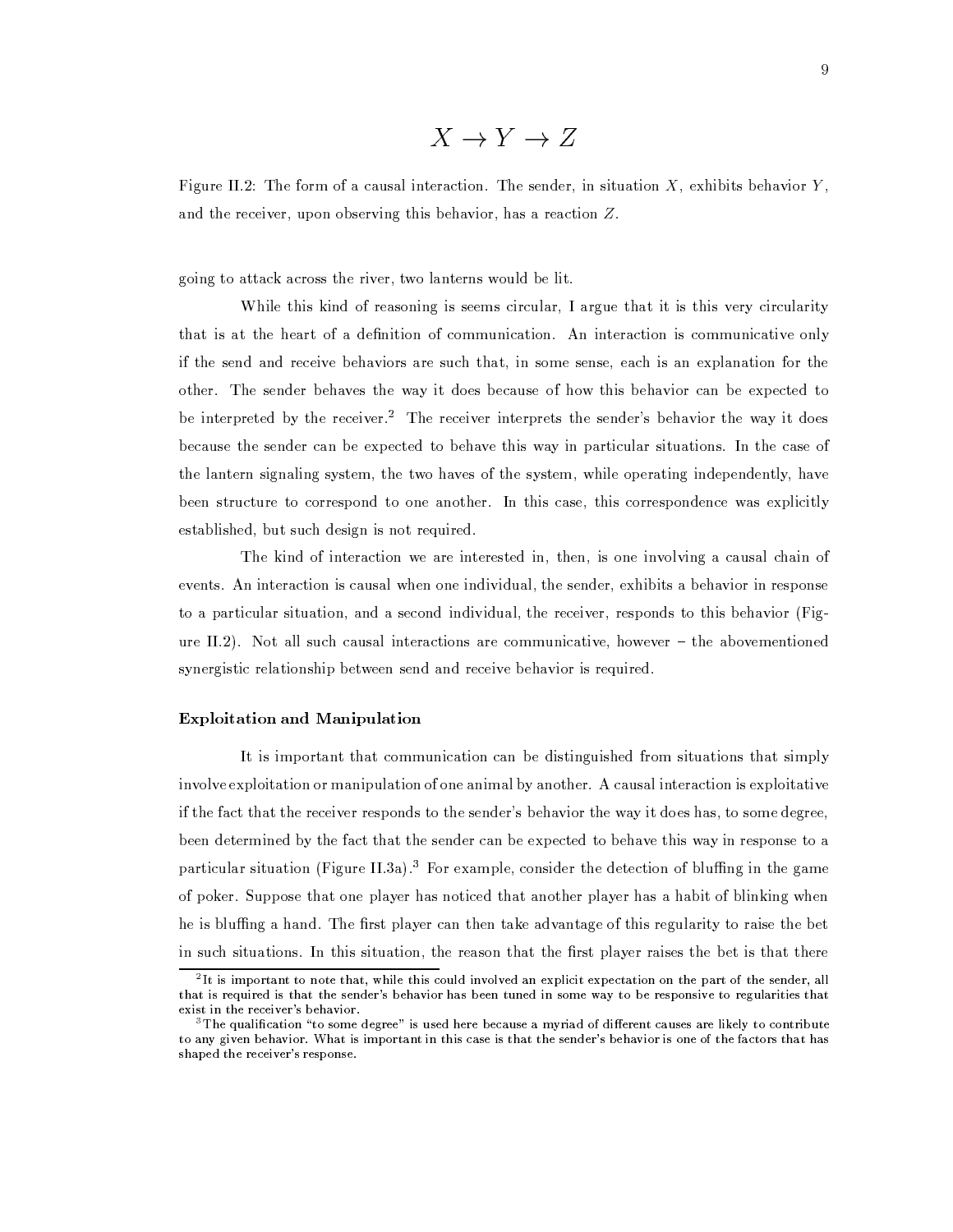$$
(X \to Y) \Longrightarrow (Y \to Z)
$$
\na)

\nPlayer 1 is  
bluffling

\n
$$
\rightarrow \text{Player 1 blinks} \rightarrow \text{Player 1 blinks} \rightarrow \text{Player 2 raises}
$$
\nb)

Figure II.3: The form of an exploitative interaction. The general framework is shown in diagram a). Diagram b) gives an example where, in a poker game, one player exploits the habit of another who blinks when he is bluffing.

$$
(X \to Y) \Longleftarrow (Y \to Z)
$$
\n1

\na)

\nfemale

\nfirstly is  $\rightarrow$  Female imitates  
\nhungry

\n1

\n2

\n3

\n3

\n4

\n3

\n5

\n6

\n6

\n6

\n6

\n7

\n8

\n8

\n9

\n10

\n11

\n12

\n13

\n14

\n15

\n16

\n16

\n17

\n18

\n19

\n10

\n11

\n11

\n12

\n13

\n14

\n15

\n16

\n16

\n17

\n18

\n19

\n10

\n11

\n11

\n12

\n13

\n14

\n15

\n16

\n16

\n17

\n18

\n19

\n10

\n11

\n11

\n12

\n13

\n14

\n15

\n16

\n16

\n17

\n18

\n19

\n10

\n11

\n11

\n12

\n13

\n14

\n15

\n16

\n16

\n17

\n18

\n19

\n10

\n11

\n11

\n12

\n13

\n14

\n15

\n16

\n17

\n18

\n19

\n10

\n11

\n11

\n12

\n

Figure II.4: The form of a manipulative interaction. The general framework is shown in diagram a). Diagram b) gives an example where a female firefly imitates the mating flash-code of another firefly species, attracting a male and eating him.

is a regularity between the other player's blinking and bluffing. This interaction is diagrammed in Figure II.3b.

A causal interaction is manipulative if the fact that the sender behaves the way it does in a given situation has, to some degree, been determined by the fact that the receiver can be expected to respond in a particular way (Figure II.4a). An example of this kind of behavior is the hunting technique of certain female fireflies, who imitate the mating flashing code signal of another firefly species (Lloyd, 1984). The males of the second species, arriving prepared to carry on their genetic line, are promptly eaten by the female deceiver. This interaction is shown in Figure II.4b.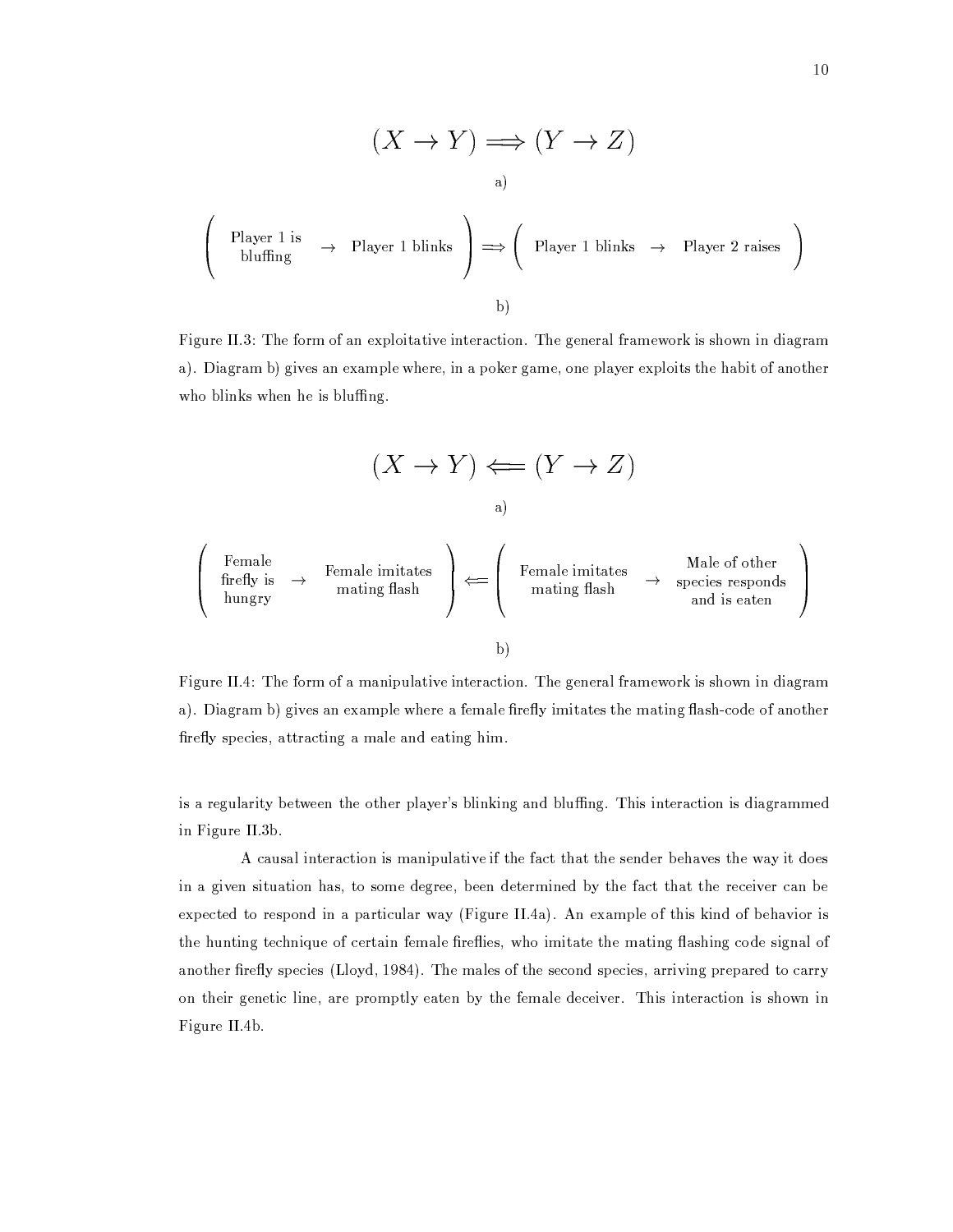## Communication

A causal interaction is communicative if it can be described both as a manipulative interaction and as an exploitative interaction, as shown in Figure II.5a. This allows us to define communication in the following way:

An act of communication is a causal chain of events, whereby one individual, the sender, exhibits a behavior in response to a particular situation, and a second individual, the receiver, responds to this behavior. Such an interaction is communicative if it involves manipulation on the part of the sender, and exploitation on the part of the receiver.

Two examples of communicative behavior are shown in Figure II.5. The first is an example of human communication: attracting a waiter's attention in a restaurant (Figure II.5a). The customer wants to pay, so she raises her hand. The waiter sees the customer's raised hand and comes over to the table. The reason that the signal is transmitted is that it will have a particular outcome, namely attracting the waiter's attention. The reason the waiter comes over to the table is because of a known association between customers wanting to pay and the hand signals that they make.

The second example involves an innate behavior – the threat displays observed in the hostile interactions of many species. One animal, being in an aggressive state, makes a particular display with its body. The other animal, upon observing the display, may withdraw from the interaction. The withdrawal of the second animal is a result of an innate response to the display behavior. This response has been tuned by natural selection because of the association of the display with another animals state of aggression. The display behavior itself has also been tuned by evolution, being selected for because it has the response that it does - namely causing another animal to back down.

## The chicken or the egg?  $II.B.4$

The circular nature of this definition of communication may still seem to be problematic. Consider the chuttering sound used by vervet monkeys as an alarm call for snakes. It seems circular to say that the response of vervets to a chuttering sound caused vervets to chutter when they see a snake, and also to say that the fact that vervets chutter when they see a snake caused vervets to respond with the appropriate evasive action. Two things can not cause each other if neither of them initially existed. The solution to this problem is the same as the solution to most "chicken and egg" problems: neither was initially present in its current form, but small tendencies were exaggerated over time in a feedback loop. The initial correlation may have been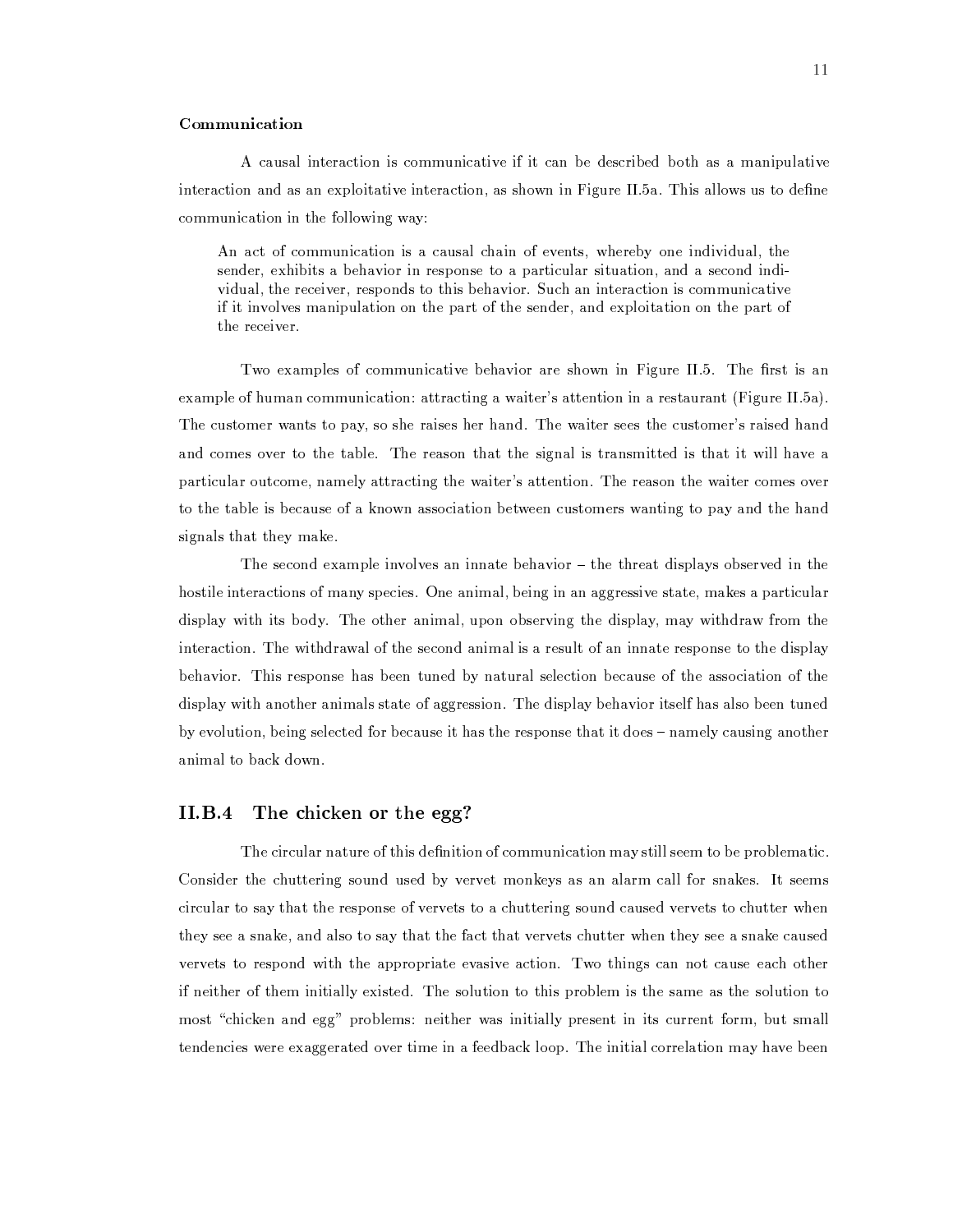

Figure II.5: The form of a communicative interaction. Diagram a) gives the general framework. Diagram b) gives an example of human communicative behavior, where customers attract the attention of waiters by making hand gestures. Diagram c) gives an example of innate communication, where a threat display is used to mediate a hostile interaction.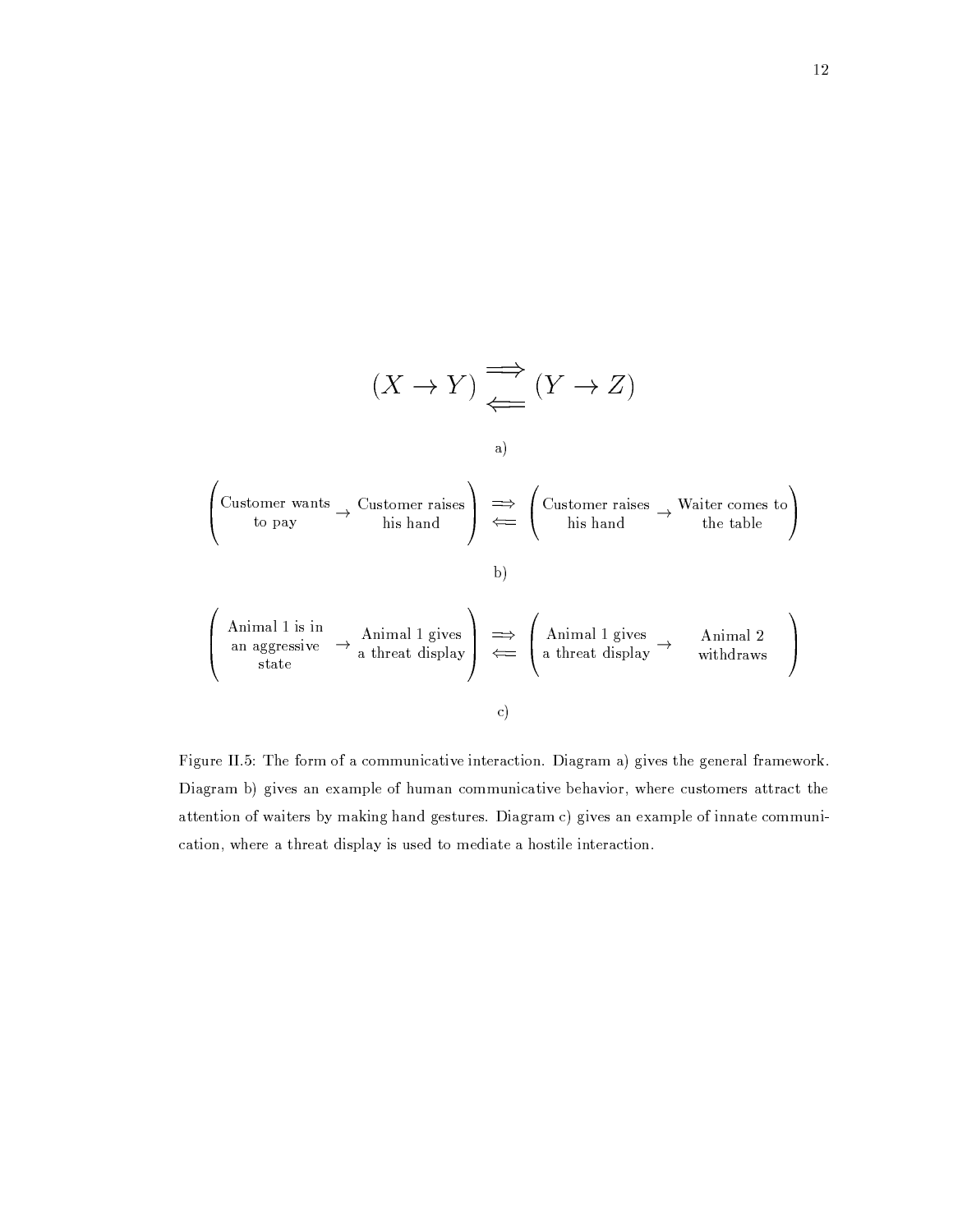small and randomly introduced, or, as seems often to be the case, derived from some aspect of a related behavior (Tinbergen, 1952; Moynihan, 1970; Brandon and Hornstein, 1986).

## $II.B.5$ Defining communication in practice

Because of the historical nature of the causal links between transmission and reception behavior, it will often be difficult to tell whether a given behavior is truly communicative or not – there will often be multiple possible explanations. In the case of an alarm call system, for example, the animals could respond with cries of alarm because of biological reasons unrelated to the effect they have on others. The animals might then have been tuned by evolution to respond to these cries, resulting in a form of interaction that would be exploitation. On the other hand, the animals might be startled by certain sounds, again for reasons unrelated to any tendency of others to make them. Selection might then result in individuals that produce such sounds in response to predators, resulting in a manipulative form of interaction.<sup>4</sup> Or the alarm behavior might truly be communication, with both alarm production and the response to it being tuned based on one another.

To determine whether any particular interaction is communicative will tend to require a historical argument. Such arguments will be a priori and, as such, must be speculative. In some cases, the situation will be relatively clear. For example, a common form of manipulation in insects is the imitation of another species' mating calls by a predator in order to attract prey (such as the firefly behavior described earlier). In this case, it is unlikely that the receiver's behavior has been tuned in response the the signals of the predator. Other situations, such as seemingly altruistic alarm calls that are made despite possible danger to the sender, are more difficult to assess. This difficulty is the primary motivating factors for the use of simulation, the main analytic technique that will be used in the research I present. In contrast to the study of real-world communication systems, the history of a simulation is accessible, and the selective pressures on an individual are manipulatable. In section V, I will return to these issues, using evolutionary simulations to demonstrate situations of exploitation and manipulation.

#### $II.B.6$ An inclusive definition of communication

In defining communication, I have focused on the synergistic relationship that must exist between transmission and reception behavior. This synergy can occur as a result of a variety of different pressures. It could result from the action of a learning mechanism, or it may, as is the

<sup>&</sup>lt;sup>4</sup>Such behavior is *still* manipulative even if the receiver benefits. This points out a key difference between the present definition of communication and those that are based directly on selective advantage to sender and receiver.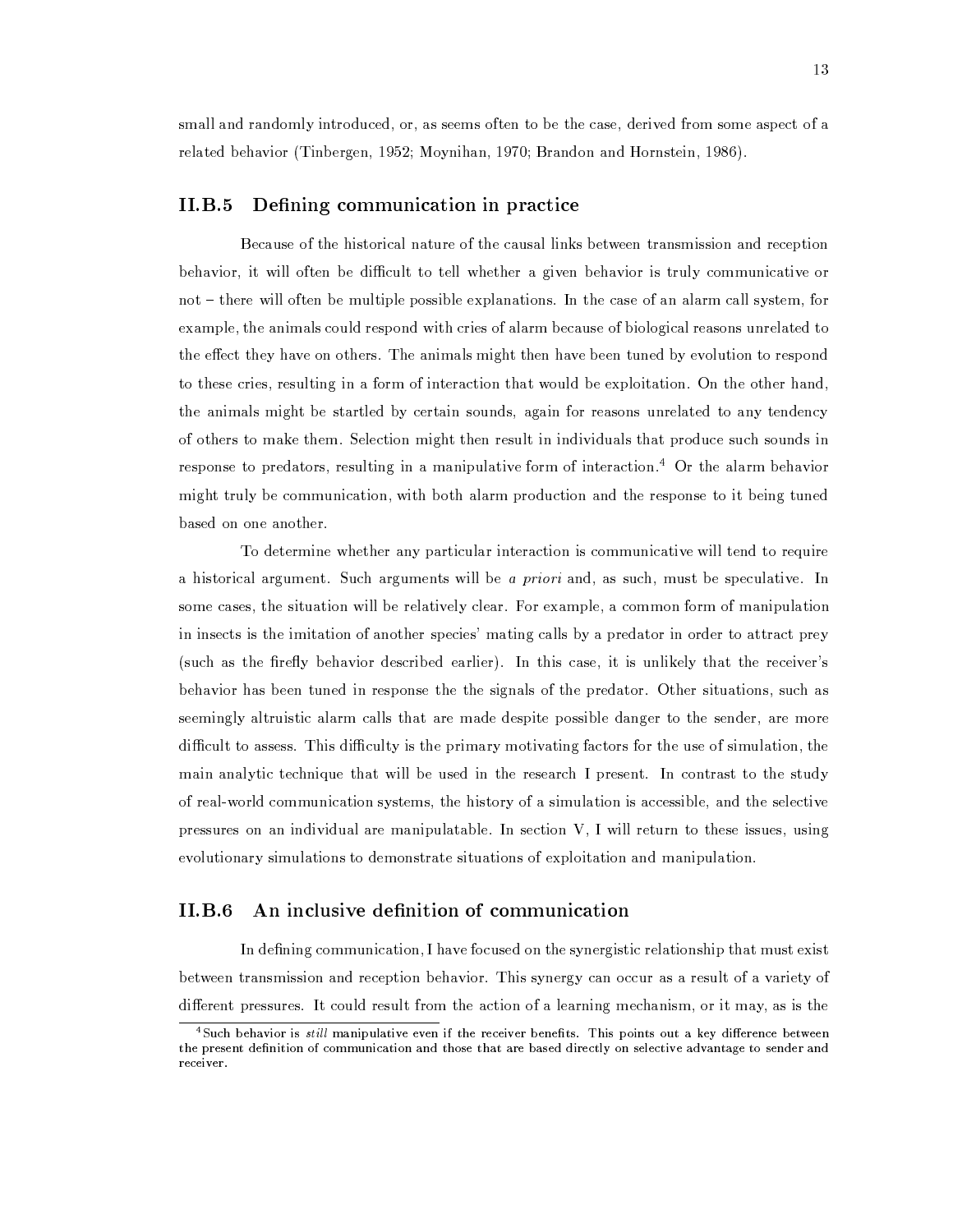case with most communication systems, be a result of natural selection. It might be established explicitly by agreement, or it may involve rational agents trying to predict each other's behavior. The failing of most existing definitions of communication is that they confound the relationship that exists between send and receive behavior with the pressure that established it. This leads to definitions that are limited in scope. They are designed to account for systems that have been established by a particular mechanism, and fail to apply in other cases. By separating the mechanism from the results it produces, the definition of communication proposed in this chapter is able to encompass a more general class of behavior.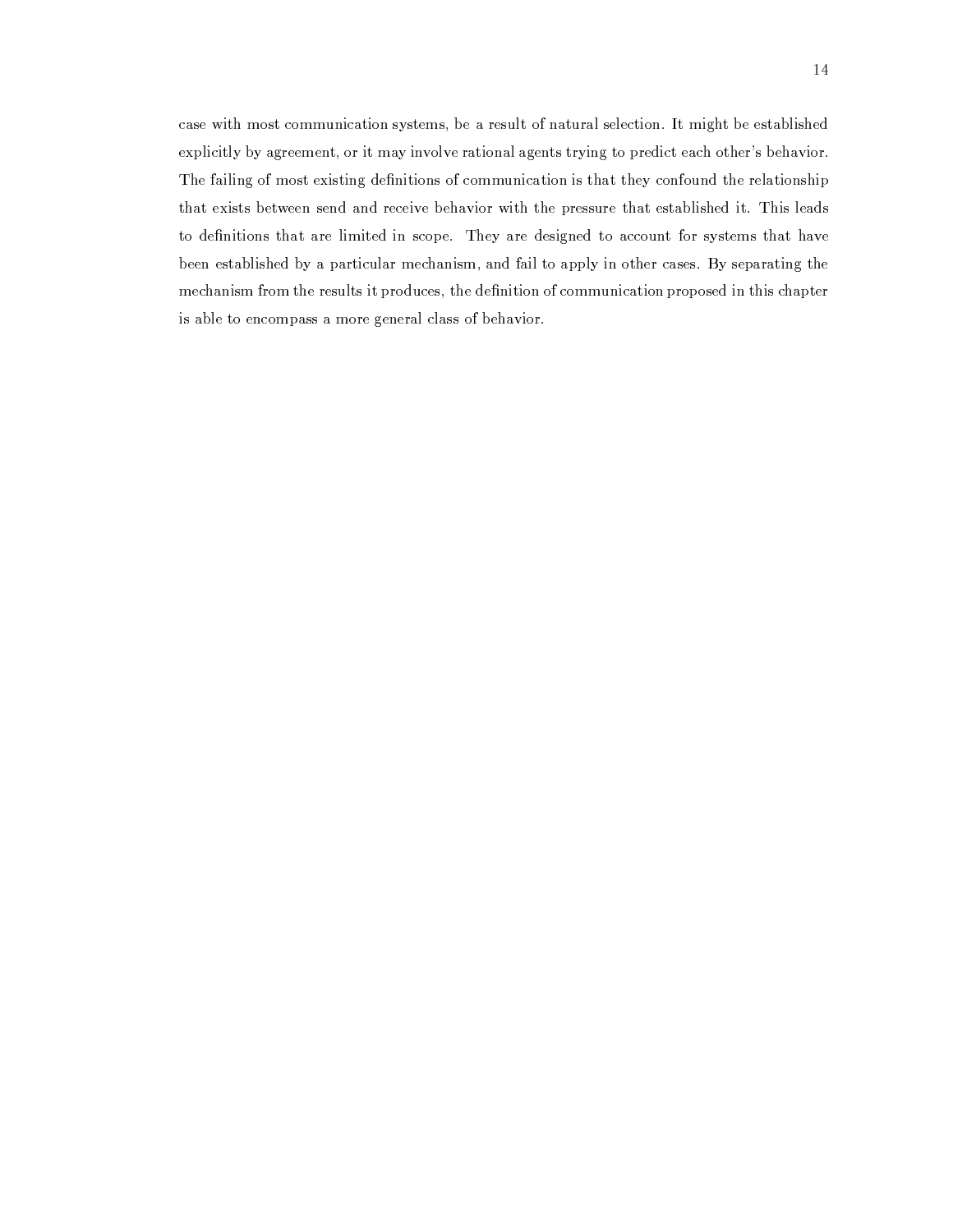## **Chapter III**

# Communication system formalism

In order to study communicative behavior within a computational or mathematical framework, it is necessary to come up with a formalism with which to describe it. As is always the case with such a formalism, it will be an abstraction from the reality, and will involve numerous simplifying assumptions. Previous models of communication have been presented by Lewis (1969), Hurford (1989), and Skyrms (1996). The present model shares much in common with this previous work, particularly that of Hurford.

## III.A Signals and meanings

We will assume that there is a set,  $E$ , of environmental states that an animal is capable of distinguishing between, and a set,  $A$ , of distinct actions that the animal can perform in response to these states of the environment. Let us further assume, for the sake of simplicity, that these sets  $E$  and  $A$  are the same size, and that there is a one-to-one function,  $a$ , that determines, for each state  $\epsilon \in E$ , a unique action,  $\alpha \in A$ , that is appropriate. The animal in the course of its everyday behavior will, when it observes some state  $\epsilon$  (such as the presence of a particular predator), perform action  $a(\epsilon)$  (such as appropriate evasive behavior).

This describes the behavior of an individual animal interacting with its environment. Often, however, one individual has privileged information about some state of the environment (including, perhaps, its own internal state) that another, uninformed individual does not have access to. Communication provides a way for the uniformed individual to react appropriately to the state of the environment by using the informed individual as an intermediary.

In order for communication to be possible, the animals must have at their disposal a set, S, of low-cost behaviors which are observable and can be distinguished by others. We will call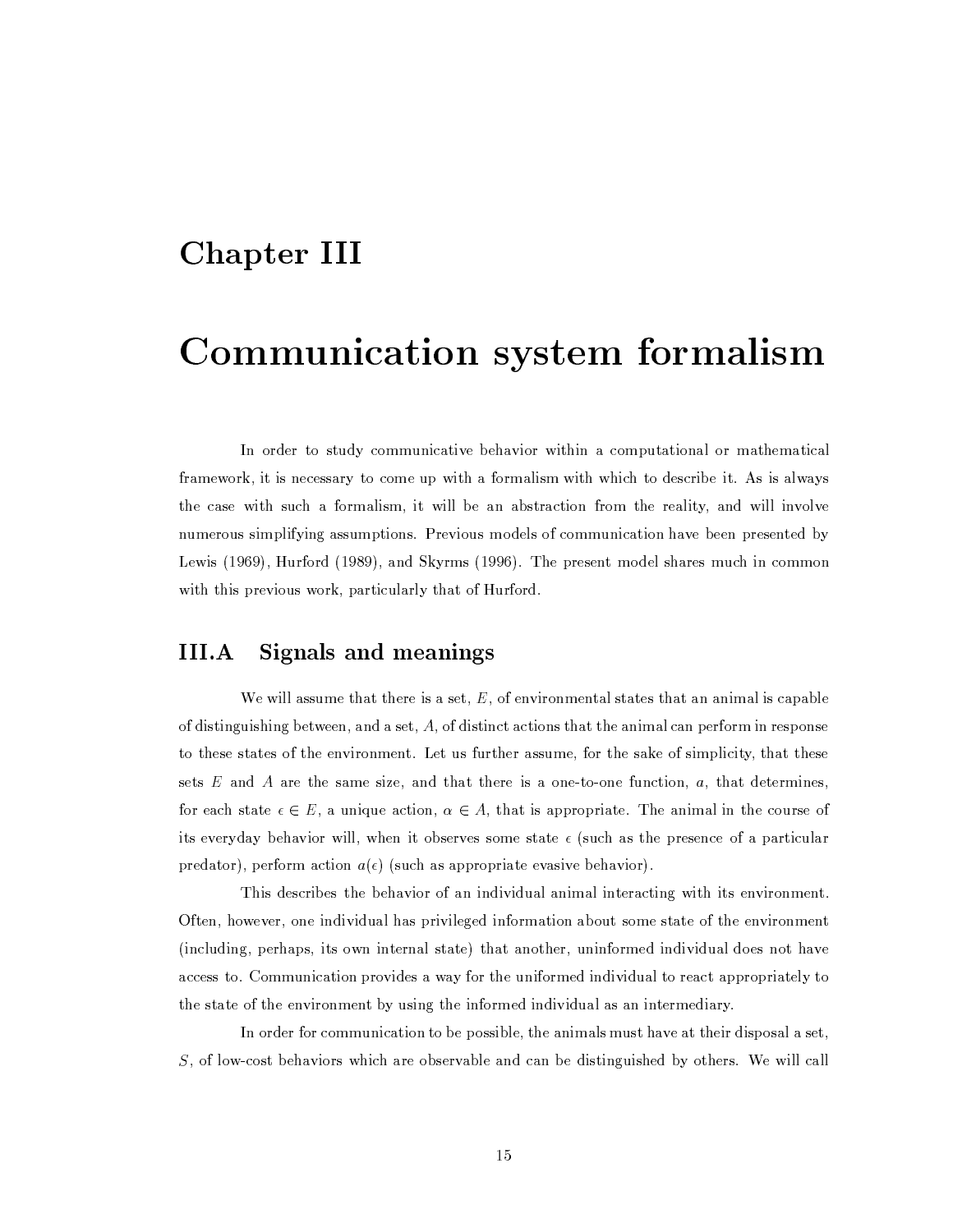these behaviors *signals*. Because the set of environmental states and their appropriate responses are linked to each other in a one-to-one fashion, it will be convenient to refer to each associated pair together as a single *meaning*,  $\mu \in M$ .

A communicative interaction, then, involves one individual observing an environmental state  $\epsilon$ , and producing a signal,  $\sigma \in S$ . A second individual observes the signal  $\sigma$ , and performs an action,  $\alpha$ <sup>1</sup>. Communication is said to be successful if the action is appropriate to the environmental state  $(a(\epsilon) = \alpha)$ .

An individual's communicative behavior will be characterized in two distinct parts. The first, transmission, determines what signal will be sent for a given meaning. The second, reception, determines what meaning a given signal will be interpreted as. Both of these behaviors will be described by probability functions.  $s(\mu, \sigma)$  represents the probability that a signal  $\sigma$  will be sent for a meaning  $\mu$  by a transmitter, and  $r(\sigma, \mu)$  represents the probability that a signal  $\sigma$  with be interpreted as meaning  $\mu$  by a receiver. The send function s, then, gives a probabilistic mapping from meanings to signals, while the receive function  $r$  maps back from signals to meanings.

## Communicative accuracy  $III.B$

Consider two individuals involved in a communicative interaction, the transmitter with send function s and the receiver with receive function r. For a particular meaning  $\mu$ ,  $r(\sigma, \mu)$ is the probability that, if a given signal  $\sigma$  is sent for  $\mu$ , it will be correctly interpreted by the receiver. The probability, then, that meaning  $\mu$  will correctly communicated is the weighted average of this conditional probability across all possible signals, with the weighting term being the probability,  $s(\mu, \sigma)$ , that the transmitter will use a particular signal:

$$
\sum_{\sigma} s(\mu, \sigma) r(\sigma, \mu) \tag{III.1}
$$

We can now compute the expected probability that signals sent using send function s will be correctly interpreted by receive function  $r$ . This probability, which we will write as  $ca(s, r)$ , will be called the *communicative accuracy* from s to r. If we assume that all meanings are equally likely to serve as the subject of a communicative interaction, then this value is the average probability that any given meaning will be correctly communicated:

$$
ca(s, r) = \frac{1}{|M|} \sum_{\mu} \sum_{\sigma} s(\mu, \sigma) r(\sigma, \mu)
$$
 (III.2)

<sup>&</sup>lt;sup>1</sup> Interactions involving groups of animals can generally be reduced, for the purposes of analysis, to simple interactions between two individuals. If one animal gives an alarm call that is heard by a group of others, each of these other animals can be considered to be involved in a communicative interaction with the calling animal.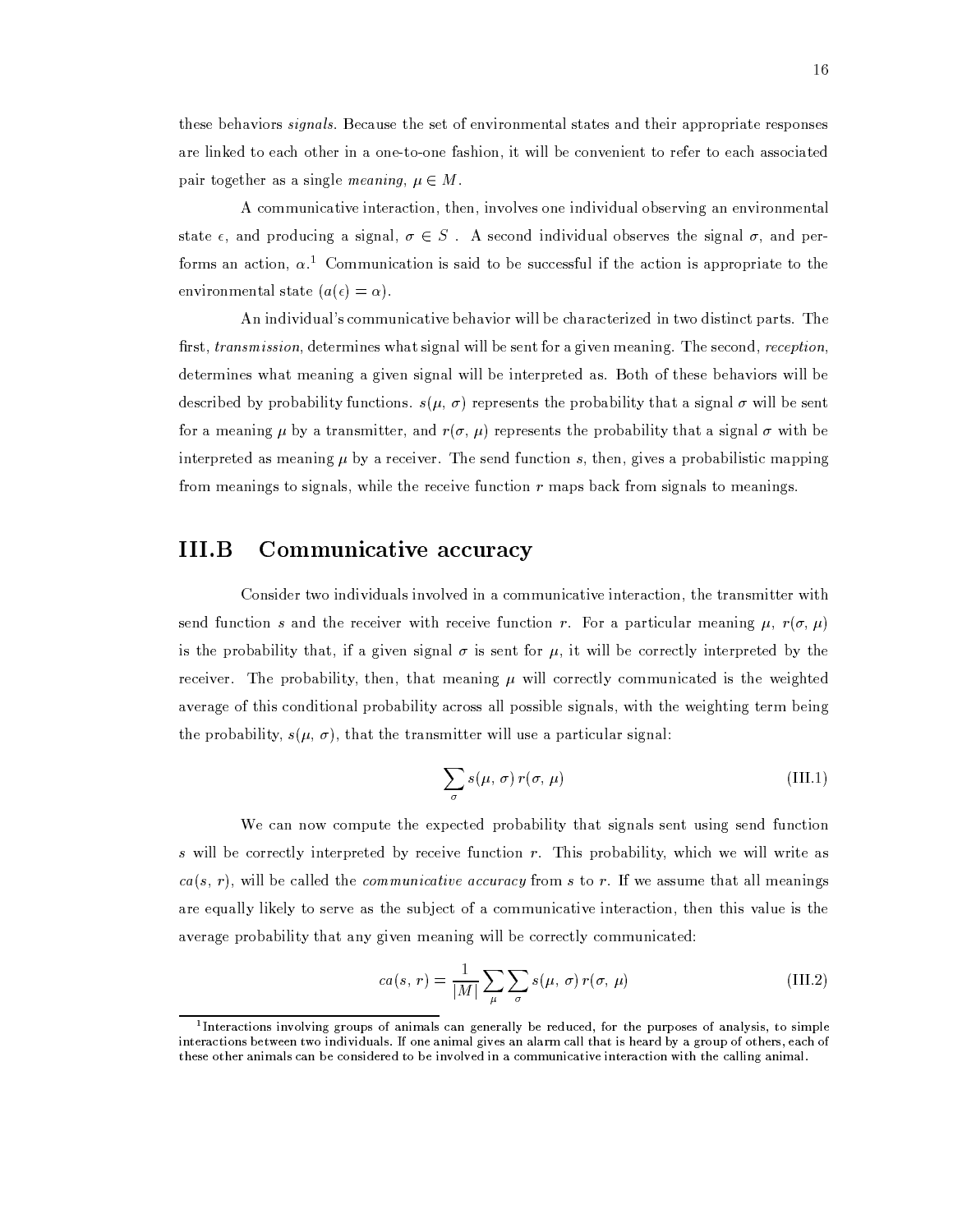| $\boldsymbol{s}$         | a              |     | Ċ   |               |
|--------------------------|----------------|-----|-----|---------------|
| 1                        | 1.0            | 0.0 | 0.0 |               |
| $\overline{\mathcal{Z}}$ | 0.0            | 0.6 | 0.4 |               |
| $\overline{\mathcal{S}}$ | 0.0            | 0.4 | 0.6 |               |
|                          |                |     |     |               |
|                          | $\overline{a}$ | h   | C   | r             |
|                          | 1.0            | 0.0 | 0.0 | 1             |
|                          | 0.0            | 0.4 | 0.6 | $\mathcal{Q}$ |
|                          | 0.0            | 0.6 | 0.4 | 3             |

Figure III.1: An example communication system.

where |M| is the number of meanings. The maximum value of  $ca(s, r)$  is  $|S|/|M|$ , giving a maximum communicative accuracy of 1.0 as long as there are at least as many signals available as there are meanings to be conveyed.

Figure III.1 shows sample send and receive functions for communication involving three meanings (1,2, and 3) and three signals (a,b, and c). To calculate  $ca(s, r)$ , we calculate the accuracy for each meaning using Equation (III.1):

| Meaning 1 | $\rightarrow (1.0)(1.0) + (0.0)(0.0) + (0.0)(0.0)$                    | $=$ 1.00 |
|-----------|-----------------------------------------------------------------------|----------|
|           | Meaning 2 $\rightarrow$ $(0.0)(0.0) + (0.6)(0.4) + (0.4)(0.6) = 0.48$ |          |
|           | Meaning 3 $\rightarrow$ $(0.0)(0.0) + (0.4)(0.6) + (0.6)(0.4) = 0.48$ |          |

The communicative accuracy between  $s$  and  $r$  is the average of these three values, or 0.65.

In addition to knowing how well a given transmitter will be understood by a given receiver, it is often important to calculate how well two individuals will intercommunicate. This probability, called two-way communicative accuracy  $(c\alpha_2)$ , is simply the average of the two oneway probabilities (assuming each takes turns sending and receiving with equal frequency). For two individuals with send and receive functions  $s_1$ ,  $r_1$  and  $s_2$ ,  $r_2$  respectively, the calculation would be:

$$
ca_2(s_1, r_1, s_2, r_2) = \frac{1}{2} \left( ca(s_1, r_2) + ca(s_2, r_1) \right)
$$
 (III.3)

## III.C Communicative accuracy of a population

The communicative behavior of a population can be represented in much the same way as that of an individual. Assuming that each individual in the population is given equal weight, the behavior of the population can be characterized as the expected behavior of an individual selected randomly from it. This expected behavior can be expressed in terms of average send and receive functions for the population. These functions,  $S$  and  $R$ , can be calculated by averaging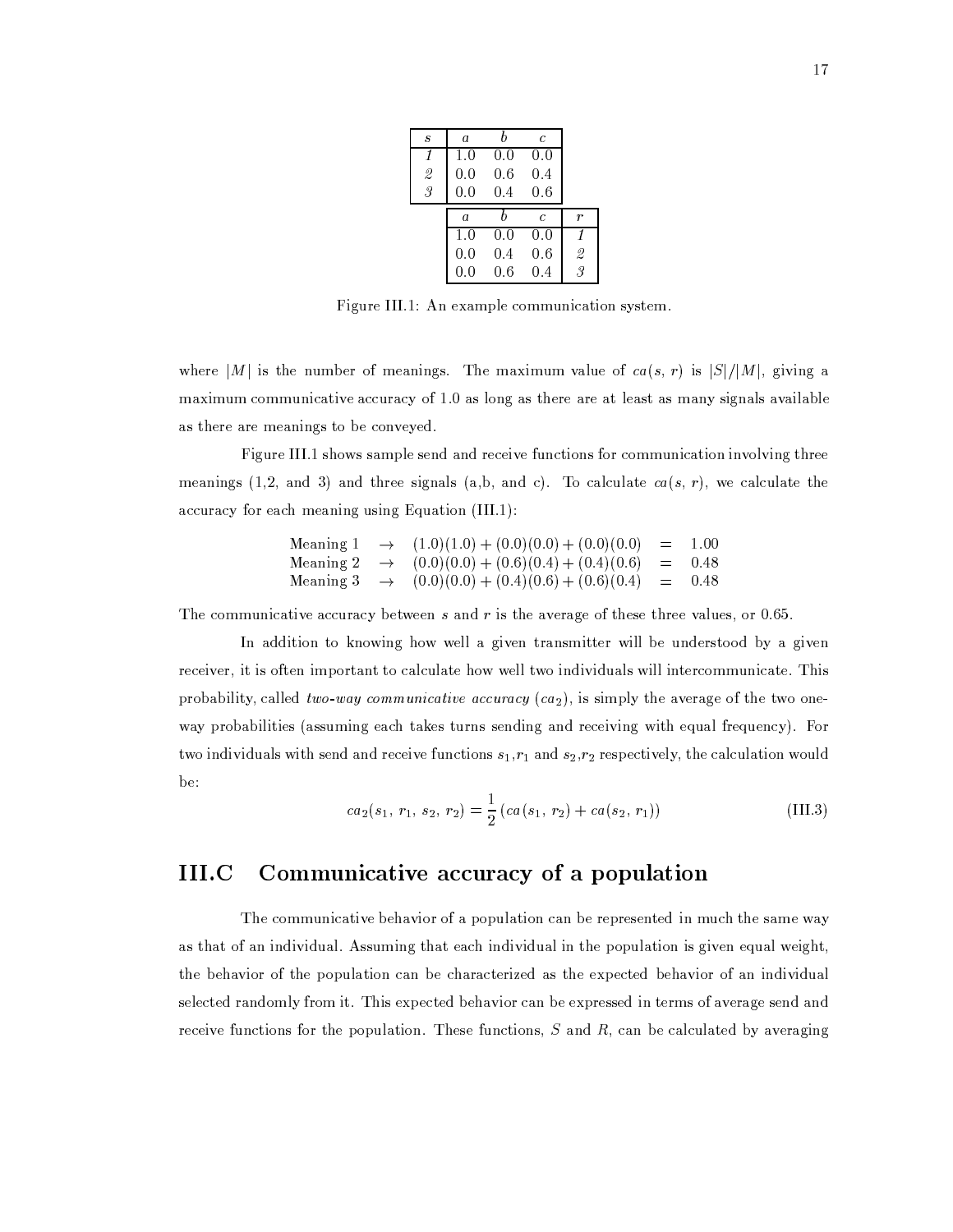the send and receive probability functions  $(s_i \text{ and } r_i)$  of all individuals in the population:

$$
S(\mu, \sigma) = \frac{1}{N} \sum_{i} s_i(\mu, \sigma) \qquad R(\sigma, \mu) = \frac{1}{N} \sum_{i} r_i(\sigma, \mu)
$$
 (III.4)

where  $N$  is the number of individuals in the population.

These two new probability functions represent the transmission and reception behavior of an average member of the population, and can themselves be used in the equations formulated in the previous section. This allows us to calculate values for communicative accuracy involving entire populations. The probability with which a particular individual (with send and receive functions  $s$  and  $r$ ) will communicate accurately with a population (described by send and receive functions S and R) is  $ca_2(s, r, S, R)$ . The average communicative accuracy within the population is  $ca(S, R, S, R)$ , which will simply be written as  $ca(S, R)$ .

## Optimal communication III.D

As mentioned earlier, if we assume that there are at least as many signals as there are meanings, the maximum communicative accuracy achievable is 1.0. In order to achieve this optimal state of communication, a population must satisfy three independent requirements:

**Coordination:** Each individual's send and receive functions must communicate with each other at least as well as either would communicate with any other system. Thus, for any individual in the population with send function  $s_i$  and receive function  $r_i$ .

$$
ca(s_i, r_i) \ge ca(s_i, r_o) \tag{III.5}
$$

for any other receive function  $r_o$  and:

$$
ca(s_i, r_i) \ge ca(s_o, r_i) \tag{III.6}
$$

for any other send function  $s_o$ .

**Distinctiveness:** In each individual's send function, each signal must be sent for exactly one meaning. In each individual's receive function, each signal must be interpreted as exactly one meaning. Thus, for each meaning  $\mu$ , there is a signal  $\sigma$  such that  $s(\mu, \sigma) = 1.0$ , and  $s(\eta, \sigma) = 0.0$  for all meanings  $\eta \neq \mu$ . Also, for each meaning  $\mu$ , there is a signal  $\sigma$  such that  $r(\sigma, \mu) = 1.0$ , and  $r(\kappa, \mu) = 0.0$  for all signals  $\kappa \neq \sigma^2$ .

 $^2$ This condition only holds strictly if there are equal numbers of signals and meanings. In cases where there are more signals than meanings, it is possible to have equivalence classes of signals, where each member of the class is interpreted identically to the others by the population. In cases where there are fewer signals than meanings, the requirement of distinctiveness cannot be satisfied, and optimal communication cannot be achieved.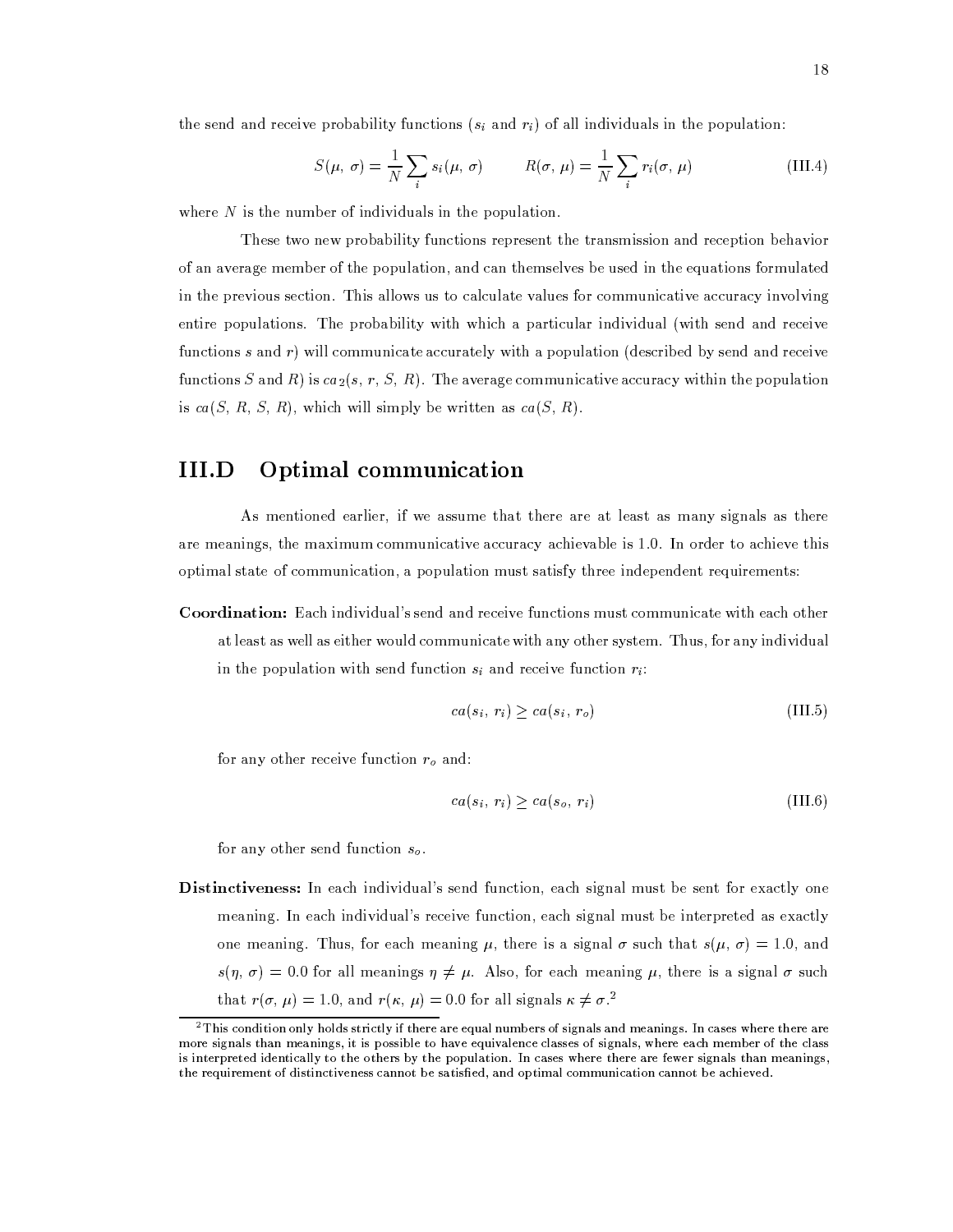$$
s_i(\mu, \sigma) = s_j(\mu, \sigma) \qquad r_i(\sigma, \mu) = r_j(\sigma, \mu) \qquad (\text{III}.7)
$$

for any meaning  $\mu$  and signal  $\sigma$ <sup>3</sup>

If any one of these requirements is not fully met, the population will not communicate optimally. To prove this, we will consider each requirement in turn.

## Lack of coordination

Suppose that a population has consensus and that each individual's system is fully distinctive, but that some individual's system is not fully coordinated. This means that there is some other communication system that would communicate more accurately with this individual than this individual communicates with itself. Because all individual's in the population have the same system, this means that, for any two individuals, there exists a communication system that would communicate with either one of them more accurately than they communicate with each other. In this case, the population's communicative behavior cannot be optimal.

## Lack of distinctiveness

Suppose that a population has consensus and that each individual has a fully coordinated communication system, but that some individiual's system is not fully distinctive. This individual, then, transmits the same signal for more than one meaning, or interprets a signal as more than one meaning. This results in an ambiguous situation, and the individual will not communicate optimally with any member of the population. Thus, the population's communicative behavior cannot be optimal.

## Lack of consensus

Finally, suppose that each individual has a fully coordinated, fully distinctive communication system, but that not every individual has the same system. This means that there exists some individual that, for a given meaning sends a different signal than some other individual does, or, for a given signal, interprets that signal differently than does some other individual. If we assume equal numbers of signals and meanings, this will necessarily result in a miscommunication between the two individuals.

 $^3$ The requirement of consensus has a similar exception to the requirement of distinctiveness in cases where there are more signals that meanings. If there is an equivalence class of signals, individuals can then transmit any member of the equivalence class without affecting communicative accuracy.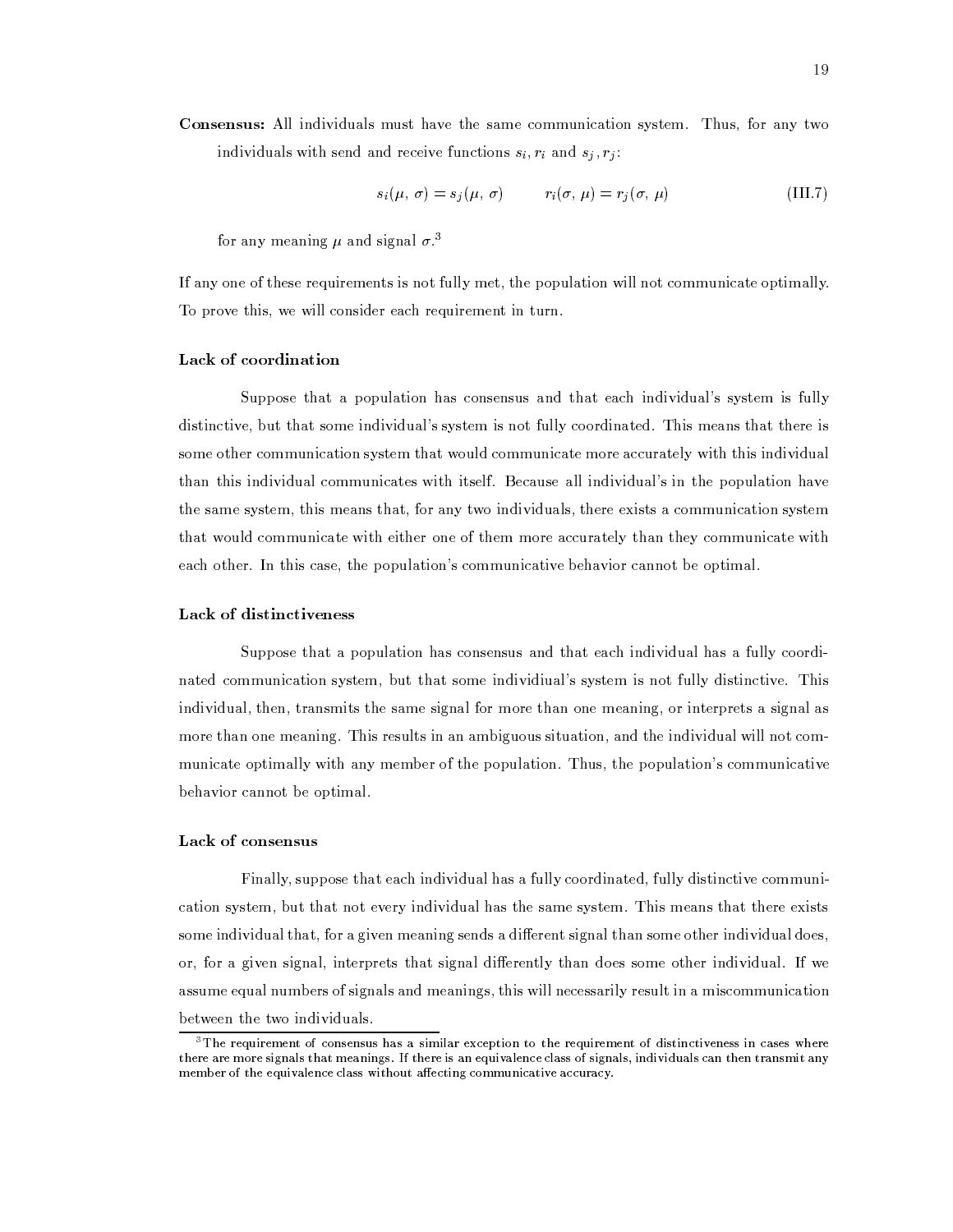| u<br>1 |  |
|--------|--|

|           |         | Go to $A \mid G$ o to B |  |
|-----------|---------|-------------------------|--|
| Player 1: | Go to A |                         |  |
|           | Go to B |                         |  |

Figure III.2: An example game. To people want to meet for dinner, and they would both prefer go to restaurant  $A$ .

## III.E Game-theoretic notions of communication

The mathematical theory of games, first put forward by Von Neumann and Morgenstern (1953), is a technique for describing behavior in economic situations. The basic model involves an interaction between a finite number of participants, each of whom can take one of a number of possible courses of action. Depending on the combination of actions taken by the players, each receives a payoff. Nash (1951) laid the foundation for the study of games in which the participants choose actions independently. By assuming that people behave in a rational, selfinterested manner, it is possible to predict the outcome of such interactions. More specifically, certain pairs of actions are stable and others are not. Stable action pairs (called Nash equilibria) are those where no player can better their situation by unilaterally changing their course of action.

Consider the example of two people meeting for dinner. Suppose that there are two possible restaurants  $(A \text{ and } B)$ , and they each must decide independently which one to go to. If they do not want to end up at different restaurants, and furthermore, both prefer restaurant A. A payoff matrix for this situation is shown in Figure III.2. This game has two pure-strategy Nash equilibria – the situation where both players go to restaurant  $A$  and the situation where they both go to restaurant B. Despite the fact that both players would prefer to eat at restaurant A (making it an *efficient* equilibrium in the terminology of game theory), classical game theory simply predicts that the result of the game will be one of the two Nash equilibria.

The inability of classical game theory to rule out inefficient equilibria serves as the motivation for the introduction of communication into a game. The idea here is that if the players were able to communicate with one another, they would be better able to coordinate on an efficient equilibrium. While this seem true intuitively, it has proven difficult for economists to demonstrate it formally. The basic problem is that communication, implemented as a cost-free interaction before the game itself (termed *cheap-talk*), does not alter the payoff structure. The result is that the signals are meaningless and inefficient equilibria still cannot be eliminated.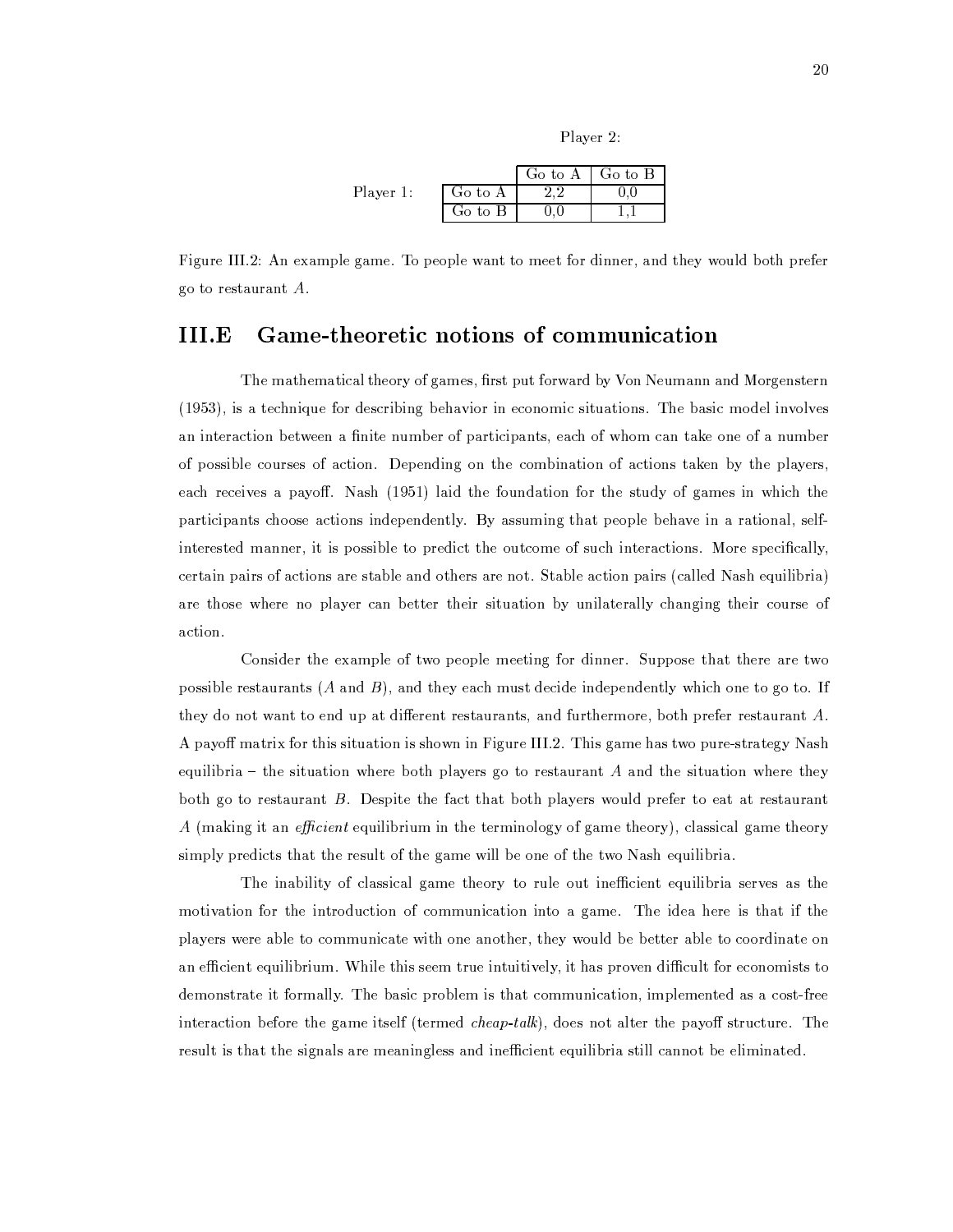Farrell (1988) considered a version of a communication game very similar to the model presented earlier in this chapter. He showed that, while optimal systems of communication are Nash equilibria, there are also other, inefficient equilibria. This is true even in cases where the individuals' interests coincide. These sub-optimal equilibria involve situations where a signal is sent for more than one meaning, or more than one signal is interpreted as the same meaning.

This result is rather disturbing, as it fails to predict that rational individuals will communicate effectively with each other even when it is in their best interest to do so. One possible explanation of this apparent dilemma is that the apparatus of classical game theory is too simple to account for the phenomenon. More satisfactory results have been achieved within the framework of evolutionary game theory. This framework will be discussed in section IV.A and the results obtained from it will be reviewed in section IV.F.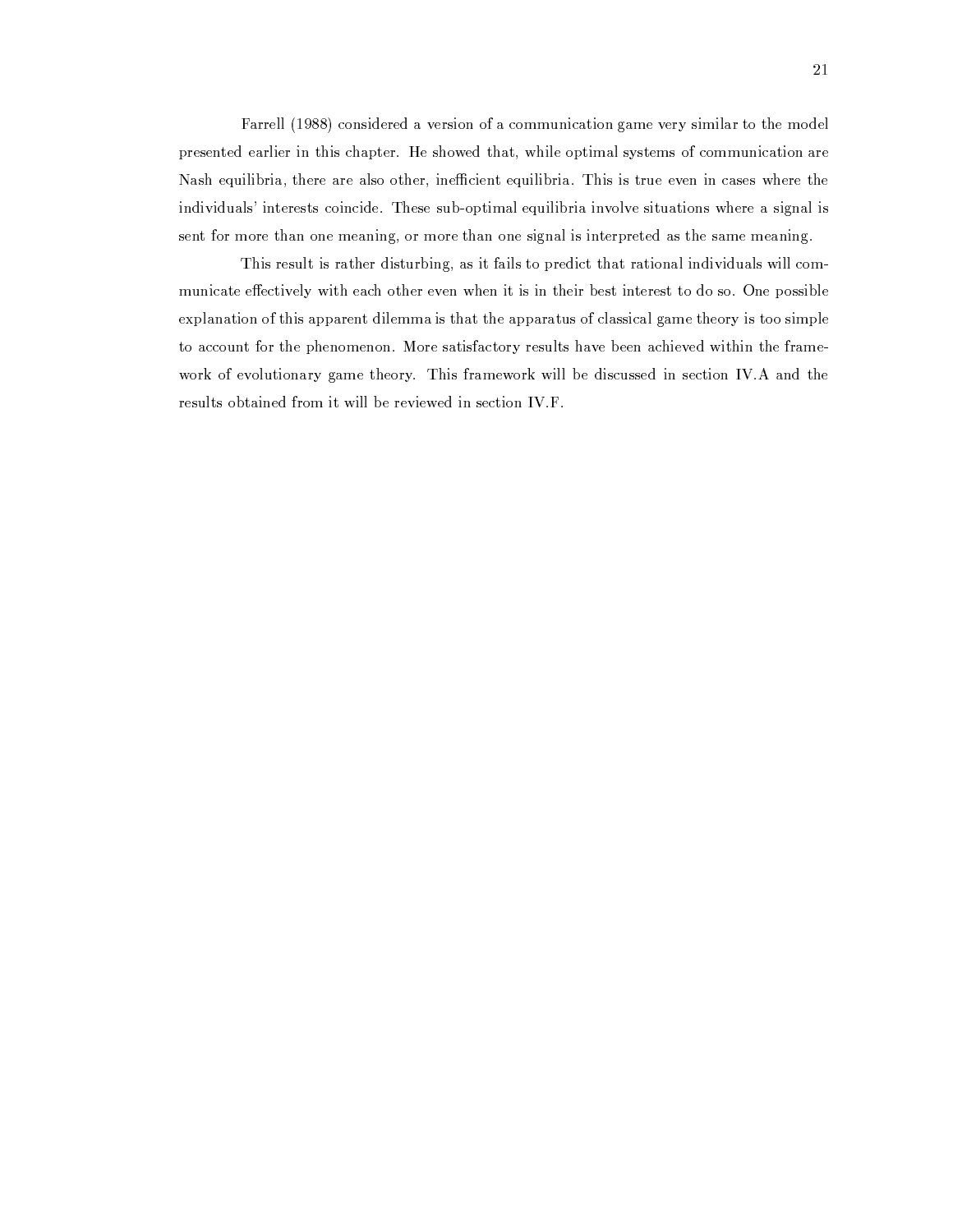## **Chapter IV**

# Evolved communication systems

The vast majority of existing communication systems are innate, the behavior of transmitting and receiving signals being present at birth and remaining fixed throughout an individual's lifetime. These systems of communication, then, have been tuned by natural selection. This chapter will investigate the conditions necessary for such systems to emerge.

## $IV.A$ Evolutionary game theory

Evolutionary game theory is an extension to classical game theory. The basic model remains the same, but is extended to apply to populations of individuals in an evolving population (Hamilton, 1964; Hamilton, 1967; Maynard Smith, 1982). In the evolutionary case, the action an individual takes in a game is determined by natural selection, rather than rational choice. The payoff an individual receives from playing the game against other members of the population provides a fitness metric that can be used as the basis for selection.

Evolutionary game theory allows predictions to be made about what conditions are required for a population of individuals to maintain a stable state. Maynard Smith formalized this by introducing the notion of Evolutionary Stable Strategy (ESS) (Maynard Smith and Price, 1973; Maynard Smith, 1982). A strategy of play in a game is evolutionarily stable if a population of individuals all playing this strategy cannot be invaded by any other strategy. This means that a strategy  $A$  is an ESS if the payoff it receives by playing others of strategy  $A$  is greater than the payoff any mutant  $B$  gets playing individuals with strategy  $A$ . Mathematically:

$$
P(A, A) > P(B, A) \tag{IV.1}
$$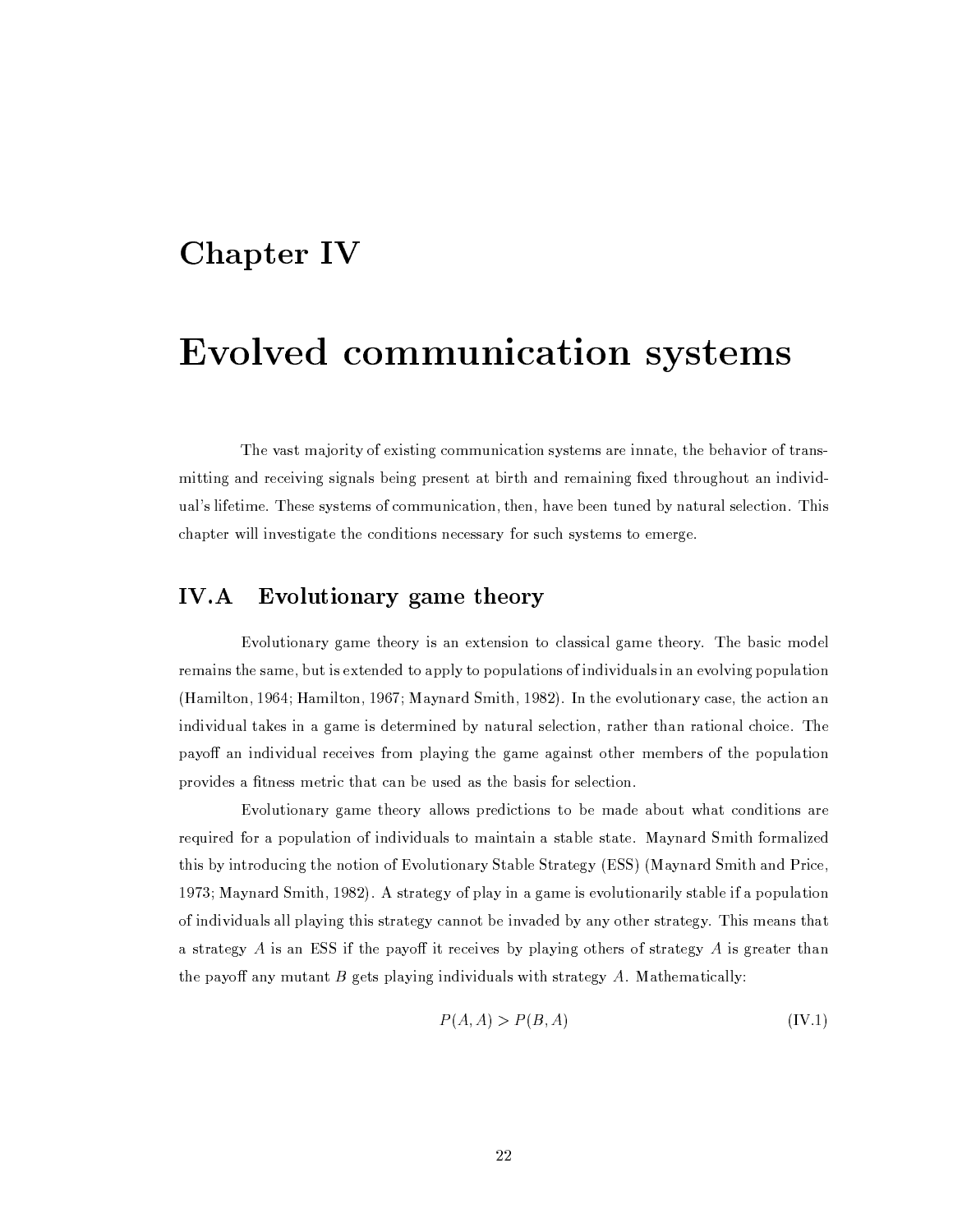A strategy can also be stable if:

$$
P(A, A) = P(B, A) \text{ and } P(A, B) > P(B, B) \tag{IV.2}
$$

One can see from this formulation that any ESS will also be a Nash equilibrium. Since no mutant can play better against strategy  $A$  than  $A$  can play against itself, their is no motivation for either of two players playing strategy  $A$  to switch to anything else.

While evolutionary game theory can determine whether a strategy is stable, it says nothing about whether such a strategy could come to dominate a population in the first place. Such claims about achievability rather than simply stability turn out to be much more difficult to make. This difficulty serves as the primary motivation for the use of computational, rather than purely mathematical techniques when studying evolutionary dynamics.

## $IV.B$ **Evolutionary Computation**

*Evolutionary computation*, variants of which have been introduced under different names by different people, refers to the use of simulation techniques inspired by biological evolution to try to solve computational problems. It involves creating populations of simulated "individuals" and subjecting them to simulated, fitness-based selection pressures. The most commonly referredto variants are *genetic algorithms* (Holland, 1975), *evolutionary programming* (Fogel, Owens, and Walsh, 1966), and *evolutionary strategies* (Rechenberg, 1973).

More recently, similar techniques have been used in an area somewhat dubiously known as Artificial life (Langton, 1989). In this framework, rather than using evolution to as a means of computation, computation is used as a means for studying evolution. The simulations that will be presented in this chapter are of this latter kind, using computational simulation techniques as a means of exploring changes that may have occurred in real biological systems over evolutionary time.

Most of the simulations I will present are generation-based. In a generation-based model, the individuals in a population are evaluated and reproduce (based on fitness) to create a new generation of individuals. It is important to clarify how the word *fitness* is generally used in the area of evolutionary computation. In biology, fitness is a technical term that is generally defined as the number of offspring an individual has during the course of their lifetime. In evolutionary simulations, the programmer decides on some relevant means of measuring an individual's ability to perform the task of interest. This evaluation, often called a *fitness function* yields a number which I will refer to as the individual's *fitness-evaluation*. The number of offspring an individual has is determined based on this fitness-evaluation.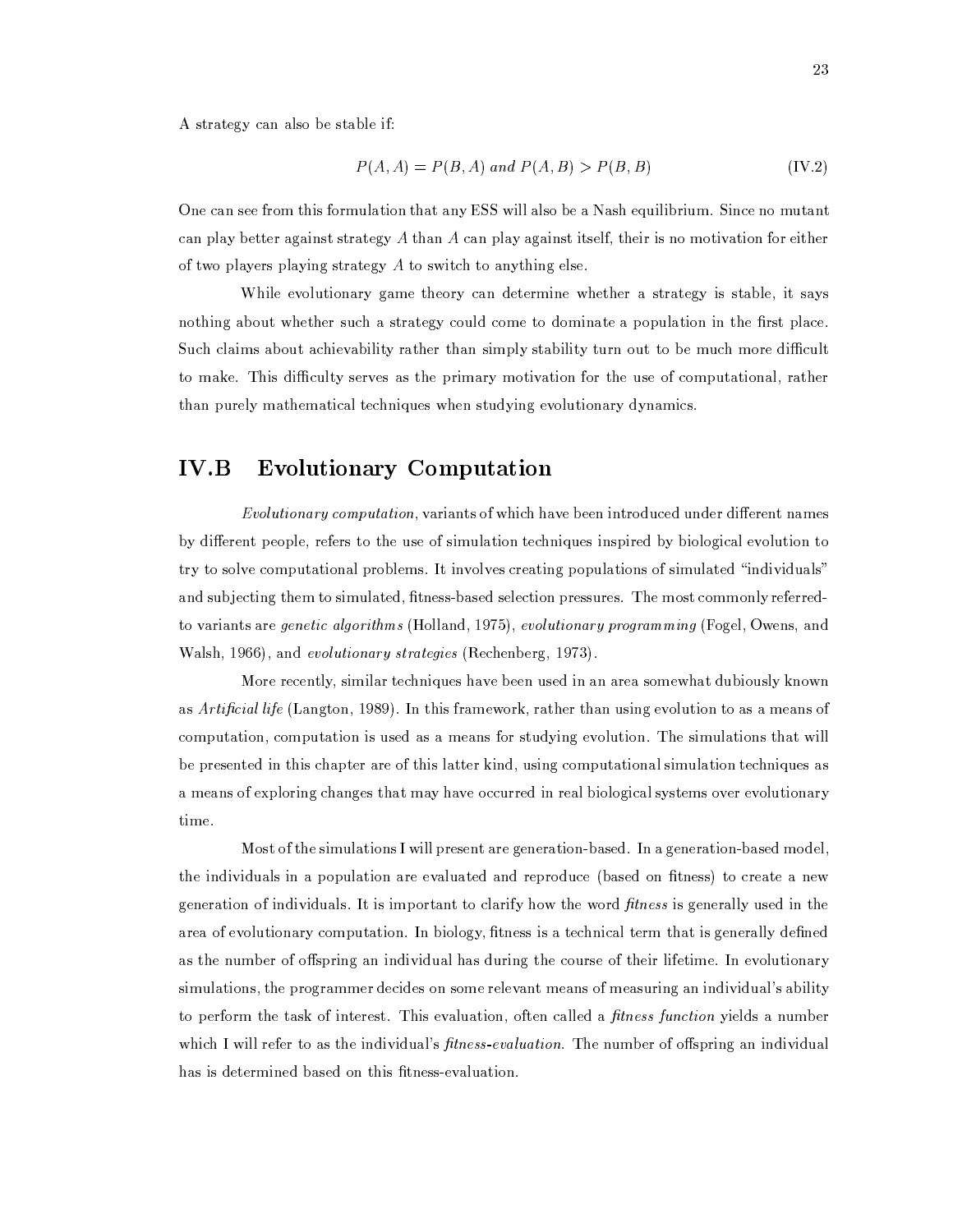There is a key difference between the way evolutionary computation techniques are used in the simulations presented in this dissertation, and the way it they are used when applied typical problems of function optimization. Optimization problems generally have a fixed fitness function. This means that there is a static function that, when applied, gives the quality of a genome with respect to a particular, fixed problem. The simulations presented here use what is called *relative fitness*, where the fitness-evaluation of a particular individual depends on interactions with the rest of the population (the class of behavior that evolutionary game theory is designed for). The use of relative fitness is required when the fitness-relevant task is social. In the case of communication, it does not make sense to evaluate the ability of a particular, isolated individual to communicate. What is important is an individuals ability to communicate with others.

## IV.C Related work

A number of other researchers have used evolutionary computation techniques to study the evolution of communication. This work has generally focused on the emergence of communication as a way of mediating activity in some other task. Werner and Dyer (1991) studied the evolution of mating signals that allowed immobile "females" to direct mobile but blind "males" to their location. MacLennan and Burghardt (1994) evolved populations of finite-state machines in a task where communication provided a mechanism for cooperative behavior. Ackley and Littman (1994) looked at the evolution of signals that allowed simulated organisms to help each other avoid predators. Levin (1995) used genetic algorithm techniques to study the evolution of correspondences between agent's internal states and externally observable behaviors. A number of researchers have used a grid-like environment scattered with "food" particles to study how communication might evolve to facilitate coordinated foraging behavior. Cangelosi and Parisi (1996) use such a model to evolve networks to classify edible/inedible food and pass this information on to others via a communication system. Di Paolo (1996) presents a similar simulation framework.

While the evolutionary simulations that will be discussed in the next sections share much in common with the work described above, they are generally more abstract and less tied to a particular ecological context. This allows for the investigation of the pressures necessary to evolve systems of communication independently of the pressures imposed by any particular task.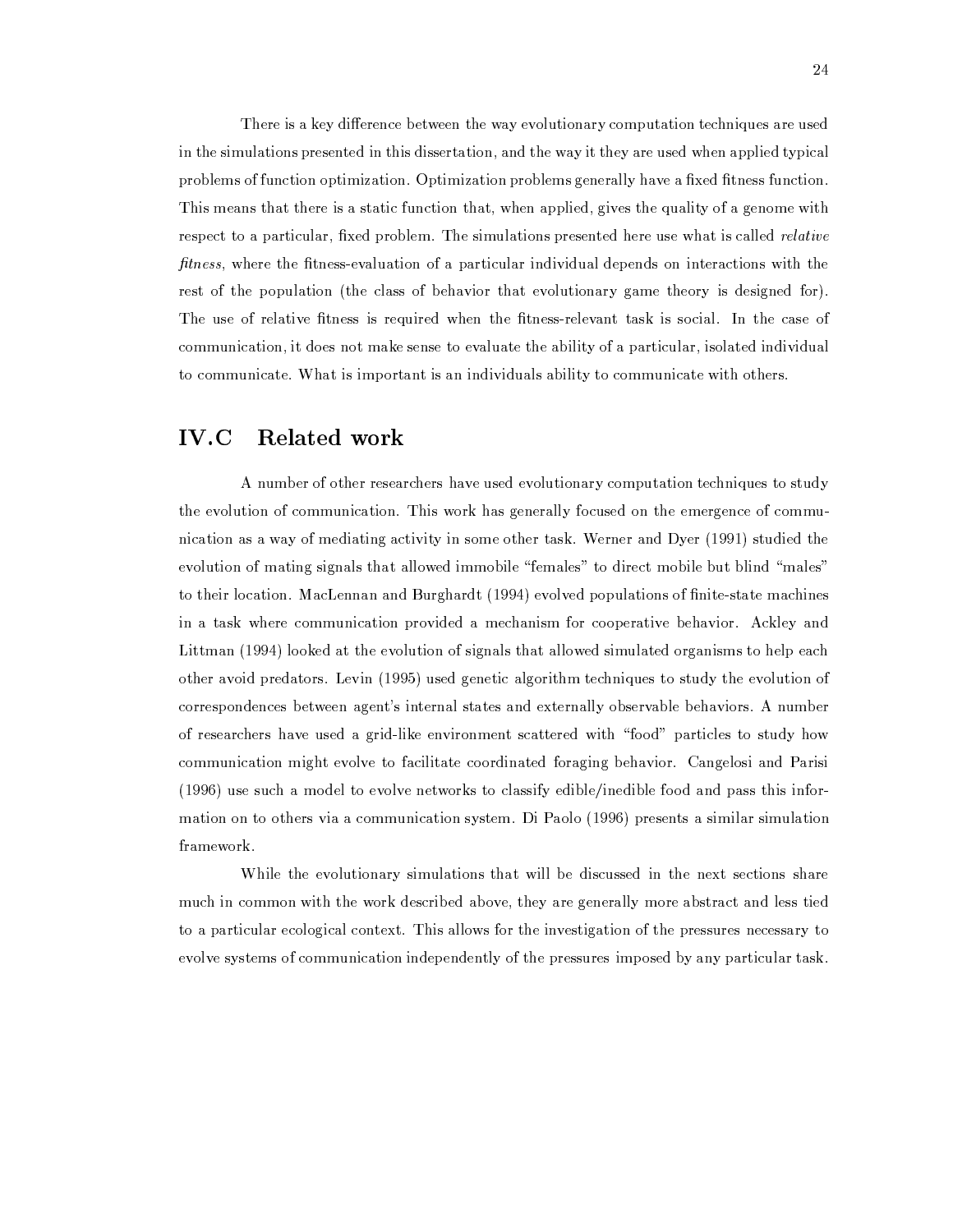| Transmission Genes |  |      |          | Reception Genes |             |
|--------------------|--|------|----------|-----------------|-------------|
| Signal             |  |      |          |                 | Meaning     |
|                    |  | made |          |                 | interpreted |
| Meaning            |  |      | Signal   | a               |             |
| to encode          |  |      | observed |                 |             |
|                    |  |      |          |                 |             |
|                    |  |      |          |                 |             |

Figure IV.1: Structure of an example genome. Note that this is a perfect communication system, as the reception system is the inverse of the transmission system. It is perfect in the sense that if all individuals in a population used it, communication would always succeed. For example, in response to meaning '0', signal 'd' is sent. Signal 'd' is interpreted as '0', which is the original meaning.

## $IV.D$ **Simulation framework**

### Structure of the genetic representation  $IV.D.1$

To use evolutionary computation techniques in conjunction with the communication system formalism describe in section III, a suitable genetic representation must be found. The communication system formalism is, by its very nature, probabilistic. For ease of representation, however, the systems used in the following simulations will be deterministic. This can be thought of as constraining the system to send a single signal with probability 1.0 for each meaning, and interpreting a each signal as a single meaning with probability 1.0.<sup>1</sup>

This simplification allows us to express a communication system in the form of a look-up table. For each meaning, we keep track of what signal is sent for it. For each signal, we keep track of what meaning it is interpreted as. An example of such a look-up table can bee seen in Figure IV.1.

This look-up table is then used as an individual's genome. The signals given in response to each meaning are put on the genome in order, followed by the meanings each signal is interpreted as. The look-up table shown in Figure IV.1 would be represented in genetic form as is shown in Figure IV.2. $^2$ 

 $1$ <sub>I</sub>t is important to note that this does not mean that the system will be forced to be fully distinctive. The same signal can be sent for multiple meanings, and multiple signals can be interpreted as the same meaning.

 $2$  To ensure that this specific genetic representation is not critical to my results. I have also tried other representations. The results I will report here are robust with respect to such changes.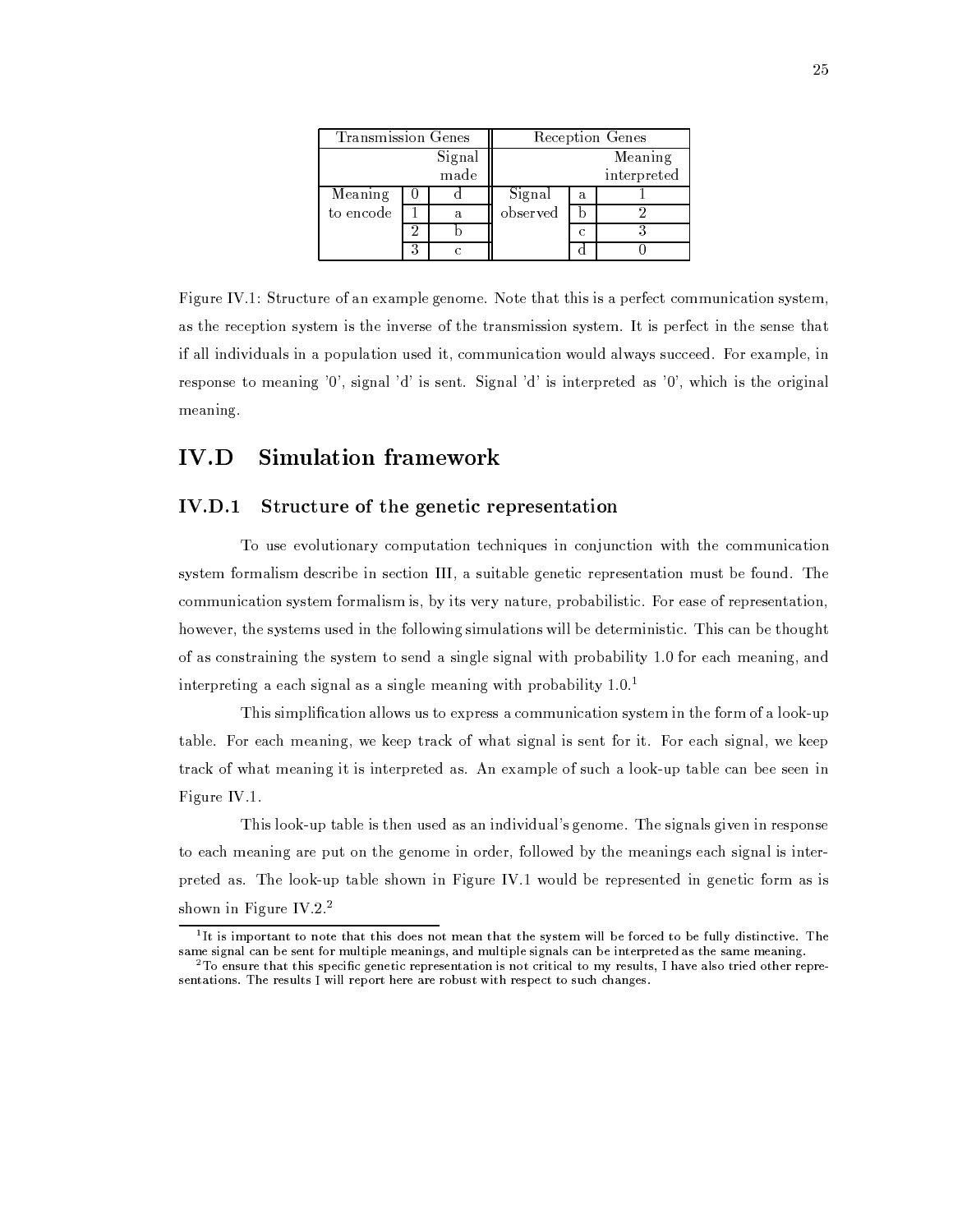#### $d | a | b | c |$  $\vert$  1  $2 \mid 3 \mid$  $\mathbf{0}$

Figure IV.2: The genetic representation of a communication system. The entries in lookup-tables representing the transmission and reception systems are simply placed one after another.

## $IV.D.2$ Fitness and reproduction

Now that we have a genetic representation, we need to define a fitness function in order to evaluate individuals and allow the process of selection to operate. The fitness functions used in the simulations I will present are all based on the communicative accuracy measure described in chapter III. The evaluation of an individual is done by placing it in a number of communicative interactions with randomly selected other members of the population. In each interaction, one individual is designated to be the transmitter, and produces a signal based on a meaning. The other individual, designated to be the receiver, produces a response to the signal provided by the transmitter. Successful communication between the two individuals is considered to have occurred when the receiver's response to a signal produced by the transmitter matches the meaning the transmitter encoded. The process is then repeated, with the roles of transmitter and receiver reversed.

After each interaction, both individuals involved receive a contribution to their fitnessevaluation that depends on the success of the interaction and the particulars of the simulation involved. An individual's final fitness-evaluation is determined by summing all of the contributions it has received and then dividing this value by the number of interactions the individual was involved in.

The number of offspring an individual has is proportional (probabilistically) to its fitness-evaluation. This means that if an individual has twice the fitness of another, will be expected to be represented with twice the frequency in the new population. For each slot to be filled in the new population, an individual is selected to reproduce. The probability that a particular individual is chosen is proportional to its fitness-evaluation. This results in a new population consisting of copies of individuals from the previous population.

The new population is then subjected to the process of mutation in order to provide new genetic variation. Because the entries that make up the genome have no inherent ordering, if one is effected by a mutation it will change randomly to any value in the valid range (including, possibly, the original value). When a mutation rate is given for a particular simulation, this value is the percent chance that any particular gene (look-up table entry) on any individual's genome will be changed in a generation.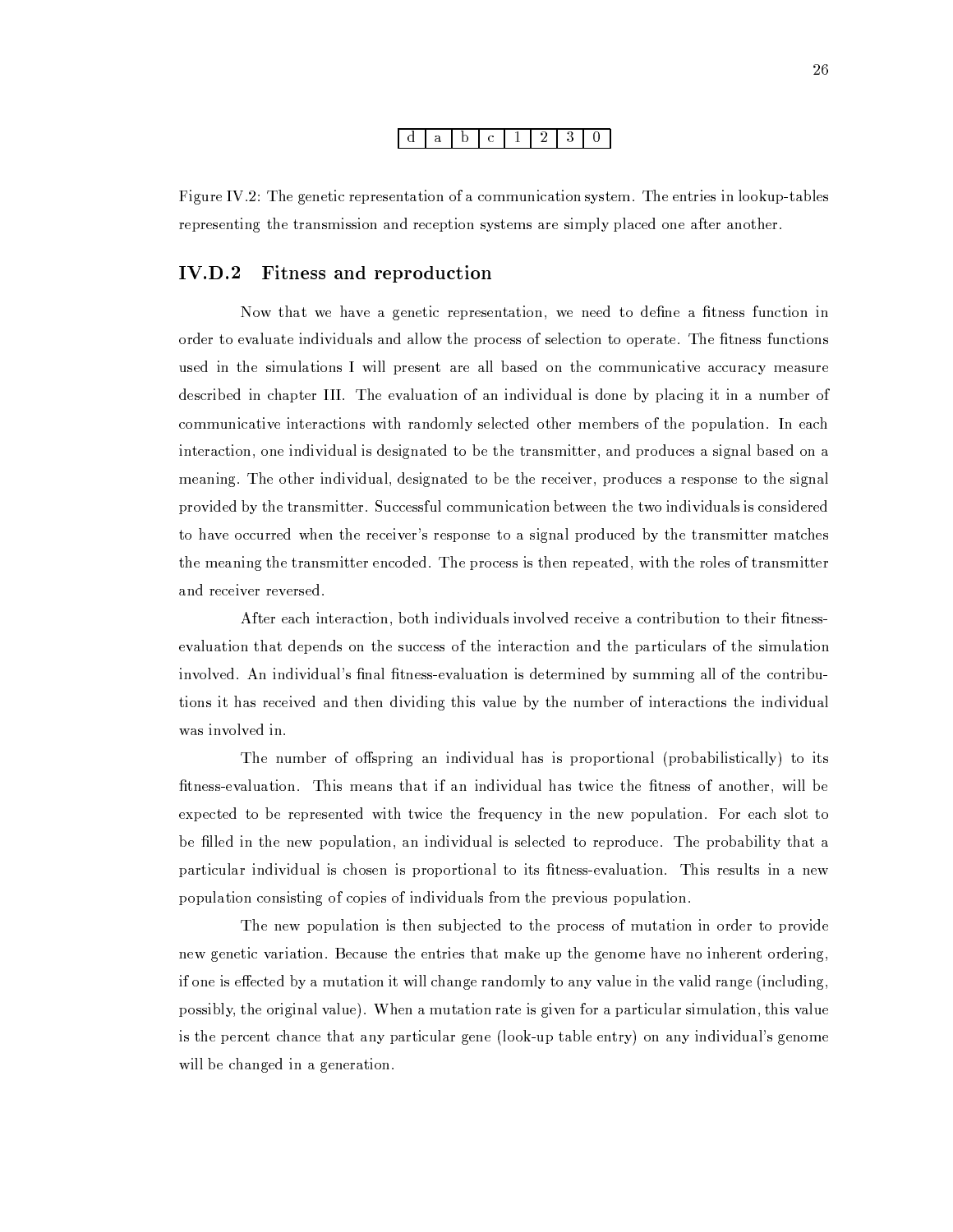|             | Success | Failure |
|-------------|---------|---------|
| Transmitter |         |         |
| Receiver    |         |         |

Figure IV.3: Payoff matrix for common interest communication. Both the sender and the receiver get a high  $(1.0)$  payoff when communication between them is successful, and a low  $(0.0)$  payoff when it is not.

## $IV.E$ **Simulation parameters**

Unless otherwise stated, the size of the populations used in all simulations is 100 individuals. The mutation rates used are generally quite low (on the order of 1 in 1000) and will be only be reported where variation in the mutation rate has been found to qualitatively affect the results of the simulation.

## $IV.F$ Situations of common interest

Now that the simulation framework has been defined, the only additional requirement needed to do an evolutionary simulation is a fully-specified fitness function for communicative interactions. The first scenario that I will consider assumes that communication between two animals is a matter of common interest. That is to say that both sender and receiver have a fitnessrelated stake in the outcome of a communicative exchange. Through the use of evolutionary game theory, it has been shown analytically that optimal communication is the only outcome that is evolutionarily stable in this situation (Warneryd, 1993; Blume, Kim, and Sobel, 1993; Kim and Sobel, 1995; Skyrms, 1996). Furthermore, it can be proven that such optimal systems are not only stable, but guaranteed to emerge (Batali and Oliphant, forthcoming).

Simulations can be designed in which the fitness function reflects this common interest scenario. After an interaction, both the sender and the receiver receive a high contribution to their fitness-evaluation if communication between them was successful, and a low contribution if it was not. This can be done via a very simple payoff matrix, as shown in Figure IV.3. Based on this payoff scheme, the best fitness-evaluation an individual could hope to achieve would be 1.0 (resulting from successful communication in every interaction) and the worst fitness would be 0.0 (resulting from communication failure in every interaction). The fitness-evaluation, then, is an estimate of the individual's two-way communicative accuracy with the population, as defined in section III.C.

Bearing out the theoretical prediction, simulated populations using such a payoff matrix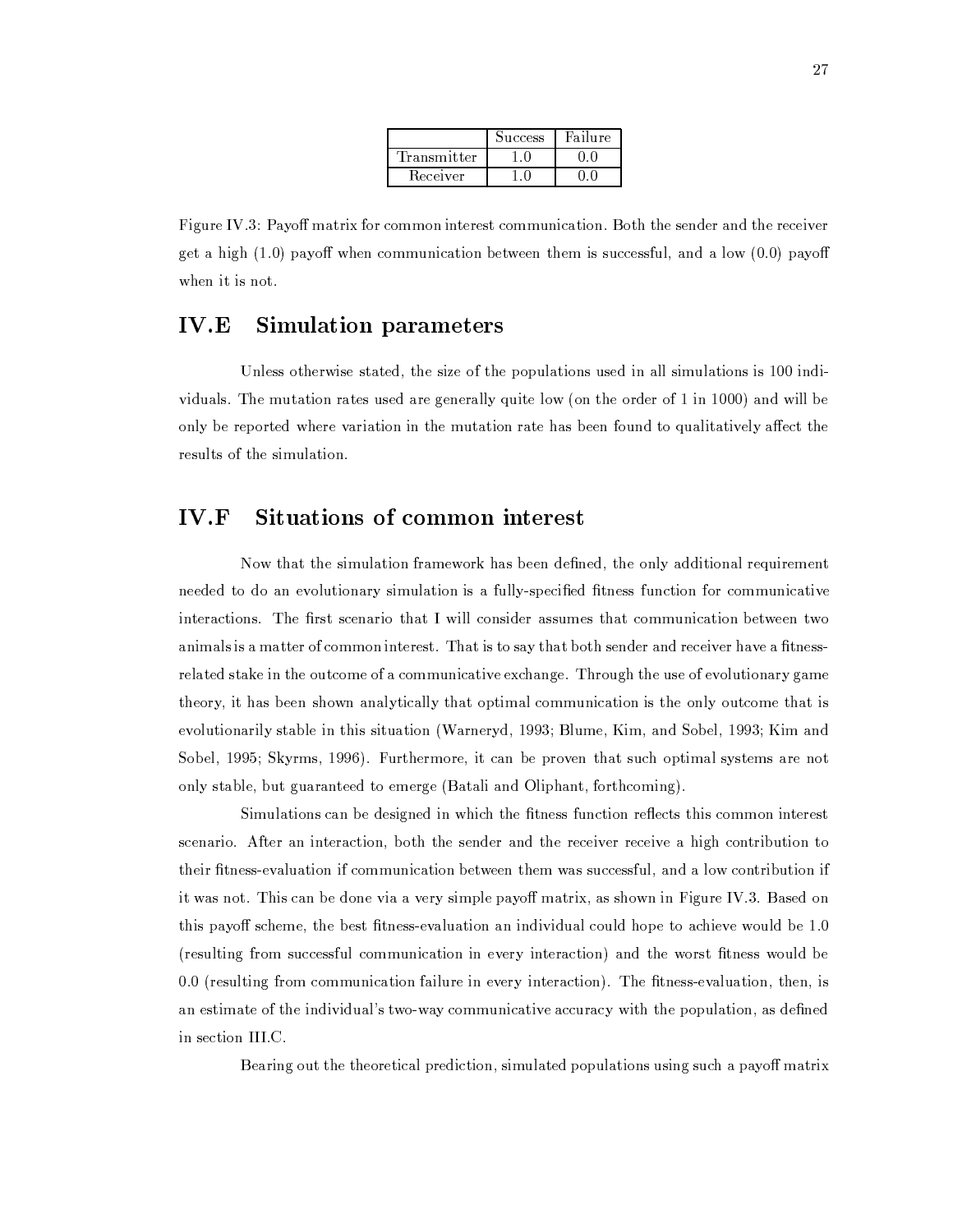

Figure IV.4: Communicative accuracy increasing to near optimality using a common interest regime. Four meanings and four signals are used. Results are averaged over ten simulation runs.

always converge on one of the possible optimal communication systems.<sup>3</sup> Figure IV.4 shows simulation results using a common interest payoff as a fitness function. After approximately 1000 generations, the population is communicating at near optimality. The variability observed after generation 1000 is due to the new mutations occurring in each generation.

MacLennan and Burghardt (1994) use a common-interest framework similar to that described above. While their results are somewhat difficult to assess, as they use a measure of entropy rather than communicative accuracy, their populations seem to fall significantly short of optimal communication (although performance is above chance). Because their simulations involved a more complicated form of interaction amongst individuals, it seems likely that this additional complexity is responsible for the discrepancy between their results and those shown here.

## $IV.G$ Lack of common interest

In the previous simulation, the consequences of a communicative interaction were the same for both the sender and the receiver. If communication was successful, both benefited. If communication failed, both paid the price. Communication in the real world may not always reflect this assumption, however, and it is probably often the case that the environment in which communication evolves is not quite like the simulations just described.

 $^3$ Making the simplifying assumption that the number of signals available for use is the same as the number of meanings (say, N), the number of optimal systems is the factorial  $(N!)$ . This simply reflects the number of possible ways that the signals can be arranged, while still conveying each meaning uniquely. If there are more signals than there are meanings, the number of optimal systems increases. If the number of signals is less than the number of environmental states, no optimal system is possible.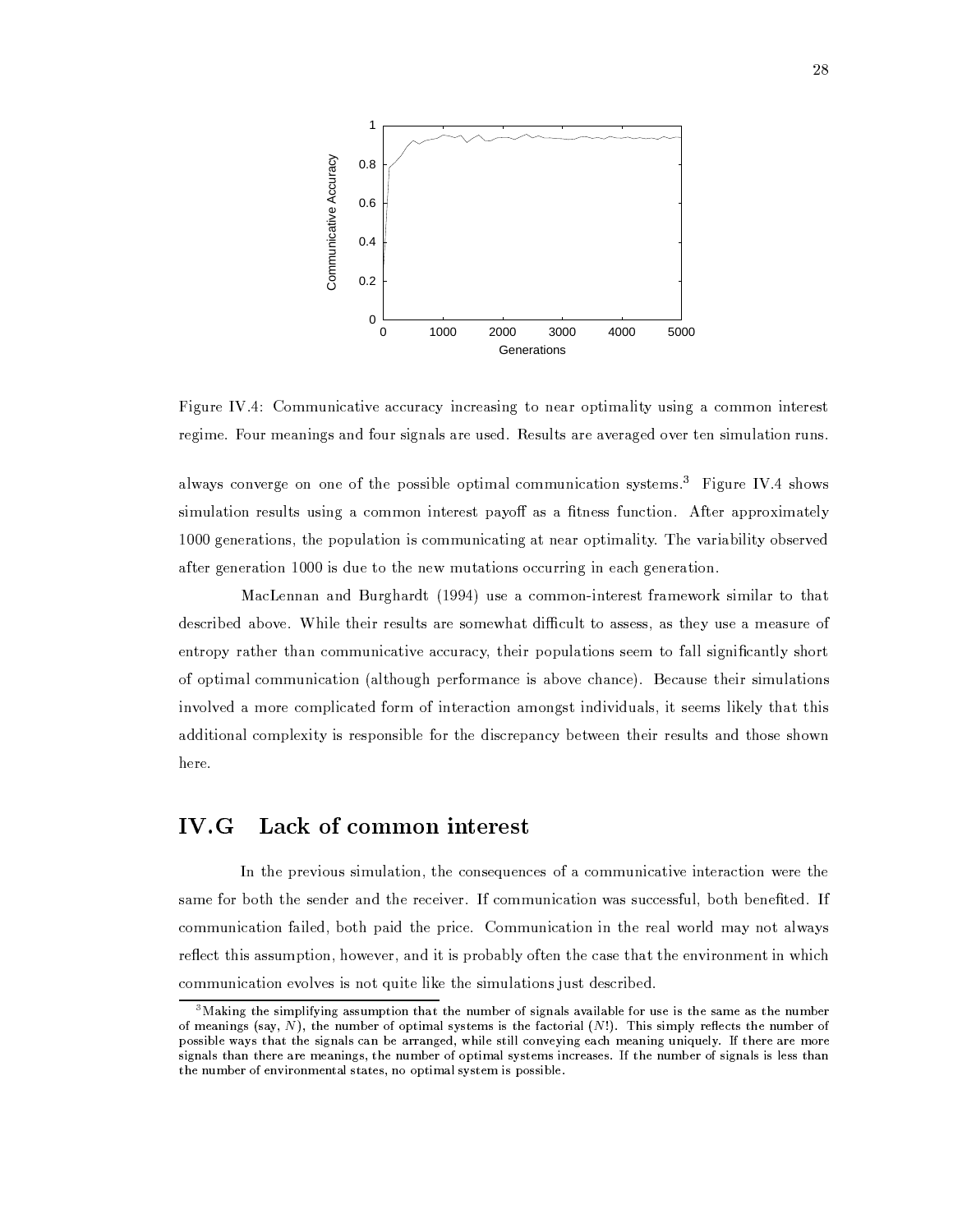|             | <b>Success</b> | dailure. |
|-------------|----------------|----------|
| Transmitter |                |          |
| Receiver    |                |          |

Figure IV.5: Payoff matrix for communication without common interest. Selective pressure is placed only on the receiver.

Consider the example of animal alarm call systems. The main problem with applying a common-interest framework in such cases is that, while the benefit to the receiver clear, it is much less obvious that the transmitter of an alarm gets any direct benefit from successful communication. After all, the animal giving the signal has already seen the predator. In fact, giving an alarm call may be detrimental if it calls attention to the transmitter (although there is evidence that some species have evolved calls that are difficult to localize (Marler, 1955; Marler, 1957; Konishi, 1973)). While arguments can be made that alarm calls are given to reduce risk to the transmitter (Trivers, 1971; Charnov and Krebs, 1975), they are difficult to assess. Regardless, an explanation of communication that does not require a direct benefit to the transmitter is desirable.

In order to investigate the effects a lack of common interest has, it is possible to carry out simulations identical to the previous ones, except that instead of evaluating both the transmitter and the receiver based on the success of an attempted communication, only the receiver is evaluated<sup>4</sup>. The payoff matrix reflecting this non common interest situation is shown in Figure IV.5.

Figure IV.6 shows simulation results using this new payoff matrix. After 5000 generations, communicative accuracy is still low. The population is far from achieving an optimal communication system. This failure results directly from the payoff matrix. In a communicative interaction, only the receiver is evaluated, resulting in a lack of selection pressure on genes used to determine transmission behavior. These genes are left only to the action of genetic drift.

Communicative accuracy hovers around 50%, meaning that communication is successful half of the time, on average. This is surprising, as chance performance given four signals and four meanings would be 25% accuracy. Even though there is no selective pressure on transmission, there is still an above-chance level of communication occurring. The reason for this will be discussed in Section V. For the moment, the important result is that while optimal communication systems are achieved in situations of common interest, communicative accuracy remains

 $4$  This reflects the assumption that transmission behavior is neutral with respect to fitness. As was mentioned previously, it may be the case that such behavior is actually detrimental. Simulations using such a payoff matrix will be considered in section V.D.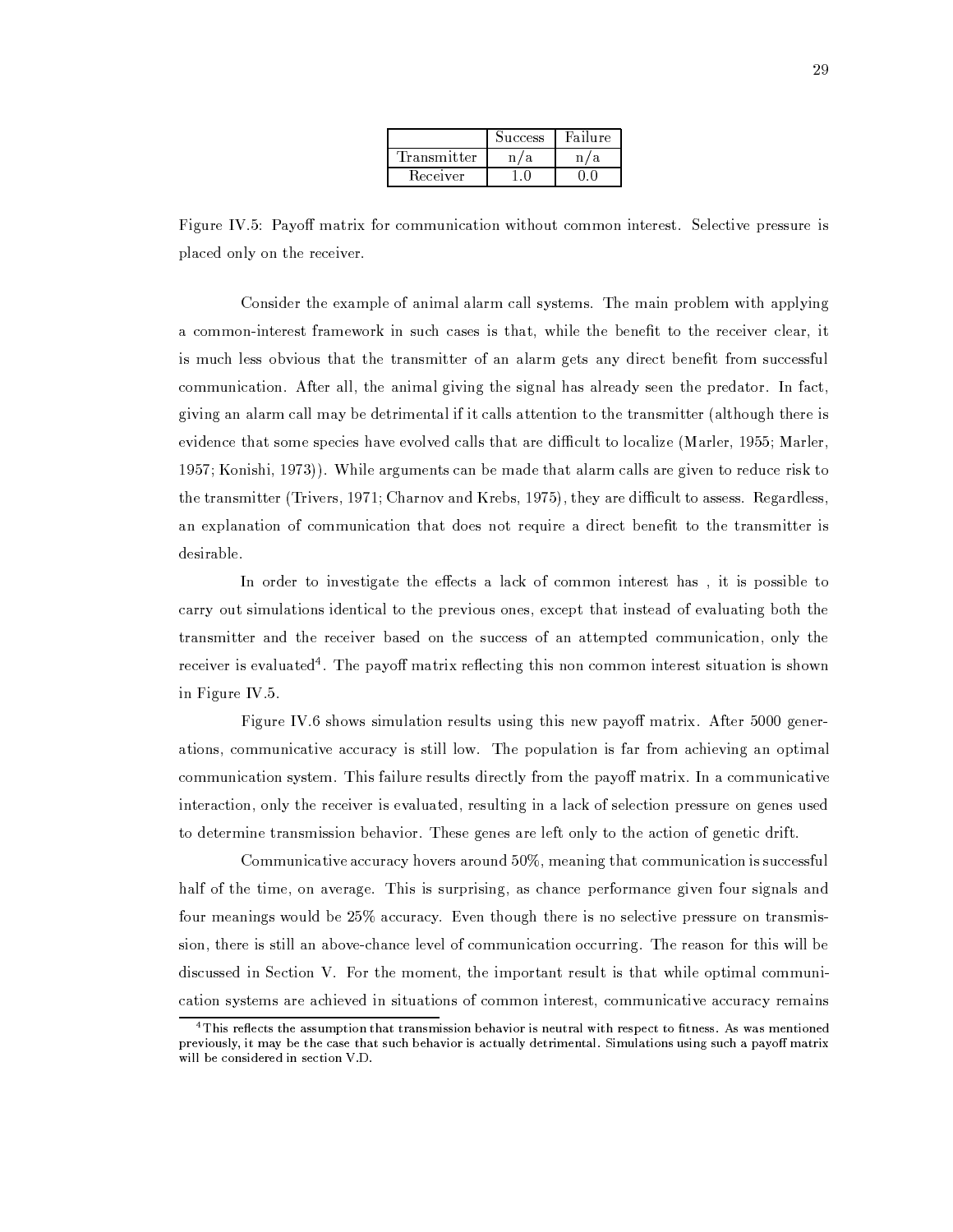

Figure IV.6: Communicative accuracy when no selective pressure is placed on the transmitter. Four meanings and four signals are used. Results are averaged over ten simulation runs.

sub-optimal in cases where the transmitter has no stake in the outcome of the exchange.

## $IV.G.1$ The evolution of altruism

The results of the previous section demonstrate that transmitting accurately when there is no fitness benefit to be had by it is something that will not, as a rule, be favored by natural selection. Accurate transmission does, however, bestow a fitness advantage on the receiver of the interaction. Hence we have a situation where a behavior that is not advantageous to an individual itself is beneficial to others. In this way, communication in the absence of common interest can be seen as an altruistic act. Given this, the study of communicative behavior can gain from drawing on ideas from the evolution of altruism literature.

## $IV.G.2$ The prisoner's dilemma

Much attention has been focused on studying the evolution of apparently altruistic behavior. A formalism known as the prisoner's dilemma has been adopted as the standard for studying the evolution of cooperative behavior.

Consider the following situation. Both you and an accomplice have been arrested for a crime that the two of you have committed and you have been placed in separate cells and are not allowed to communicate with each other. The prosecutor gives you each the opportunity to give evidence against the other. You are told that if neither of you give evidence, you will both be put in prison for two years. If, on the other hand, you both give evidence, you will each serve four years. Finally, if only one of you gives evidence, that person will go free, while the other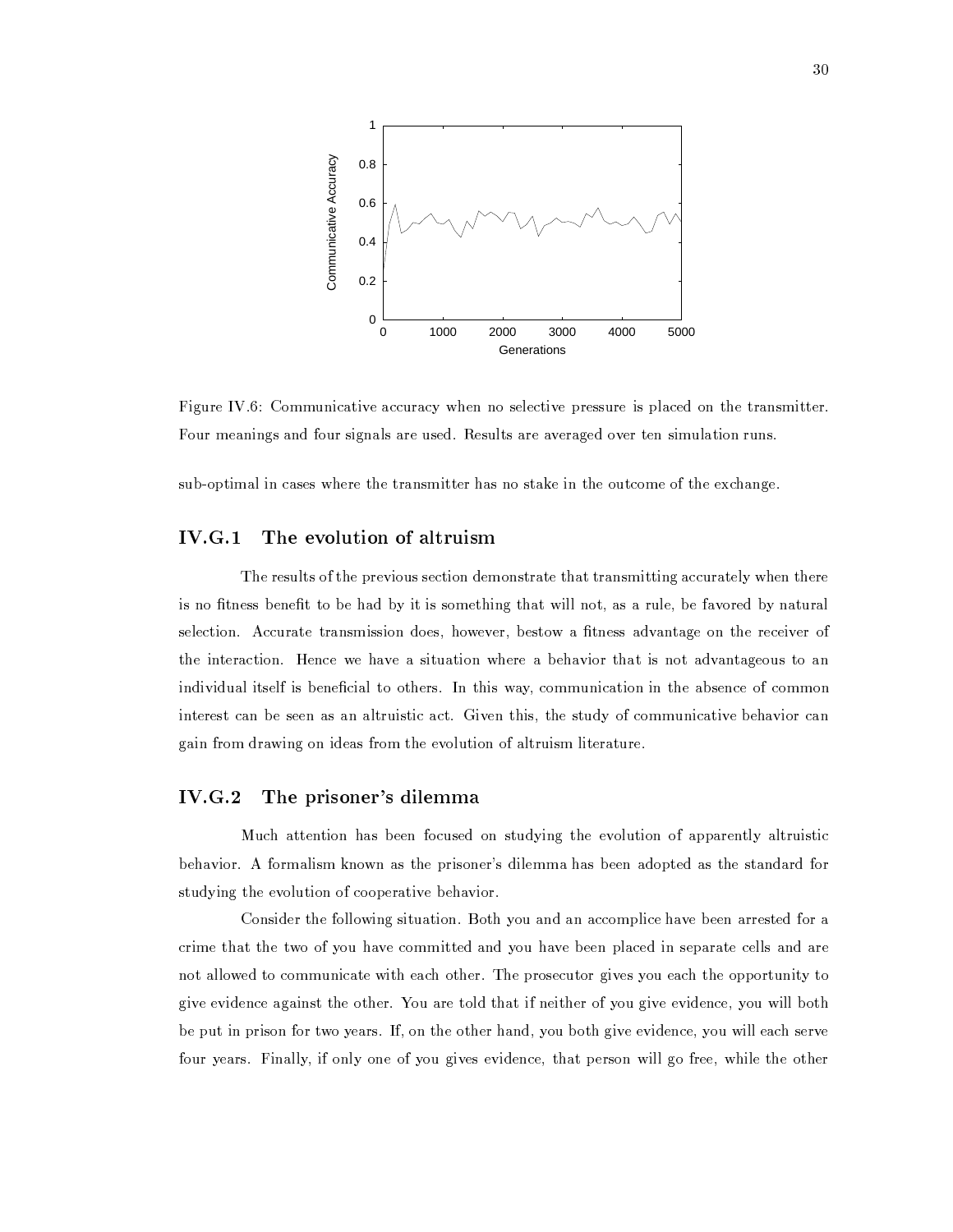|         | Coop      | Defect |
|---------|-----------|--------|
| Coop    | $\rm R/R$ |        |
| Defect. |           |        |

Figure IV.7: Payoff matrix for the prisoner's dilemma

serves a five year sentence. What should you do?

Taken from a rational, self-interested point of view, the correct decision is simple. Your accomplice can do one of two things – give evidence against you (termed *defection*) or keep silent (termed cooperation). If they cooperate, your best decision is to defect on them, because then you will go free. If, on the other hand, they defect on you, you had still better defect on them and serve only two years, because if you cooperate and stay silent you will serve five years. Thus, each of you, acting in your own best interest, should defect on the other and you will both serve four years. This result, while perfectly rational, is frustrating because if only you both had cooperated you would each serve only two years.

If we convert the penalties into positive payoffs, the structure of the prisoner's dilemma can be expressed as a payoff matrix, as shown in Figure IV.7. In each cell of the matrix, the payoff to the row player listed first, followed by the payoff to the column player. The dilemma occurs when  $T > R > P > S$  and  $2R > T + S$  (an example of suitable values would be T=5,  $R=3$ ,  $P=1$ ,  $S=0$ ). Although mutual cooperation is the best solution from the joint perspective of both players, defection is the best choice on a self-interested basis. If an individual can expect to encounter a percentage of cooperators Fc and a percentage of defectors Fd (where  $Fc + Fd = 1$ ) over the course of an evaluation cycle, then the expected average payoff for a cooperator would be:

$$
Pc = R \cdot Fc + S \cdot Fd \tag{IV.3}
$$

and the expected average payoff for a defector would be:

$$
Pd = T \cdot Fc + P \cdot Fd \tag{IV.4}
$$

Because  $T > R$  and  $P > S$ , defectors always have an advantage, regardless of the makeup of the population. Although each player is acting in their own perceived best interest, they end up with a result that is non-optimal for both of them.

To demonstrate this result in simulation, we can create a population of simulated individuals and represent them using a single gene denoting a playing strategy of cooperation or defection. We can then simulate evolutionary change in such a population using a genetic algorithm. For a measure of fitness for natural selection to operate on, we can use the average success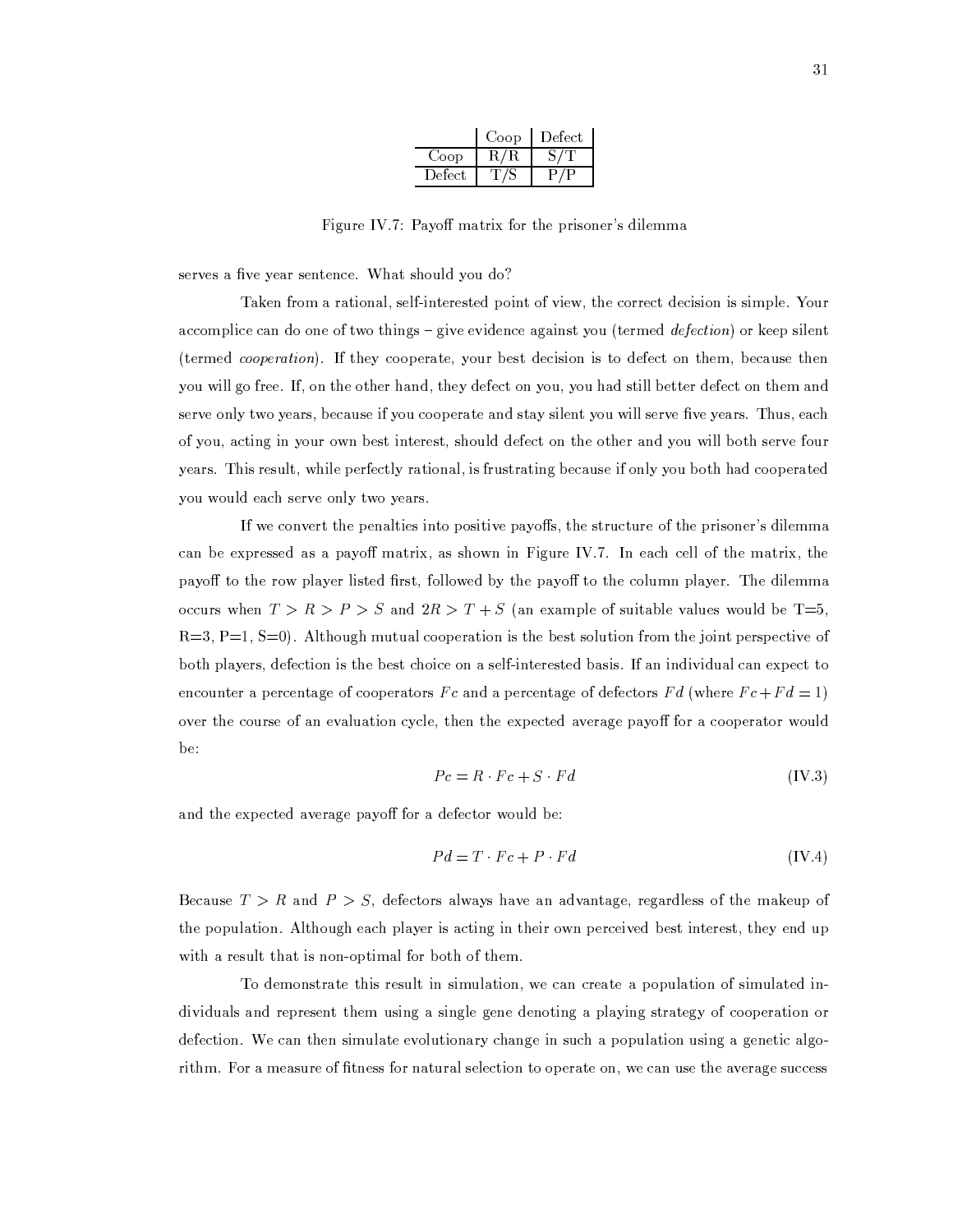

Figure IV.8: Percentage of cooperators in a population playing the prisoner's dilemma over the course of 5000 simulated generations. The unavoidable result is that all cooperation disappears from the populations. Results are averaged over 10 simulation runs.

an individual has when it is placed in the dilemma against other members of the population. The classic result found in simulations of this kind is that the entire population quickly evolves to be defectors. This makes perfect sense because, as we saw earlier, it is always in one's best interest to defect. An example of such a simulation can be seen in Figure IV.8. The population is initialized with roughly 50% cooperators and 50% defectors. By generation 3000, there are no cooperators left.

Despite this mathematically airtight conclusion, there are numerous examples of seemingly altruistic behavior in the animal world. Attempts at reconciling this apparent contradiction within the prisoner's dilemma framework involve modifying the nature of the game in a number of different ways. Two of these ways, each also used to approach the dilemma of altruistic communication, are presented in the next two sections.

#### $IV.G.3$ Reciprocal altruism

Dissatisfied with mathematical inevitability of defection in the standard formulation of the prisoner's dilemma, researchers turned to a more complex version of the game (Axelrod, 1980a; Axelrod, 1980b; Axelrod and Hamilton, 1981). This variant, called the *iterated* prisoner's dilemma, involves individuals playing each other more than once. In order to benefit from experience gained in previous games against the same opponent, individuals are given a multiplegame history that documents both their actions and those of their opponent. They are also given a mechanism that allows them to modify their future behavior based their history of interaction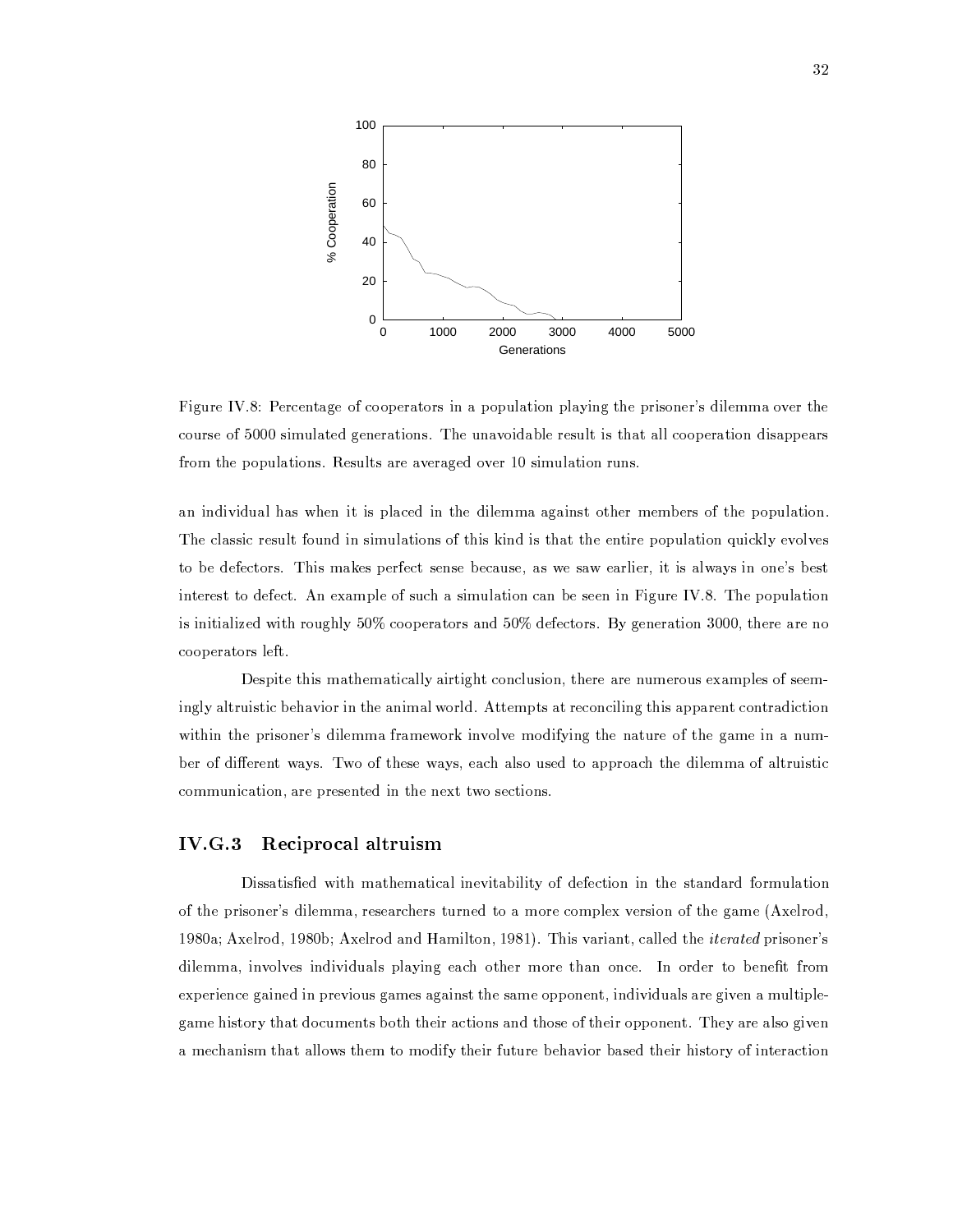with an opponent. This gives the potential for individuals to cooperate with those who have cooperated with them in the past and defect on others. Such strategies involved what is called reciprocal altruism (Trivers, 1971), and allow cooperation to arise in the iterated game.

The simplest, and most commonly referred to of these strategies is called Tit-For-Tat (TFT) because its behavior in a particular interaction just involves doing exactly what its opponent did in the last interaction.<sup>5</sup> Thus, if its opponent cooperated last turn, TFT will cooperate and if its opponent defected, TFT will retaliate by defecting as well. This provides a cooperative strategy (TFT will cooperate with those that cooperate with it) that is resistant to exploitation by defectors (TFT will defect on those that defect on it). While defectors do slightly better than TFT (getting an initial defection in, before TFT retaliates), they do much worse against other defectors than TFT does against itself. This gives TFT an overall advantage in a mixed population. In simulations of the iterated game, cooperative strategies like TFT come to dominate the population (Axelrod, 1987).

### Reciprocal communication

It seems reasonable that reciprocal altruism might provide a means for establishing perfect communication much as it facilitates cooperation in the prisoner's dilemma. To investigate this experimentally requires modifications to the structure of the genome that was used in prior simulations. Individuals must now have some mechanism to respond differentially based on past interactions. In the simplest case, being able to act based on one past interaction makes it necessary to have two modes of action – one if the past interaction resulted in successful communication and another if communication was unsuccessful. This can be done by encoding not one, but two transmission systems in the genome. The individual playing the role of transmitter then uses one of their two transmission systems: one if the last interaction was successful, and the other if it was not.

It is also necessary to have another gene in order to specify the initial assumption an individual makes about other players. This gene is used to determine which of an individual's two communication systems will be used in the first round that is played against a new opponent (the result of the previous round can not be used, because there is not yet any history of interaction between the two individuals).

The only other required modification to the simulation framework is that, instead of being based on single interactions between a pair of individuals, a number of interactions are required in order to allow the role of past interaction to have an effect. The number of interactions

 ${}^{5}$ The Tit-For-Tat strategy first appeared as an entry by Anatol Rapoport in a competition held by Axelrod. Although it was the simplest of all the strategies, it was the winner of the tournament.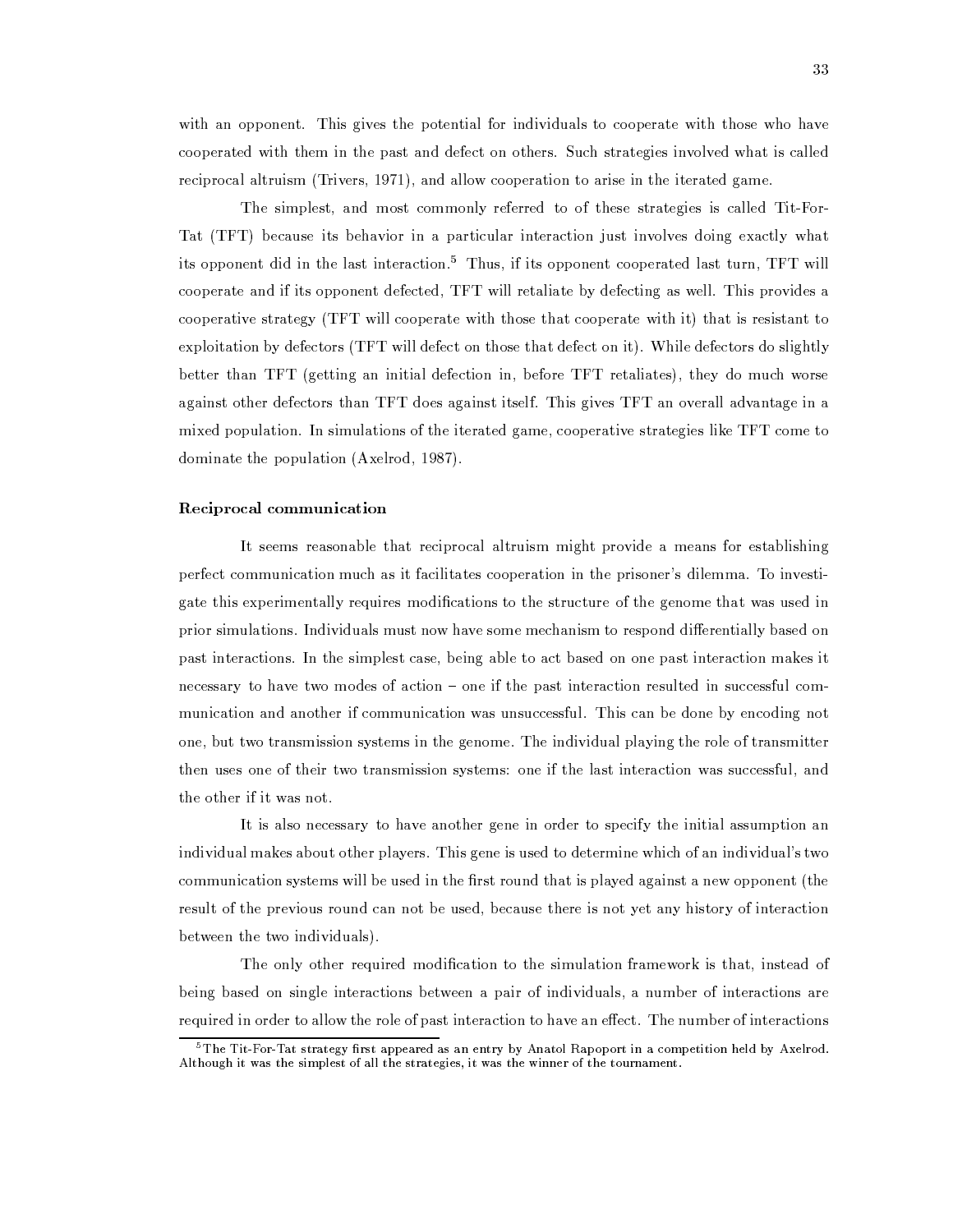

Figure IV.9: Communicative accuracy in a reciprocal altruism scenario. No direct selective pressure is placed on the transmitter. Four meanings and four signals are used. Results are averaged over ten simulation runs.

is not especially important, as long as it is more than one. For reasons of efficiency, the simulations reported here are done using two interactions.

Figure IV.9 shows the results of a simulation using this new, iterated form of communication. The fitness function is identical to that used in section IV.G where pressure is placed only on the receiver. As can be seen in the graph, the iterated version of the game allows communicative accuracy to approach the optimum. This occurs because of the evolution of a communication system that operates much like the Tit-For-Tat strategy in the prisoner's dilemma.

# How the reciprocal strategy works

The mechanism underlying the reciprocal strategy can be seen by looking at the communication system settled on by the population when it has reached a high level of communicative accuracy. The *cooperative* transmission system (the one used if the last interaction was a success) evolves to send a unique signal for each meaning. A corresponding reception system evolves such that, when paired with the cooperative transmission system, communication is successful. The retaliatory transmission system (the one used if the last interaction was unsuccessful) is not tuned to be the same as the cooperative system, and hence will tend not communicate successfully with the reception system. Finally, the gene the determines an individual's initial assumption about others evolves such that interactions always start by using the cooperative communication system.

An example of the kind of genome the populations converge on is shown in Figure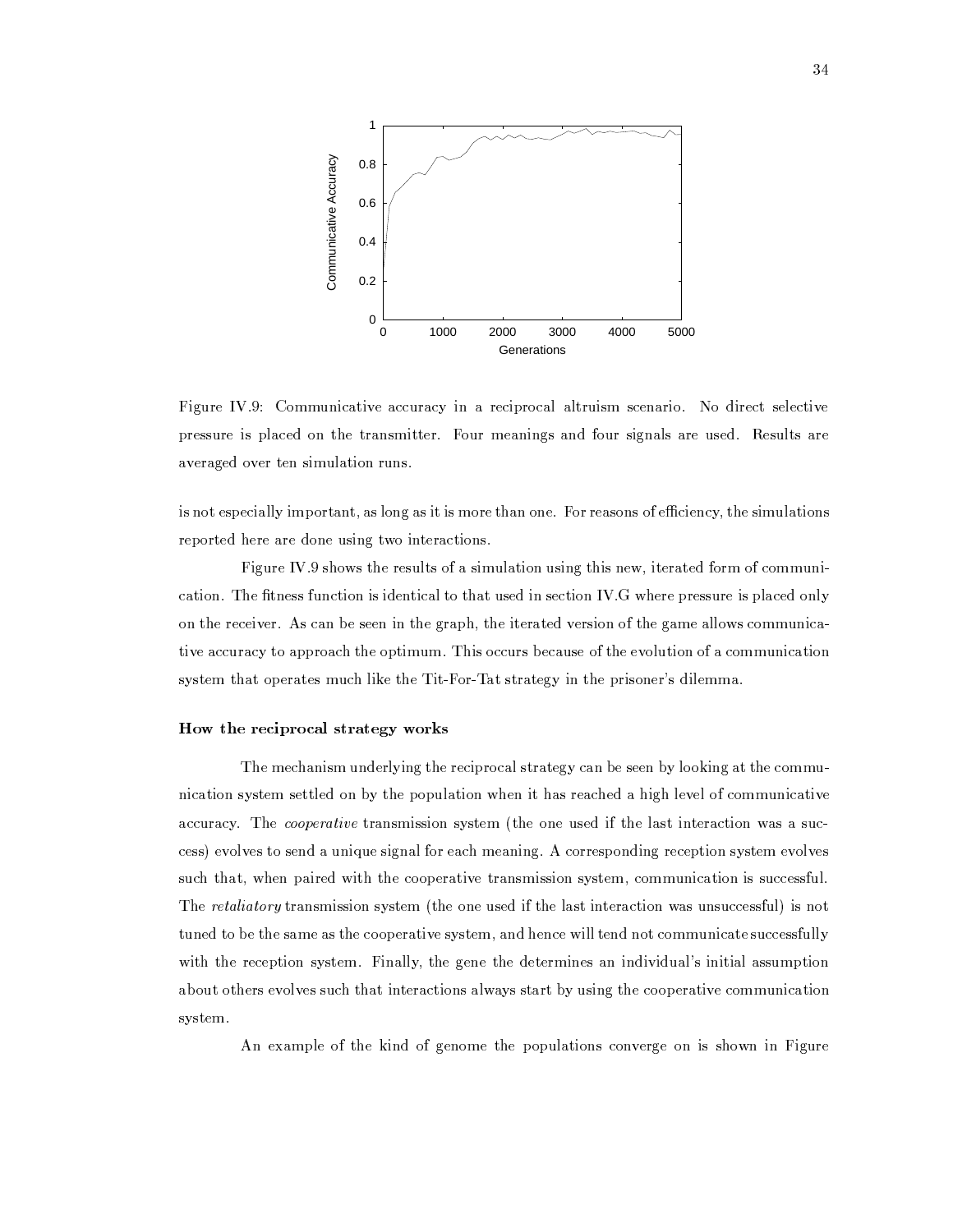#### $\overline{2}$  $\mathbf{b}$  $\mathbf{C}^ \mathbf{b} \parallel \mathbf{c} \parallel$  $|b|$  $\mathbf{a}$  $d \parallel$  $\mathbf{1}$  $\overline{0}$  $3<sup>1</sup>$  $\mathbf{1}$

Figure IV.10: A sample genome encoding a reciprocal strategy. The first group of four entries represent the retaliatory transmission system, the second group of entries encode the cooperative system, the third group of entries encode the reception system, and the last entry represents the initial assumption made about other individuals. This genome is unpacked in Figure IV.11.

| Transmission Genes |   |             |             | Reception Genes |   |             |  |
|--------------------|---|-------------|-------------|-----------------|---|-------------|--|
|                    |   | Retaliatory | Cooperative |                 |   | Meaning     |  |
|                    |   | Signal      | Signal      |                 |   | interpreted |  |
| Meaning            |   |             |             | Signal          | a |             |  |
| to encode          |   |             |             | observed        |   |             |  |
|                    | ച |             |             |                 | Ċ |             |  |
|                    | ິ |             |             |                 |   |             |  |

Figure IV.11: The operation of the reciprocal strategy encoded by the genome in Figure IV.10. The cooperative transmission system encodes each meaning with a unique signal that is understood by the reception system. The retaliatory transmission system encodes the set of meanings ambiguously, using only two signals. Because the initial assumption gene is set to  $'1'$ , the cooperative system will always be used to begin a series of interactions.

IV.10, with its two transmission systems and the reception system being explained in Figure IV.11. This strategy results in a population that both communicates successfully and is resistant to exploitation by other strategies. The high level of communicative accuracy occurs because the reception system in use by the population accurately receives signals produced by the cooperative transmission system, and because individuals default to using the cooperative system when they interact with a new individual. The resistance to exploitation results from the retaliatory transmission system not matching the population's reception system. This means that if a mutant that does not transmit accurately enters the population, they will be responded to through the use of a less accurate transmission system. This maintains pressure on accurate transmission, even though it is not directly enforced by the fitness function.

# Stability of the reciprocal strategy

One would expect, then, that after a reciprocally altruistic communication strategy evolved in a population, it would remain fixed from that point on. This is not what happens, however. Instead, the population transitions from one reciprocal strategy to another, equally ef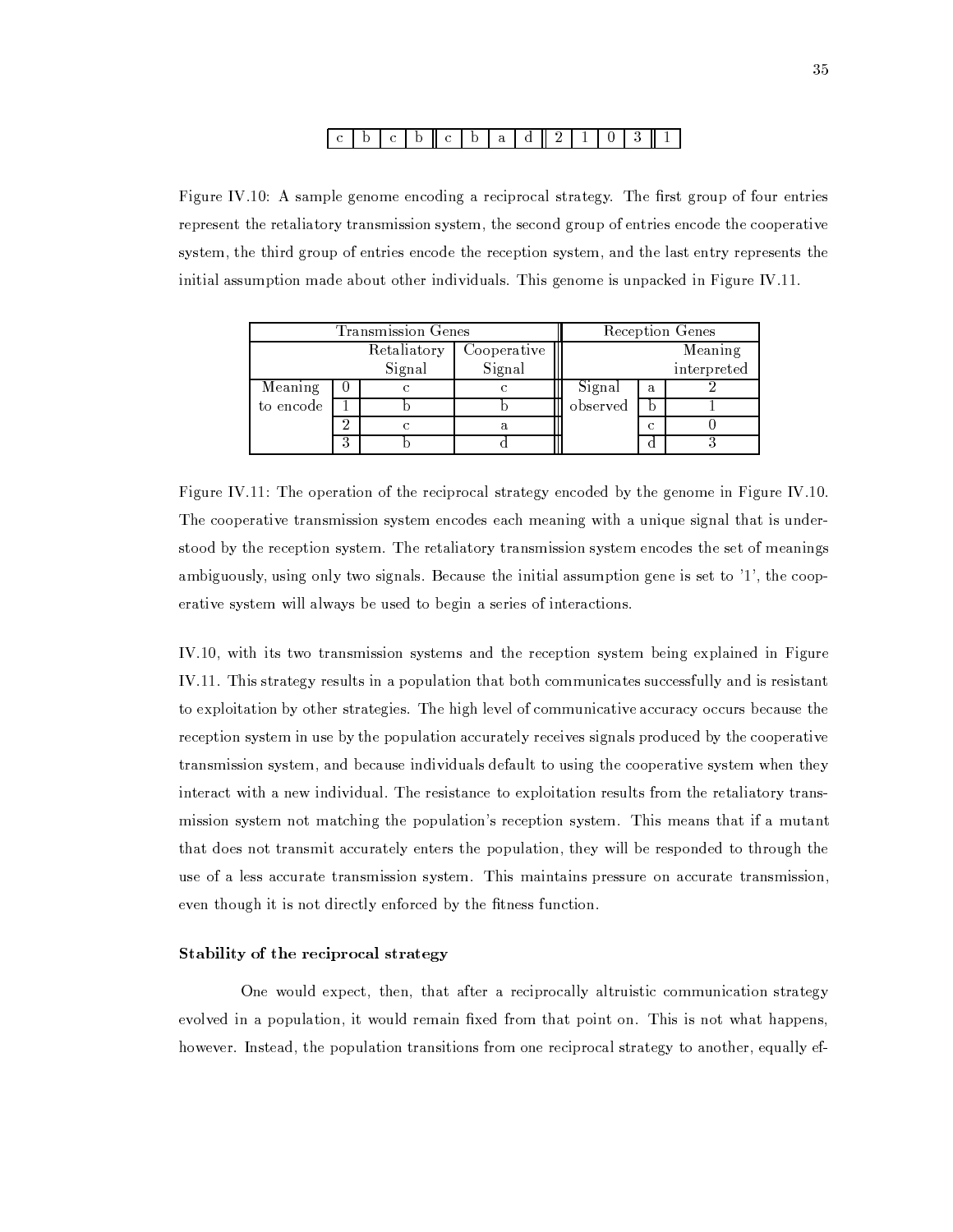fective but different, reciprocal strategy. This happens repeatedly over the course of evolutionary time.

Such a transition can be seen in Figure IV.12a. Because the effects of such transitions are damped out when results are averaged over a number of simulations, the graph shows the results of a single simulation run. Communicative accuracy begins at an optimal level because the population is seeded with an effective reciprocal strategy. The transition from one system to another is evidenced by the drop in communicative accuracy that reaches its lowest level around generation 600.

The reason for this drop in communicative accuracy is complex, and depends on a number of factors. As can be seen in Figure IV.12b, the drops in communicative accuracy are closely associated with drops in the frequency of the seeded cooperative transmission system (shown in the dashed line). This occurs because the matching reception system (shown in the solid line) is still dominating the population. Any reduction in the frequency of the seeded cooperative transmission system causes a mismatch with the reception system and leads to a decrease in accuracy.

The pressure that maintains the cooperative transmission system depends on the retaliatory transmission system mismatching with the reception system. This allows the retaliatory system to fulfill its retaliatory function – transmitting non-optimal signals when the previous interaction with another individual was unsuccessful. As can be seen in Figure IV.12c, the cooperative transmission system declines in frequency at the time of an increase in the frequency of a retaliatory transmission system that is identical to it. When the cooperative and retaliatory transmission systems are identical, the retaliatory system no longer has any negative impact, and there is no longer any positive pressure for individuals to maintain their cooperative systems. In this situation, the cooperative transmission system is allowed to drift, decreasing the accuracy with which it transmits signals.

Figure IV.12d shows how the system recovers and completes the transition to a new system. A new cooperative transmission system (dashed line) becomes established in the population, and the corresponding reception system (solid line) is then selected for. By generation 700 this has resulted in a new, optimal system.

# The problem of drift

This kind of phenomenon is also seen in simulations of the iterated prisoner's dilemma. The Tit-For-Tat strategy shows instability over long periods of time (Lindgren, 1991; Batali and Kitcher, 1995). Once a population has converged on a cooperative, reciprocal strategy, there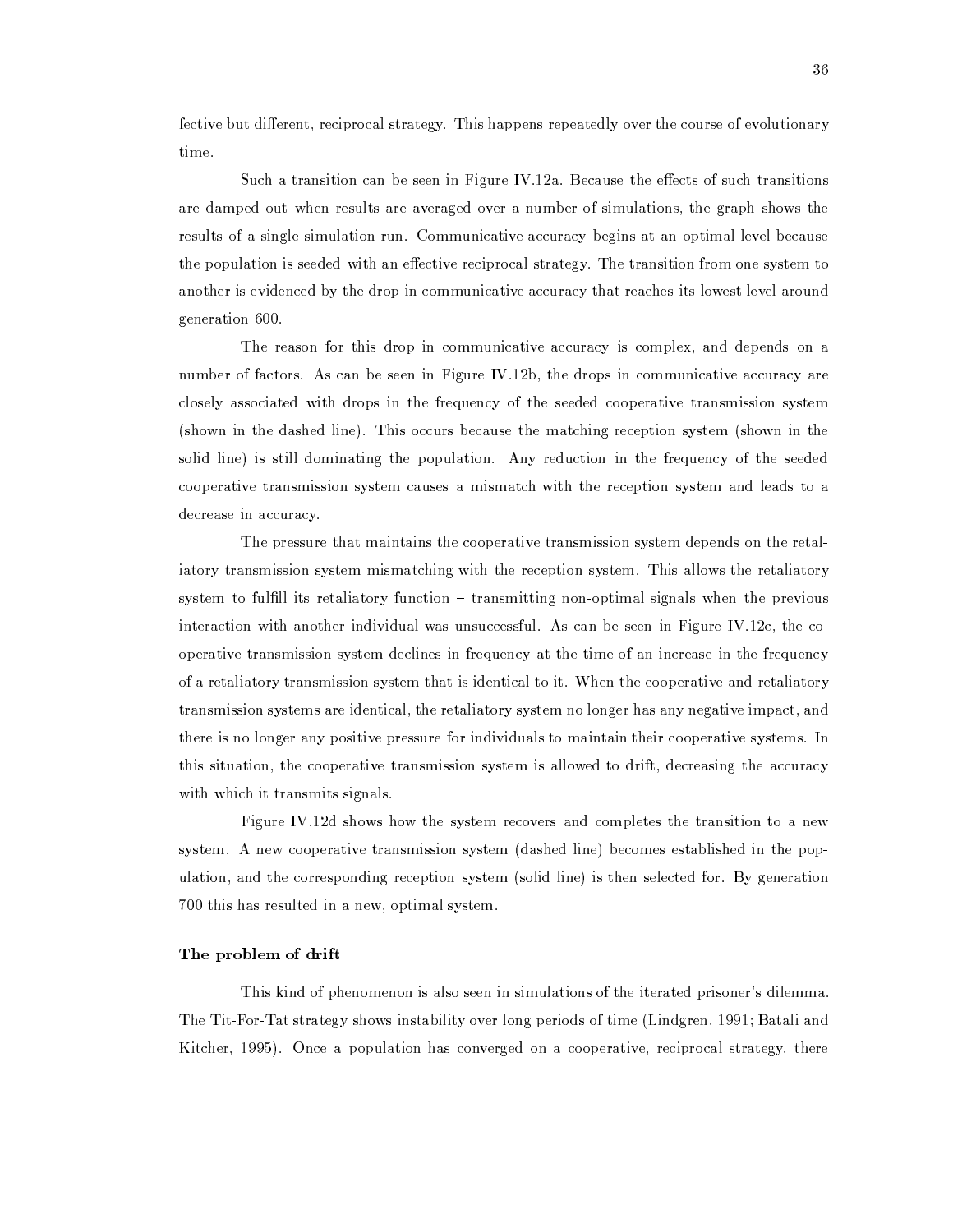

Figure IV.12: A single run of a reciprocal altruism scenario. Two meanings and two signals are used. The initial population has been seeded to an optimal system. Plot a) shows that the system does not remain stable over time. Plot b) shows the frequencies of the seeded reception system (solid line) and cooperative transmission system (dashed line) system. The decline in these systems causes the decline of communicative accuracy. Plot c) shows the frequency of the retaliatory transmission system that matches the seeded cooperative transmission system. The increase in this frequency allows the frequency of the cooperative transmission system to drift. Plot d) shows the frequency of the other possible optimal reception system (solid line) and its corresponding cooperative transmission system (dashed line). The increase in these values account for the recovery in the population's communicative accuracy.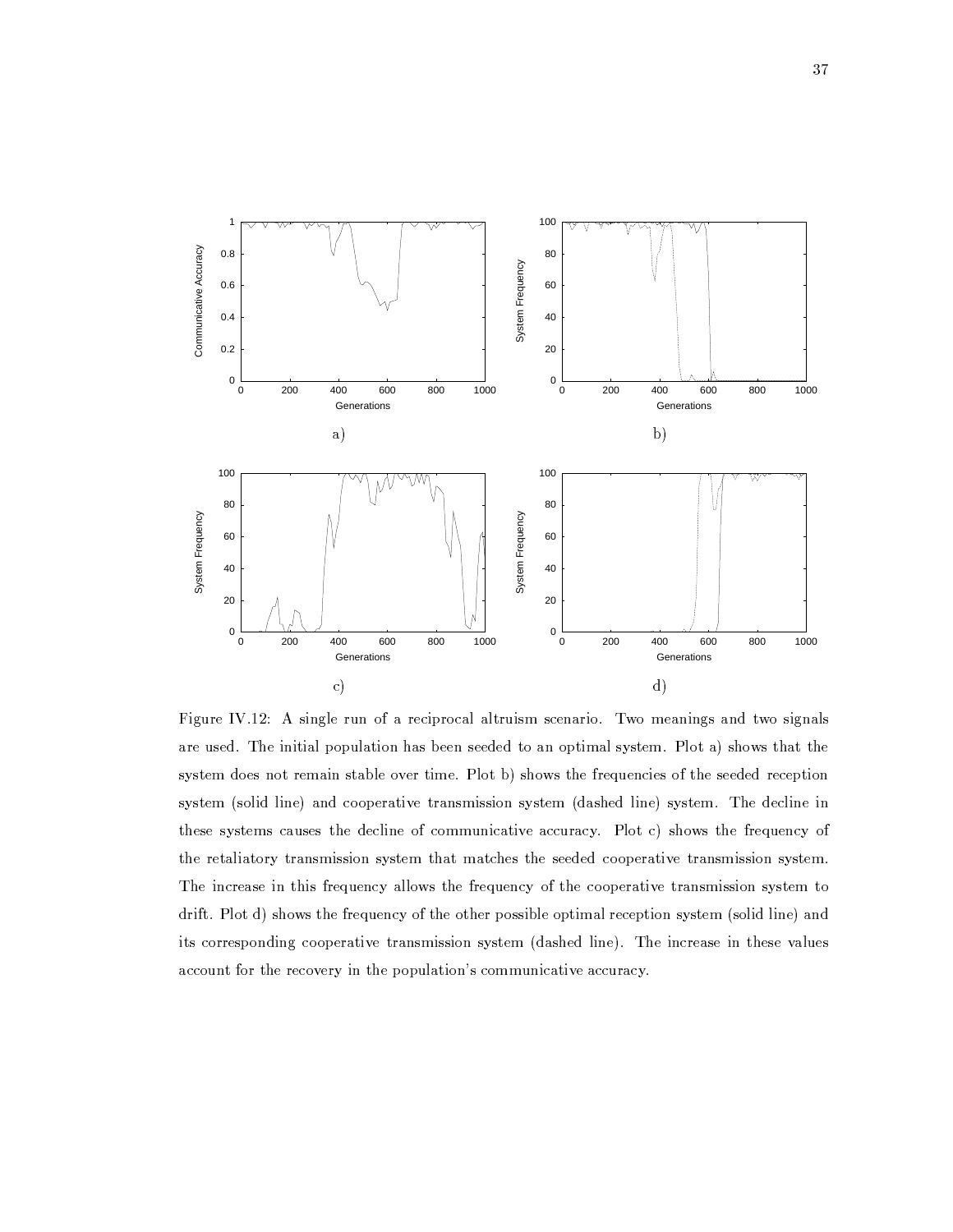is no longer any pressure to maintain the part of the strategy that reciprocates defection with defection. Because all individuals in the population always cooperate, this part of the genome is never indexed, and is thus subject to drift without selective pressure. Once it has drifted sufficiently, the TFT strategy is compromised and is unable to retaliate against any mutant strategies that always defect.

In the case of communication, the situation is both worse, and better than that of the prisoner's dilemma. It is worse because not only is there no pressure to maintain the retaliatory part of the reciprocal strategy when the entire population is communicating cooperatively, there is no pressure to maintain it under any circumstances. The payoff matrix in the prisoner's dilemma is such that responding to defection with defection carries a fitness benefit over responding with cooperation. In the communication game, there is no such difference in fitness. An individual gains no selective advantage by retaliating to non-optimal transmission with non-optimal transmission of its own. This results in the retaliatory transmission system being in a continual state of drift.

This is compensated for, however, by the fact that the genome that defines an individuals' communication system is more complex than the one generally used in the prisoner's dilemma. A single point-mutation is enough to weaken TFT by changing its retaliatory behavior from defection to cooperation. In the case of communication, however, the retaliatory transmission system must match the cooperative one exactly in order for the effect of retaliation to be neutralized. As the number of signals and meanings increases, the chance of this happening becomes very small. For an equal number,  $N$ , of meanings and signals, the retaliatory transmission system must chance upon one system in  $N^N$  through random drift.

# Cognitive requirements of reciprocation

Reciprocal strategies require a higher level of social sophistication than is needed in strategies involving only isolated interactions. In particular, in order to behavior reciprocally, an animal must be able to discriminate others and maintain a memory of past interactions. While reciprocal altruism may play an important role in explaining the behavior of animals with a high degree of social intelligence, its cognitive requirements have led some to discount it as an explanation for communicative behavior in other species, such as alarm calls in birds (Trivers, 1971). In the next section, an alternate explanation for altruistic behavior that requires less social sophistication is explored.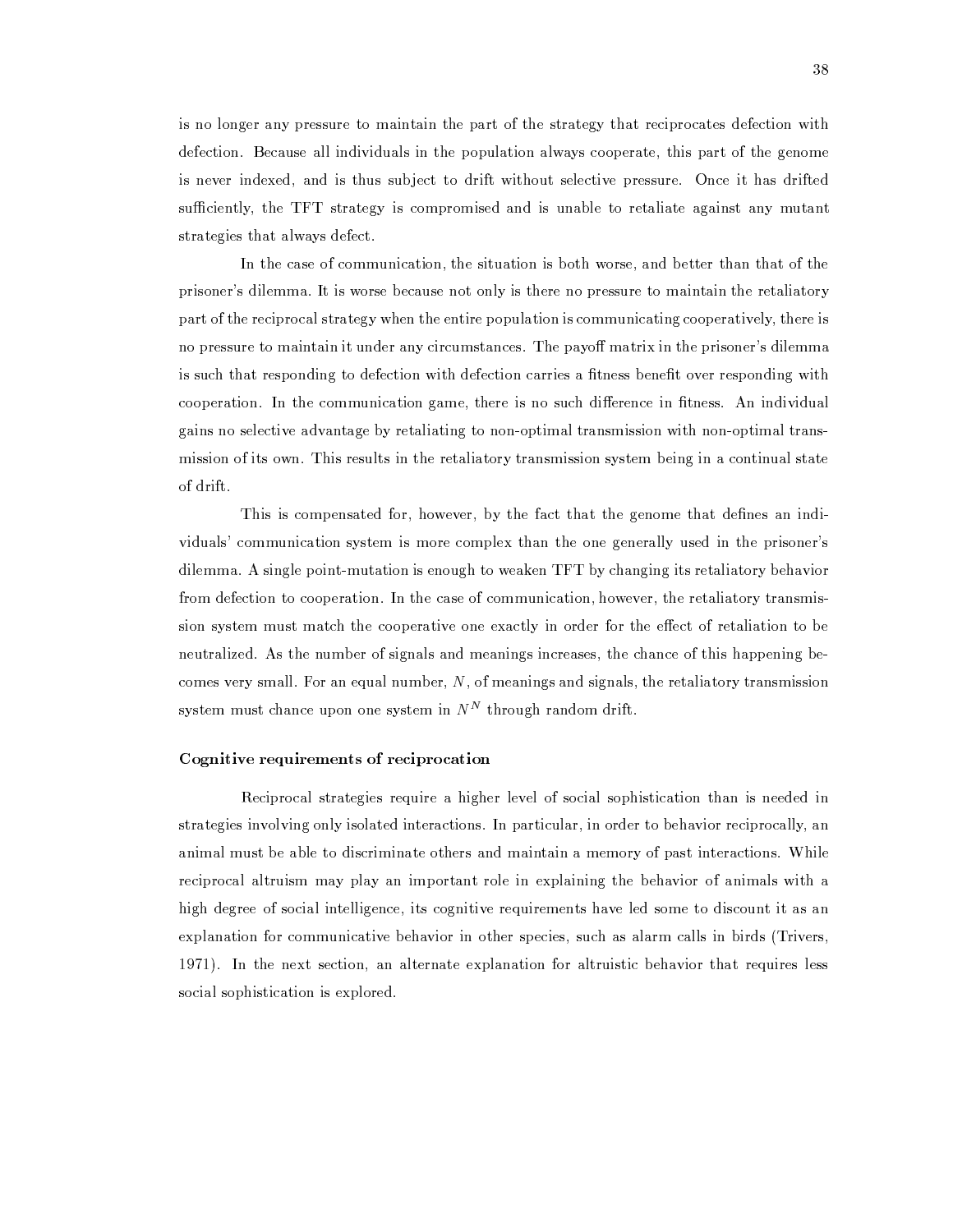# IV.G.4 Kin selection and spatial organization

Another possible solution involves changing the locus at which selection is presumed to operate. Ethologists have argued that this locus, rather than being at the level of the individual, is better understood as being at the level of the gene (Hamilton, 1963; Hamilton, 1964; Maynard Smith, 1965; Dawkins, 1976). Because a given gene will exist in more that one individual, an apparently altruistic act may well be selfish with respect to a gene. In particular, related individuals will generally expect to share genes in common (50% for siblings and parent/child relationships, reducing by half at each additional level of removal), providing a potential motivation for altruistic behavior through what is known as kin selection. In such cases, an individual is not seen as maximizing just their individual fitness, but rather they are maximizing their *inclusive* fitness – taking into related individuals into account.

One of the most striking examples of altruistic behavior is that of social insects, where the majority of individuals do not reproduce. Among bees, the workers exist solely to support the queen bee and her offspring and never mate themselves. This situation is difficult to explain from the perspective of individual fitness. Because the workers have no offspring, their individual fitness would be zero. It so happens, however, the the workers are very closely related to the offspring of the queen that they take care of. In fact, in the common case where the worker is the daughter of the queen herself, such a worker can expect to share a full  $3/4$  of her genes with her sisters. This is because the queen bee mates only once in her lifetime, and all of a male bee's sperm are identical genetically. Because of this, while a worker's actions may not be in her own best interest, they may well be in the best interest of her genes.

The key factor that allows for the apparently altruistic behavior in such situations is that interactions take place in such a way that an altruistic individual's selfless actions often benefit related individuals. One way to accomplish this is for individuals to be intelligent enough to recognize their degree of relatedness to others, acting in a more altruistic manner the more genes they expect to share. This seems, however, to require a level of sophistication in the individual's perceptual and cognitive abilities above and beyond that which can be expected in many species.

A more realistic solution, perhaps, is to rely on the structure of the environment to ensure that most interaction occurs among individuals that are sufficiently related that altruistic behavior is warranted (as is the case with the worker bee). It is often some form of spatial organization (such as grouping into hives) that provides the mechanism for biasing the distribution of interactions to favor those between related individuals. The next two sections present the potential for the spatial organization of a population to allow for the emergence of altru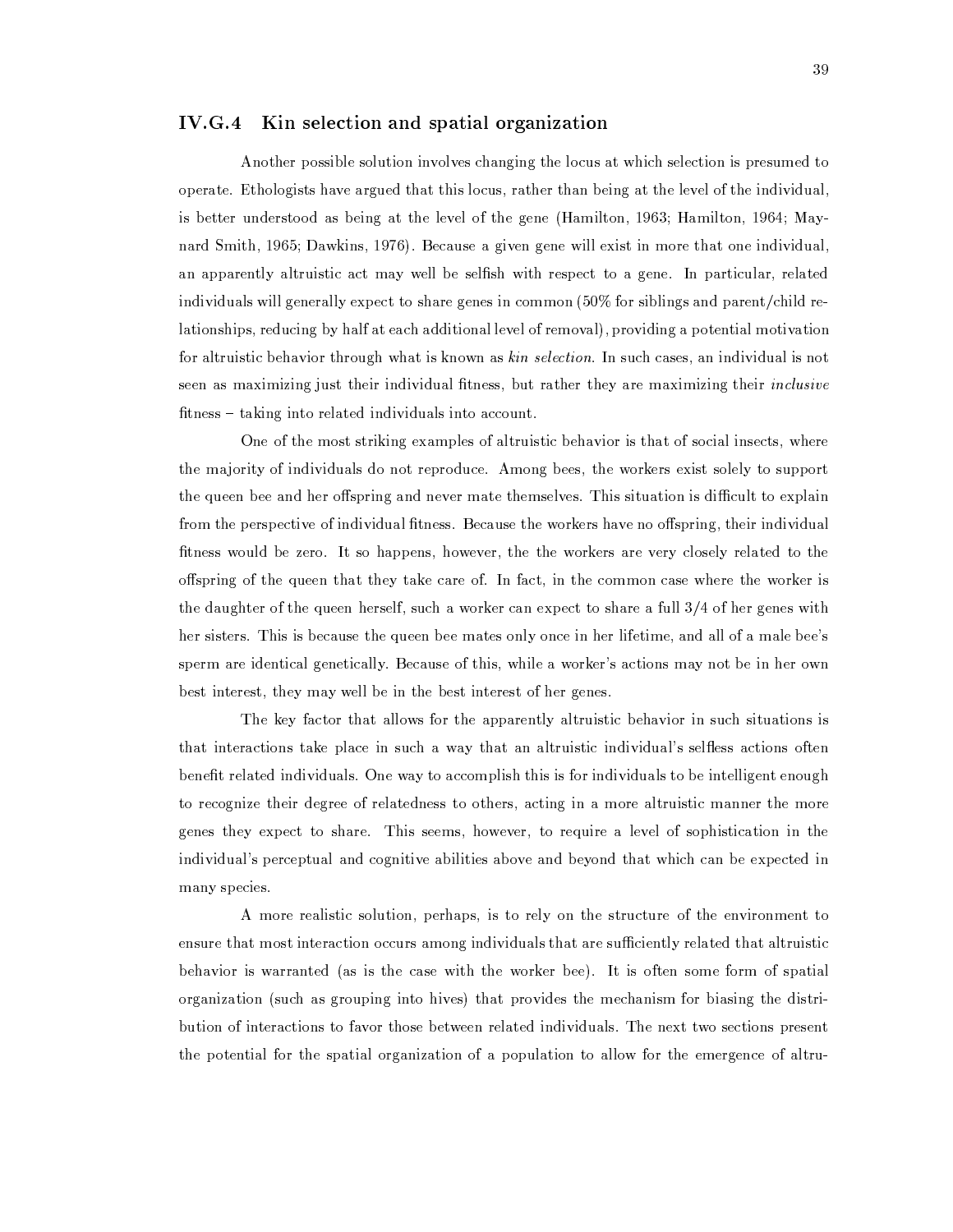istic behavior where none evolves in a non-spatial population. First, simulations involving the prisoner's dilemma will be presented, and then the framework will be applied to the problem of communication.

# Evidence from prisoner's dilemma simulations

The earliest work done on spatializing the prisoner's dilemma was done by Nowak and May (1992). They used the prisoner's dilemma as an update rule for two-dimensional cellular automata. In their simulations, cells could be in one of two states (cooperate or defect), and at each time step, every cell was replaced by the cell bordering it that had the highest summed payoff from playing the game with its eight neighbors. The result they found was not the mathematically-expected convergence on defection. Instead they saw intricate patterns of cooperation and defection.

While this result seemed encouraging, it has been criticized as being an artifact of the simulation conditions used. Huberman and Glance argued that the results depend on the use of a synchronous updating mechanism in which all cells in the space are updated simultaneously (Huberman and Glance, 1993). They demonstrated that when asynchronous updating (updating one cell at each time step) is used, the population quickly degrades into the typical situation where all members are defecting.

Despite this result, it still seems intuitive that organizing a population spatially should facilitate cooperative behavior. Consider a population where spatial organization is taken into account. In a such a population, individuals will be more likely to interact with others that are close to them than they will be with those farther away. Also, if offspring are placed into the population at a location near that of their parents, individuals will tend to be more closely related to those near them. Because individuals are biased toward interacting with those close to them, and because those individuals close to them tend to be related to them, we get a situation where individuals are biased toward interacting with others that share their playing strategy, providing the mechanism for a kind of kin selection effect.

To investigate the effect of adding a spatial component, simulations can be carried out where the population is organized in a one-dimensional space (a ring). Individuals play the prisoner's dilemma game against others picked from a normal distribution around them, averaging five positions away. As can be seen in Figure IV.13, this simple change is enough to provide a situation where cooperators have the advantage. Because selection for interaction and reproduction is stochastic, this result is significantly different than that of Nowak and May, where the persistence of cooperation depended on the deterministic nature of the update rule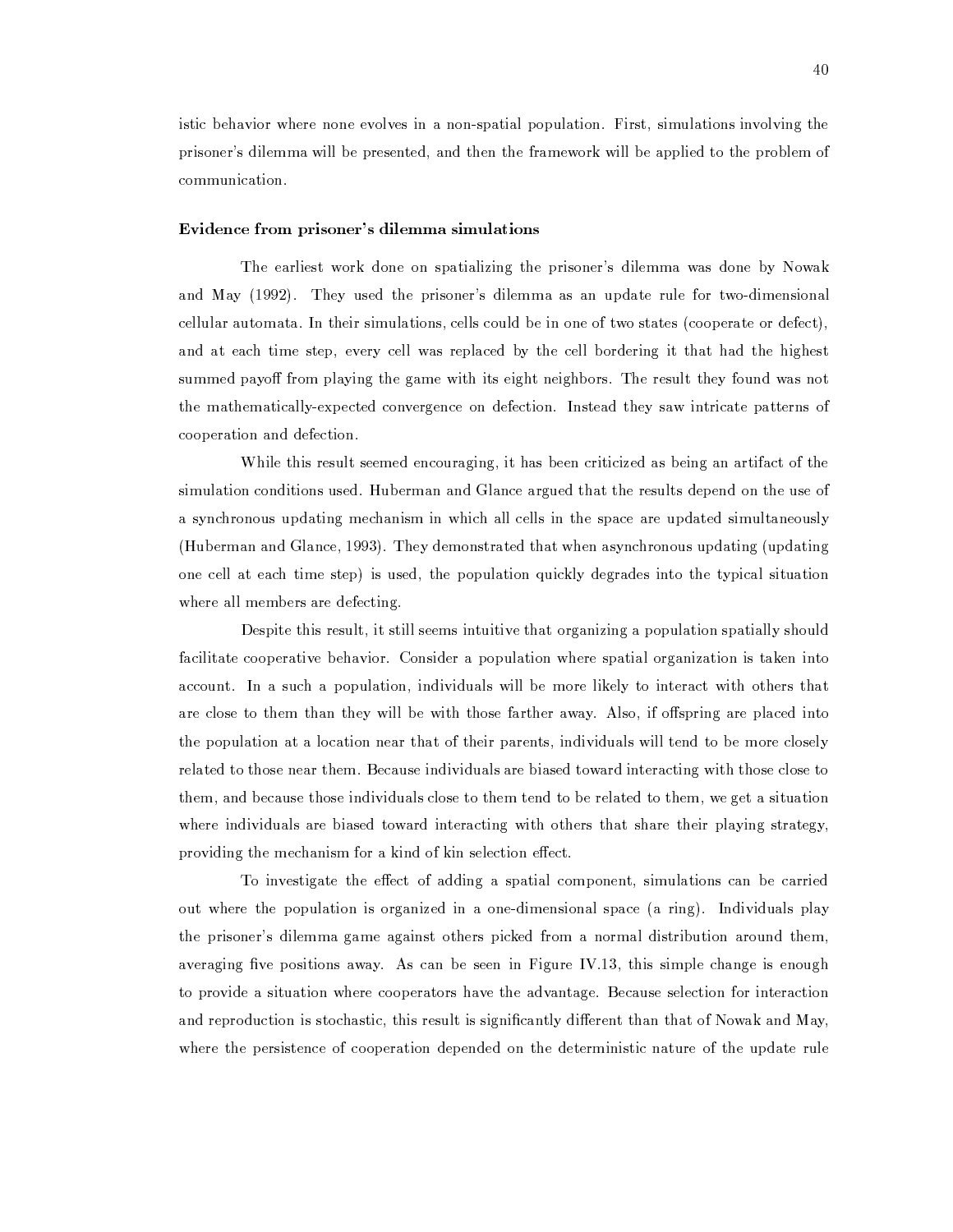

Figure IV.13: Percentage of cooperators in a spatially organized population where prisoner's dilemmas interactions are more likely to occur with others that are spatially close. This spatial organization allows cooperation to dominate the population. Results are averaged over 10 simulation runs.

and the stable patterns it produced. In order to be completely sure that these simulations are not subject to to objections of Huberman and Glance, I have done similar simulations using an asynchronous updating mechanism. In this situation, where a single member of the population reproduces and another individual dies, the results are not significantly different.

# Why space helps

The dramatic change from convergence on defection to convergence on cooperation occurs because organizing a population spatially increases the chances that cooperators will play cooperators and defectors will play defectors. The cooperators thus increase each other's fitnessevaluations, while defectors have a negative impact on each other. The end result is a situation where cooperators prevail.

The convergence on cooperative behavior can be accounted for by looking at how spatial organization affects the expected payoffs of the game. The original formulation of the payoffs (shown in equations IV.3 and IV.4) is based on the assumption that individuals will interact with the same percentage of cooperators and defectors regardless of their own game-playing strategy. If this assumption does not hold, neither does the mathematical result the predicts defection as the outcome. A more generalized version of the payoff equations can be formulated as follows:

$$
Pc = R \cdot Fcc + S \cdot Fcd \tag{IV.5}
$$

$$
Pd = T \cdot Fdc + P \cdot Fdd \tag{IV.6}
$$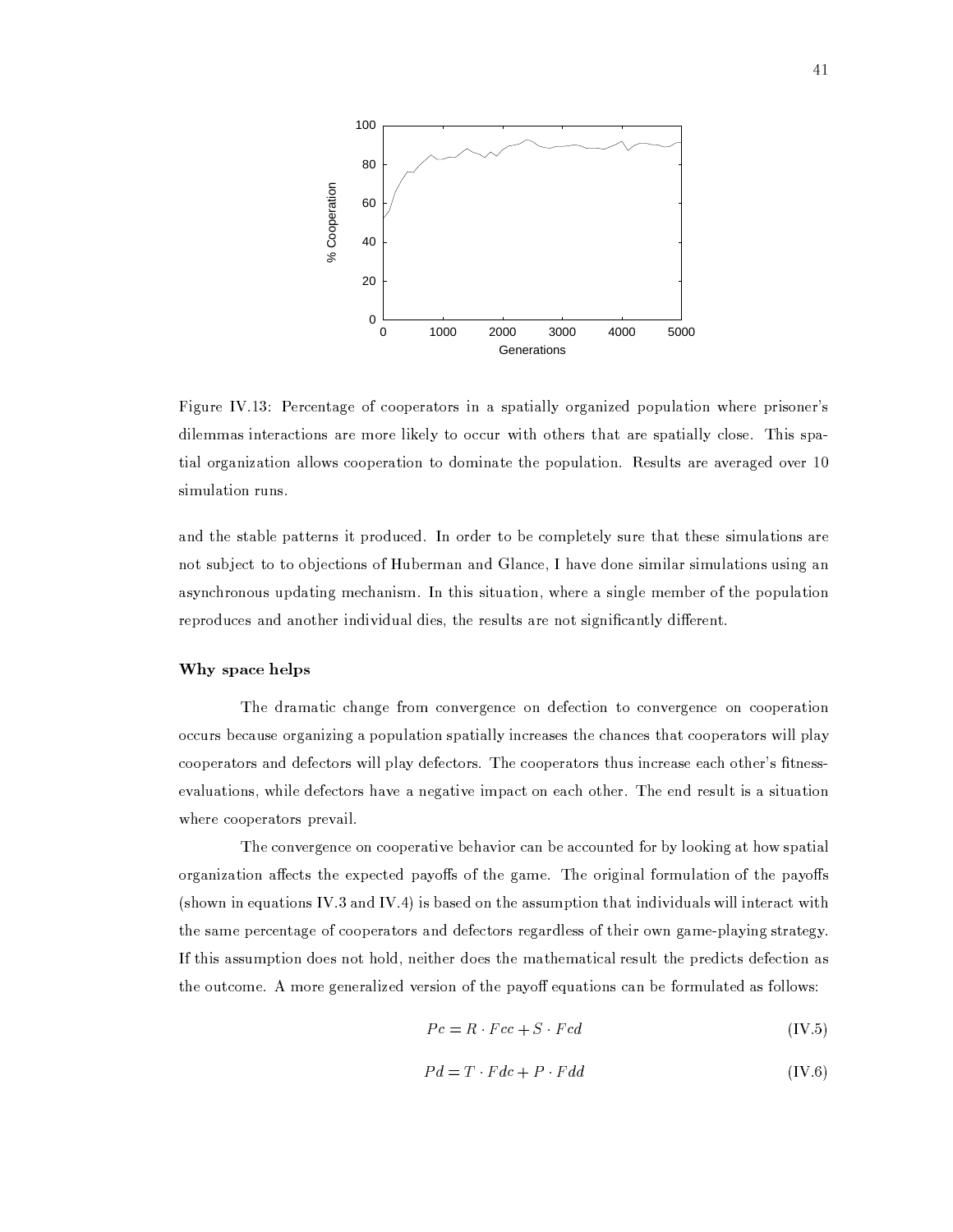where  $Fcc$  is the percentage of the time a cooperator plays against a cooperator and  $Fcd$  is the percentage of the time a cooperator plays against a defector, etc. In the non-spatial case  $Fcc = Fdc = Fc$  and  $Fcd = Fdd = Fd$ , but this symmetry is broken when spatial organization is added.

As a result, the expected number of cooperators and defectors an individual will play against depends on their own status, providing a mechanism for cooperation to spread through the population. Getting back to equations IV.5 and IV.6, what spatial organization does is to increase the probabilities Fcc and Fdd, thereby increasing the  $R \cdot Fcc$  and  $P \cdot Fdd$  terms. Since  $R > P$ , this benefits the cooperators.

How this plays out spatially over the course of a simulation can be seen if we look at the structure of the population as it unfolds over time. Figure IV.14 shows a contour map of a sample spatial population evolving from generation to generation. The vertical axis represents the members of the population (the ring of individuals has been cut, and laid out as a line). The higher, darker areas of the plot represent concentrations of defectors, while the lower, lighter regions are areas of cooperation. Initially, there is an even mix of cooperation and defection, but cooperation quickly takes hold. Subsequently, defectors can appear in the population due to mutations, but they are not able to last for long and cannot infiltrate the existing group of cooperators.

### Space in the iterated game

In addition to providing pressure to cooperate in the non-iterated prisoner's dilemma, spatial organization has been shown to strengthen cooperation in the iterated game (Grim, 1996). Populations in such a game become dominated, not by Tit-For-Tat, but by a more generous strategy that will often cooperate even when it has been defected on once. <sup>6</sup>

### Kin selection and the evolution of communication

Evolving optimal systems of communication, while a more complex situation than the prisoner's dilemma, involves less altruism. While there is no positive pressure to transmit accurate signals, we are operating under the assumption that there is no explicit pressure against such transmission, either. Given this, it seems reasonable that organizing a population spatially could lead to convergence on perfect communication in much the same way that it lead to convergence on cooperation in the prisoner's dilemma. Further encouragement is given by analytic work in ethology showing that kin selection can provide a plausible account for the existence of alarm calls,

 ${}^6$ The strategies that occur in Grim's simulations are a more generous version of the strategy called Generous Tit-For-Tat by Nowak and Sigmund (1992).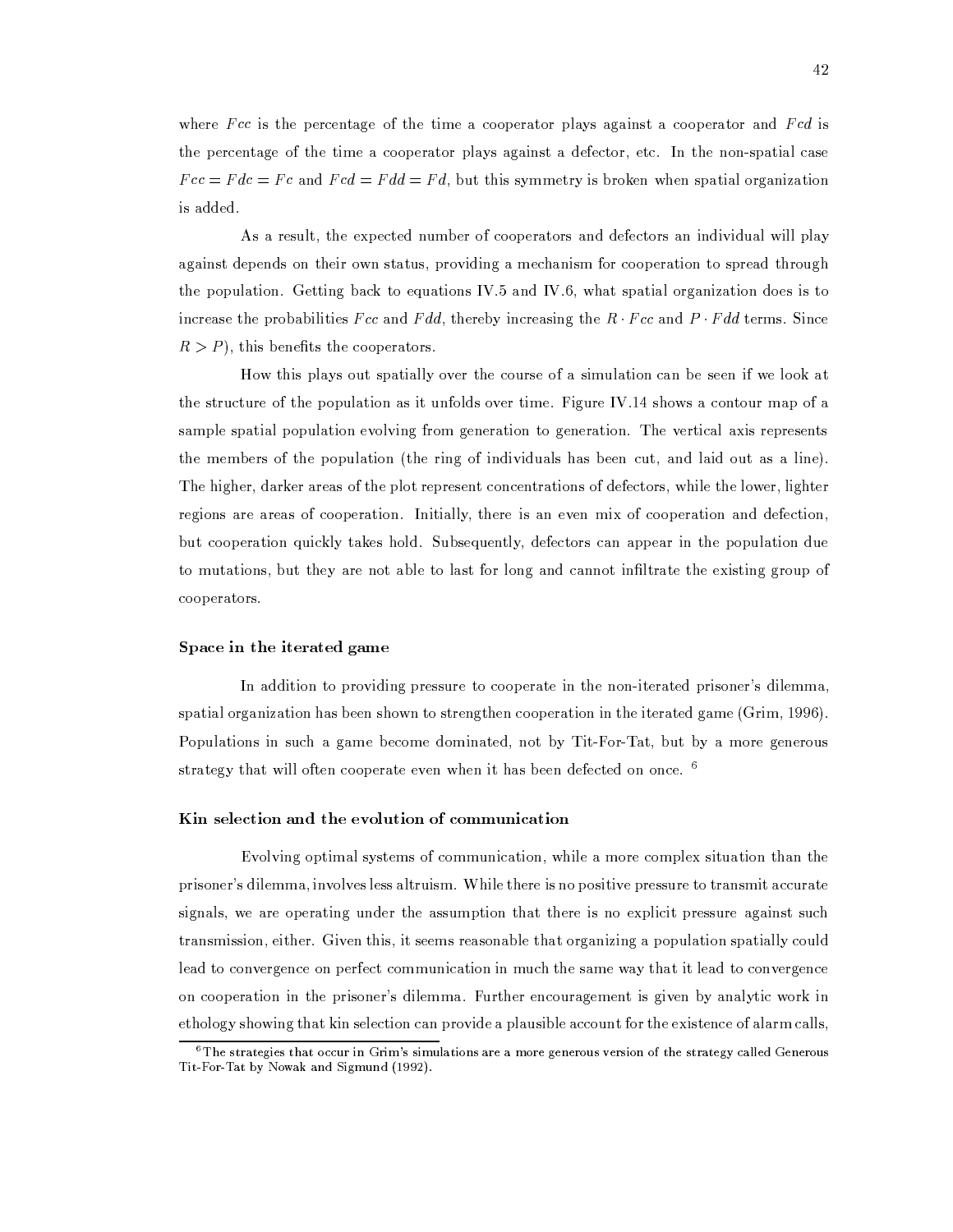

Figure IV.14: A contour map of a spatial population evolving over time. The vertical axis represents the 100 individuals in the population. Shaded areas represent areas containing defectors. The population begins with an even mix of cooperators and defectors, but the cooperators quickly take over. Once cooperation has been established, defectors can appear through mutation, but soon die out again.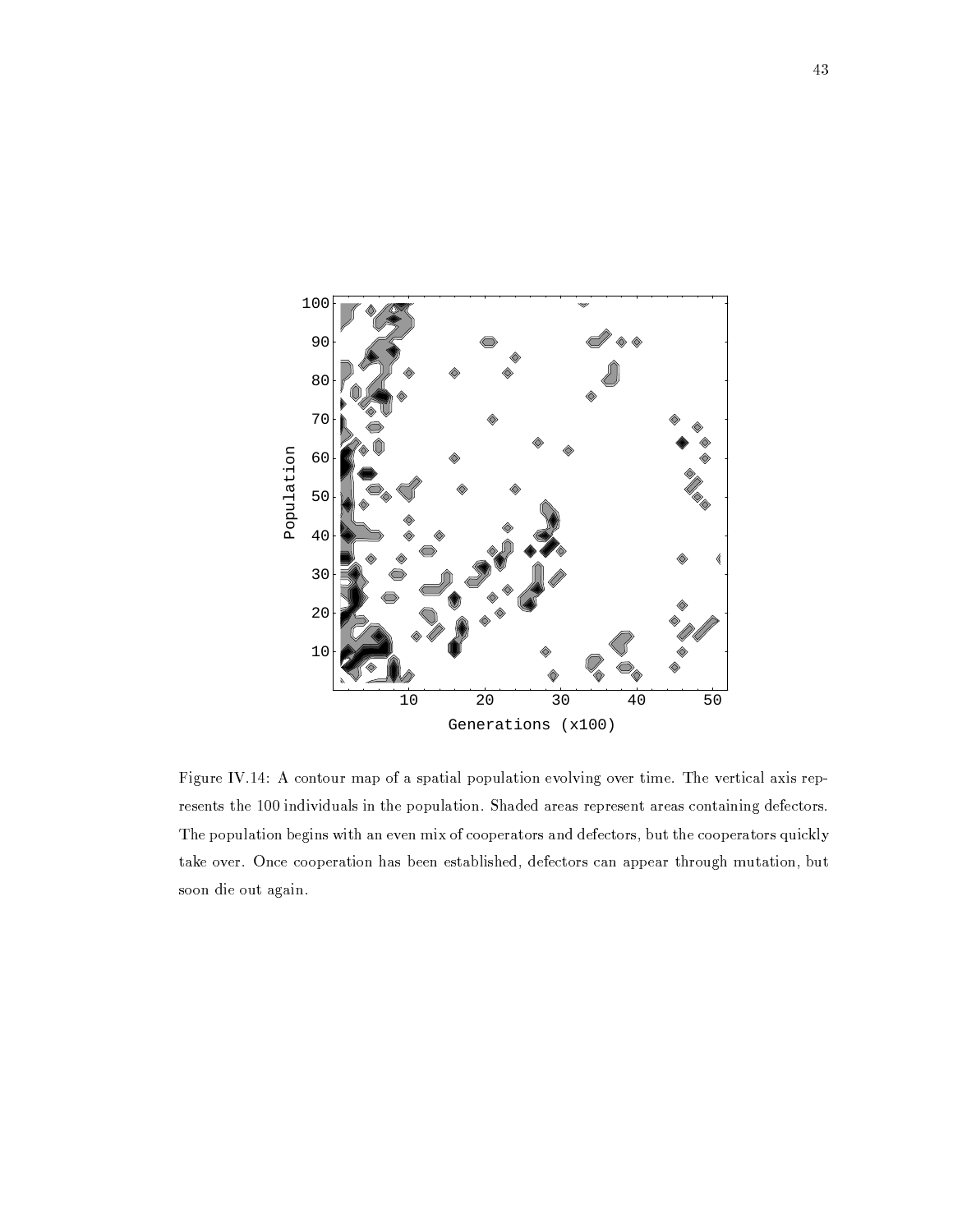

Figure IV.15: Communicative accuracy when spatial organization is used and no selective pressure is placed on the transmitter. The standard deviation of the spatial distribution is 5 locations in the population. Four meanings and four signals are used. Results are averaged over ten simulation runs.

given that the degree of relatedness is sufficient (Hamilton, 1963; Hamilton, 1964; Maynard Smith, 1965). This theoretical work is supported by field evidence in animals such as the Belding's ground squirrel, where alarm call frequency is related to the expected presence of related individuals (Sherman, 1977).

Following the structure used in the spatialized version of the prisoner's dilemma, similar simulations can be carried to investigate the effect of space on the evolution of communication. The structure of these simulations is identical to those shown in figure IV.6, where optimal communication failed to evolve when no pressure was placed on the transmitter. The only difference here is that selection of communication partners is biased spatially, as is the location of an individual in a new population relative to the position of its parent in the previous population. Both are based on a normal distribution, averaging five population locations away. As can be seen in Figure IV.15, the addition of spatial organization results in the population quickly converging to an optimal communication system.

# Why space helps

The reason coordinated communication evolves in such cases is analogous to the reason cooperation evolves in the spatialized prisoner's dilemma. With respect to communication, cooperation means having a transmission system that sends a unique signal for each meaning. Reception systems that understand any such transmission system can easily be evolved through direct selective pressure. Once such reception behavior has become established in the popu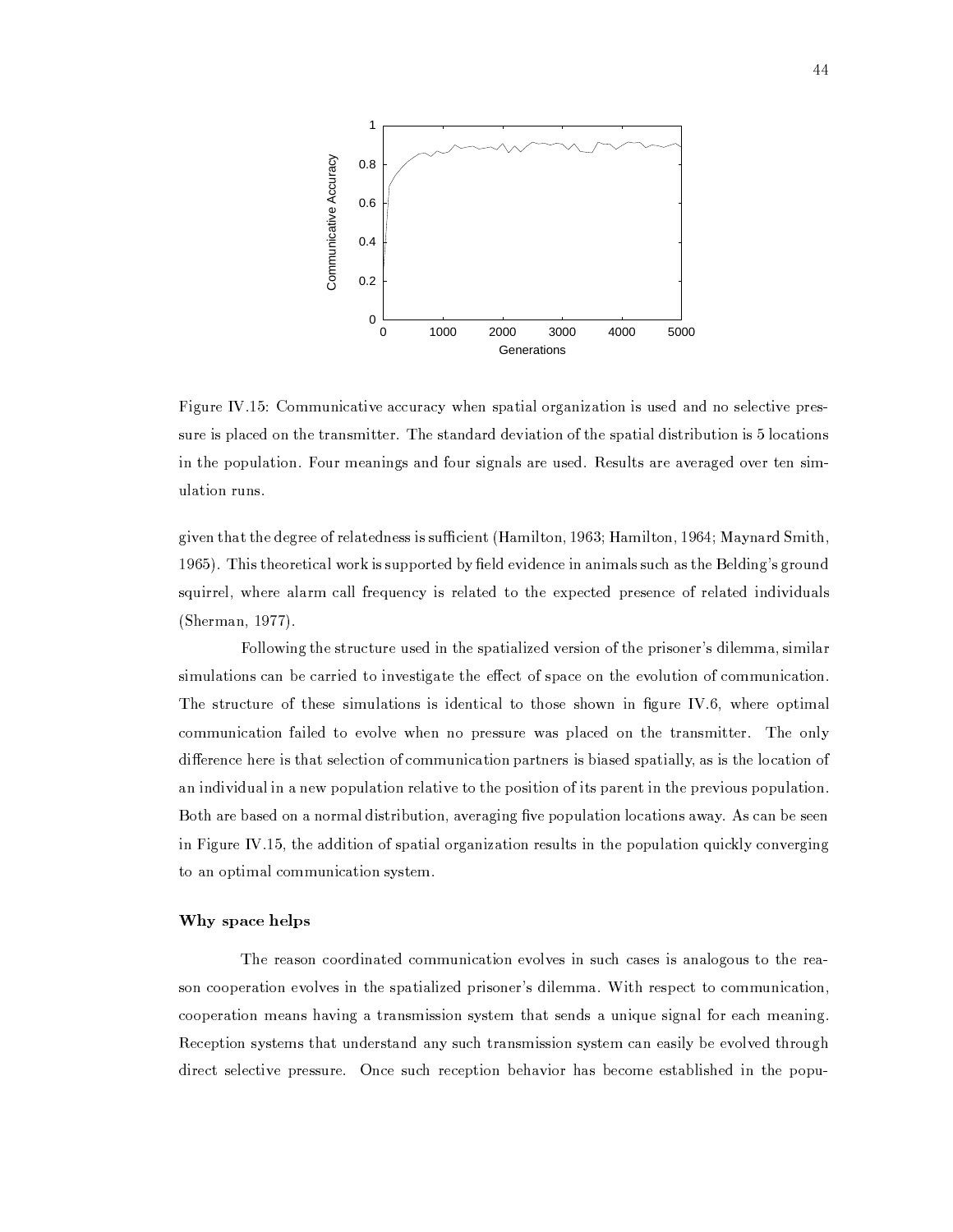lation, a cooperative transmission system must send signals that match this reception system. Transmission systems are uncooperative to the degree that they are ambiguous or send signals that others cannot understand, with the worst possible system sending the same signal for each meaning, or sending signals that are maximally uncoordinated with the population's reception behavior.

Communication fails to evolve in the non-spatial case because individuals will be expected to interact with cooperative and uncooperative transmitters with a probability that is just based on the frequency of these systems in the population. Whether their own transmission system is cooperative or not makes no difference. Spatial organization changes this. Just as it increased the likelihood of cooperator/cooperator and defector/defector interactions in the prisoner's dilemma, it also increases the likelihood that cooperative transmitters will interact with other cooperative transmitters and that uncooperative individuals will interaction with other uncooperative individuals. This results in a change to the expected payoff of an individual based on its transmission strategy, and provides selective pressure for cooperative transmission.

# Varying the distance of spatial interactions

A factor that is critical to the particular results of spatial simulations is the size of the standard deviation of the normal distribution that is used to define the space. Increasing the standard deviation increases the average distance over which individuals interact, and places new individuals farther away in the population from the location that their parents were in. This weakens the effect that promotes like-individual interactions, and reduces the benefit that spatial organization gives to cooperative behavior. This can be seen in Figure IV.16a, where the standard deviation has been increased to 10 population locations. Weakening the spatial effect has resulted in a lower attained level of communicative accuracy. As the size of the standard deviation is increased to large numbers relative to the size of the population, the spatial effect becomes negligible. By the time that the deviation is up to 20 population locations, as shown in Figure IV.16b, the results are essentially the same as in the non-spatial case.

# Related work

Similar results have been shown by Di Paolo (1996), who attributes the degree of communicative success in his model of foraging behavior to the formation of spatial clusters of individuals. Ackley and Littman (1994) present a model where predator avoidance is facilitated by communication among individuals. They suggest that the communicative success that they observe may be due to spatial effects.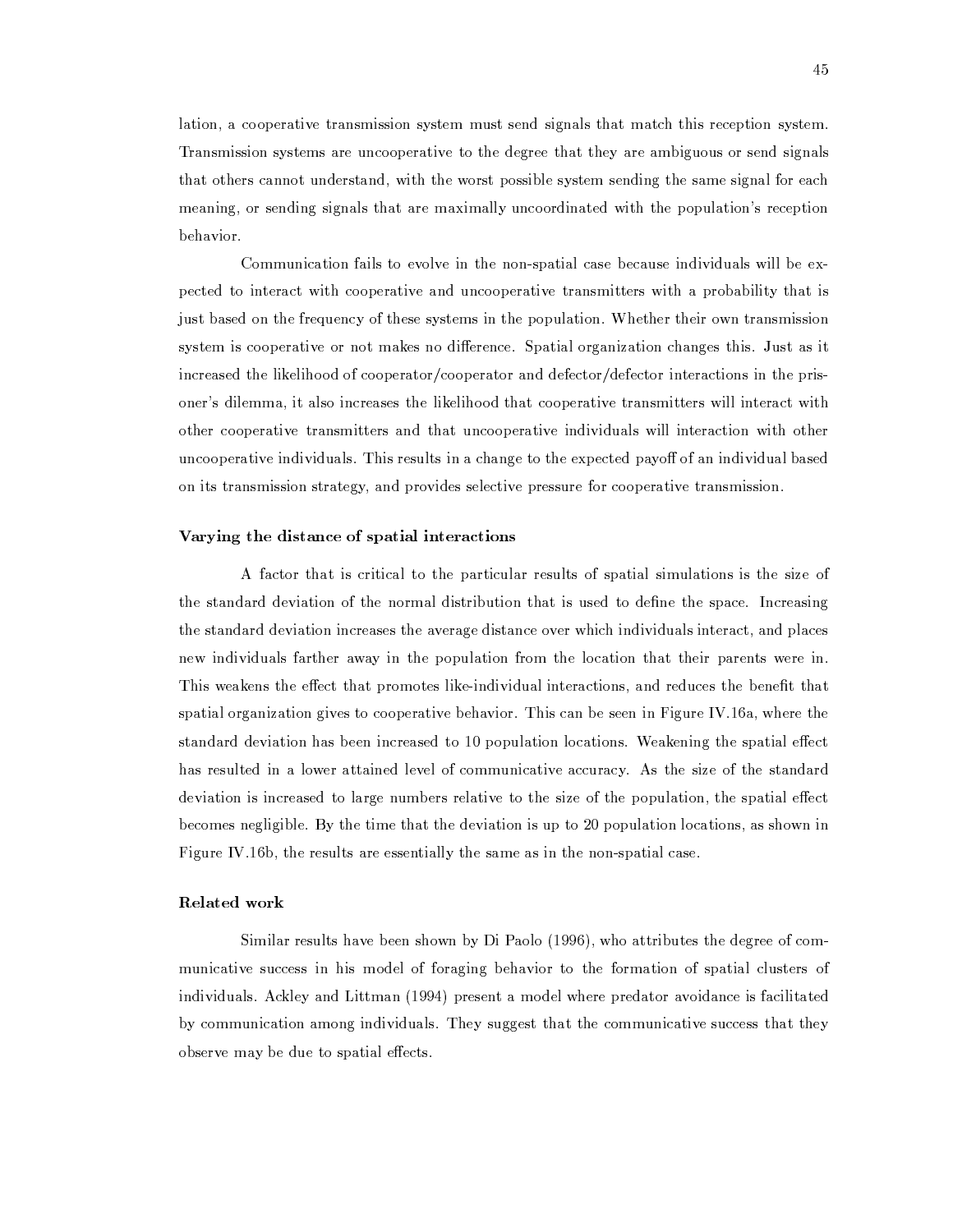

Figure IV.16: Communicative accuracy with weakened spatial effects. Plot a) shows results where the standard deviation of the spatial distribution is 10 locations in the population, and Plot b) shows a deviation of 20. Four meanings and four signals are used. Results are averaged over ten simulation runs.

#### $IV.H$ **Discussion**

The simulation work presented in this chapter has shown an number of situations in which innate systems of communication can be tuned to near-optimal performance by natural selection. If the situation involves a common-interest scenario, where coordinated activity results in a selective advantage to both sender and receiver, both analytic and simulation work indicate that communication will emerge. Because many communicative situations do not seem to fit the common interest framework, it is important to show that, in such cases, communication can still evolve. In particular, when accurate communication bestows no direct selective advantage on the transmitter, some additional mechanism is required. In these situations, it has been demonstrated that factors such as reciprocal altruism and kin selection can impose the necessary pressure to tune the system.

The existence of common interest, kin effects, and reciprocal effects, acting in isolation or in concert, are likely to account for the majority of the innate communicative behaviors observed in animal species. Possible additional effects, such as the imposition of honest signaling through costly signals (Zahavi, 1975; Zahavi, 1977; Grafen, 1990), may account for additional data. Natural selection, acting through these mediums, seems well equipped to tune innate systems of communication, and the origin of this innate behavior, when examined carefully, appears relatively unmysterious.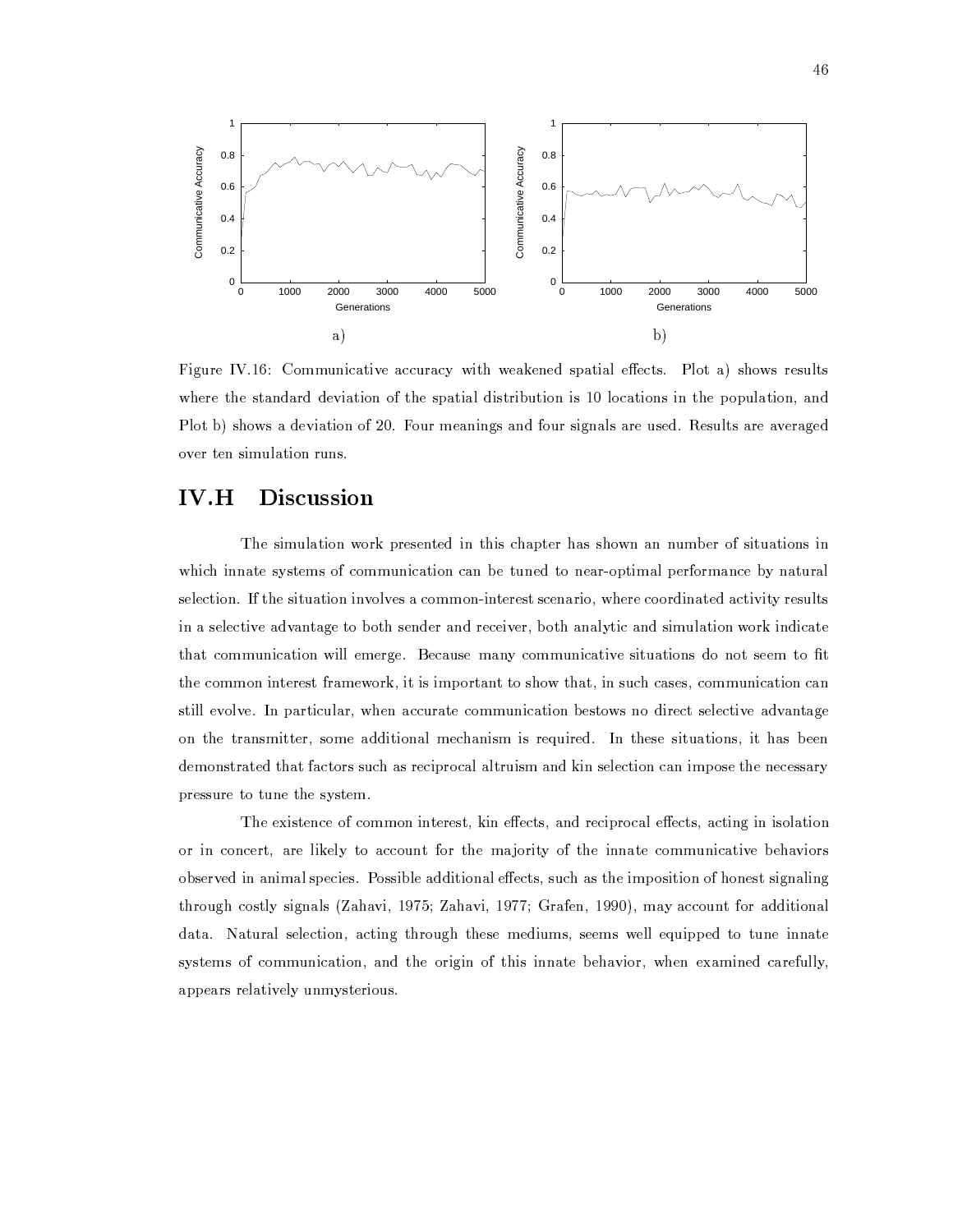# Chapter V

# The evolution of exploitation and manipulation

In section II.B, true communication was contrasted with the related behaviors of manipulation and exploitation. In this chapter, this distinction will be explored further with the use of evolutionary simulations.

#### $V.A$ Exploitation of random drift

In section IV.G it was observed that, in simulations where there is only selective pressure placed on the reception behavior of an individual's communication system, communicative accuracy is still above chance performance. The simulations results are re-shown in Figure V.1. Given four signals and for meanings, chance performance would be 25%, while the performance observed centers around 50% accuracy. Figure V.2 shows simulation results for a set of simulations identical to those in Figure V.1, except that all selective pressure has been removed from the system. In this case, the expected value of  $25\%$  is seen.

The difference in the observed results in the two simulations shows that selection can play a role to increase communicative accuracy above chance performance even when transmission behavior is subject only to random drift. The reason for this is that random drift is not the same thing as random behavior. If the transmission behavior is truly random, then selection is powerless to improve performance. If simulations are run with selective pressure on reception, but with a random signal transmission (rather than using the transmission genes of a transmitting individual), performance is at chance levels (results not shown).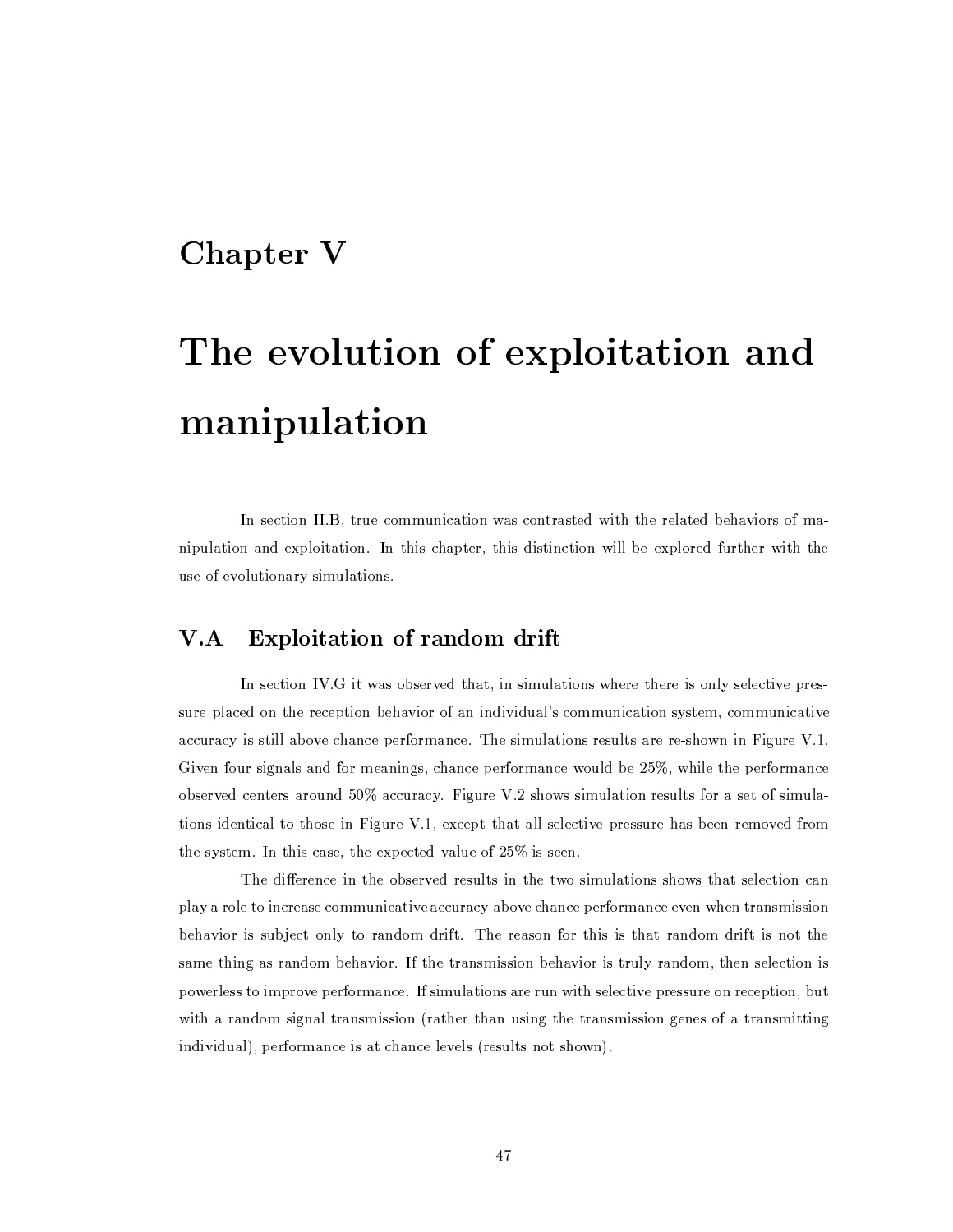

Figure V.1: Communicative accuracy when no selective pressure is placed on the transmitter. Four meanings and four signals are used. Results are averaged over ten simulation runs.



Figure V.2: Communicative accuracy when there is no selective pressure on either transmission or reception behavior. Four meanings and four signals are used. Results are averaged over ten simulation runs.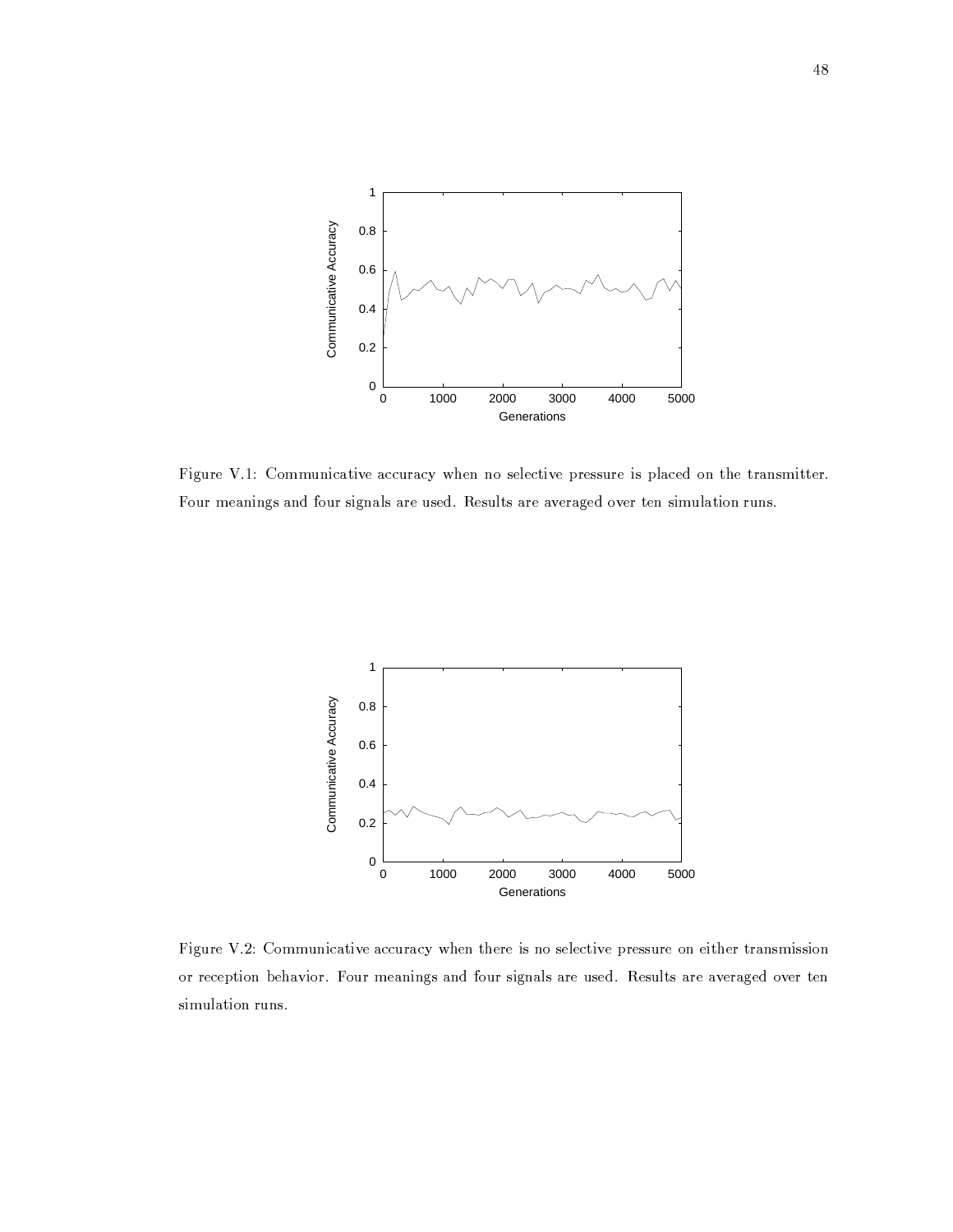

Figure V.3: Communicative accuracy (in the solid line) and the frequency of the most frequent of the two informative transmission systems (in the dashed line). There is no selective pressure on transmission. Two environmental states and two signals are used. Results are from a single simulation run.

The above-chance performance observed in Figure V.1 must then be attributed to some degree of regularity in transmission behavior, even though this behavior is subject only to drift. Selection then operates on the reception behavior, tuning it to exploit these regularities in transmission.

To analyze this situation more closely, it is helpful to use the simplest possible communication task: two meanings and two signals. In this task, there are four possible transmission systems and four possible reception systems. Two of the transmission systems are completely uninformative, as they involve always transmitting a single one of the two signals, regardless of the meaning. The other two transmission systems are potentially fully informative, as they send a unique signal for each meaning.

Figure V.3 shows a single simulation run done using this simple task, with pressure only on the receiver. Plotted are both communicative accuracy (in the solid line, here expressed as a percentage) and the frequency in the population of the most frequent of the two informative transmission systems (in the dashed line). From the figure, it can be clearly seen that the reception behavior of the population is closely tracking the most frequent of the informative transmission systems. It is often the case that one of these transmission systems is at a relatively high frequency in the population, allowing for a high level of communicative accuracy with the corresponding reception system. Because selection can tune reception behavior faster than the transmission behavior drifts, exploitation is possible. A mathematical analysis of this effect has been done by Batali (unpublished).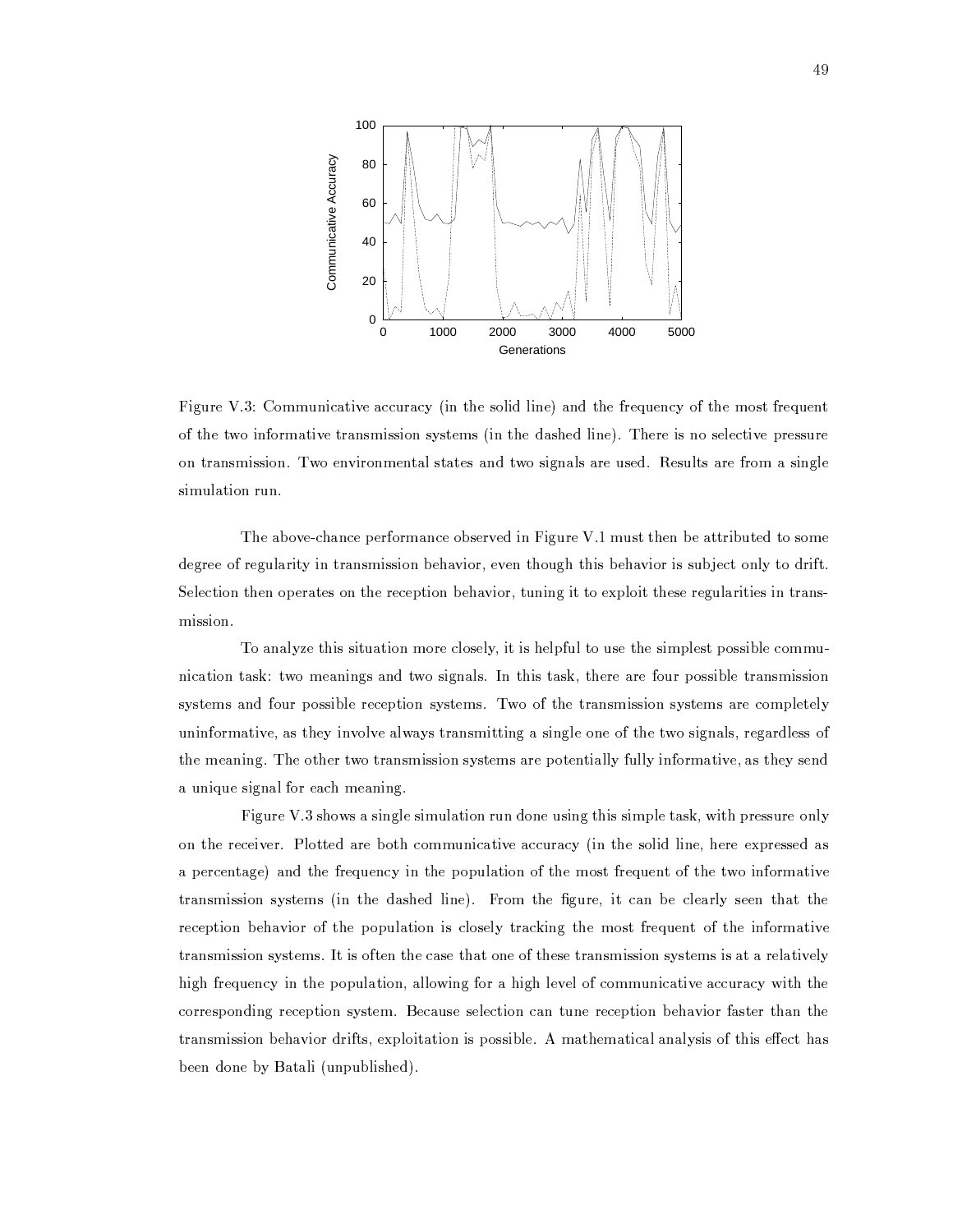In general, the communicative accuracy of the population is roughly halfway between the frequency the most frequent informative transmission system and the optimal value. This happens because the non-informative transmission systems send the same signal in every situation, resulting in an additional communicative performance at chance levels. This results in a baseline performance of 50% accuracy when the population's transmission behavior is maximally uninformative.

As has been pointed out, the above-chance performance is due to the reception behavior of the population being tuned by selection to exploit regularities in transmission behavior. Despite the fact that information is being transferred from the sender to the receiver, this exploitative behavior is not communicative under the definition given in section II.B. Because the transmission behavior of the population has not been tuned in response to reception behavior, individuals in these simulations are not truly communicating with one another.

#### Exploitation of reliable behavior  $V.B$

In the case of the exploitation shown in the previous section, the regularities in transmission behavior that were exploited were the result of random drift, and hence not very reliable. Exploitation is much more effective in cases where the regularities occur as a result of an observable manifestation of some relevant internal state of another individual. A striking example of this can be seen in Cangelosi and Parisi (1996). This paper looks at a particular set of conditions under which they claim that a system of communication emerges in a population of neural networks. The fitness-relevant task used in the simulations they present is the ability to discriminate food items based on their edibility. Some food is edible (resulting in a positive energy contribution to the individual eating it) and some is poisonous (resulting in a loss of energy). The observable characteristics of the food items are such that it is possible to learn to classify them.

Communication enters into the simulation by supposing that, in some cases, an individual is placed in a position of deciding whether or not to eat a food item without being able to see its observable characteristics. Another individual, however, can see the food item, and can give a signal to the first individual. This communicative interaction is shown in Figure V.4.

Simulations involving communicative interactions of this sort resulted in signaling behavior that was sufficient to allow individuals to successfully discriminate food items that they could not see. Because fitness was based only on how well an individual did at consuming appropriate food, and not on how well an individual's signaling succeeded in giving information to the receiver, there was no selective pressure to favor accurate signaling. Thus the interactions among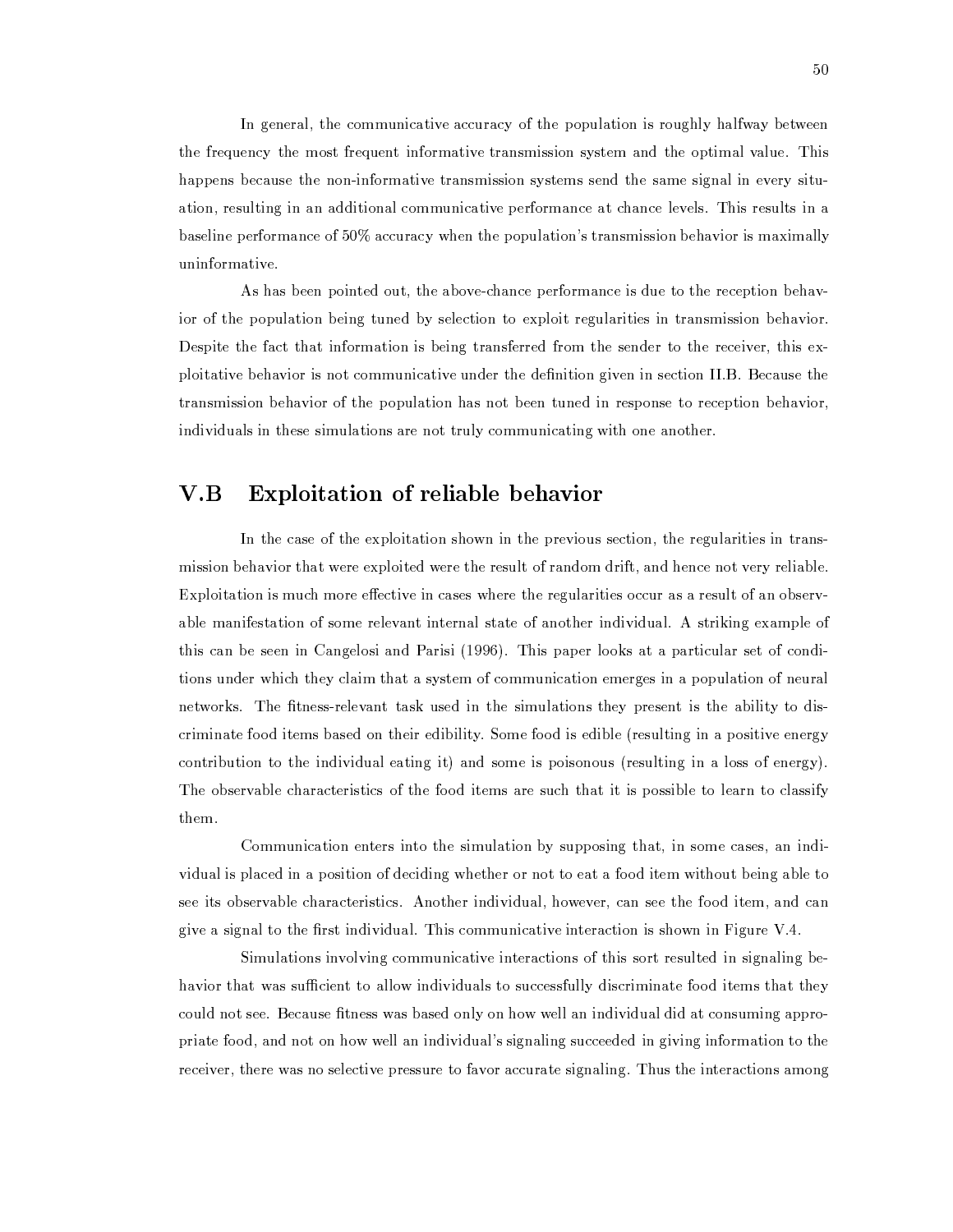

Figure V.4: A signaling interaction between two neural networks. The speaker can perceive a food item, but does not take a action itself. Rather, it sends a signal to another individual who takes action with the signal, but no direct perception, as input. The dashed boxes indicate parts of the network architecture that are not relevant for this interaction. After Cangelosi and Parisi  $(1996).$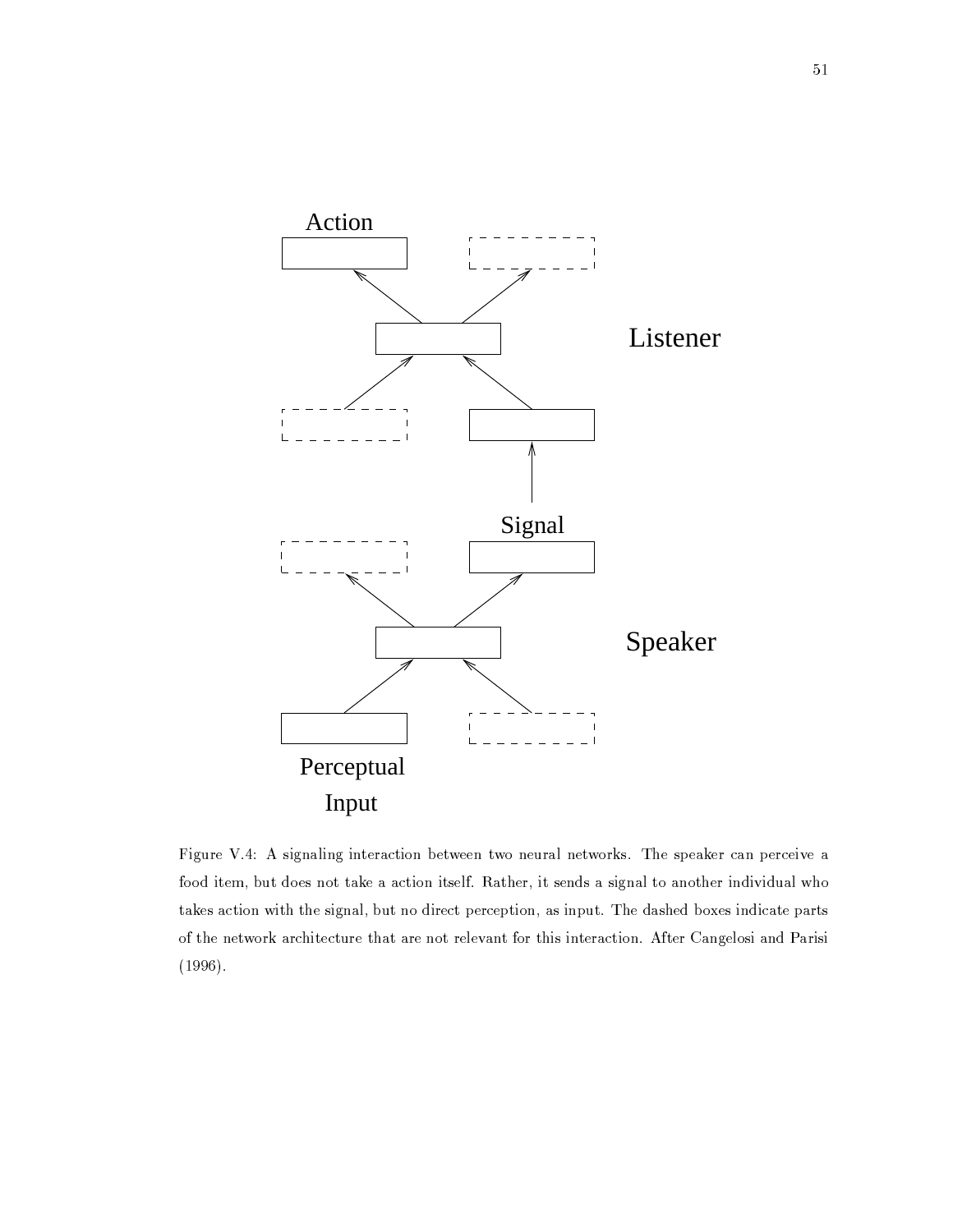the individuals in the simulations are best described as exploitative, rather than communicative.

The exploitation observed in this case is particularly effective because of the network architecture used in the simulations. As Figure V.4 shows, the output layer responsible for action (to eat or not) and the output layer responsible for encoding a signal are both connected to the same hidden layer in the network. Because this hidden layer is intimately connected to the fitness-relevant task of discrimating food items based on direct observation, it must necessarily encode a useful representation of the perceived food item. Because the signal output layer is also connected to this same hidden layer, it will spontaneously produce output that is, at least to some degree, correlated with the perceived input. It is this correlation that the listening individual is tuned by selection to exploit, resulting in a higher level of performance than would otherwise be expected.

#### $V.C$ Manipulation

Manipulation is simply the mirror-image of exploitation. It occurs in situations where selective pressure is placed on transmission behavior, but not on reception behavior. A clear example of such a situation occurs in simulations done by Levin (1995). Interested in how correspondences might be established and understood between an animal's internal states (such as anger or hunger) and externally observable behaviors (such as body position or display of teeth), Levin sets up an evolutionary simulation framework virtually identical to the one used here in the previous chapter.

Levin states that he is simulating a system in which selection "rewards mutual understanding" in an interaction population (p. 169). The fitness function he uses, however is based on the "average understanding of its internal states by others" (p. 170). Thus the fitness-evaluation of an individual is based only on how well others understand it, and not on how well it understands others. Selective pressure is therefore placed only on transmission behavior, with an individual's reception genes left to drift.

Levin's results are difficult to assess in detail because he reports only the performance of the best individual in each generation, rather than the average performance of the population. Even if the best individual is taken to be representative of the population, the results he observes, while above chance, are significantly below optimal. Levin points to the above-chance performance as an indication that some degree of communication has emerged in the population. I would argue, however, that the behavior he has observed would more correctly be described as manipulation. Just as reception behavior evolved to exploit random regularities in transmission in the simulations described in section V.A, Levin's results are due to transmission behavior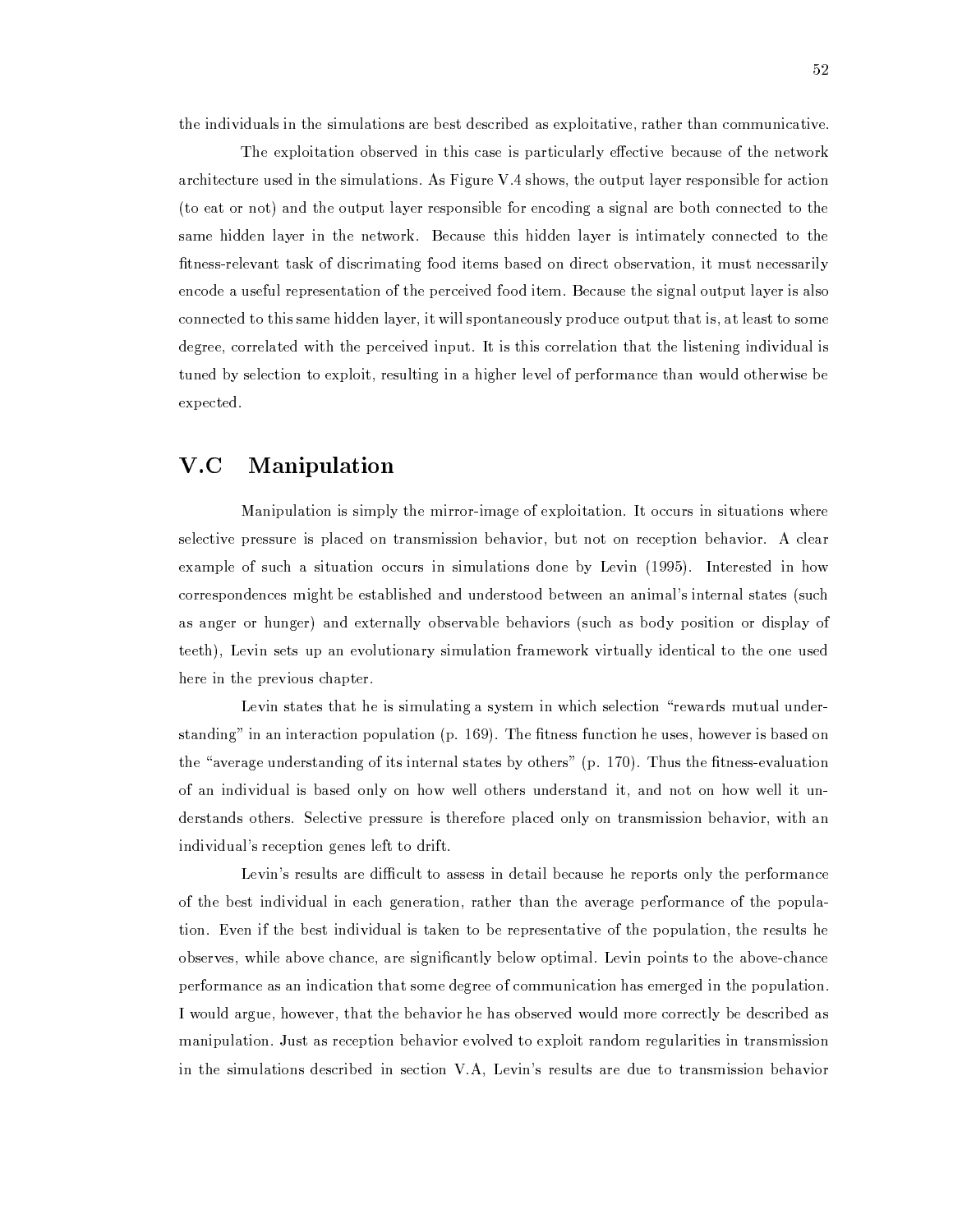|              | Success | Failure |
|--------------|---------|---------|
| Transmitter' |         |         |
| Receiver     |         |         |

Figure V.5: Payoff matrix for communication with negative pressure on transmission. Positive pressure is placed on the receiver.

evolving to manipulate random drift in reception behavior.

#### Suppression  $V.D$

All of the simulations presented so far has assumed that there is either a positive pressure on transmission behavior or no pressure at all. It is possible, however, that in certain situations it is actually against the transmitter's best interest to provide the receiver with information. This would be the case in any situation where the receiver is exploiting regularities in the sender's behavior and using them against the sender (as is the case in the example given in Figure II.3 of chapter II.B, where one poker player exploits behaviors that give away the fact that another player is bluffing).

Negative pressure on transmission can be quite easily taken into account in the structure of a simulation. Figure V.5 shows a payoff matrix for a communicative interaction where there is pressure on the receiver to understand the transmitter, and pressure on the transmitter not to be understood. The results of an evolutionary simulation using this payoff matrix as a fitness function are shown in Figure V.6.

Performance, rather that being above-chance (as was the case with no pressure on transmission – see Figure V.1), has dropped to chance levels. This means that selection has succeeded in tuning the transmission behavior of the population so that any regularities that might be exploited have been effectively suppressed.

If we go one step farther, and change the payoff matrix such the positive pressure on reception is removed (see Figure V.7), we get the results shown in Figure V.8. The communicative accuracy of the population is essentially reduced to zero. This occurs because the reception behavior of the population is now subject only to random drift. This allows selection to tune transmission behavior so that, rather than being uninformative, it is now maximally misinformative. This is essentially a reversal of the results of Levin's simulations described in the previous section. Rather than transmission being tune to manipulate understanding in a receiver, it is tuned to manipulate misunderstanding.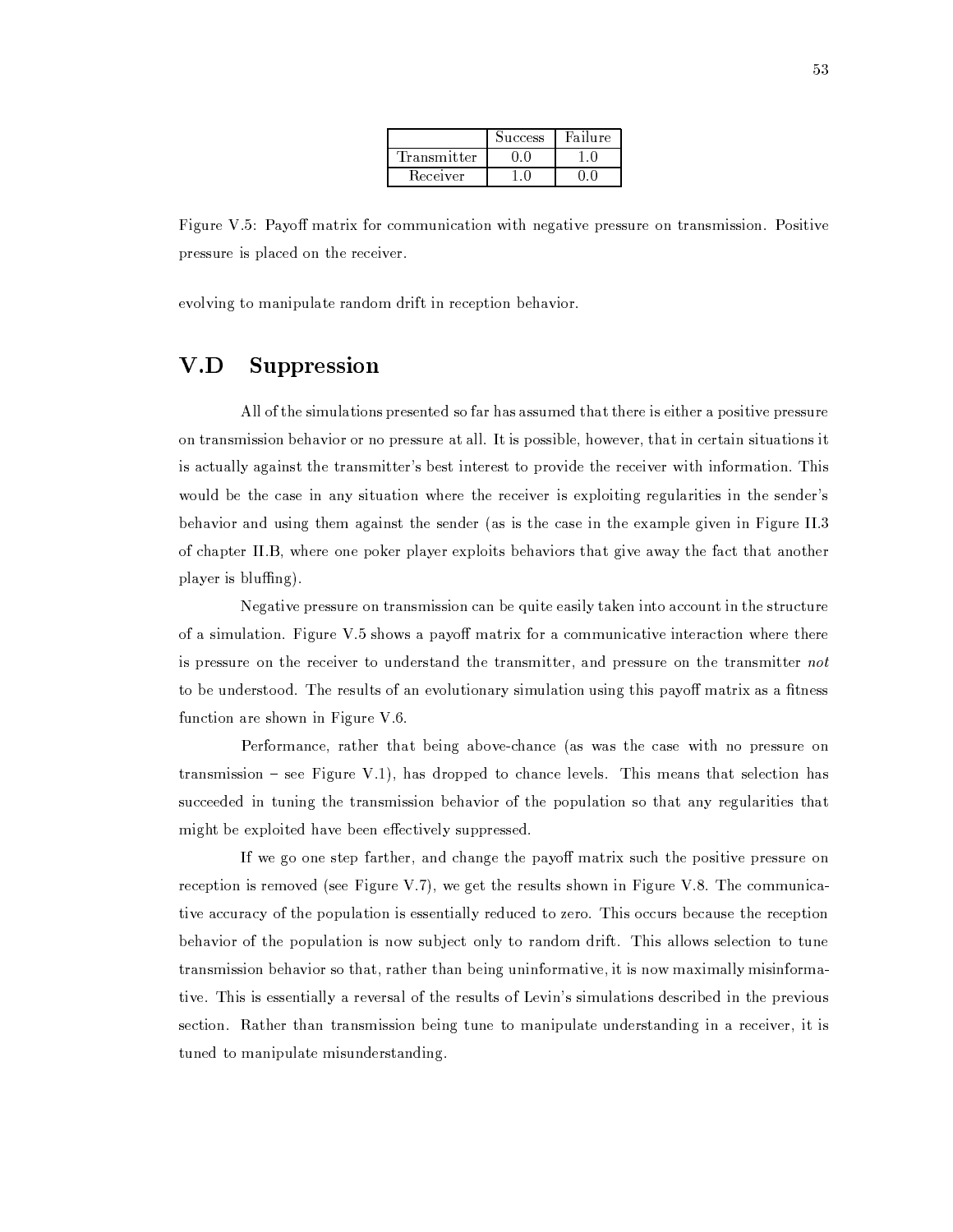

Figure V.6: Communicative accuracy with negative pressure on transmission and positive pressure on reception. Four signals and four meanings are used. Results are averaged over 40 simulation runs.

|             | Success | Failure. |
|-------------|---------|----------|
| Fransmitter |         |          |
| Receiver    |         |          |

Figure V.7: Payoff matrix for communication with negative pressure on transmission and no pressure on reception



Figure V.8: Communicative accuracy with negative pressure on transmission and no pressure on reception. Four signals and four meanings are used. Results are averaged over 40 simulation runs.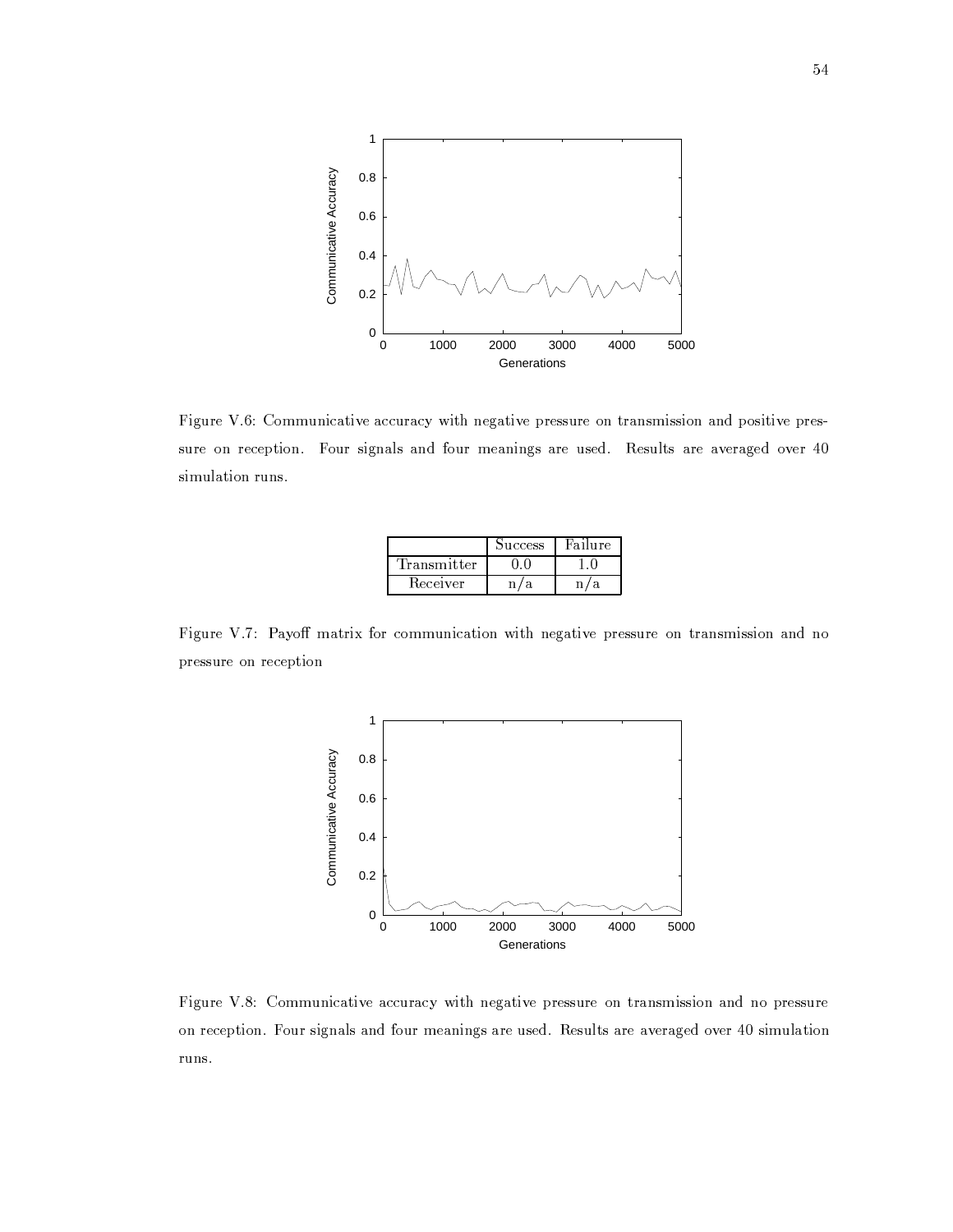Similar results are obtained if negative pressure is placed on reception behavior, rather than transmission behavior. In this case, reception can be seen as being tuned by selection to ignore signals that would cause it to behave against its own best interest.

Another interesting variation is to modify the nature of the negative pressure being applied. While the simulations presented in this section show that transmission behavior will be suppressed if there is a cost to transmitting accurately, it can also be shown that transmission behavior is suppressed if there is a cost imposed on signaling itself. Batali (unpublished) presents simulations where a transmitter is allowed the use of one cost-free signal, but the use of each additional signal is penalized. As this cost is increased, the communicative accuracy achieved by the population decreases (presumably because fewer signals are used by senders, resulting in ambiguities).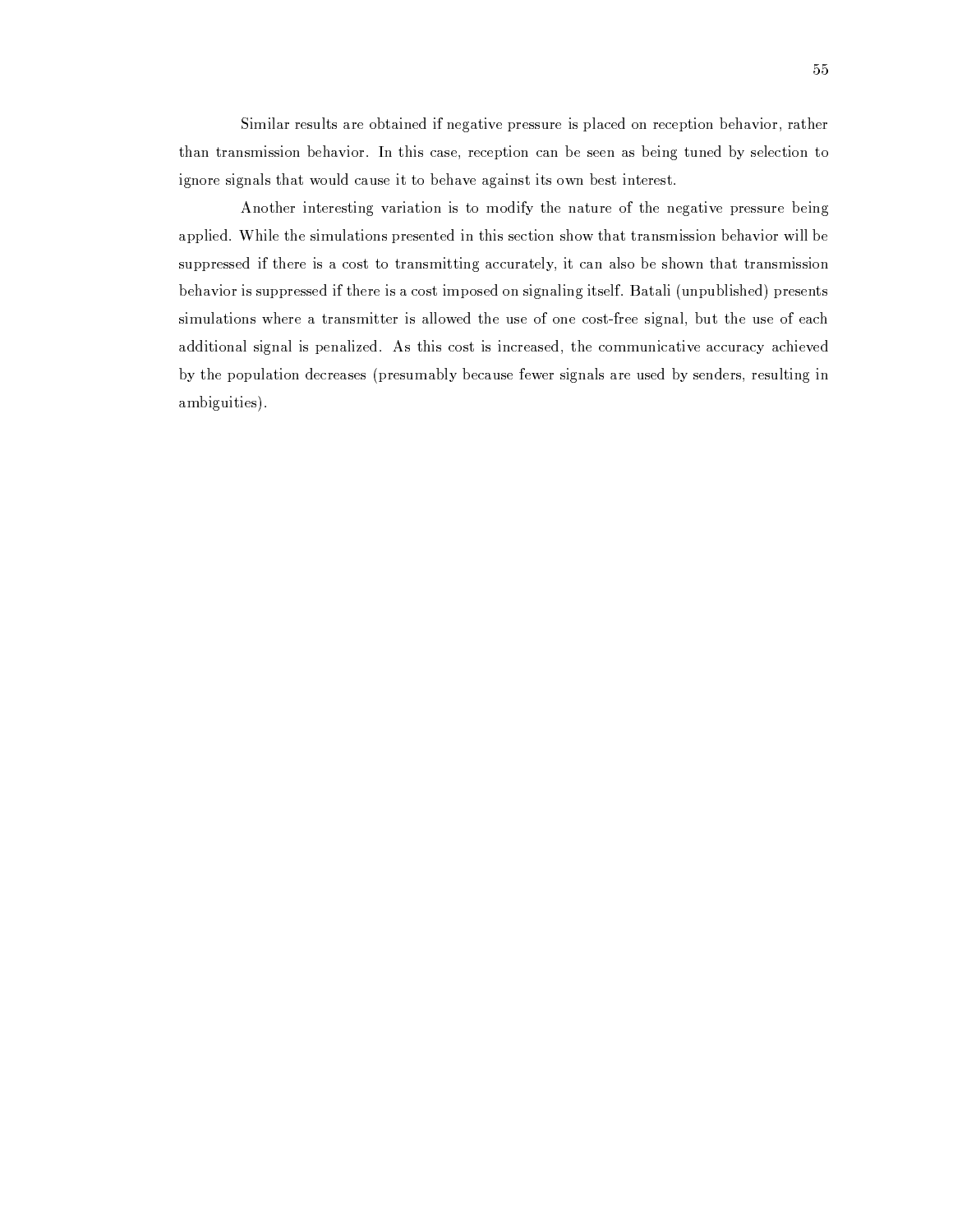# Chapter VI

# Learned communication systems

All of the communication systems described up to this point have been innate systems, genetically specified and tuned by evolutionary processes. Natural selection is a very effective means of constructing and maintaining such systems. While innate behavior accounts for the vast majority of existing systems, there are some, most notably human language, that are learned. If the system is to be learned, rather than being directly specified genetically, the learning mechanism will now be responsible for establishing and maintaining coordination.

In order to do this, a satisfactory learning mechanisms must be able to:

- Acquire a pre-existing optimal system of communication when it is introduced into a population that uses it.
- Maintain a pre-existing optimal system of communication against reasonable levels of noise.
- Improve a non-optimal system of communication in such a way that, as new individuals who use the learning mechanism are added to a population, the communicative accuracy of the population increases and eventually reaches an optimal state.

Thus, we are requiring more of a learning mechanism than is generally demanded. We are not only interested in how a new individual might acquire an existing system, but also how such systems are created in the first place.

#### $VI.A$ **Reinforcement learning**

One way in which a learning mechanism might operate is to essentially use the same method used by natural selection: trial-and-error with reinforcement. The majority of other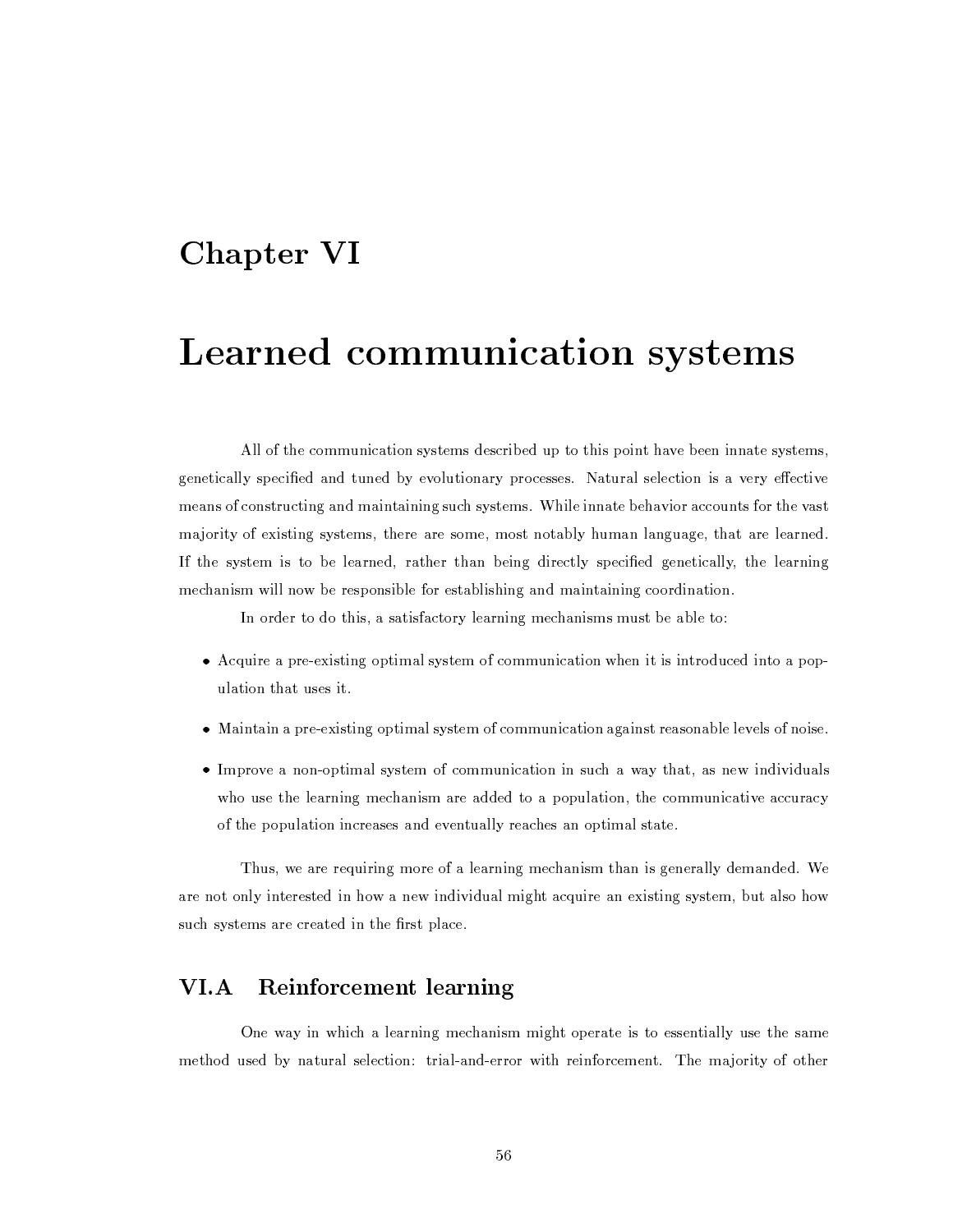simulation approaches to the study of learned communication use some form of reinforcement learning paradigm. Hutchins and Hazelhurst (1995) simulate the establishment of communication in populations of interacting neural networks. The reinforcement regime that they use involves back-propagation of error based on mismatches between the signals used by two individuals involved in a communicative interaction. Yanco and Stein (1993) use reinforcement learning to develop a shared communication system among a small number of mobile robots involved in a coordination task. Steels (1996) uses a mixture of reinforcement and observational learning to explore the construction of shared vocabularies. The properties of this model in a spatially distributed environment are described by Steels and McIntyre (1997)

While these reinforcement learning techniques have reported varying degrees of success, all of them have resulted in significant or optimal levels of communicative accuracy in their simulated populations. Trial-and-error learning, then, does seem able to construct communication systems. As has been pointed out by Pulliam and Dunford, however, "the obvious problem with trial-and-error learning is error" (1980, p.435). An error signal that works quite well at the timescale of evolution may be rather less useful at the timescale of an individuals lifetime. Much of communication occurs in situations where failure brings a high cost. Even in less costly situations, reinforcement learning is problematic. In many situations, it is not clear that a reliable error signal exists at all. In the case of human language, the clearest example we have of a learned communication system, it is argued that children do not get sufficient reinforcement from their parents (Wexler and Culicover, 1980; Crain, 1991).

#### **Observational learning** VI.B

Because of the problems with reinforcement learning in communication, the simulations presented in this chapter will involve learning by observing the behavior of others, rather than using trial-and-error. Observational learning does not require a reinforcement signal, making it both less costly, and free of the need for feedback that may not be available. Boyd and Richerson (1995) give a formal analysis of utility of observational learning under different conditions. They argue that the observational learning will outperform reinforcement learning as environmental stability increases (making it sensible to learn from others) and the probability of independent individual success decreases (making it costly for an individual to learn on their own).

Compared with those who have looked at communication within a reinforcement paradigm, fewer researchers have studied observational learning models. Billard and Dautenhahn (1997) uses a form of observational learning in a situation involving two robotic agents – one the teacher and one the learner – engaged in a simple following task. Hurford (1989) uses an observational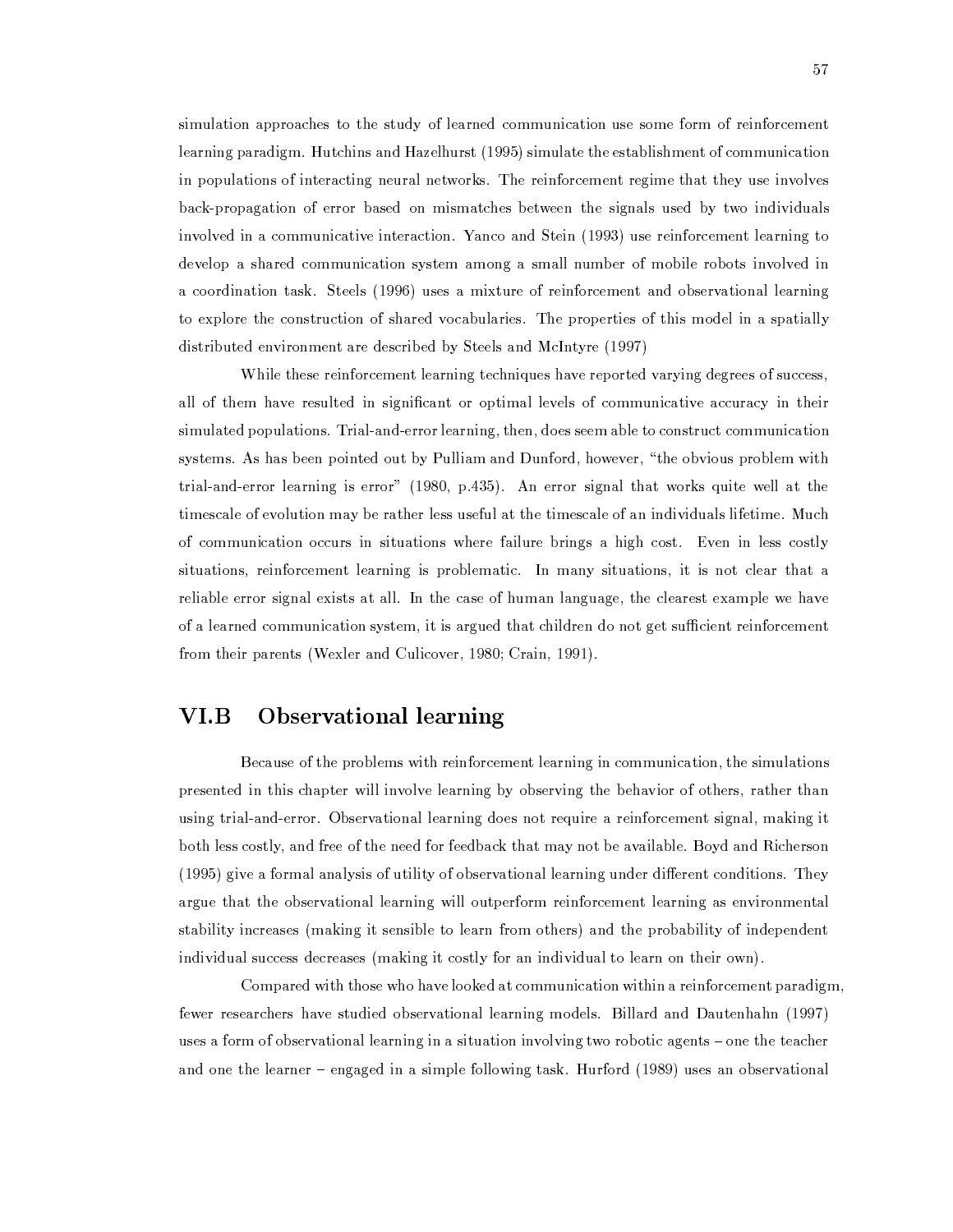learning paradigm and addresses many of the same issues that will be discussed here. Because his work is so relevant. I will give an analysis of his results in section VI.D.5, relating them to the results I present.

Perhaps one reason for the comparative lack of research in this area is the difficulty that observational learning mechanisms have in improving the communicative ability of a population. It makes intuitive sense that it should be possible to learn an existing communication system by observing others, but it is less obvious how repeated observation might construct such a system. Because observational learning uses no reinforcement signal, there is no external feedback about the communicative utility of particular behavior. In constructing a system, a purely observational learning procedure must do "blind" hillclimbing - following a fitness landscape without being able to sample it directly. As will be seen in the simulations presented in this chapter, learning procedures will vary in their ability to do this.

#### The observational learning model VI.C

The simulations that will be presented in this chapter involve populations of individuals with send and receive functions as described in section III. These communication functions, rather than being tuned by evolution, will now be constructed through a learning procedure, taking observations of the behavior of others as data.

It is assumed that the life of an individual proceeds in two stages: a learning stage and a behaving stage. During the learning stage, an individual observes the behavior of the other individuals in the population, and uses these observations to construct its own communication system. After learning, this communication system remains fixed. During the behaving stage, individuals interact with one another, providing the basis for the learning of new individuals.

# VI.C.1 Population dynamics

Beginning with an initial population with randomized send and receive functions, new individuals are periodically introduced, learning to communicate and becoming behaving members of the population. In addition, individuals are periodically removed from the population, modeling death. This occurs in a continuous cycle, as is shown in Figure VI.1.

In this way, the population can be seen as a dynamical system, with the addition of new individuals and the removal of old individuals determining the change in the population over time. More concretely, if we have a transition function,  $T$ , that determines the effects of adding a new individual (with send and receive functions  $s_{new}$  and  $r_{new}$  respectively) to a population,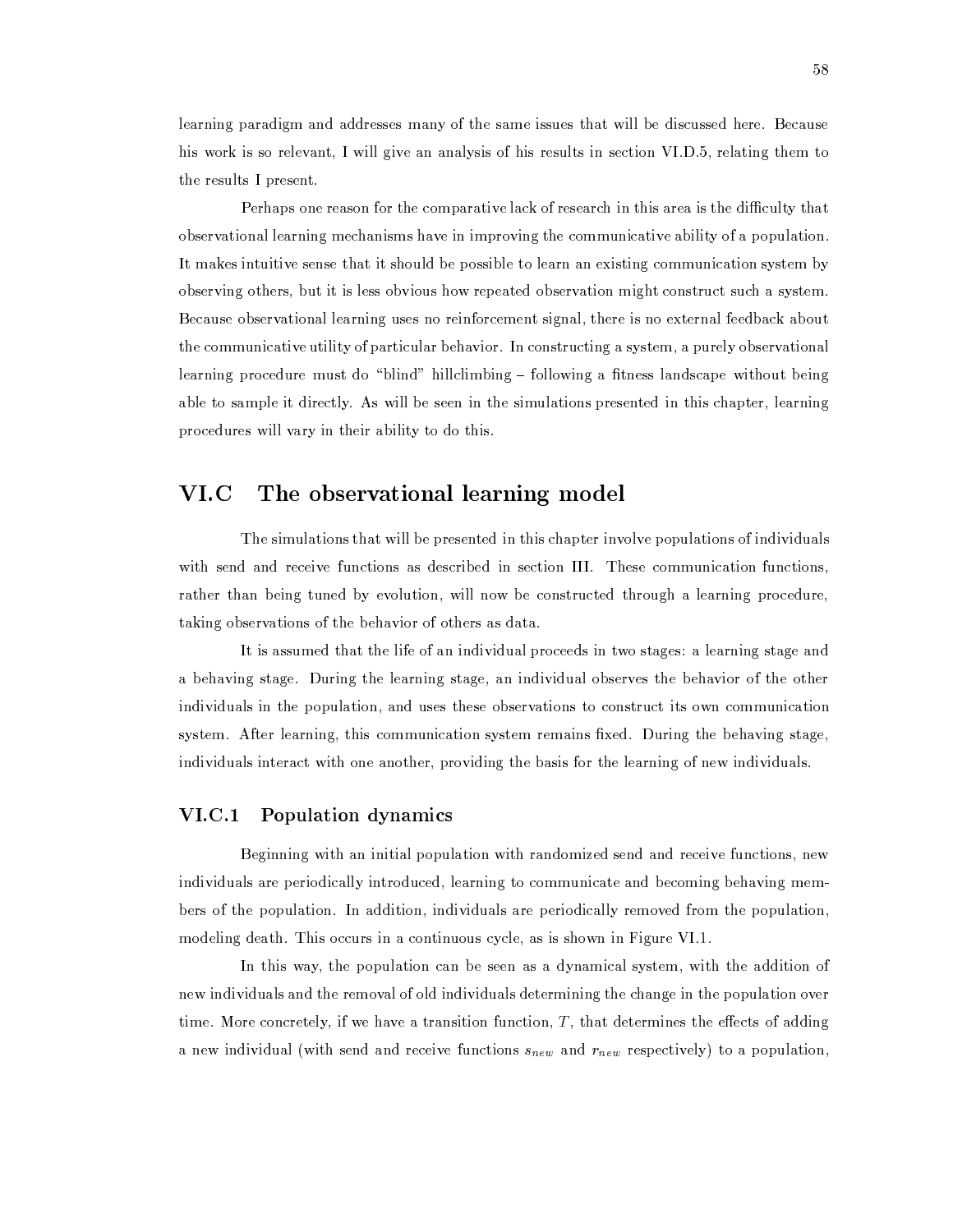

Figure VI.1: The learning cycle. Old individuals are continually replaced by new ones in the population. New individuals learn from an observed sample of behavior produced by the existing population.

the change in the population can be described by:

$$
P_{t+1} = T(s_{new}, r_{new}, P_t) \tag{V1.1}
$$

where  $P_t$  represents the state of the population at a given time.<sup>1</sup>

This dynamic describes the way the communicative behavior of the population will change over time. Because the function,  $T$ , that determines the transition from one state of the population to another is likely to be quite simple (such as simply adding the new individual to the existing set), the behavior of the system will be largely governed by how the send and receive functions of a new individual are determined by the learning procedure. In order to be able to construct and maintain effective communicative behavior, the learning procedure must be such that it results in a dynamical system in which accurate communication systems are attractors.

#### $VI.C.2$ Observing the behavior of others

New individuals learn their communication systems by observing others. The send and receive functions of the population are not available directly to a learner, however, but rather are reflected by an observed sample of behavior. The sample that a learner will see is determined by an observation function,  $O$ . This function maps the actual population send and receive functions, S and R, into samples of observable behavior,  $S_{smp}$  and  $R_{smp}$ , as is shown here:

$$
S_{smp} = O_s(S) \qquad R_{smp} = O_r(S_{smp}, R) \qquad (VI.2)
$$

<sup>&</sup>lt;sup>1</sup>The function  $T$  will also reflect the effects of removing individuals from the population.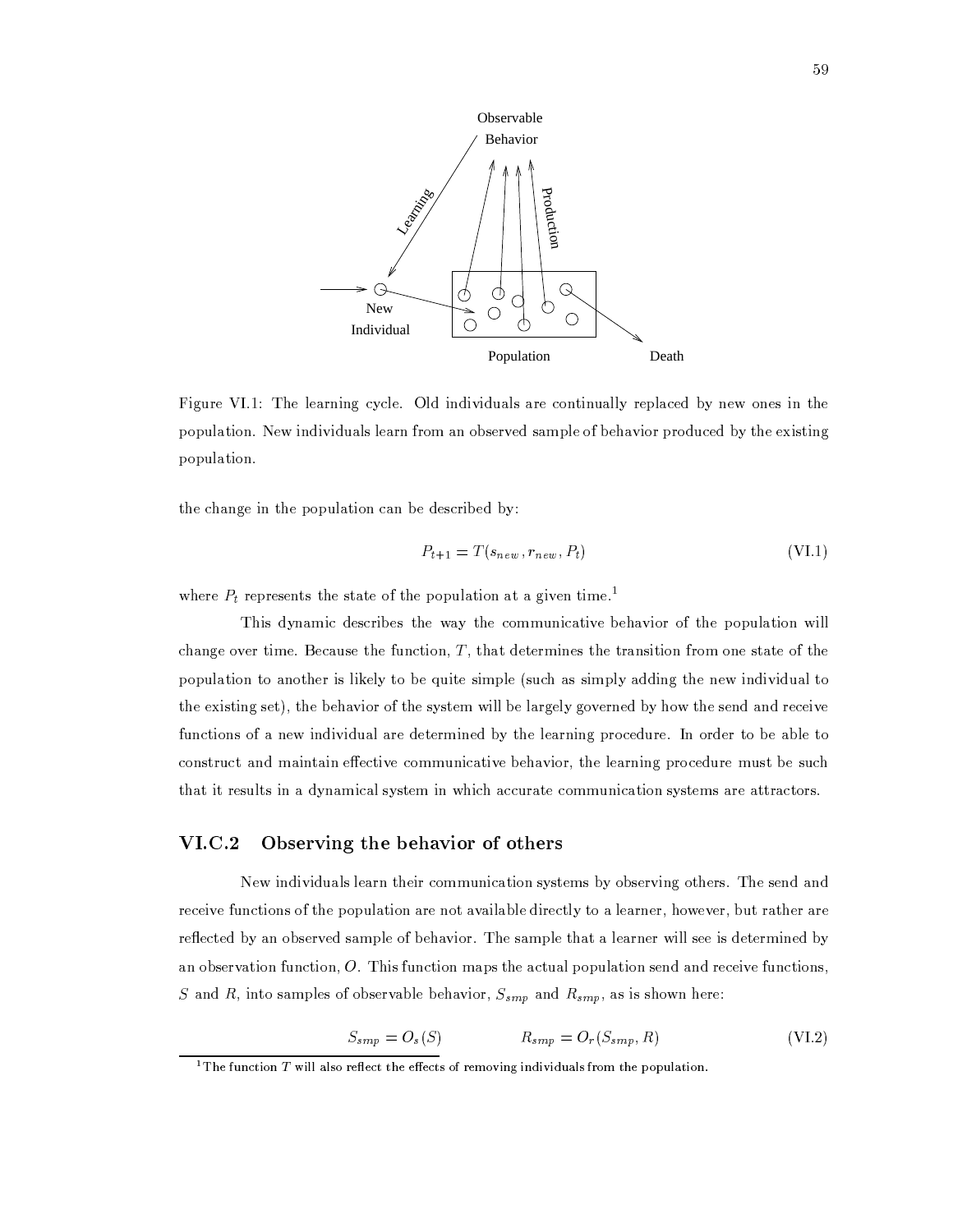| $\, S \,$                | $\boldsymbol{a}$ | h   | $\mathcal{C}_{0}^{0}$ | $S_{smp}$                                                 | $\boldsymbol{a}$ | b | $\mathfrak c$     |
|--------------------------|------------------|-----|-----------------------|-----------------------------------------------------------|------------------|---|-------------------|
| 1                        | 0.8              | 0   | 0.1                   |                                                           | 6                |   | 0                 |
| $\mathcal{Q}$            | 0.6              | 0.4 | 0.0                   | $\overline{2}$                                            | 4                | 3 | 0                 |
| $\overline{\mathcal{S}}$ | 0.4              | 0.6 | 0.0                   | $\mathcal{S}$                                             | 2                | 4 | 0                 |
|                          | a)               |     |                       |                                                           | þ)               |   |                   |
|                          |                  |     |                       |                                                           |                  |   |                   |
| R                        | $\boldsymbol{a}$ | h   | $\mathcal{C}_{0}^{2}$ |                                                           | a                | b | $\mathcal{C}_{0}$ |
| 1                        | 0.6              | 0.1 | 1.0                   | $R_{s\,\underline{m}\,\underline{p}}$<br>1                | 7                |   | 0                 |
| $\hat{z}$                | 0.2              | 0.1 | 0.0                   | $\mathcal{Q}% _{M_{1},M_{2}}^{\alpha,\beta}(\varepsilon)$ | 3                | 1 | 0                 |
| $\mathcal{S}$            | 0.2              | 0.8 | 0.0                   | $\mathcal{S}$                                             | 2                | 6 | 0                 |

Figure VI.2: Dependence of reception on transmission. Figures a) and b) show the population's average send function, and an observed sample of it. Figures c) and d) show the population's average receive function and an observed sample of it (expressed as the number of observed instances of the signal/meaning pair). Because a signal must be sent in order for it to be received, reception behavior to signals that are sent rarely will be underrepresented or not represented at all.

The reason that observation function for reception  $O_r$  is dependent on the observed send sample is explained in Figure VI.2. Communication is by its very nature a directed process. Reception comes after transmission and operates on the signals that transmission produces. Because of this, it is impossible to observe a population's reception system directly. What is observed instead is the result of receiving the signals produced by a sample of transmission behavior. In Figure VI.2c, the probability with which an individual from the population will interpret signal c as meaning 1 is 1.0. In the sample of reception behavior, however, this mapping is never observed (Figure VI.2d). This occurs because member of the population rarely send signal c for any meaning, and in this particular sample of transmission behavior, it is never sent.

#### $VI.C.3$ Creating a new individual

Given that we now have samples of transmission and reception behavior, they can now be used to determine the send and receive functions of the new individual that is being exposed them. This is done using a learning function,  $L$ , that operates in the following way:

$$
s_{new} = L_s(S_{smp}, R_{smp}) \qquad \qquad r_{new} = L_r(S_{smp}, R_{smp}) \qquad \qquad \text{(VI.3)}
$$

The majority of work in this chapter will be primarily devoted to exploring the properties of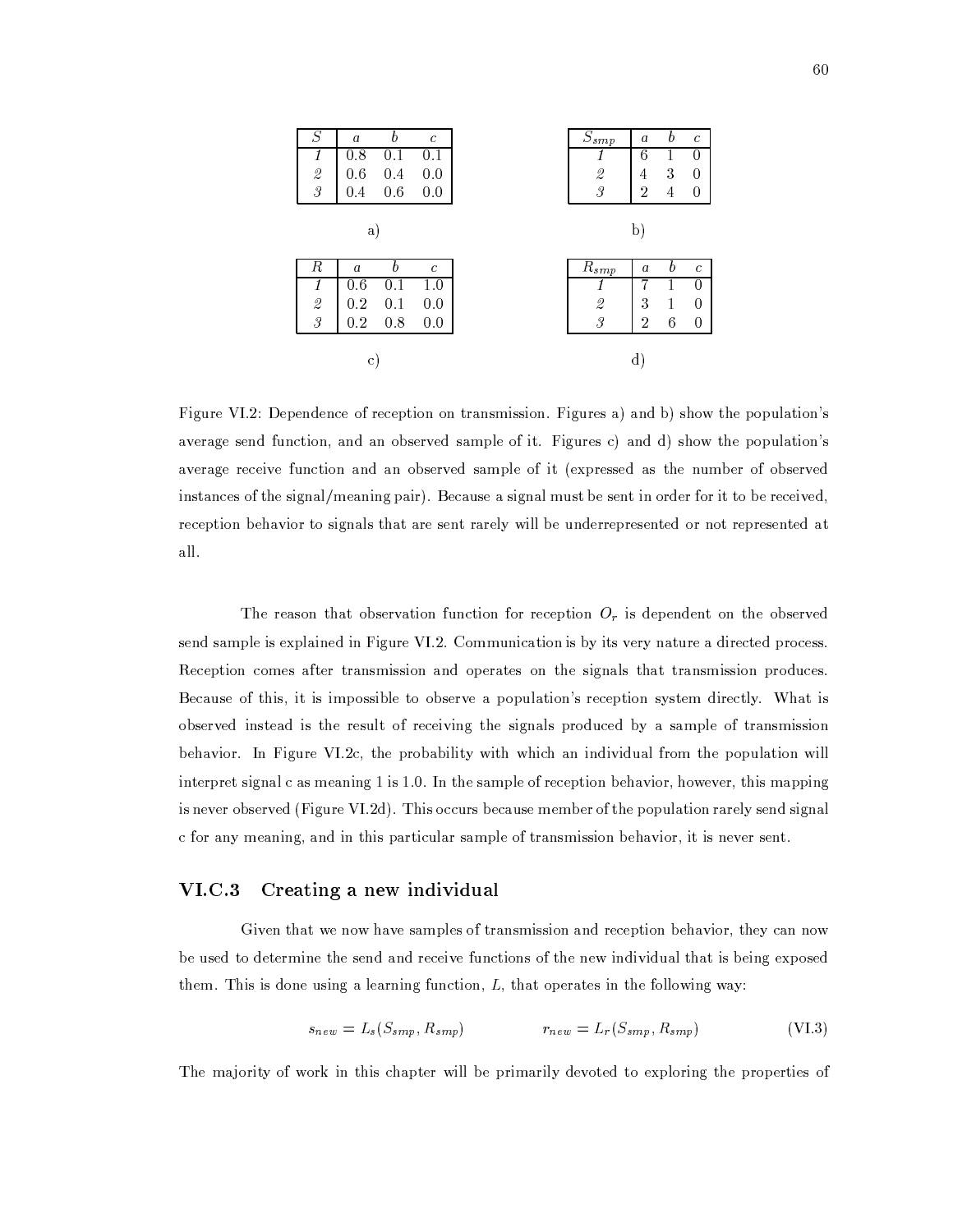various kinds of mechanisms that might be used to instantiate this learning function.

#### $VI.C.4$ **Simulation framework**

Unless otherwise specified, all simulations presented here will implement the functions described above in the following way:

- The transition function,  $T(s_{new}, r_{new}, P_t)$ , is simply a set operation on  $P_t$ . A randomly selected member of the population is removed from the set, being replaced by a new individual with send function  $s_{new}$  and receive function  $r_{new}$ . This ensures that the population remains at a constant size.
- The observation functions,  $O_s$  and  $O_r$  produce the observed samples of behavior,  $S_{smp}$  and  $R_{smp}$ , by sampling a fixed number of communicative interactions. Unless otherwise specified, three interactions are observed for each meaning<sup>2</sup>. For each interaction, a transmitter and a receiver are randomly chosen from the population. The signal the transmitter produces in response to the given meanings is recorded in  $S_{smp}$ . This signal is then presented to the receiver, and the meaning the receiver interprets it as is recorded in  $R_{smp}$ .  $S_{smp}$  and  $R_{smp}$ , then, are simply matrices that contain counts of the number of times a particular signal/meaning pairing was observed in the send and receive behavior of the population.
- The learning functions,  $L_s$  and  $L_r$  vary with the particular learning strategy that is being investigated.

All simulations involve populations of 100 individuals, unless otherwise specified. The unit of time in the simulations is a *round*, which involves the removal of one individuals from the simulation at random, and the addition of a new individual to the population. Each new individual is learns according to the particular learning procedure being investigated in the simulation.

#### $VI.D$ **Statistical learning procedures**

The following sections describe a number of statistical procedures that could be used to implement the learning functions  $L_s$  and  $L_r$ . The different learning procedures I present have varying degrees of success at constructing and maintaining systems of communication. I first

 $2$ This is slightly unrealistic, as it assumes that each meaning is actually observed with equal frequency. It allows simulation times to be faster, however, since fewer interactions are needed to have all meanings represented in the sample.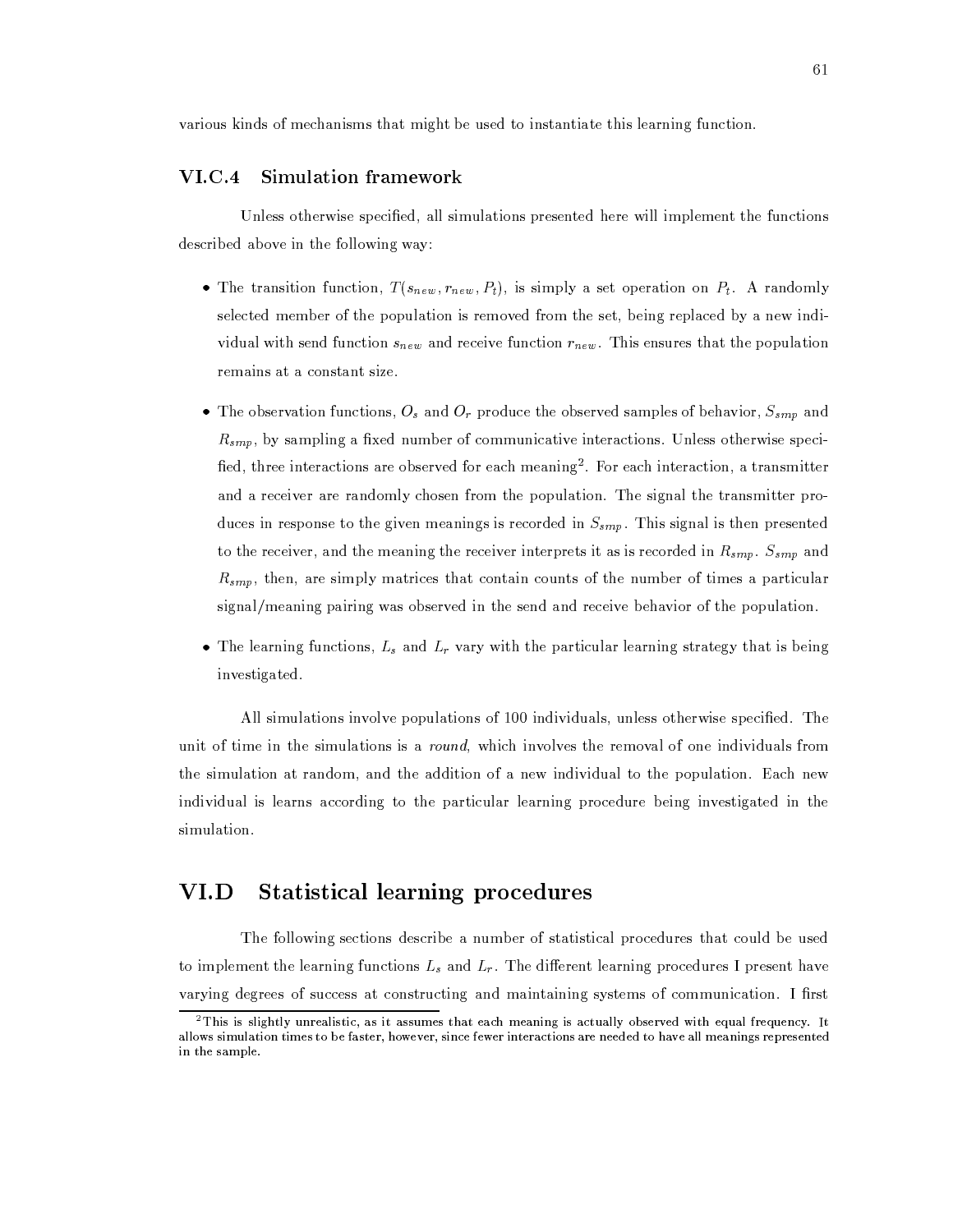describe procedures that attempt simply to reproduce the statistical properties of a sample and then turn to procedures that attempt to take into account the communicative function of signals.

# VI.D.1 Imitative learning

Perhaps the most obvious way to construct a communication system from the behavior of others is just to imitate the behavior that is observed. The word *imitate* is used here to mean "reproduce as faithfully as possible." An imitative learning strategy, then, attempts to reconstruct the population's send and receive behavior as accurately as it can from the observed sample. This can be done by simply sending and receiving signals with the probabilities observed in the sample.

This may seems to be the best way to learn a communication system; indeed, an imitative learning strategy can, given a large enough sample of behavior, learn an existing system. The problem with imitation is that learning an extant system is, as was pointed out in the previous section, only one of the requirements placed on a learning mechanism. Imitative learning strategies, because they are designed to faithfully reproduce a population's communicative behavior, cannot improve sub-optimal systems. Faced with a system where individuals send and receive signals with low accuracy, an imitative strategy will learn to communicate in an equally inaccurate way. In addition, Figure VI.3 shows that such a strategy fails to maintain an optimal system against even very low levels of noise. The system quickly degrades to a chance level of performance.

# **Imitate-Choose**

It is possible to improve an imitative strategy by imitating the statistical mode of the observed sample of behavior, rather than the actual observed distribution. This can be done by sending, for each meaning, the signal that the population most often sends for that meaning, and receiving each signal as the meaning the population most often receives that signal as. This learning procedure, which we will call  $Initate-Choose$ , is outlined in Figure VI.4<sup>3</sup>.

Unlike the pure imitative strategy, the Imitate-Choose procedure allows a population to maintain an optimal system against moderate amounts of noise. The slight deviations caused by noise are ignored in favor of the dominant behavior of the population. Despite this, however, the Imitate-Choose strategy is unable to reliably improve sub-optimal communication systems. as is shown in Figure VI.5.

 ${}^{3}$  In all cases where the a maximum value is calculated in the description of this and other learning procedures, if the maximum is shared over more than one value, one is chosen randomly.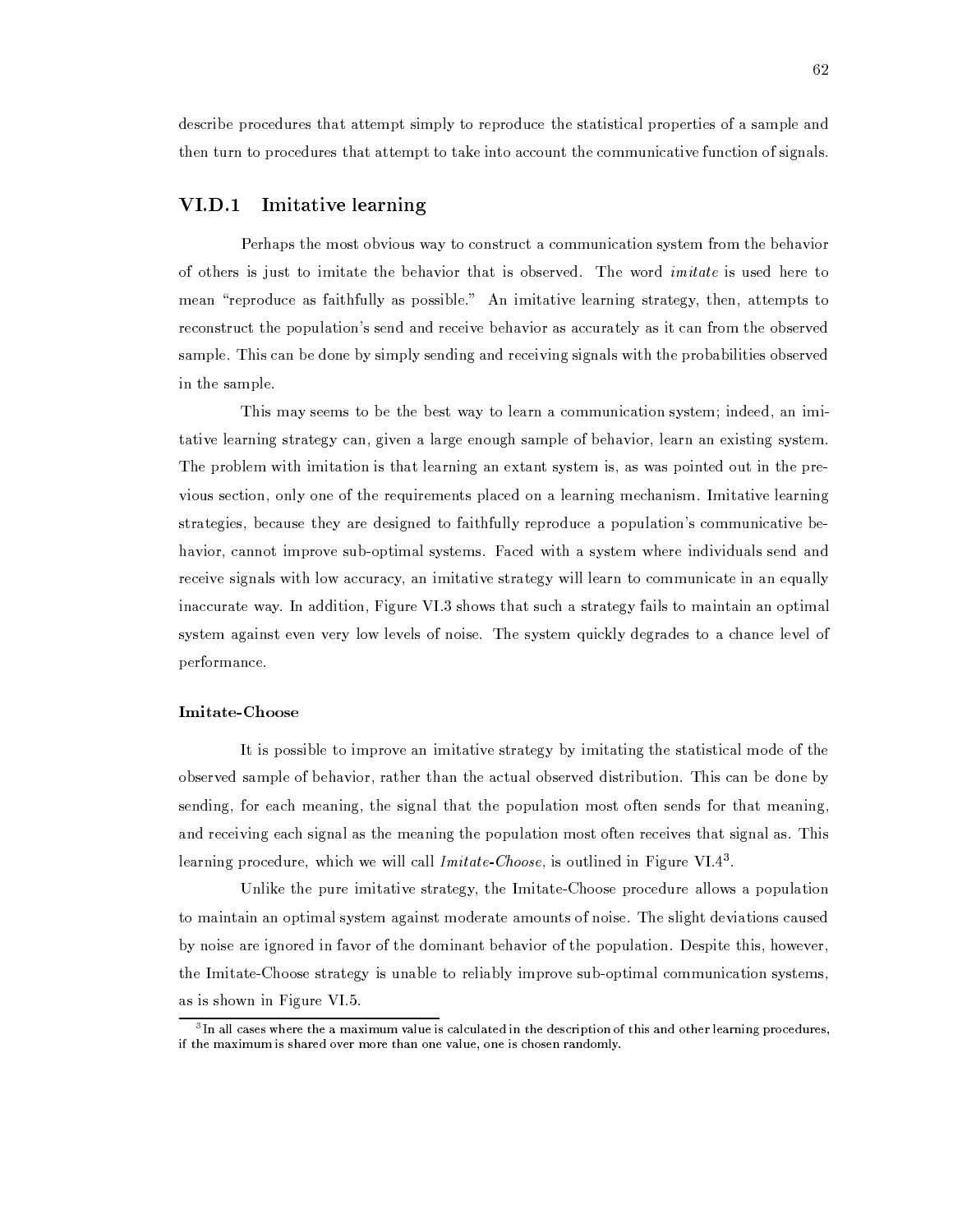

Figure VI.3: Starting with an optimally coordinated communication system, an imitative strategy fails to maintain it the presence of a low noise level. Sampling is done such that a signal is guaranteed to be observed being sent for every meaning. There is a 1% chance that the signal used in a communicative interaction will be observed incorrectly. Four signals and four meanings are used. Results are averaged over 10 simulation runs.

For each meaning  $\mu$ : s.1: Find the signal  $\kappa_{\mu}$  for which  $S_{smp}(\mu, \kappa_{\mu})$  is maximum. s.2: Set  $s_{new}(\mu, \kappa_{\mu}) = 1.0$ , and set  $s_{new}(\mu, \sigma) = 0$  for all  $\sigma \neq$  $\kappa_{\mu}$ . For each signal  $\sigma$ : r.1: Find the meaning  $\eta_{\sigma}$  for which  $R_{smp}(\sigma, \eta_{\sigma})$  is maximum. r.2: Set  $r_{new}(\sigma, \eta_{\sigma}) = 1.0$ , and set  $r_{new}(\sigma, \mu) = 0$  for all  $\mu \neq$  $\eta_\sigma.$ 

Figure VI.4: The Imitate-Choose learning procedure.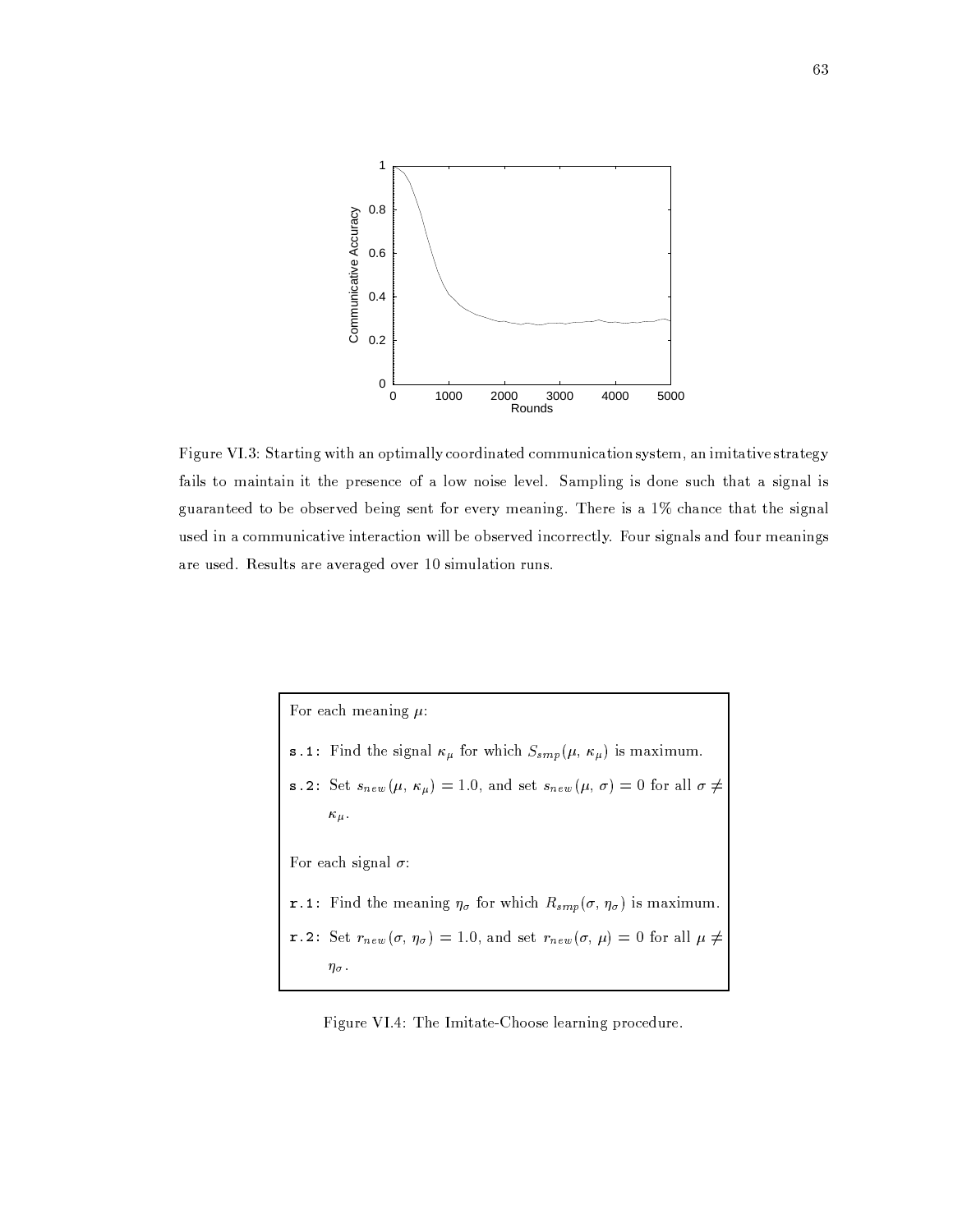

Figure VI.5: Performance of the Imitate-Choose learning procedure. Imitate-Choose fails to reliably improve populations with random initial communication systems. Four meanings and for signals are used. Results of 10 simulation runs are shown superimposed.

Recall that in section III.D, optimal communication in a population was characterized in terms of three requirements: coordination, distinctiveness, and consensus. The Imitate-Choose procedure enforces consensus, resulting in its ability to resist noise. It does not, however, enforce either distinctiveness or coordination. Essentially, all that Imitate-Choose does is to exaggerate the initial biases of the population. Because each new individual imitates the dominant behavior of the population, consensus is eventually reached. There is no guarantee, however, that the system that is converged upon will communicate accurately, as it is effectively chosen randomly. As Figure VI.5 shows, the communicative accuracy of the population stabilizes, communicating accurately about some particular number of meanings (in this case, 0, 1, or 2 out of four). The expected communicative accuracy of a population using the Imitate-Choose strategy is the same as the expected communicative accuracy of a random transmission system paired with a random reception system. This expected value is  $1/|M|$ . It is 0.25 in the case of the simulations shown in Figure VI.5, which is the approximate value of communicative accuracy observed.

#### **VI.D.2** Saussurean learning

One of the things that the Imitate-Choose procedure described in the previous section failed to do was to enforce coordination between transmission and reception behavior. Because coordination is so critical to accurate communication, one might suppose that this linkage between transmission and reception behavior should be imposed directly by the learning procedure. Hurford (1989) calls such learning strategies that assume a bi-directional mapping between meaning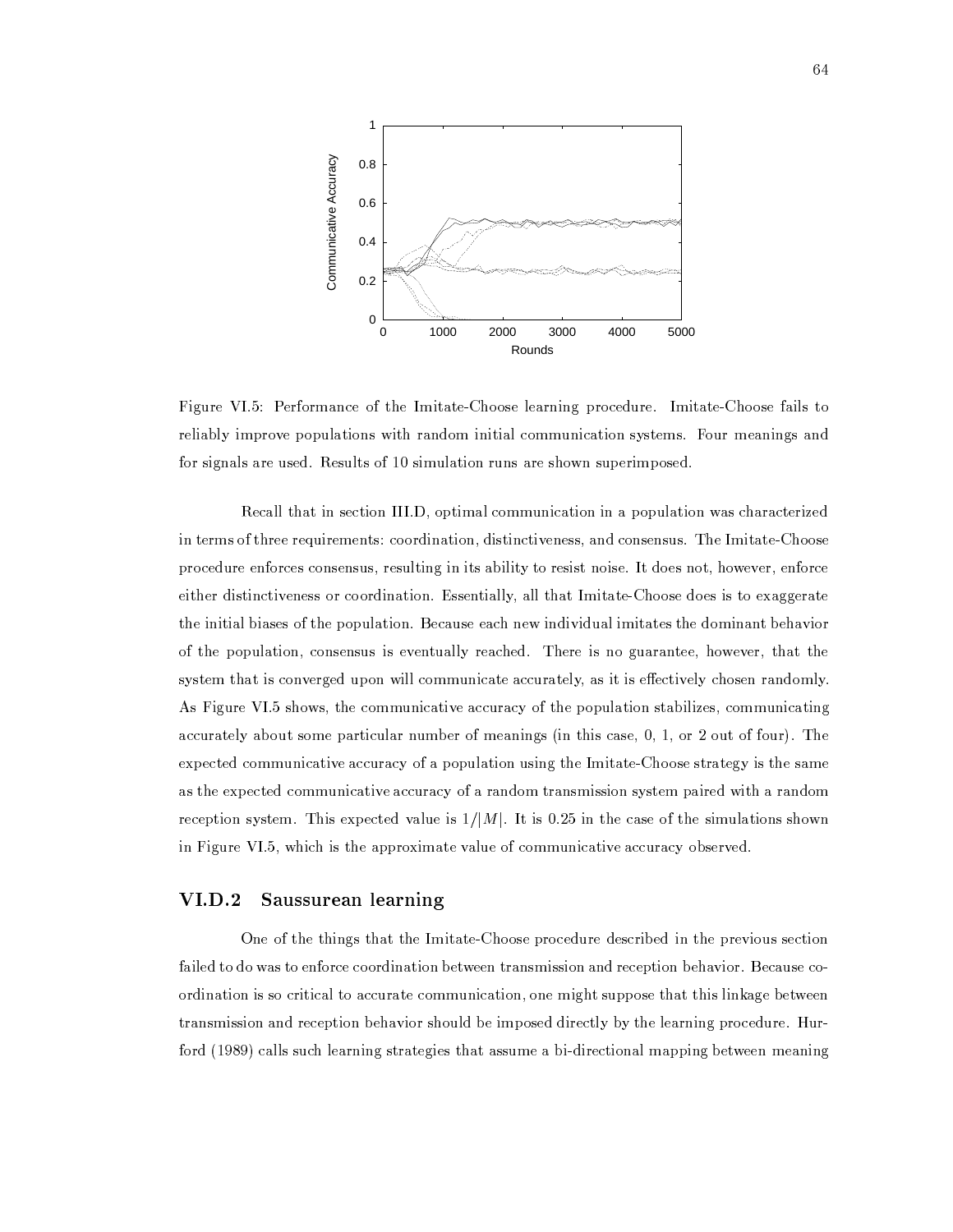For each meaning  $\mu$ : s.1: Find the signal  $\kappa_{\mu}$  for which  $S_{smp}(\mu, \kappa_{\mu})$  is maximum. s.2: Set  $s_{new}(\mu, \kappa_{\mu}) = 1.0$ , and set  $s_{new}(\mu, \sigma) = 0$  for all  $\sigma \neq$  $\kappa_{\mu}$ . For each signal  $\sigma$ : r.1: Find the meaning  $\eta_{\sigma}$  for which  $s_{new}(\sigma, \eta_{\sigma})$  is maximum. r.2: Set  $r_{new}(\eta_{\sigma}, \sigma) = 1.0$ , and set  $r_{new}(\sigma, \mu) = 0$  for all  $\mu \neq$  $\eta_{\sigma}$ .

Figure VI.6: The Saussurean learning procedure.

and signal *Saussurean*, as this association between a form and a meaning is termed a *Saussurean*  $sign$ , after de Saussure (1959).

Figure VI.6 gives the definition of a Saussurean learning procedure. The send function of the new individual is derived in the same way as was done in the Imitate-Choose procedure. The construction of the reception function is also similar to Imitate-Choose, except that, instead of deriving from the population's reception behavior it derives from the individual's own newly constructed send function. The new reception function is forced to be the send function's "other half" of the Saussurean sign.

Figure VI.7 shows results of simulations using this Saussurean learning procedure. While performance is better than was achieved with the Imitate-Choose procedure, populations using the Saussurean strategy still fail to reliably converge on optimal communication systems. The reason that the Saussurean strategy performs better than Imitate-Choose is that, in addition to enforcing consensus, it also enforces coordination (in fact, it was designed to do so). The reason it does not always construct a perfect system is that it does not enforce distinctiveness.

The transmission portion of the Saussurean strategy is derived just as was done with Imitate-Choose. Just like Imitate-Choose, it simply exaggerates the dominant transmission behavior in the random initial population, resulting in the population converging on a random transmission system. This random system might send a unique signal for every meaning, but it is equally likely to send the same signal for every meaning.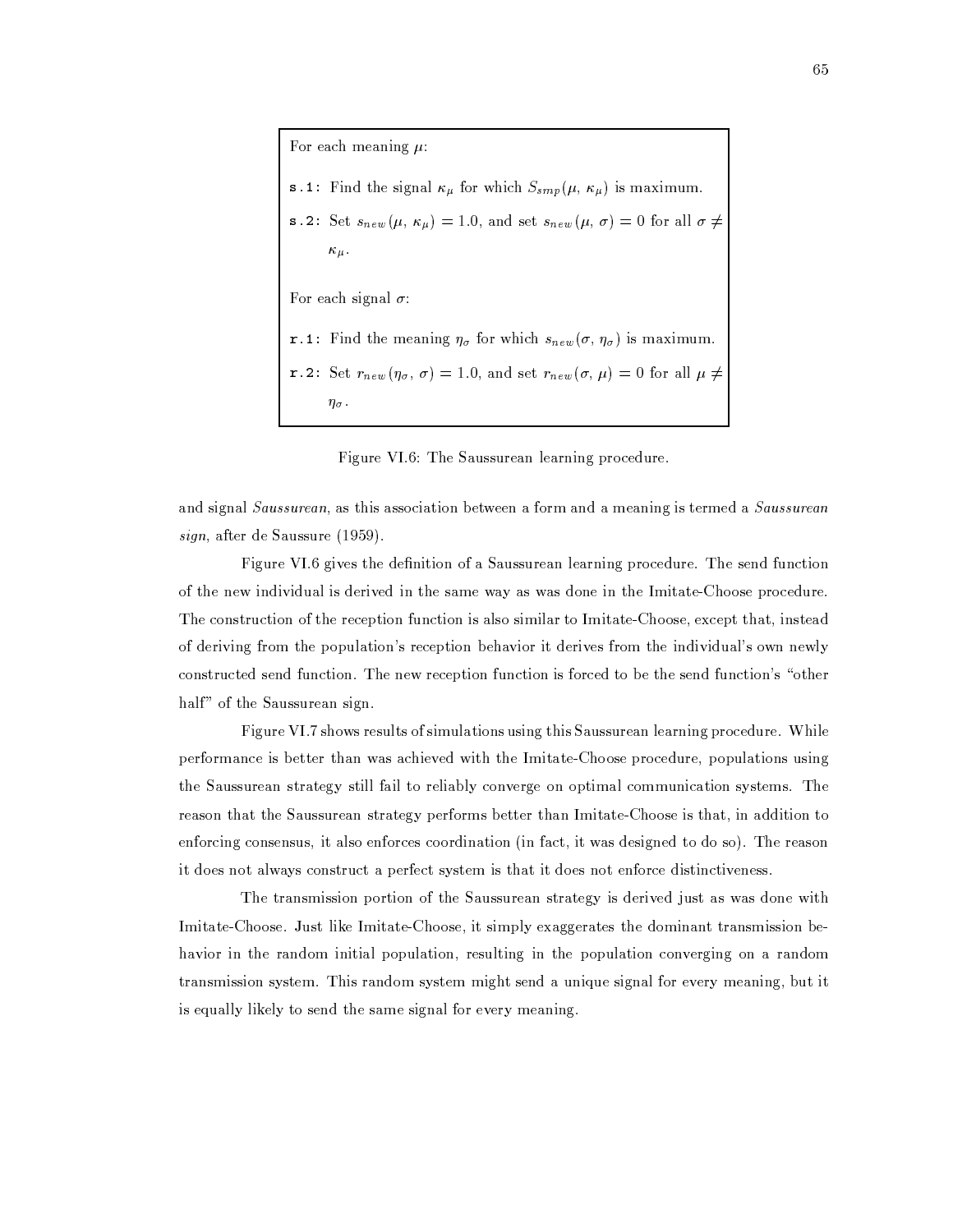

Figure VI.7: Performance of the Saussurean learning procedure. The Saussurean strategy exhibits performance that is better than chance, but fails to reliably produce an optimal system from random initial conditions. Four meanings and four signals are used. Results of 10 simulation runs are shown superimposed.

# Expected performance of the Saussurean strategy

The expected performance of the Saussurean strategy can be mathematically predicted. Because the transmission system is constructed by the Saussurean procedure through imitation, biases in the random transmission behavior of the initial population will simply be exaggerated over time. This effectively results in the population converging on a random transmission system (just as was the case with the Imitate-Choose procedure). The expected number of unique signals expressed by a random transmission system encoding  $m$  meanings into  $s$  signals can be calculated as follows:

$$
n_u = s(1 - (1 - (1/s))^m)
$$
 (VI.4)

Because the Saussurean learning strategy mirrors its reception from it's transmission, it will correctly receive every unique signal that it sends. This means that it will correctly communicate with itself for  $n_u$  of the m meanings, resulting in an expected communicative accuracy of  $n_u/m$ . Because the Saussurean strategy enforces consensus, this value will be the expected communicative accuracy of a population of Saussureans. A simulation averaging the performance of a number of runs involving populations is shown in Figure VI.8, along with the mathematically-expected performance of the strategy. The simulation results conform very closely to the level of accuracy that is predicted.

The expected performance of the Saussurean learning procedure depends critically on the number of meanings and signals that are used. More specifically, it depends on the ratio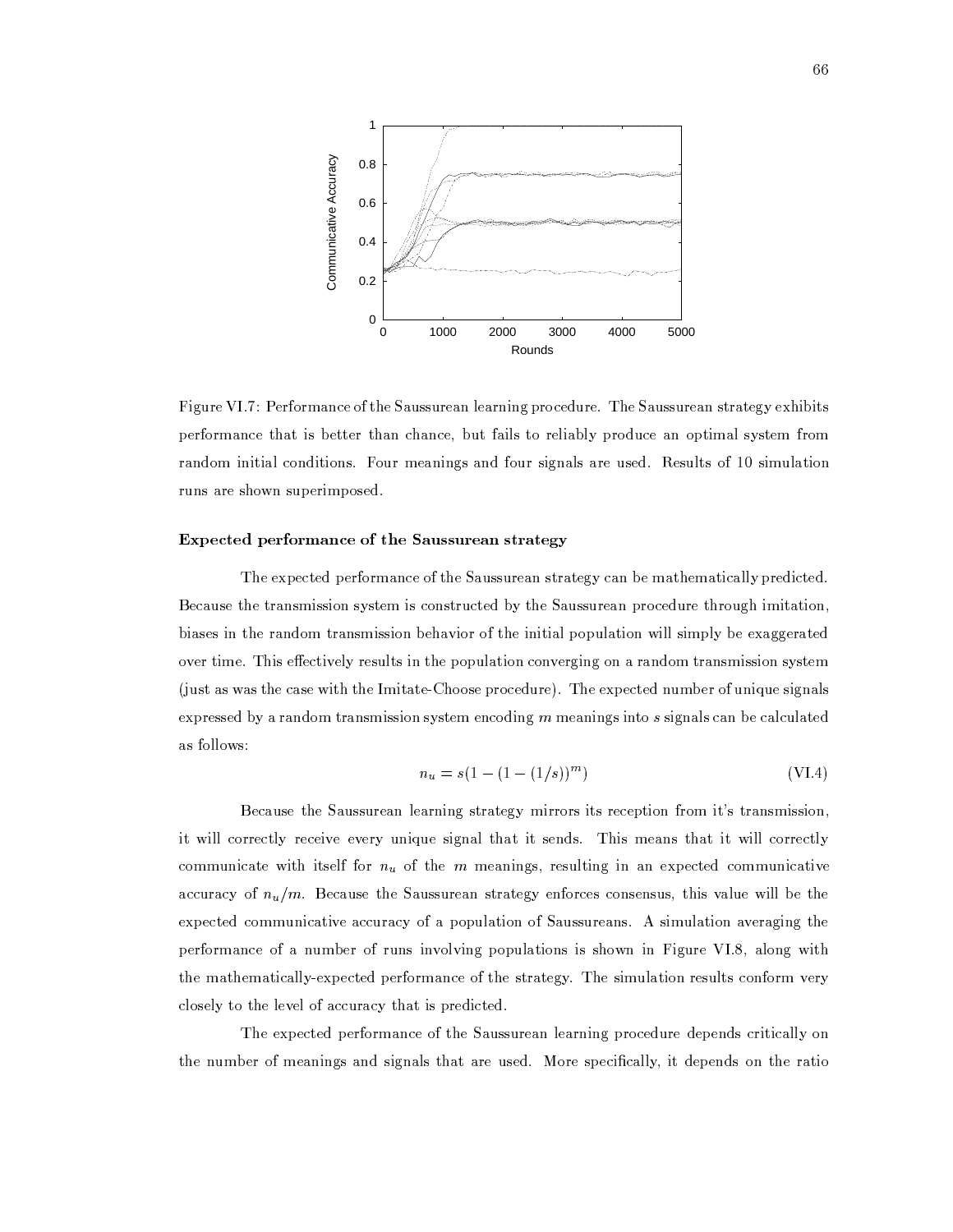

Figure VI.8: Average performance of the Saussurean learning procedure and the predicted value based on Equation VI.4. Four meanings and four signals are used. Results are averaged over 40 simulation runs.

of the number of signals to the number of meanings. As the number of signals increases for a fixed number of meanings, the probability of sending a unique signals for a given meaning also increases.

The expected communicative accuracy  $(n_u/m)$  can be closely approximated by the expression:

$$
(s/m)(1 - e^{-m/s})\tag{VI.5}
$$

Taking r to be the ratio  $s/m$ , the expected accuracy can be then expressed as:

$$
r(1 - e^{-1/r}) \tag{VI.6}
$$

Figure VI.9 gives a plot of this expression for varying values of r. By the time the ratio has reached  $10:1$ , the expected performance is very close to 1.0. Given this, the Saussurean strategy can be quite effective, provided that there are many more signals than there are meanings to express.

#### **VI.D.3** Bayesian learning

Despite the success of the the Saussurean strategy, there are a number of reasons to look for a better learning procedure. First, the requirement that signals be plentiful is one that may or may not be met in a given ecological scenario. Second, the a priori incorporation of the Saussurean sign as a part of the learning mechanism is less satisfying than the possibility of having it emerge as a consequence of the learning dynamic.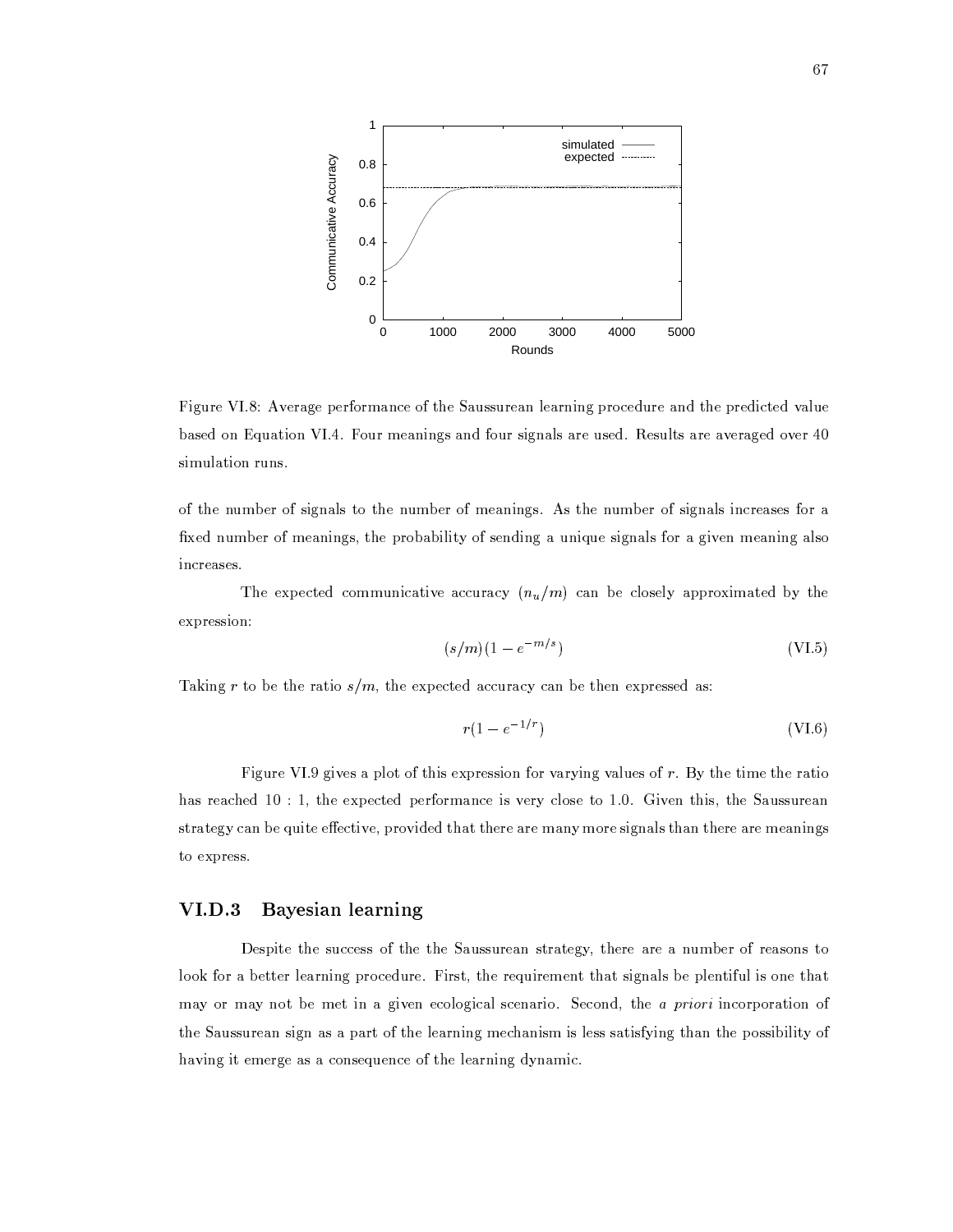

Figure VI.9: Expected Saussurean performance as the number of signals increases relative to the number of meanings.

To attempt to address these issues, we will consider another way to think about the task of the learner. Rather than imitating the behavior of the population (and the Saussurean strategy is still, at its heart, an imitative strategy), a learner could instead try to construct a communication system based on its expected utility for communicating with the population. In other words, a learner should try to maximize its ability to communicate with the average member of the population. To do this, it is necessary to a) create a send function that maximizes the probability of being understood by the population's average reception behavior, and b) create a receive function that maximizes the probability of correctly interpreting the population's average transmission behavior.

This amounts to doing a bayesian maximization of the conditional probability of communicative success. The formulation of such a learning strategy, which we will call the Bayesian learning procedure, is shown in Figure VI.10. It is important to note that this learning procedure involves the direct use of the average receive function of a population, rather than a sample biased by transmission behavior. As was pointed out in section VI.C.2, this assumption is not realistic and it will be addressed shortly.

## Proof of Bayesian optimality

It can be proven that the Bayesian strategy produces the best possible communication system for use with a given population. In order to carry out this proof, we will first consider the construction of the send function. For a particular meaning  $\mu$ , let  $\kappa$  be the signal most often interpreted as  $\mu$  by members of the population whose average receive function is R. Thus, for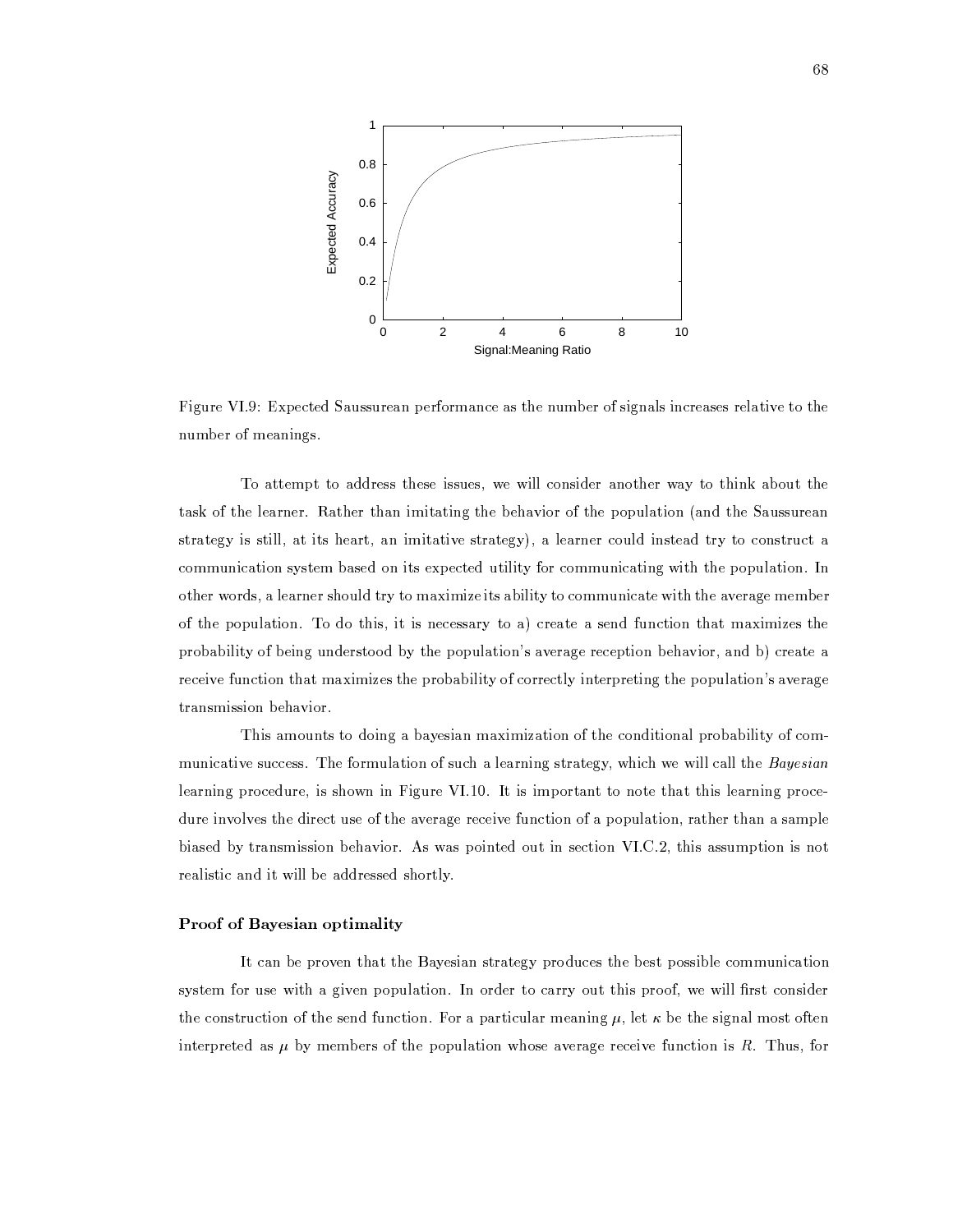For each meaning  $\mu$ : **s** .1: Find the signal  $\kappa_{\mu}$  for which  $R(\kappa_{\mu}, \mu)$  is maximum. s.2: Set  $s_{new}(\mu, \kappa_{\mu}) = 1.0$ , and set  $s_{new}(\mu, \sigma) = 0$  for all  $\sigma \neq$  $\kappa_{\mu}$ . For each signal  $\sigma$ : r.1: Find the meaning  $\eta_{\sigma}$  for which  $S(\eta_{\sigma}, \sigma)$  is maximum. r.2: Set  $r_{new}(\sigma, \eta_{\sigma}) = 1.0$ , and set  $r_{new}(\sigma, \mu) = 0$  for all  $\mu \neq$  $\eta_{\sigma}$ .

Figure VI.10: The Bayesian learning procedure.

any signal  $\sigma$ :

$$
R(\sigma, \mu) \le R(\kappa, \mu) \tag{VI.7}
$$

Because any weighted average of a set of numbers cannot exceed the largest number in the set, we know that, for any send function  $s$ :

$$
\sum_{\sigma} s(\mu, \sigma) R(\sigma, \mu) \le R(\kappa, \mu)
$$
 (VI.8)

This means that the maximum possible communicative accuracy that any send function can have with respect to meaning  $\mu$  is  $R(\sigma, \mu)$  (see Equation III.1). Because the Bayesian procedure will construct a send function,  $s_b$ , that will send signal  $\kappa$  for meaning  $\mu$  with probability 1.0, and will send other signals with probability 0.0, its probability of communicative success for meaning  $\mu$ will be  $R(\kappa, \mu)$ . Thus, from Equation VI.8:

$$
\sum_{\sigma} s(\mu, \sigma) R(\sigma, \mu) \leq \sum_{\sigma} s_b(\mu, \sigma) R(\sigma, \mu)
$$
 (VI.9)

for each meaning,  $\mu$ . Because we have shown that the send function produced by the Bayesian learning procedure will communicate any given meaning at least as well as any other possible send function, it follows from Equation III.2 that:

$$
ca(s, R) \le ca(s_b, R) \tag{VI.10}
$$

meaning that no other send function could communicate with the population better than  $s_b$ .

A virtually identical proof can be used to show that no other possible receive function performs better than the receive function,  $r<sub>b</sub>$ , produced by the Bayesian procedure. Given this,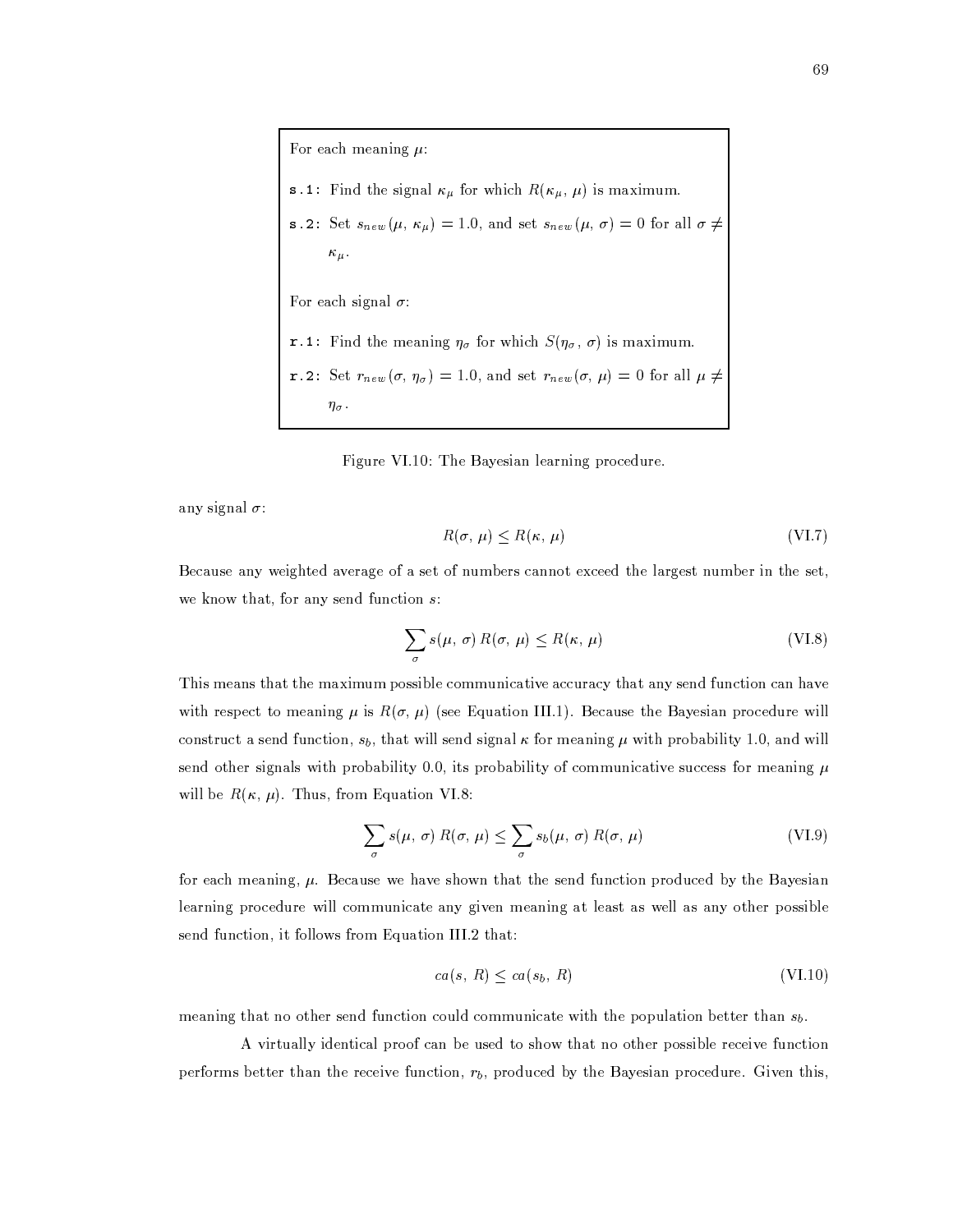for a population whose average send and receive functions are  $S$  and  $R$  respectively:

$$
ca_2(s, r, S, R) \leq ca_2(s_b, r_b, S, R) \tag{VI.11}
$$

for any possible send function,  $s$ , and receive function,  $r$ . The Bayesian learning procedure results in a communication system that communicates as accurately as is possible with a given population.

## Increasing a population's communicative accuracy

It has been proven that that the learning strategy is guaranteed to produce the best possible system for communicating with the current population. It follows then, that such a system will communicate with the population as well or better that the population communicates within itself. Substituting the population average send and receive functions,  $S$  and  $R$ , for s and  $r$  in Equation VI.11, we get:

$$
ca_2(S, R) \le ca_2(s_b, r_b, S, R) \tag{VI.12}
$$

If new individuals continually replace old ones in the population, we can expect the communicative accuracy of the population to increase, until such time that the population communicates within itself as well as any send or receive function could possibly communicate with it.

## Implementing the Bayesian learning procedure

Simulation results showing the average performance of populations of Bayesian learners in shown in Figure VI.11.

## Approximating the Bayesian learning procedure

Although the Bayesian learning procedure produces optimal systems of communication, it is based on the use of an unrealistic sampling function for reception behavior. This can be easily corrected by modifying the Bayesian strategy outlined in Figure VI.10 so that it uses  $S_{smp}$ and  $R_{smp}$  rather than S and R directly. This procedure cannot truly be called Bayesian, since it is based on a biased sample of reception behavior, rather than the true conditional probabilities. The performance of this new strategy, which I will call *Invert*, is shown in Figure VI.12.

While performance is very good, perfect communication is not reliably achieved. Even if the number of rounds is increased, the average communicative accuracy fails to increase much beyond the value reached at round 5000. A closer look at these simulation results is shown in Figure VI.13. In one of the ten simulation runs shown, the communicative accuracy stops at a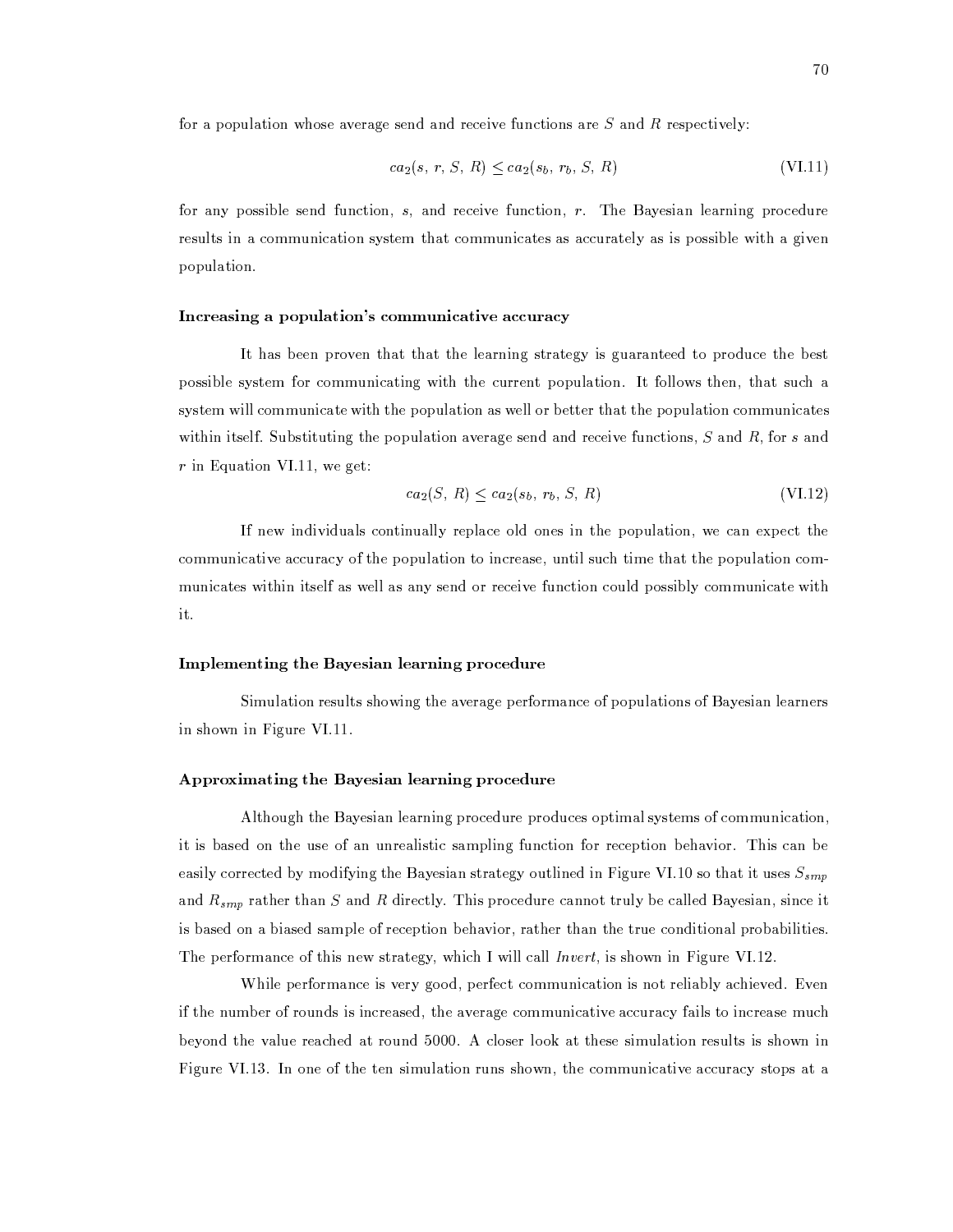

Figure VI.11: Average performance of the Bayesian learning procedure. Four meanings and four signals are used. Results are averaged over 40 simulation runs.



Figure VI.12: Average performance of the Invert learning procedure. Four meanings and four signals are used. Results are averaged over 40 simulation runs.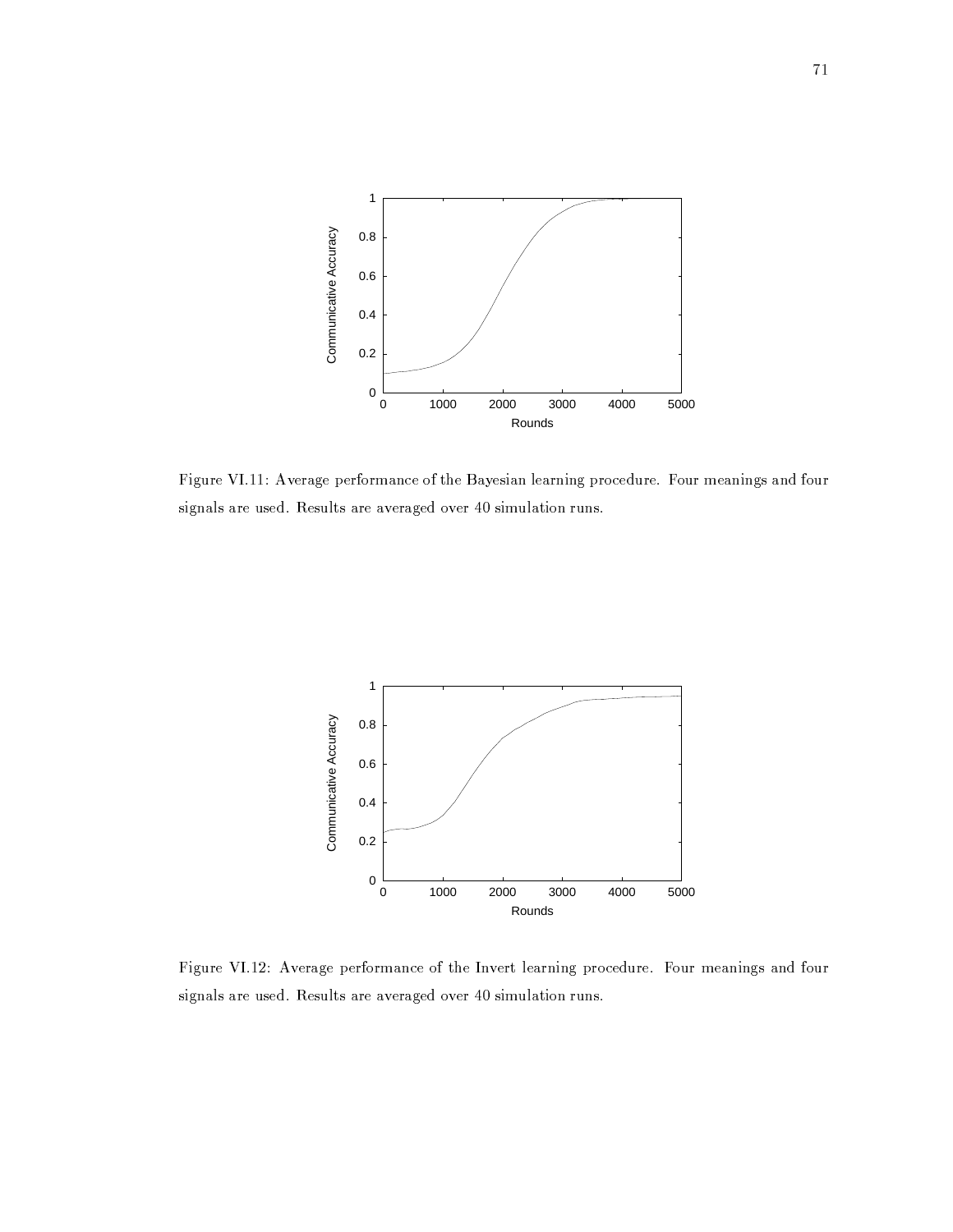

Figure VI.13: Failure of the Invert learning procedure. One of ten runs fails to reach perfect communication. Four meanings and four signals are used. Ten simulation runs are shown superimposed.

| $\boldsymbol{s}$ | $\boldsymbol{a}$ | h   | $\mathcal{C}$ | d       |               |
|------------------|------------------|-----|---------------|---------|---------------|
| 1                | 1.0              | 0.0 | 0.0           | 0.0     |               |
| $\frac{2}{3}$    | 0.0              | 0.0 | 1.0           | 0.0     |               |
|                  | 0.0              | 1.0 | 0.0           | 0.0     |               |
| $\frac{1}{4}$    | 0.0              | 1.0 | 0.0           | 0.0     |               |
|                  | $\overline{a}$   | h   | $\mathcal{C}$ | d       | r             |
|                  | 1.0              | 0.0 | 0.0           | n/a     | 1             |
|                  | 0.0              | 0.0 | $1.0\,$       | n/a     |               |
|                  | 0.0              | 0.5 | 0.0           | $n/a$ . | $\frac{2}{3}$ |
|                  | 0.0              | 0.5 | 0.0           | n/a     |               |

Figure VI.14: A coordinated, but not optimal communication system. Signal 'b' is sent ambiguously for both meanings 3 and 4, and signal 'd' is never sent.

value of .75 (three of four meanings communicated accurately). Such sub-optimal performance is infrequent, but occurs reliably in approximately one run in ten.

In section III.D, it was shown that a population can be converged on a fully coordinated system, but still lack the required distinctiveness for optimal communication. This is exactly what is happening in the single failed run in Figure VI.13. The problem can be illustrated by looking at the communication system converged on in the single failed case in Figure VI.13. This system, shown in Figure VI.14, is ambiguous, sending signal 'b' for both meanings 3 and 4. Signal 'd' is never sent by members of the population. The reception system does the best it can, interpreting signal 'b' as meanings 3 and 4 with equal probability. The reception behavior with respect to signal 'd' is undefined, as it is never observed.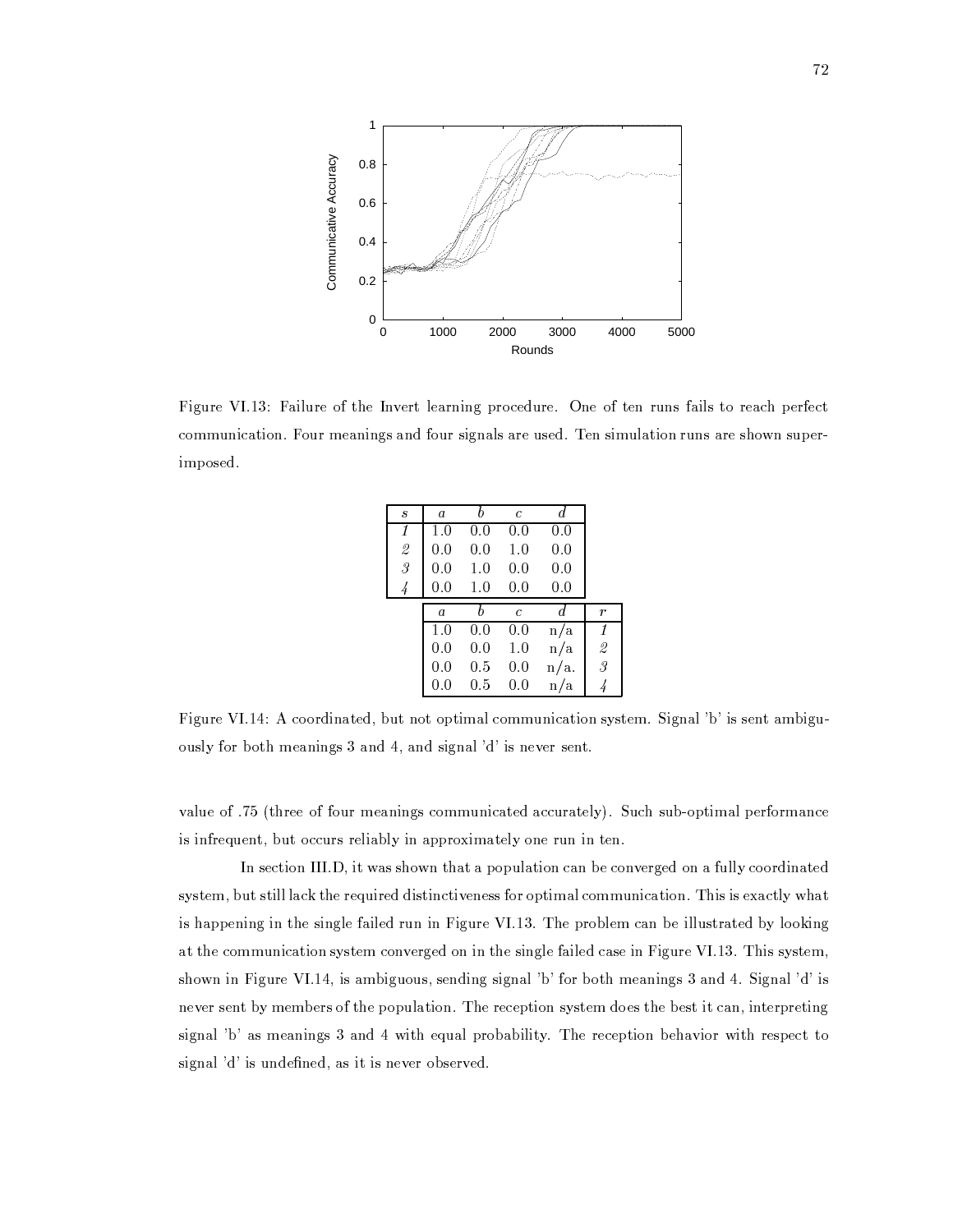| а |  | $\pi_{smp}$ |  | а              |      | $n_{nrm}$ |
|---|--|-------------|--|----------------|------|-----------|
|   |  |             |  | $\overline{4}$ | 0.75 |           |
|   |  |             |  | 6              | 0.25 |           |
| a |  |             |  |                |      |           |

Figure VI.15: Normalizing a sample of reception behavior. Figure a) shows an example of a sample of a population's receive behavior. Figure b) shows the sample after it has been normalized, making all columns sum to 1.0.

Although this system is sub-optimal, it is still fully coordinated in that the send and receive functions communicate with each other at least as well as either would communicate with any other system. From observations of this system's send function, s, the Bayesian learning procedure will produce receive function  $r<sup>4</sup>$ . From observations of receive function  $r$ , it will produce send function s. This system is an example of one of the inefficient equilibria discussed with respect to game theory in section III.E. The situation is inescapable, and the communicative accuracy of the population cannot increase.

#### $\mathbf{VI}.\mathbf{D}.4$ Normalization

The problem with the Invert strategy results from the fact that it is not a true Bayesian strategy. The observed sample of reception behavior is biased by the population's send behavior. Reception behavior to signals that are sent with low frequency is underrepresented in the sample. One way to correct for this is to normalize the sample of reception behavior so that it provides a better estimate of the true dispositions of the population. This normalization operation is shown in Figure VI.15. The columns are normalized so that they each sum to 1.0, representing the probability that a signal will be interpreted as a meaning, rather than the number of times the pairing was observed. As can be seen from the figure, this changes the signal that will be chosen for meaning '0'. Before normalization, signal 'a' would be chosen for both meanings. After normalization, signal 'b' will be chosen for meaning '0'. Normalization of the sample of transmission behavior can be carried out in a similar way, but is less critical if all meanings are equally likely to be signaled.

The performance of this new learning procedure, which I will call Normalize<sup>5</sup>, is shown in Figure VI.16. As can be seen from the figure, the normalization of the observed sample is

<sup>&</sup>lt;sup>4</sup> Actually, it will choose randomly to interpret signal 'b' as either meaning 3 or meaning 4, resulting in receive function  $r$  at the population level.

 $5$  This learning strategy is functionally identical to the strategy called Obverter in Oliphant and Batali (1997).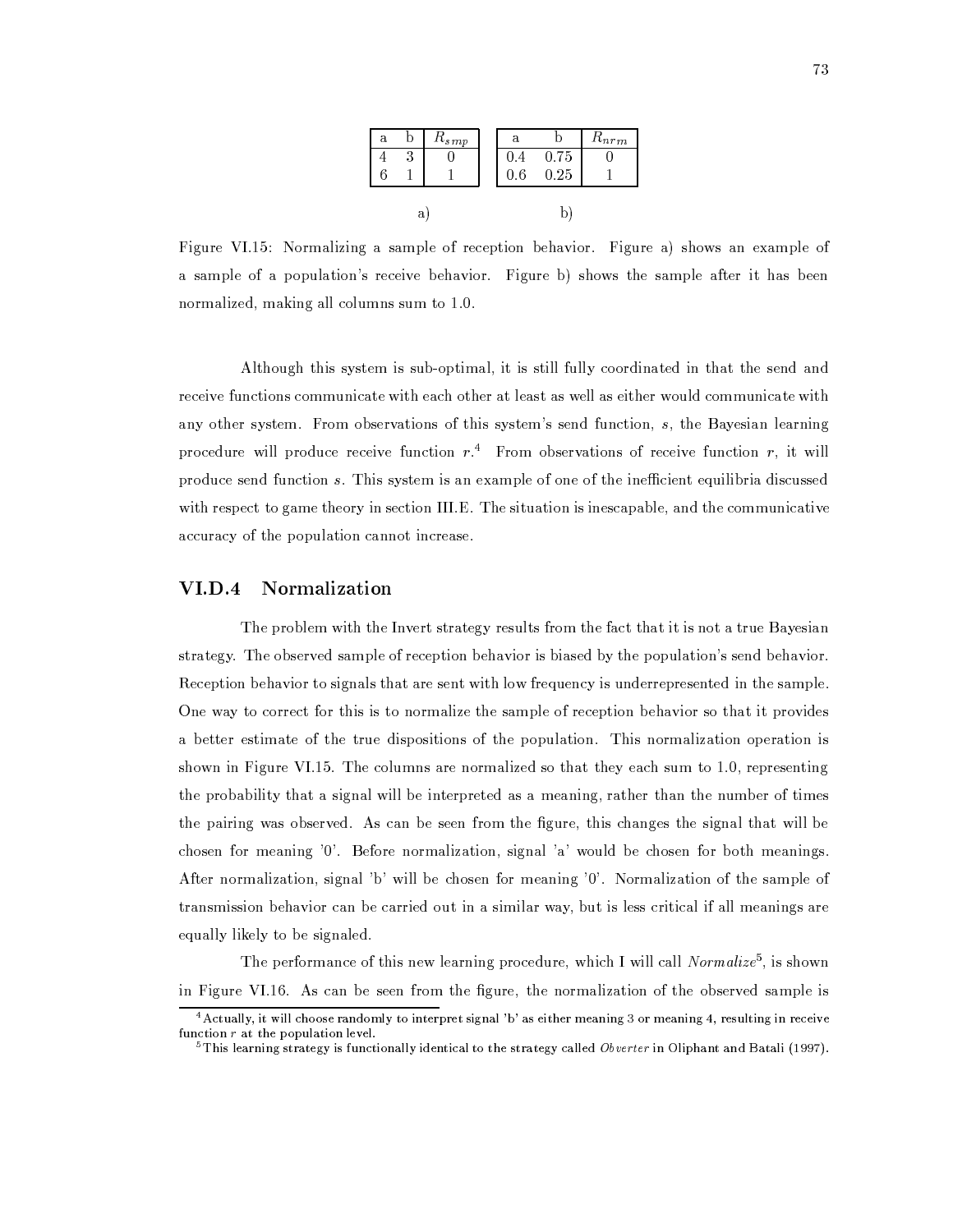

Figure VI.16: Performance of the Normalize learning procedure. In every simulation run, the Normalize strategy results in an optimal communication system. Four signals and meanings are used. Results are averaged over 40 simulation runs.

effective, and every simulation run achieves optimal performance. In fact, performance is better than that of the actual Bayesian learning procedure itself. This is likely due to the fact that normalization, in addition to countering biases due to skewed observation of reception behavior, also helps to compensate for the error involved in sampling in general.

## Scalability

The performance of the Normalize strategy scales well for increased numbers of meanings. Figure VI.17 shows that, while the time it takes a population to converge on an optimal system increases with the number of meanings, optimal communication is nevertheless always achieved. The increase in convergence time is likely due to a lowered starting point - the chance level of communicative accuracy decreases as the number of meanings goes up.

It is important to be clear that the increase in time shown here is in terms of the number of rounds it takes the population to reach an optimal state, not the amount of time that it takes each new individual to learn. Learning involves observing three communicative interactions based on the transmission of each meaning. Thus, as the number of meanings increase, so does the number of observed samples of behavior. This reflects the number of observations required to get a representative sample of a larger system, and is not reflected by the number of rounds.

Time to convergence is also affected by the size of the population, as can be seen in Figure VI.18. As the number of individuals in the population increases, so does the number of rounds required to reach an optimal state of communication. This increase seems to be linear in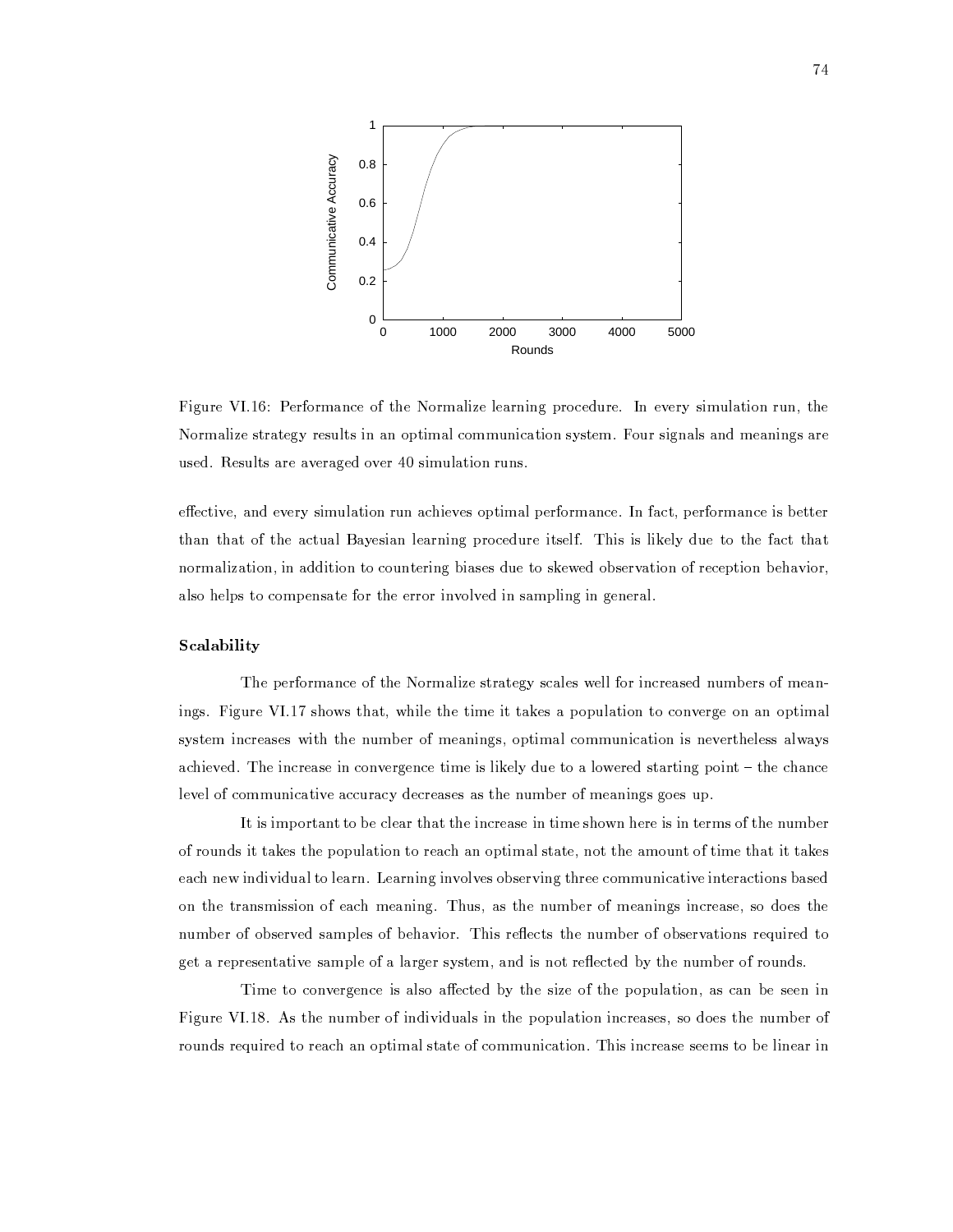

Figure VI.17: Performance of the Normalize learning procedure for varying numbers of signals and meanings. The number of signals and meanings is equal in each case. Time to converge increases only slightly with the number of signals/meanings. Results for each plot are averaged over 40 simulation runs.

the size of the population, and likely reflects the additional time to reach consensus in a larger population.

#### $VI.D.5$ Analysis of Hurford

The work presented in Hurford (1989) inspired many of the ideas presented in this section on statistical learning procedures. Hurford carried out a series of simulations closely related to the ones presented here. Because of this, it is useful to give an overview of the work that he did, and describe how it differs from the simulations presented here.

Hurford was primarily interested in the evolution of the Saussurean sign, investigating how an imposed bi-directional mapping between form and meaning might evolve as part of a language learning procedure. In order to do this, he pitted three difference learning strategies against one another in an evolutionary scenario. The three strategies he proposed were:

**Imitator:** Equivalent to the Imitate-Choose learning procedure presented in Section VI.D.1.

Saussurean: Equivalent to the Saussurean learning procedure presented in Section VI.D.2.

Calculator: Equivalent to the Bayesian learning procedure presented in Section VI.D.3.

The performance of these three learning strategies in Hurford's simulations are largely consistent with the analytic and simulation results presented in the previous sections. Hurford examined the performance of populations of each of the three strategies, using a communicative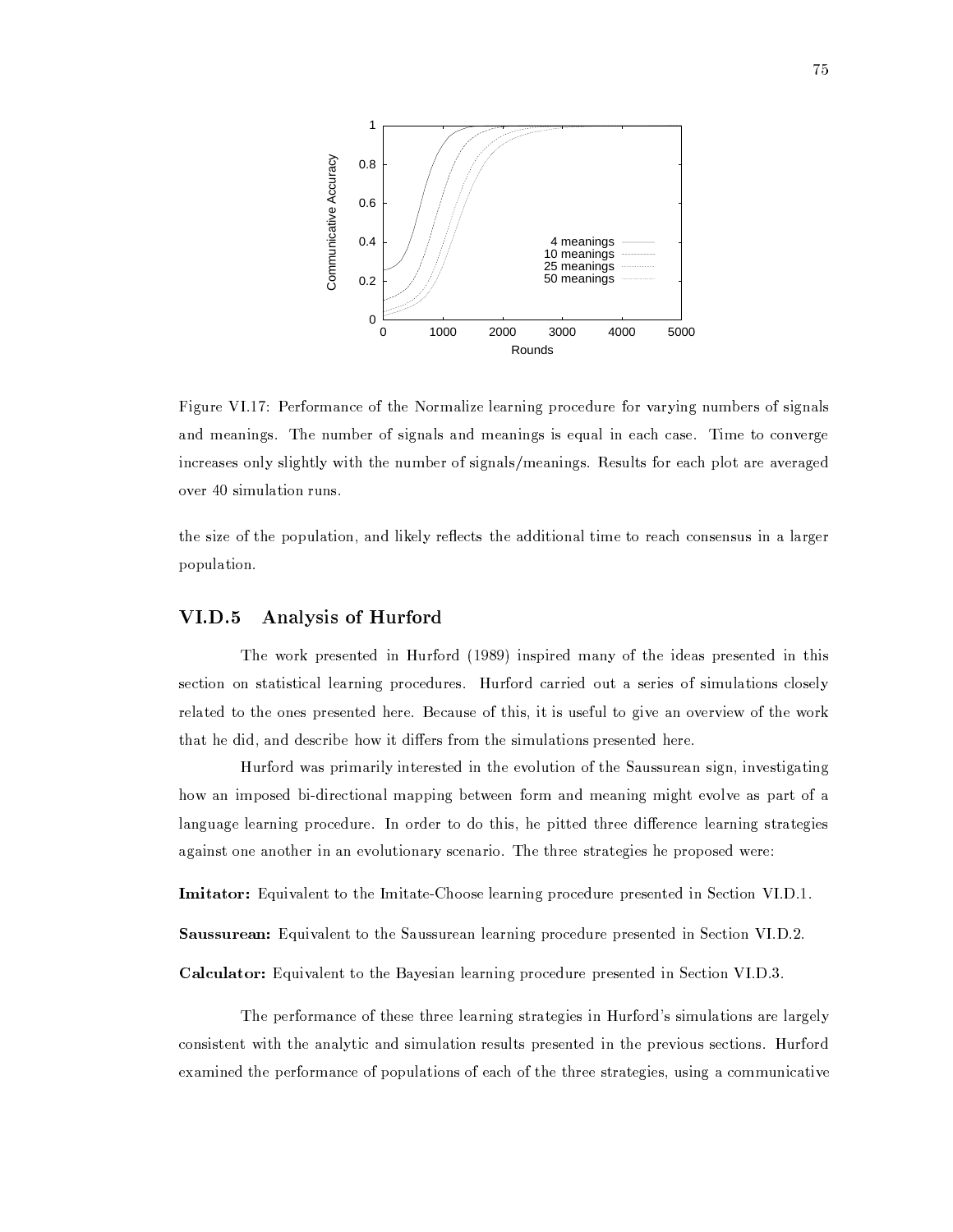

Figure VI.18: Performance of the Normalize learning procedure for varying population sizes. Time to converge seems to be linear in the size of the population. Results for each plot are averaged over 40 simulation runs.

task that involved 5 meanings and 7 signals. For a population of Imitators, Hurford had an average of 1 out of 5 meanings being communicated accurately (Hurford, 1989 p.220). Given the random performance of the Imitate-Choose strategy, this is exactly what would be expected.

For a population of Saussureans, Hurford had an average of 3.7 out of 5 meanings being communicated accurately (Hurford, 1989 p.221). For 5 meanings and 7 signals, the expected number of meanings communicated accurately by the Saussurean learning procedure is 3.76 (see Equation VI.4).

Hurford's results for the Calculator strategy, however, differ greatly from the results expected of a Bayesian learner. He found that Calculators failed to improve a population's communicative accuracy, and even reduced initially perfect systems to chance level performance. This seems surprising, as Bayesian learners should produce highly effective communication systems. This discrepancy can be reconciled by looking at a critical way in which Hurford's simulations differed from the ones presented here. While the present simulations maintain a steady flow of individuals into and out of the population, Hurford used a generation-based model, where the entire population of individuals was replaced all at once.

This difference, while not affecting the Imitator and Saussurean procedures, has a dramatic effect on the Calculator strategy. A Calculator models its transmission behavior on the reception behavior of others, and its reception behavior on the transmission behavior of others. As Figure VI.19 shows, a generation-based model causes the calculator to base its behavior on the population's behavior in the previous generation. This results in a situation where a calculator's behavior is optimized with respect to a population of individuals that no longer exists. What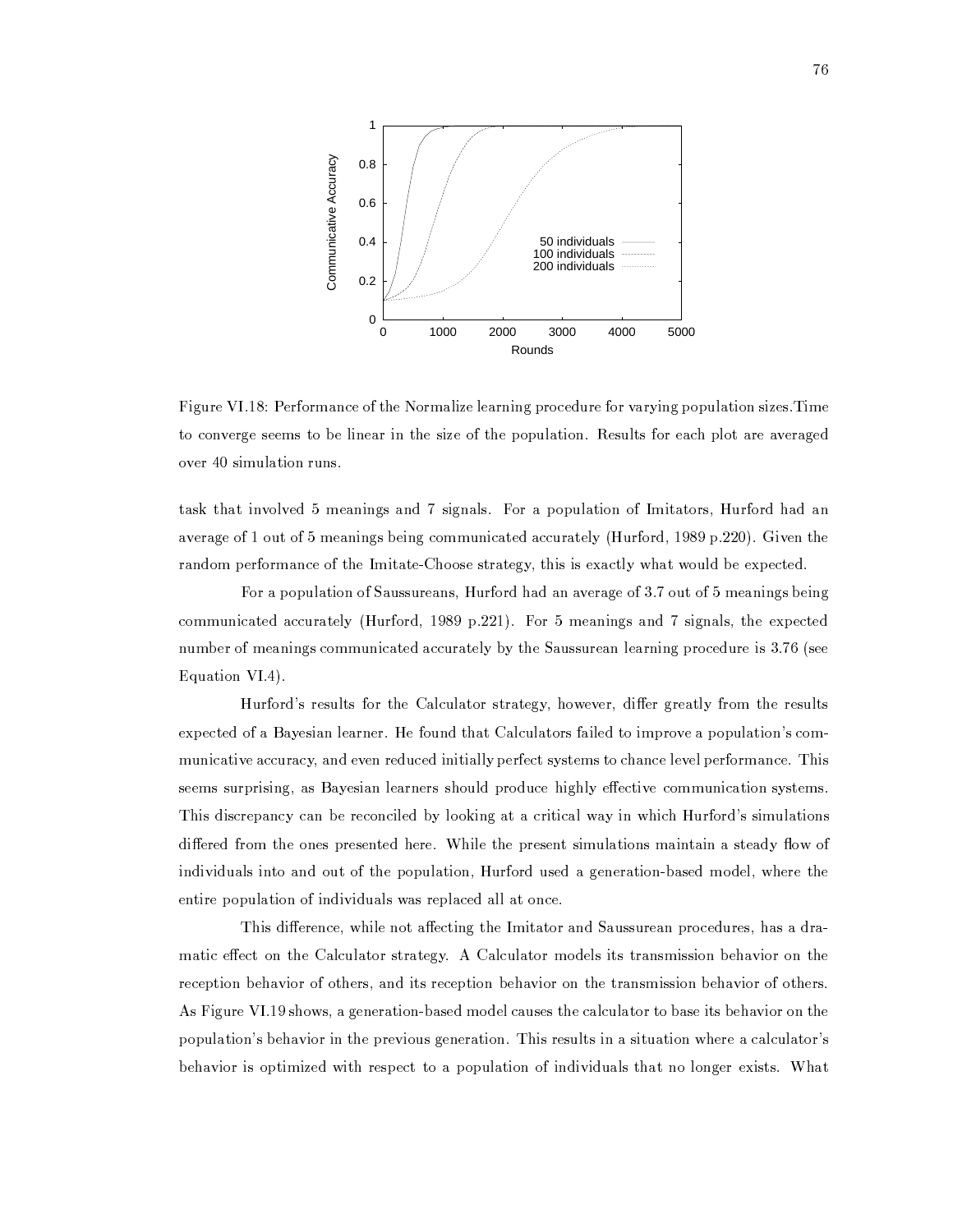

Figure VI.19: A population of Calculators over time. Because there is no overlap of individuals from one generation to the next, each generation is optimized to communicate with the previous generation, and not the other individuals in the current population. After Hurford (1989).

occurs in such a simulation is that the population constructs highly coordinated send and receive functions that are offset by one generation. Each generation is able to communicate well with the previous generation, but not their own.

As a result of this problem, Hurford concluded that the Saussurean procedure was superior to Calculator. The simulations presented here, however, show that Calculator (here called Bayesian) is the more effective strategy, and that it will produce optimal communication systems.

### Network learning mechanisms VI.E

The statistical learning mechanisms described in the previous section all involve constructing a new learning system based on statistical properties of an observed sample of behavior. An important question that has not yet been addressed is whether we really expect animals to be able to carry out such statistical operations. It seems rather unlikely that any animal, including humans, are likely to carry out such complicated mental bookkeeping and calculation in the course of learning a communication system.<sup>6</sup> However, it is also unlikely that when a little-league player learns to throw a baseball, she is doing the mental math required to calculate the trajectory. In both cases, we expect that the necessary calculation is done by exploiting properties of the underlying neural mechanism, rather than being done through conscious mental calculation. This section presents a number of different network models that might be used to instantiate some of the statistical learning procedures explored earlier.<sup>7</sup>

 $6$  Although it can be shown that, under certain circumstances, such calculations can be reduced to a potentially reasonably level (see the Unit-Statistic learning procedure described in Oliphant and Batali (1997)).

 $7$  It is slightly misleading to contrast network learning procedures with statistical learning procedures as network learning rules are, of course, also statistical. The distinction I intend is between learning that is explicitly statistical and learning in a network that is more implicitly statistical.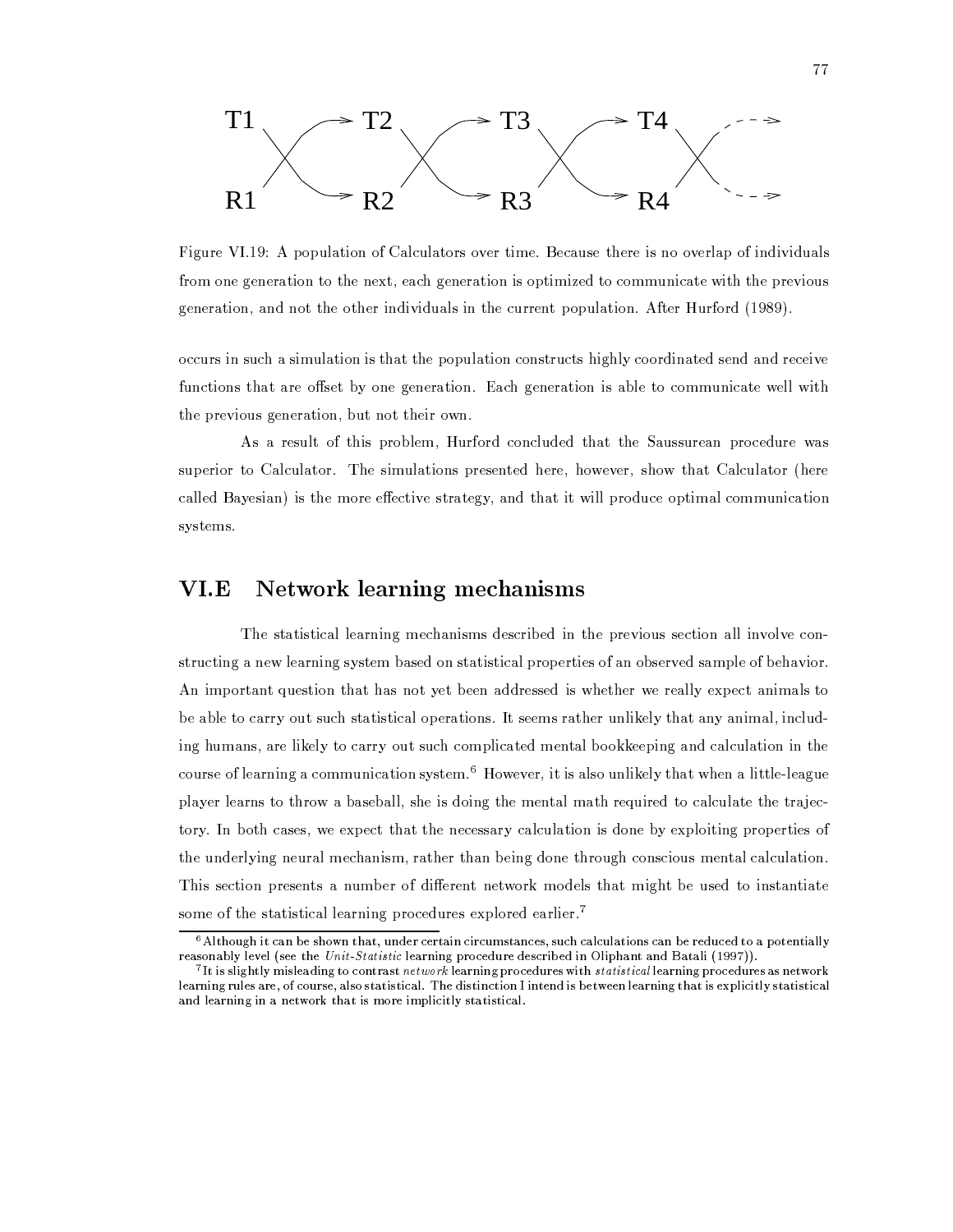

Figure VI.20: The associative network model. Signals and meanings are each represented by a layer of units, with the interconnecting weights storing the association between them.

#### $VI.E.1$ The network model

The networks used in the section use an associative learning framework, where an association between pairs of input and output patterns is learned. In this case, the input patterns are signals, and the output patterns are meanings. The general network architecture can be seen in Figure VI.20. A signal is represented on the input layer by turning on a single one of the input units. A meaning is represented on the output layer by turning on a signal one of the output units. Associations between signal an meaning are represented by the bi-directional weights that connect each input unit to every output unit.

More formally, the networks consist of a set of input units,  $S$ , and a set of output units, M. Individual units will be referred to as  $S_i$  and  $M_j$ , with  $w_{ij}$  designating the weight connecting input unit  $S_i$  and  $M_j$ . Because the weights are bi-directional, networks of this form are inherently internally coordinated, and the weights can be thought of as implementing a Saussurean sign.

The simulation regime used for populations of networks is virtually identical to the framework used for the statistical learning procedures presented earlier. There are only several small differences that should be notes. First, the networks begin with all weights set to zero, producing random initial behavior through having no bias, rather that giving the network a random bias (as was the case in with the statistical learning procedures). The second difference is that when an individual is used as a model for a learner, it is also trained on its own response.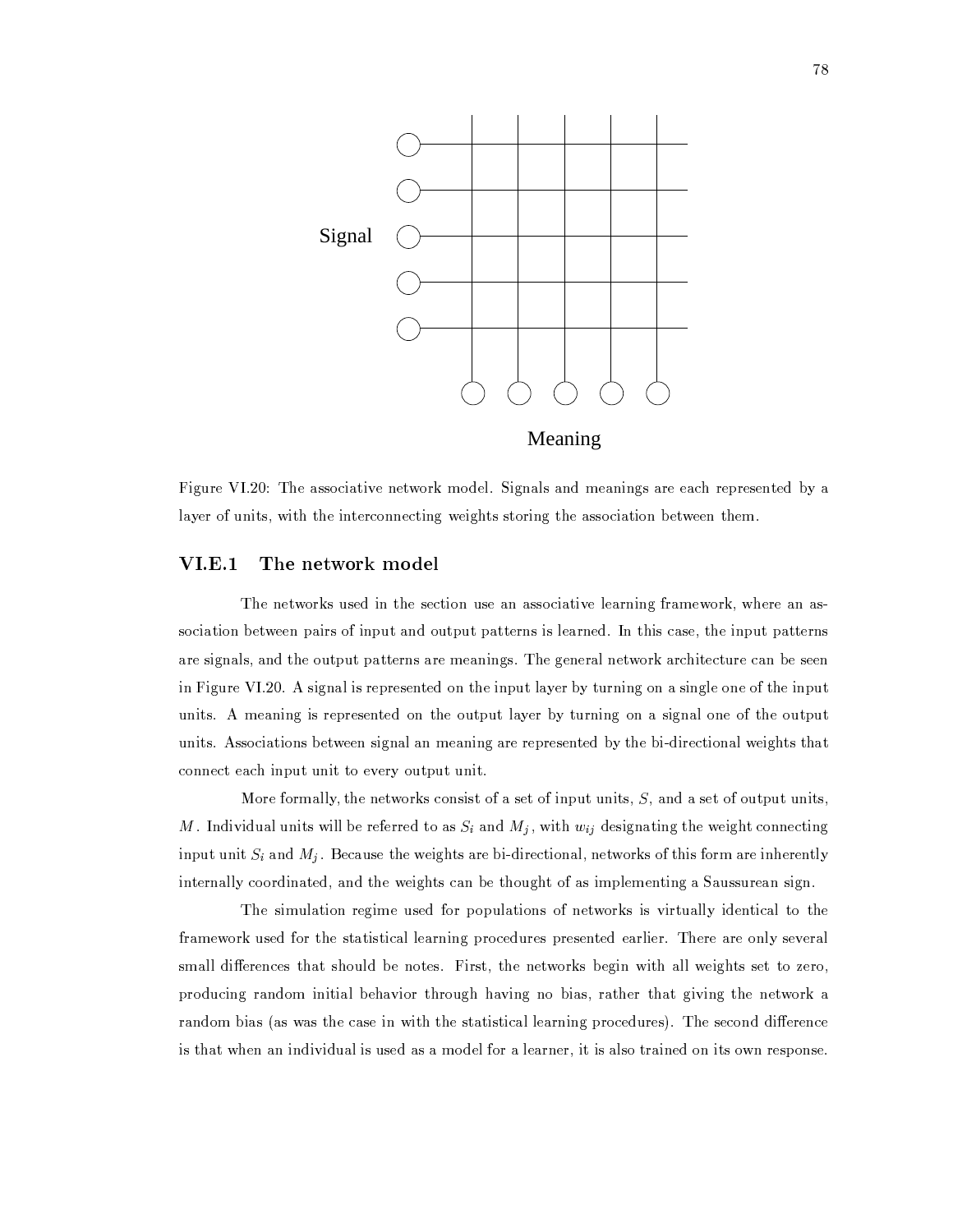

Figure VI.21: Winner-take-all recall. A particular signal is being interpreted by the network. The resulting meaning is the mostly highly activated unit, as indicated by the arrow.

This is necessary to ensure consistency in cases where the network has no bias in the current situation (something that happens very often in the early rounds, where the population consists almost entirely of the initial, unbiased networks used to begin the simulation).

All learning is done based on observed samples of transmission behavior only. Because the networks impose an inherent link between transmission and reception behavior, observations of either behavior are sufficient. While the learning rule that modifies the weights in response to the presentation of pairs of patterns will vary depending on the type of network, all of the simulations presented in this section use a winner-take-all output strategy. In this paradigm, the most highly active output unit is set to be active, while the other units are turned off. Thus, to use the network to interpret a particular signal, the unit corresponding to signal is activated, and the output unit, with the largest net input:

$$
a_j = \sum_i S_i w_{ij} \tag{VI.13}
$$

is the winner. This procedure is diagrammed in Figure VI.21. Recall operates in a corresponding way for transmission behavior.

#### $VI.E.2$ Willshaw networks

Perhaps the most basic kind of associative networks are Willshaw networks, designed to associate pairs of sparse binary patterns (Willshaw, Buneman, and Longuet-Higgins, 1969;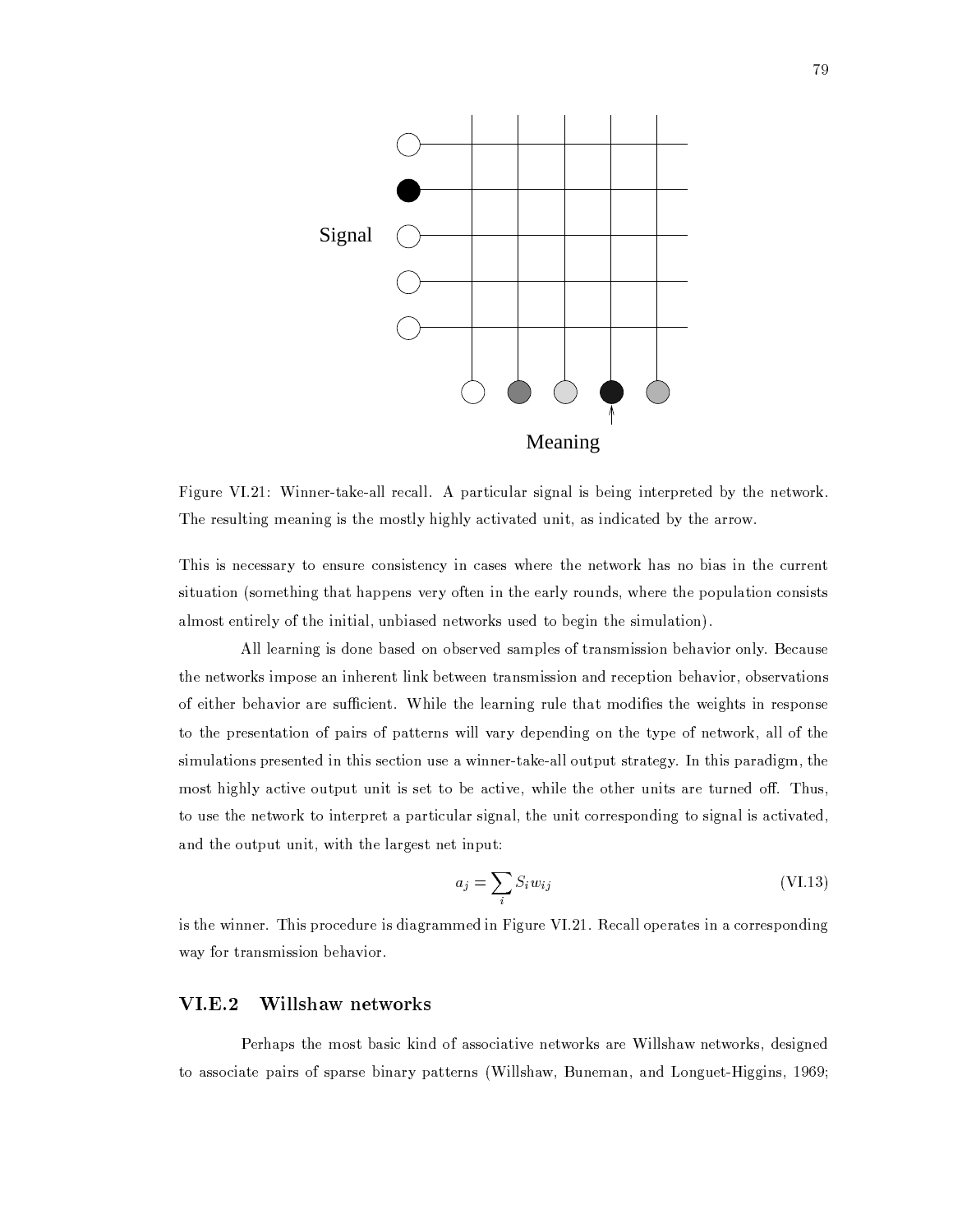

Figure VI.22: Training in a Willshaw network. A weight is set to 1 if the input and output units it connects are both active.

Willshaw, 1971). The learning rule used by these networks simply sets a weight,  $w_{ij}$ , to 1 if both  $S_i$  and  $M_j$  are activated for a given pair of input and output patterns. This learning rule is diagrammed in Figure VI.22.

In assessing the suitability of the Willshaw learning rule for communication, the issue is not whether or not such networks can learn an existing system, but rather whether then can construct a system. Any reasonable associative network should be able to learn an optimal communication system because the sets of vectors representing both the signals and the meanings are orthogonal, resulting in no intercorrelations. This results in the easiest possible data set to learn.

As can be seen in Figure VI.23, populations of Willshaw networks fail to construct a communication system. This occurs because, although the networks can learn a well-structured existing mapping, they are exceedingly bad at creating such structure. There is no way for a Willshaw network to represent one of two existing associations as being stronger than another. Because of this, there is no way for any one association to become exaggerated in the population. The networks maintain a collection of equally strong associations, resulting in random performance and a chance level of communicative accuracy.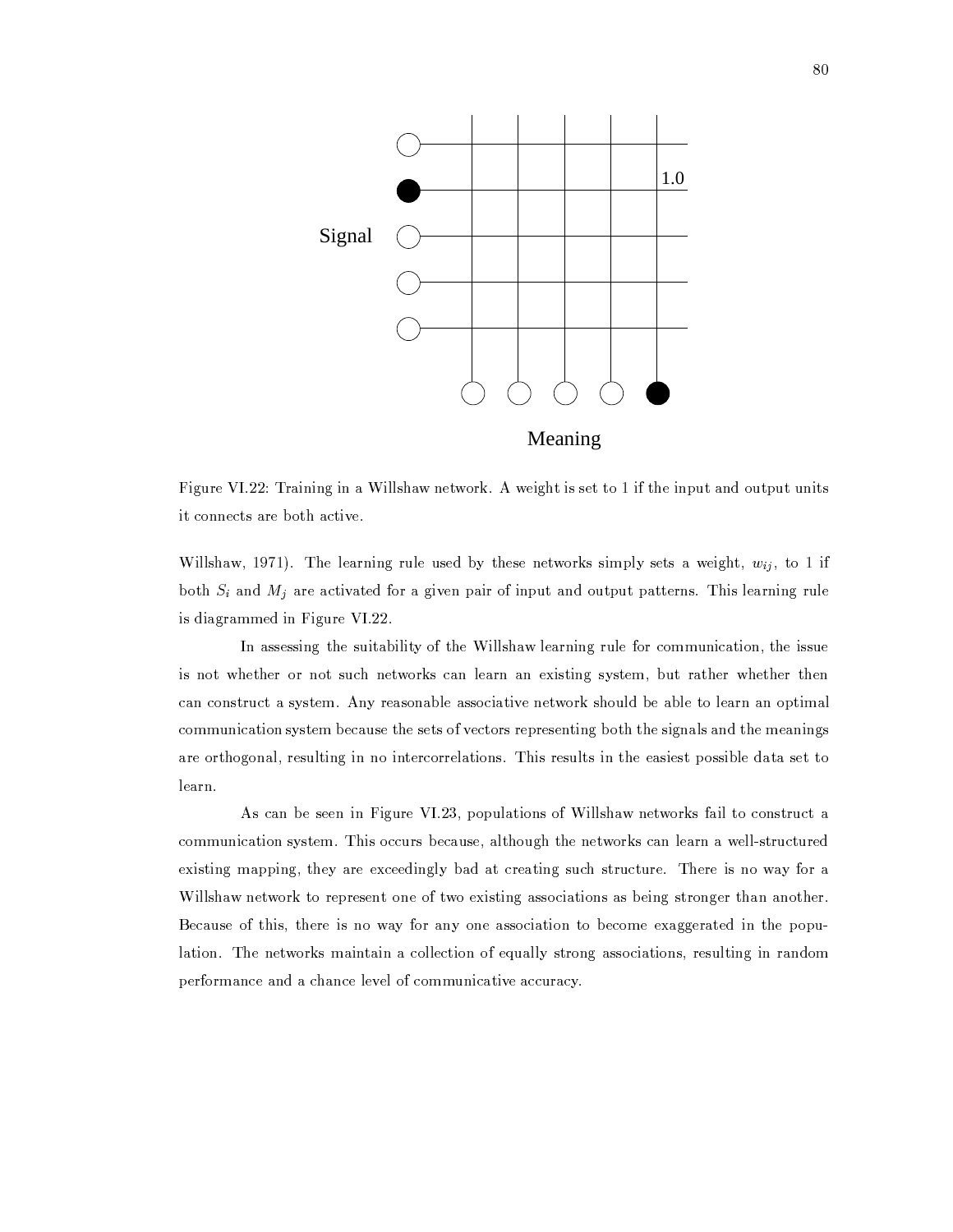

Figure VI.23: Performance of the Willshaw network. The Willshaw learning rule is unable to bring a population above chance performance. Four signals and four meanings are used. Results are averaged over ten simulation runs.

#### **Cumulative-Association networks**  $VI.E.3$

To correct the problem that Willshaw networks have in discriminating different levels of association, one can simply increment a weight when an association is perceived, rather than just setting the weight to 1. The weight update rule for such a network, which I will call a *Cumulative Association* network, is as follows:

$$
\Delta w_{ij} = \begin{cases} 1 & \text{if } S_i = 1 \text{ and } M_j = 1; \\ 0 & \text{otherwise}; \end{cases}
$$
 (VI.14)

This new learning rule results in the performance shown in Figure VI.24. While populations of Cumulative-Association networks increase communicative accuracy above chance levels, they do not reach an optimum state. In fact, the performance is identical to that of the Saussurean learning strategy described in section VI.D.2. This is because the Cumulative-Association network is essentially a network implementation of the Saussurean procedure, resulting is similar disadvantages for similar reasons. Like the Saussurean procedure, the Cumulative-Association rule does not impose distinctiveness, resulting in the same signal being sent for multiple meanings, and the same meaning being interpreted for multiple signals.

One possible solution to this problem is to use the same technique that was used successfully to construct the Normalize learning strategy in section VI.D.4. Such a procedure will be explored in the next section.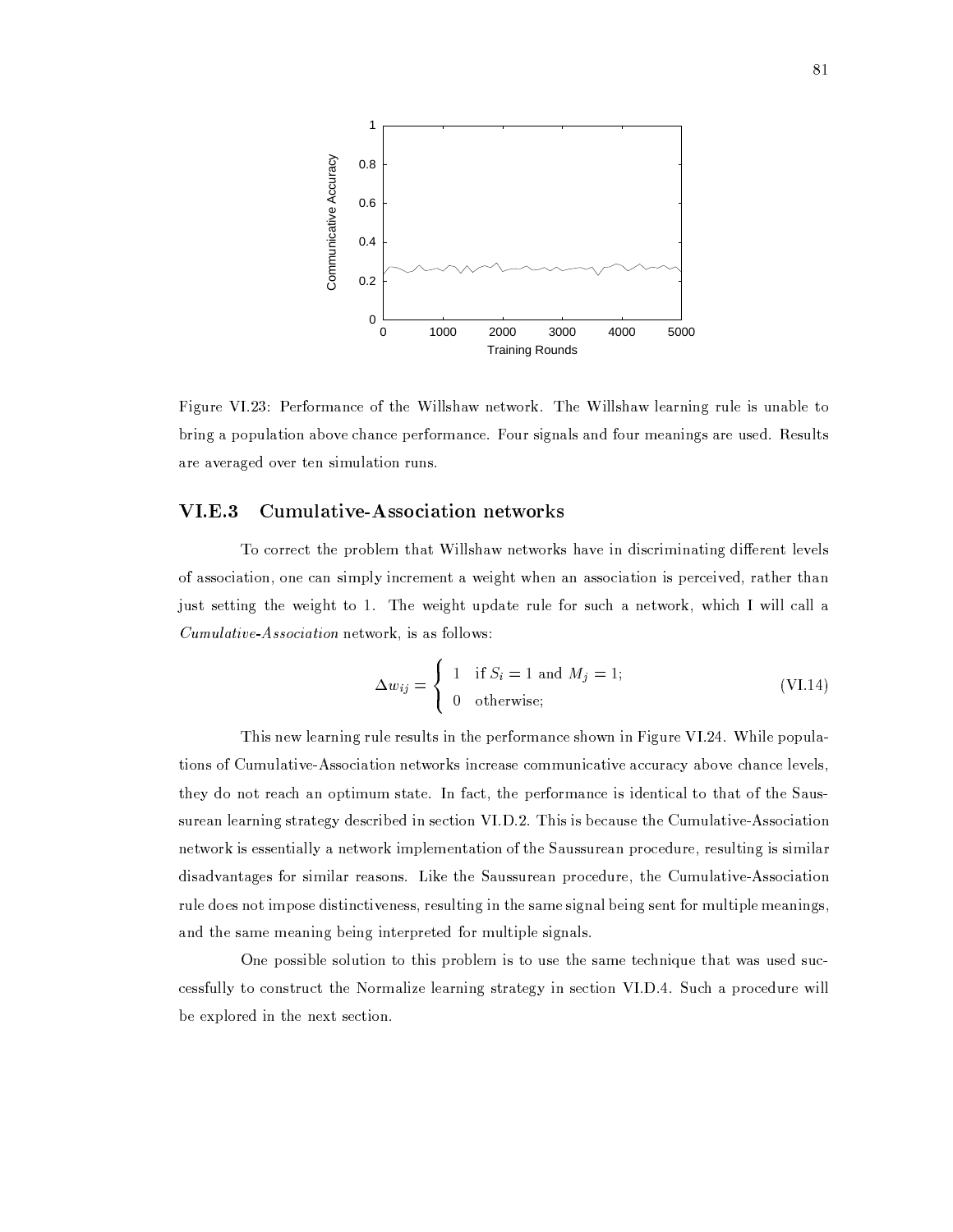

Figure VI.24: Performance of the Cumulative-Association network. The level of communicative accuracy reached is identical to the performance of the Saussurean learning strategy. Four signals and four meanings are used. Results are averaged over ten simulation runs.

#### **VI.E.4** Hebbian networks

It turns out that there is a very simple way to obtain the effects of normalization in a network learning model. In the case of the statistical learning procedure, normalization involved converting a row or column in a sample matrix into probabilities. This can be done by summing all of the values in the row or column, and dividing each number by this sum. Normalization, then, can be seen as essentially a form of lateral inhibition, with each entry in the matrix being inhibited by its neighbors.

Lateral inhibition is a common operation in network learning. In this case, adding lateral inhibition to the Cumulative-Association rule described in the previous section results in a form of Hebbian learning rule (Hebb, 1949). Inhibition is implemented by decreasing the strength of a connection between a signal unit and a meaning unit if one, but not both of them are active. This results in the following weight update rule:

$$
\Delta w_{ij} = \begin{cases}\n1 & \text{if } S_i = 1 \text{ and } M_j = 1; \\
0 & \text{if } S_i = 0 \text{ and } M_j = 0; \\
-1 & \text{otherwise};\n\end{cases}
$$
\n(VI.15)

This new update rule is diagrammed in Figure VI.25.

It is important to note that this update rule does not increase the weights if both units are not firing, as is done in the most common formulation of the Hebbian learning rule. This results in better performance, and is in fact more compatible with the original hypothesis of Hebb (1949). It is also important that the networks use binary units rather than the signed  $(+1,-1)$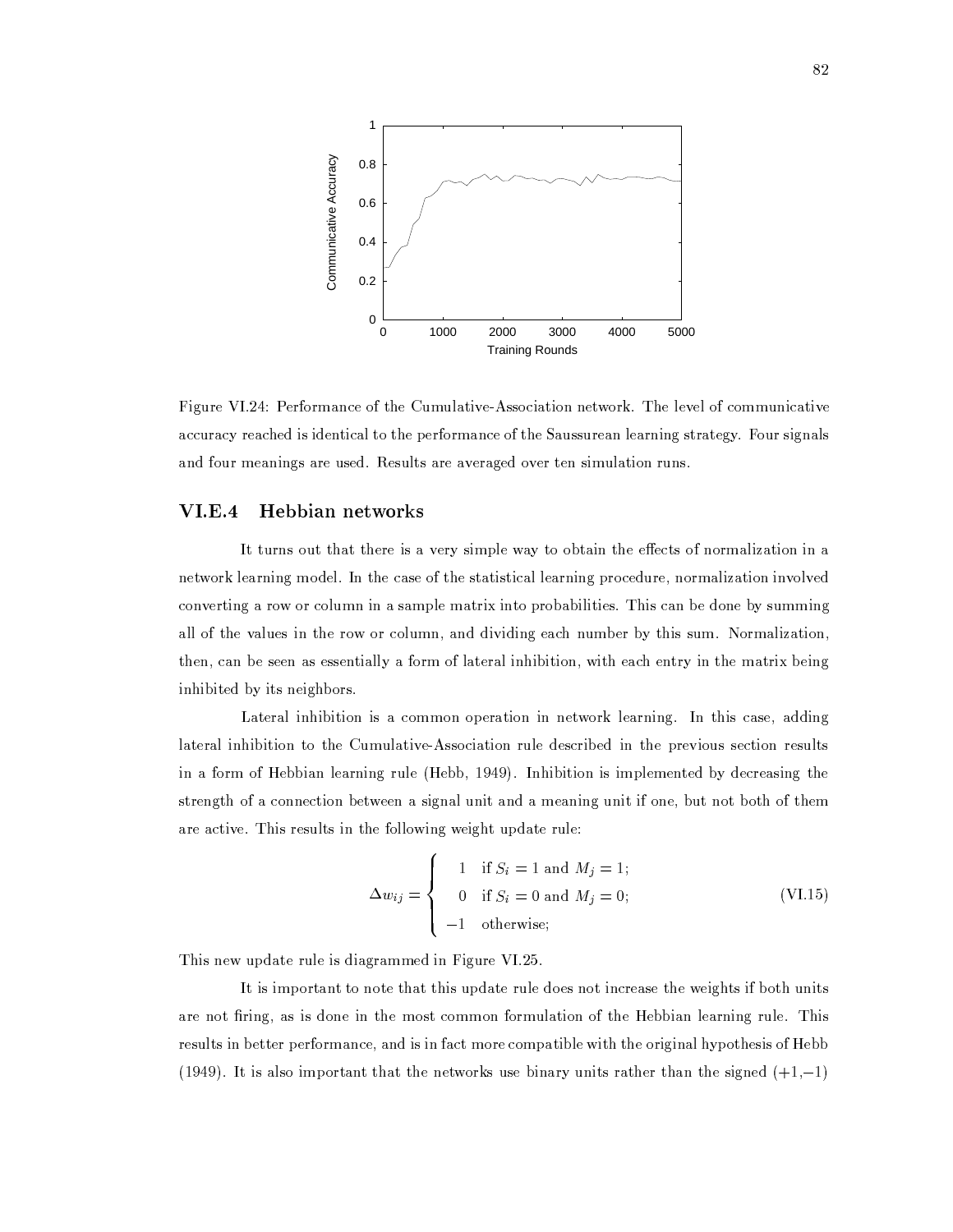

Figure VI.25: Training in a Hebbian network. A weight is increased if the input and output units it connects are both active. The weight is decreased if one, but not both of the units are active.

units that are used for mathematical convenience in the most standard formulation of Hebbian networks. Aside from the resulting problems in making analogies with real neural activity, using signed units in a task where patterns are sparse creates a great deal of spurious correlation. Two different patterns, each with one unit active, will be correlated in all but two of their units. This makes the task of the network unnecessarily difficult, and standard Hebbian networks cannot do the encoding task at all.

The performance of populations of networks using this formulation of the Hebbian learning rule is shown in Figure VI.26. As was the case with the Normalize learning procedure, the addition of lateral inhibition to the network learning rule results in the ability to achieve optimal performance.

## Scalability

The performance of populations of Hebbian networks with varying numbers of meanings, and varying population sizes scales in much the same way as did the performance of the Normalize learning procedure. Figure VI.27 shows how performance changes with the number of signals and meanings. Figure VI.28 shows the effect of varying population sizes.

If each figure is compared with the corresponding one (Figure VI.17 and Figure VI.18) in section VI.D.4, it can be seen that, in general, populations of Hebbian networks converge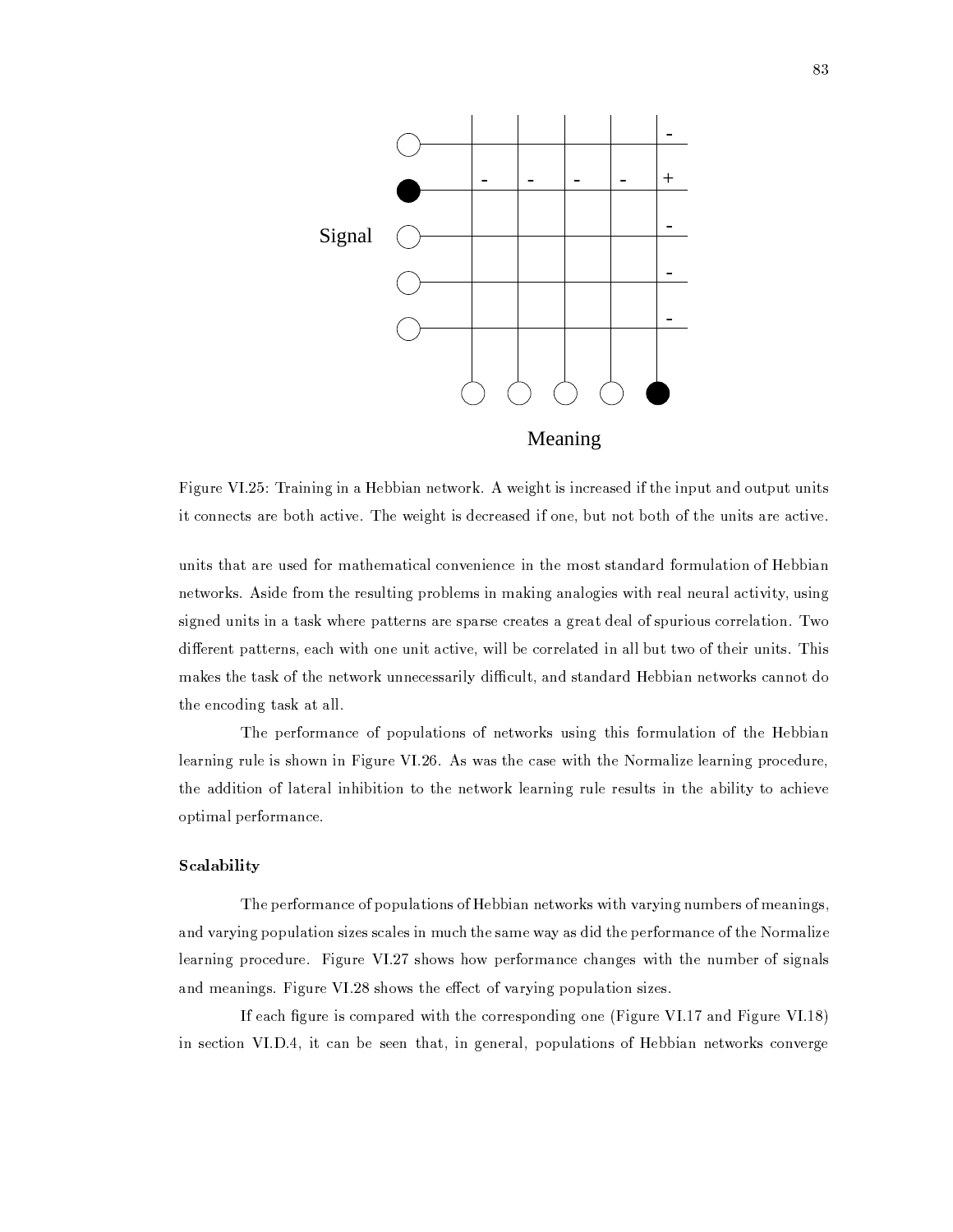

Figure VI.26: Performance of the Hebbian network. Populations of Hebbian networks are able to construct optimal communication systems. Four signals and meanings are used. Results are averaged over 10 simulation runs.



Figure VI.27: Performance of the Hebbian network using varying numbers of signals and meanings. The number of signals and meanings is equal in each case. Results for each plot are averaged over ten simulation runs.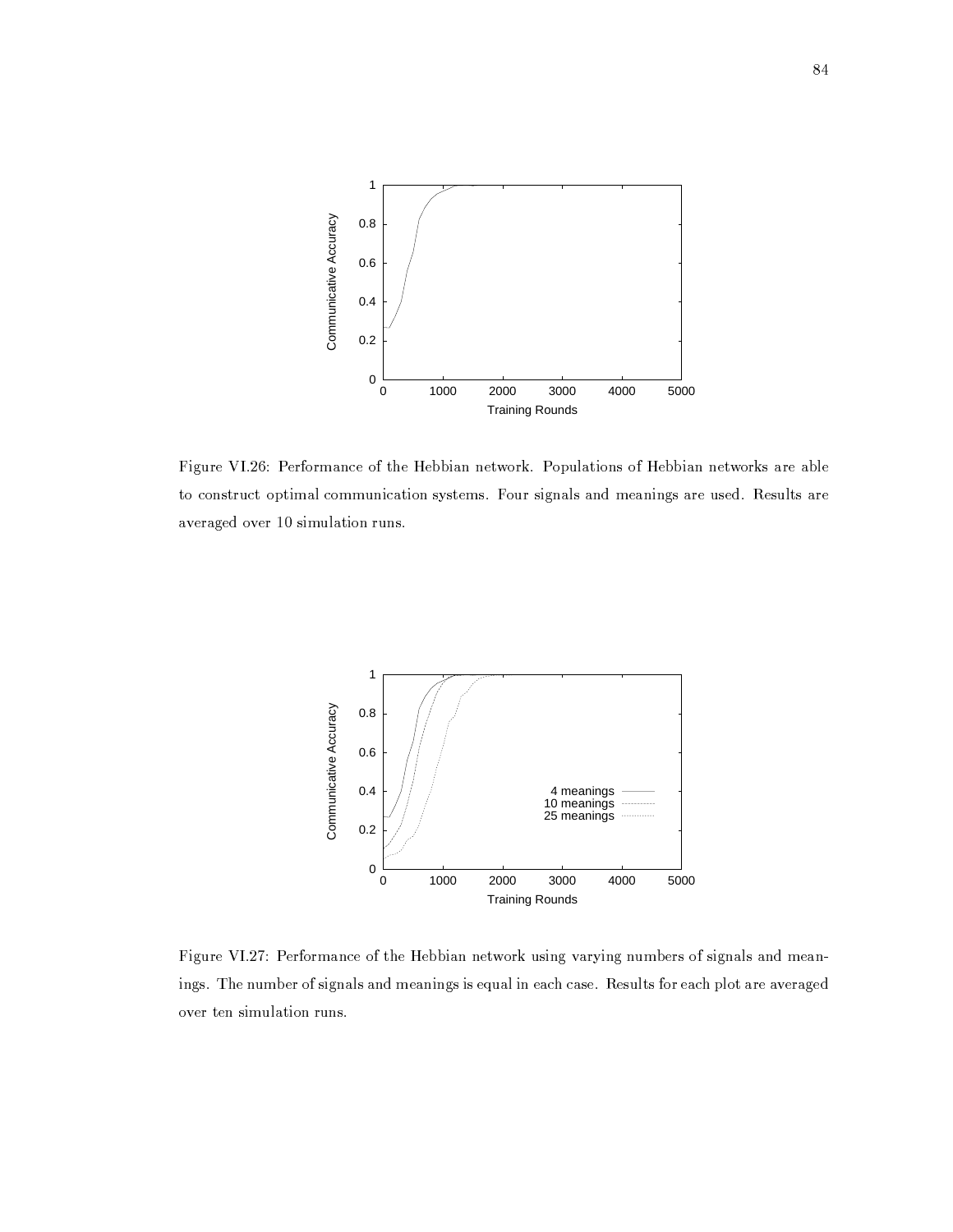

Figure VI.28: Network populations of varying sizes establishing a conventional encoding for ten input patterns. All plots are averaged over ten simulation runs.

faster than populations of learners using the Normalize strategy<sup>8</sup>. This is likely due to the fact that the coordination between transmission and reception behavior is inherently imposed in the network model, while it must be established by the Normalize learning procedure.

### Multiple-unit meanings

Using Hebbian networks, it is also possible to deal with more complex meaning patterns than the ones used in the previous simulations. Instead of turning a single unit on in the vector to represent a particular meaning, a pattern across multiple units can be used. This allows the meanings to be structured according to some task-based metric. It also provides a way in which meanings can be more or less similar to each other, as patterns can overlap, sharing some of the same units.

The addition of structure transforms the problem into a form of vector quantization (Kohonen, 1989). The problem of correlations between the new structured meanings can be avoided by adding a conscience mechanism to the winner-take-all output threshold, as is done in other vector quantization tasks (Grossberg, 1976; Bienenstock, Cooper, and Munro, 1982). Additional details about this type of network, and results demonstrating its performance can be found in Oliphant (forthcoming)...

<sup>&</sup>lt;sup>8</sup>These simulations differ slightly from those done with the Normalize strategy in that the plots are only averaged over ten simulation runs. Also, Figure VI.27 does not include a plot for 50 signals/meanings. This is due to the combinatorial nature of these simulations - they are a serial simulation of a parallel task. These differences should not, however, significantly affect the comparison.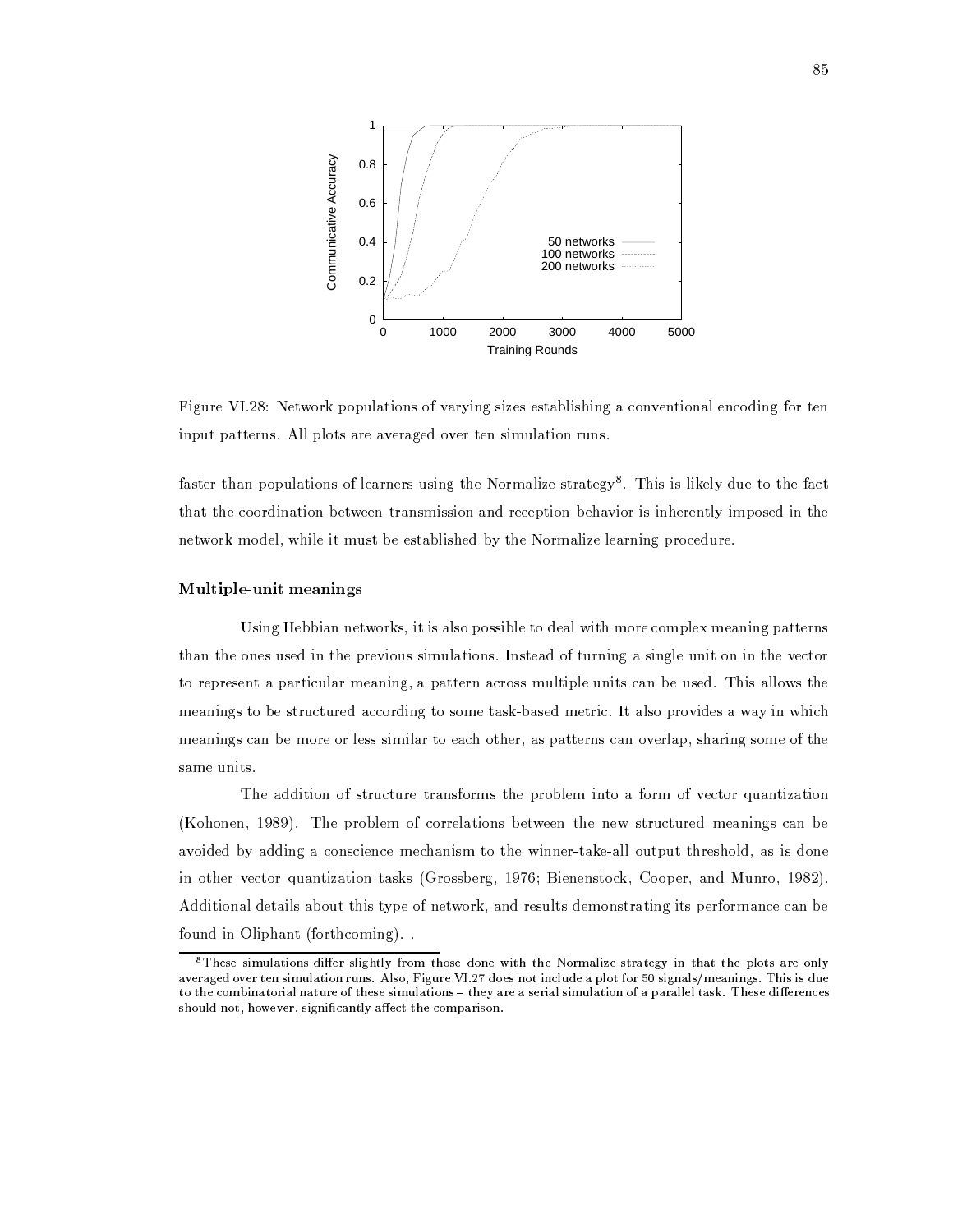#### VI.F **Discussion**

This chapter has detailed the performance of a number of learning mechanisms operating within an observational learning paradigm. This kind of learning, while more realistic than reinforcement learning, has the disadvantage of lacking a feedback mechanism. Being unable to try a number of different communicative behaviors and choosing the one that is the most successful, an observational learning system must calculate, given a sample of the behavior of others, what communicative behavior will be the most successful.

Learning strategies that simply imitate the observed behavior of others are not sufficient. Imitation of a bad communication system results in a bad communication system. This means that perfect reproduction of observed behavior results in an inability to increase the population's performance. Rather than producing an individual communication system that mimics the communication of the population, a learning mechanism should construct an individual system that will increase the population's communication accuracy.

This is exactly what the Bayesian learning strategies do. From a sample of a population's behavior, they construct a communication system that will have the maximum possible communicative accuracy with that population. Such learning mechanisms, if used by a population of individuals, will increase the population's communicative accuracy over time. With the addition of lateral inhibition, the communicative accuracy of the population will eventually reach an optimal level.

It may seem that this kind of learning strategy would require that the learner possess an inordinate ability to calculate and predict. In the case of communication, however, this turns out not to be the case. Hebbian learning, perhaps the most simple, biologically plausible learning mechanism one could ask for, instantiates the required statistical properties. Given this, it seems that the ability to construct and maintain a learned system of communication should be, at least computationally, within the means of virtually any animal species.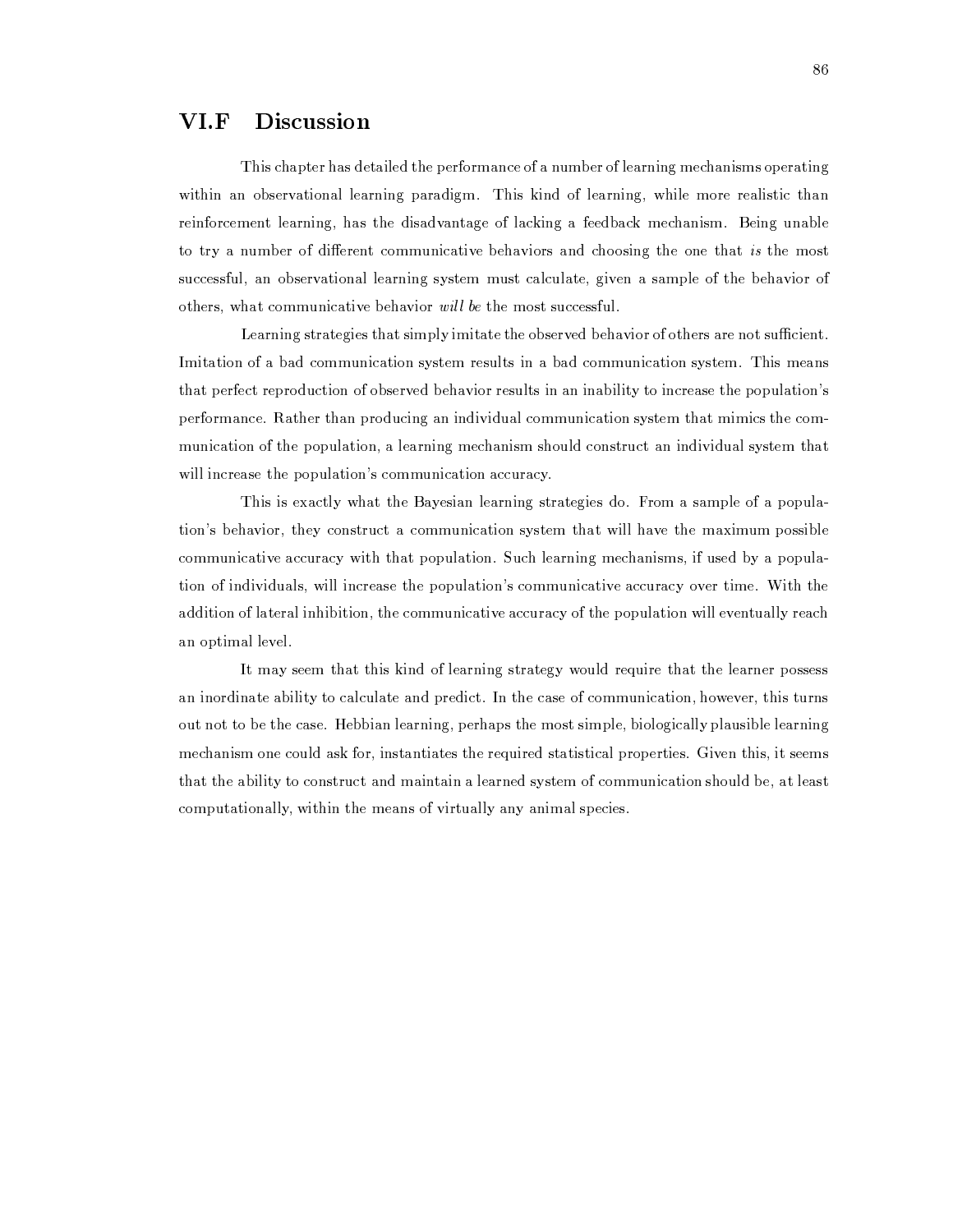## **Chapter VII**

# Learned communication in non-human animals

## Why are the so few learned communication sys-**VII.A** tems?

In the previous chapter, it was argued that the computational requirements of learned communication appear to be modest enough to be satisfied by most animals. Given this, why do we see so few examples of learned systems of communication in non-human animal species?

## VII.A.1 Evolution may be sufficient

One reason why many species do not have learned communication may be that natural selection is doing a perfectly satisfactory job of maintaining the system. The animals may simply not have very much to say, and evolution is good enough to give them a way to say it. This scenario seems particularly likely in the case of animals that engage in relatively simple kinds of social interactions, the nature of which remain stable over long periods of time. Most animals really only need communication for a few basic purposes, such as attracting mates, defending territory, and sounding the alarm in response to predators. If communication boils down to a few variants of "I'm tough!" (for the benefit of both potential mates and competitors) and "Look out!", evolution can, and does provide the means.

In animals with a more complicated social framework, however, it is more likely that learning will have advantages over evolution. As social interactions become more complex, the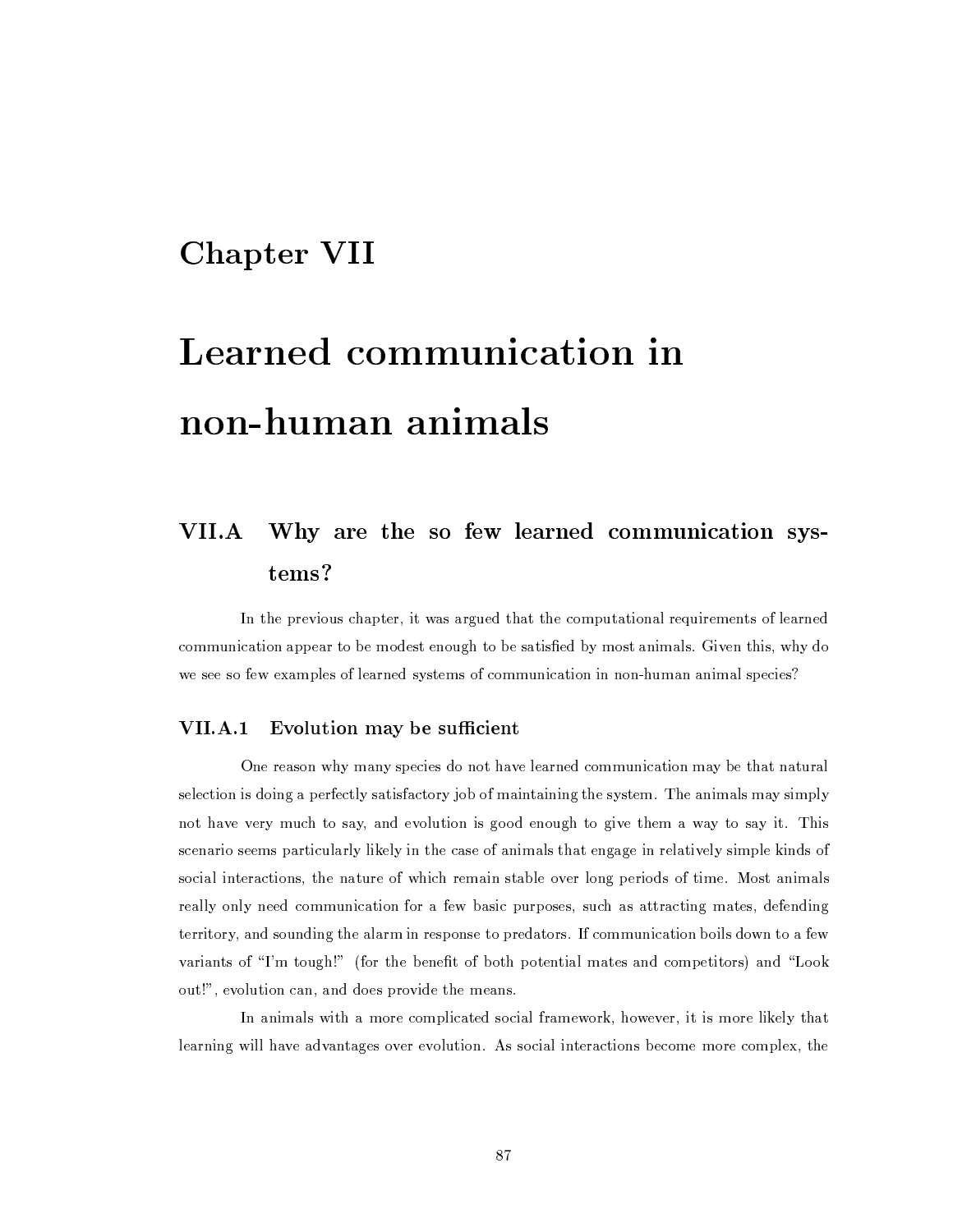number of communicative signals may increase. Learning is better able to keep pace with an enlarged signal repertoire than is a genetic representation in which each signal must be created and maintained by natural selection. In particular, evolution is unable to allow for communicative productivity within an individual's lifetime. Signals that referred to a particular individual in the population, for example, would be impossible.

## VII.A.2 Learning has associated costs

It is also possible that, for a given species, the benefits of learning might be outweighed by associated costs. While evolution may be slow to respond to change, it has the advantage of making behavior available early on in life. If making accurate use of a communicative behavior is critical at a young age, a learned system which takes time to become established may be disadvantageous.

Learning to communicate, particularly in fitness-critical situations, may be a luxury that can only be supported by investing in an initial period involving a high level of parental care. This investment in childcare is made increasingly in the higher primates, culminating in the western model of human society where children are not considered full members of society until the age of 18.

#### $VII.A.3$ The ability to learn is absent

Let us assume that, at least in some situations, the advantages of learned communication are greater than the disadvantages. In such cases learned communication might still be absent because the animals lack a critical ability that such learning requires. Although I have shown Hebbian learning is computationally sufficient to establish communication in a population of animals, it was assumed that the data, in the form of observed signal/meaning pairs, were available to the learning mechanism.

The question remains, then, whether or not animals are capable of observing others, extracting the relevant information, and making it available to be learned. In doing observational learning<sup>1</sup>, the animal may be capable of doing the learning, but not the observation. The degree to which animals are able to learn observationally is a controversial subject, particularly in the case of apes. In chimpanzees, it seems likely that the use of tools and communicative gestures is, to some degree, transmitted through some form of social learning (Goodall, 1986; Nishida,

<sup>&</sup>lt;sup>1</sup>I use the term *observational learning* to refer to learning that involves what others (such as Tomasello, 1990) call true imitation. This means that it is to be contrasted with other forms of social learning such as observational conditioning (Whiten and Ham, 1992). I reserve the use of the term imitation to refer to observational learning in which no additional structure is imposed on the input.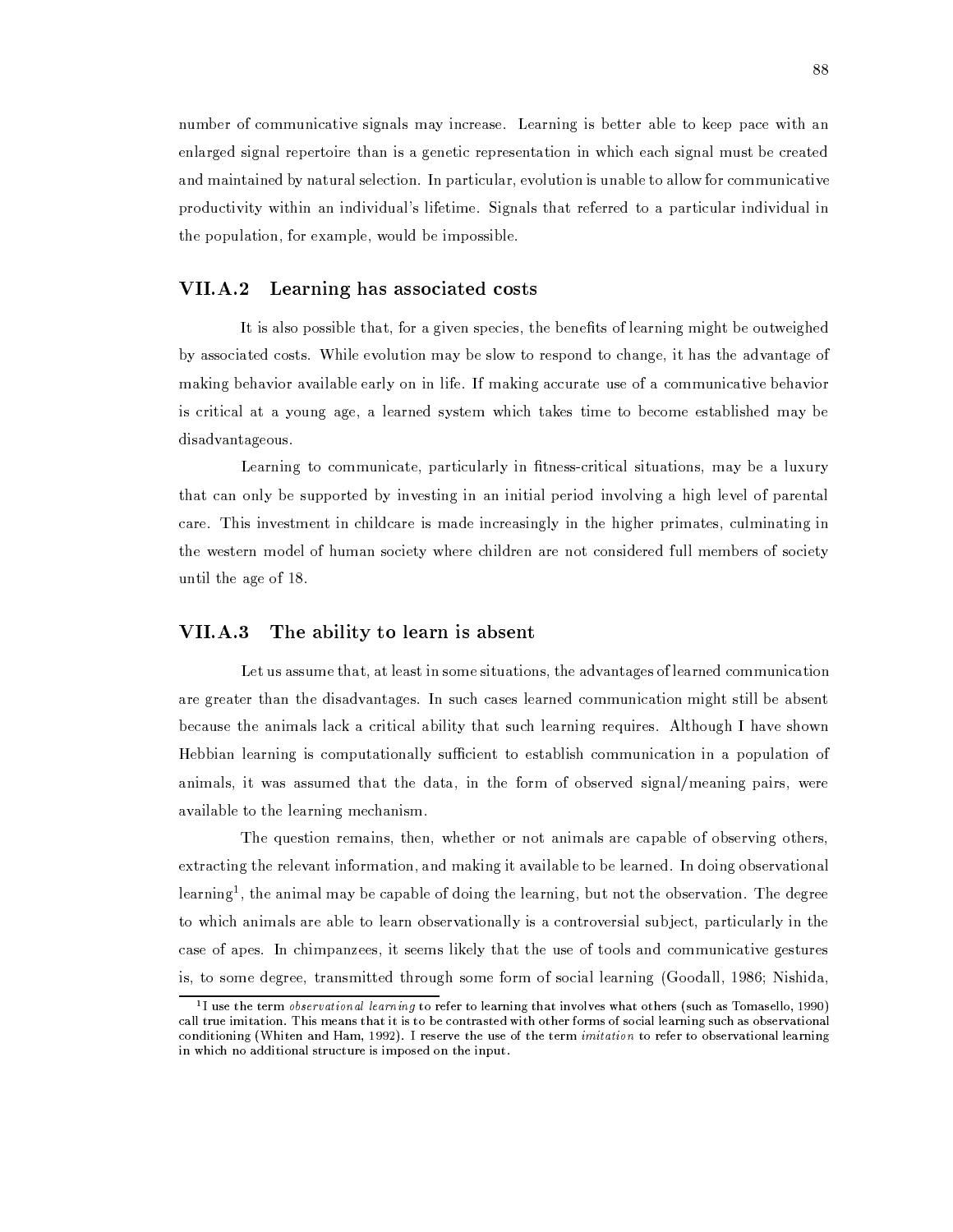1987; Whiten and Custance, 1996). It is less clear, however, whether this social learning is truly observational (Tomasello, 1990; Tomasello, 1996).

### VII.B Observational learning and communication

The next several sections present examples in which aspects of an animal's communicative behavior appear to be learned socially. These examples will be discussed with regard to two issues: what aspects of the animal's behavior are learned, and what form of learning is involved.

#### VII.B.1 Bird song

Song in male oscine birds, the most-studied example of which is the white-crowned sparrow, is often pointed to as a case of learned communication. In order to develop normal song, these birds must be exposed to the song of others of their kind. If a bird is raised in isolation, it develops a simpler song (Marler, 1970). Furthermore, such song has regional dialects, where birds of the same species but living in different geographical areas have distinct versions of song. While some birds learn to sing a single song, others, such as nightingales, learn to produce hundreds (Hultsch, 1993).

While it is clear that learning plays an important role in the development of song, it does not seem that the learned aspects involve tuning a system of communication. Bird song is certainly a form of communication, playing an important role in male-female courtship interactions and male-male territorial disputes, but this communicative function is innately specified. Birds do not learn a mapping between a songs form and its communicative function. In most species, even the basic form of the song is specified by an innate template (Konishi, 1965). This leads to the conclusion by avian researchers that "the ability to imitate sound may be as reflexive and cognitively uncomplicated as the ability to breathe" (West and King, p.172). Bird song appears to be a case which the learned behavior depends only on the behavior of the model, and not on a perceived relationship between the model's behavior and its consequence.

This is not to say that variations in singing behavior, such as increased song repertoire, have no utility. Evidence from song playback and other techniques indicates that females respond to variations in male song (Searcy, 1992). Increased song complexity and variability seem to mainly serve as an attention-getting device, operating much like the car alarms that cycle from one pattern of sound to another.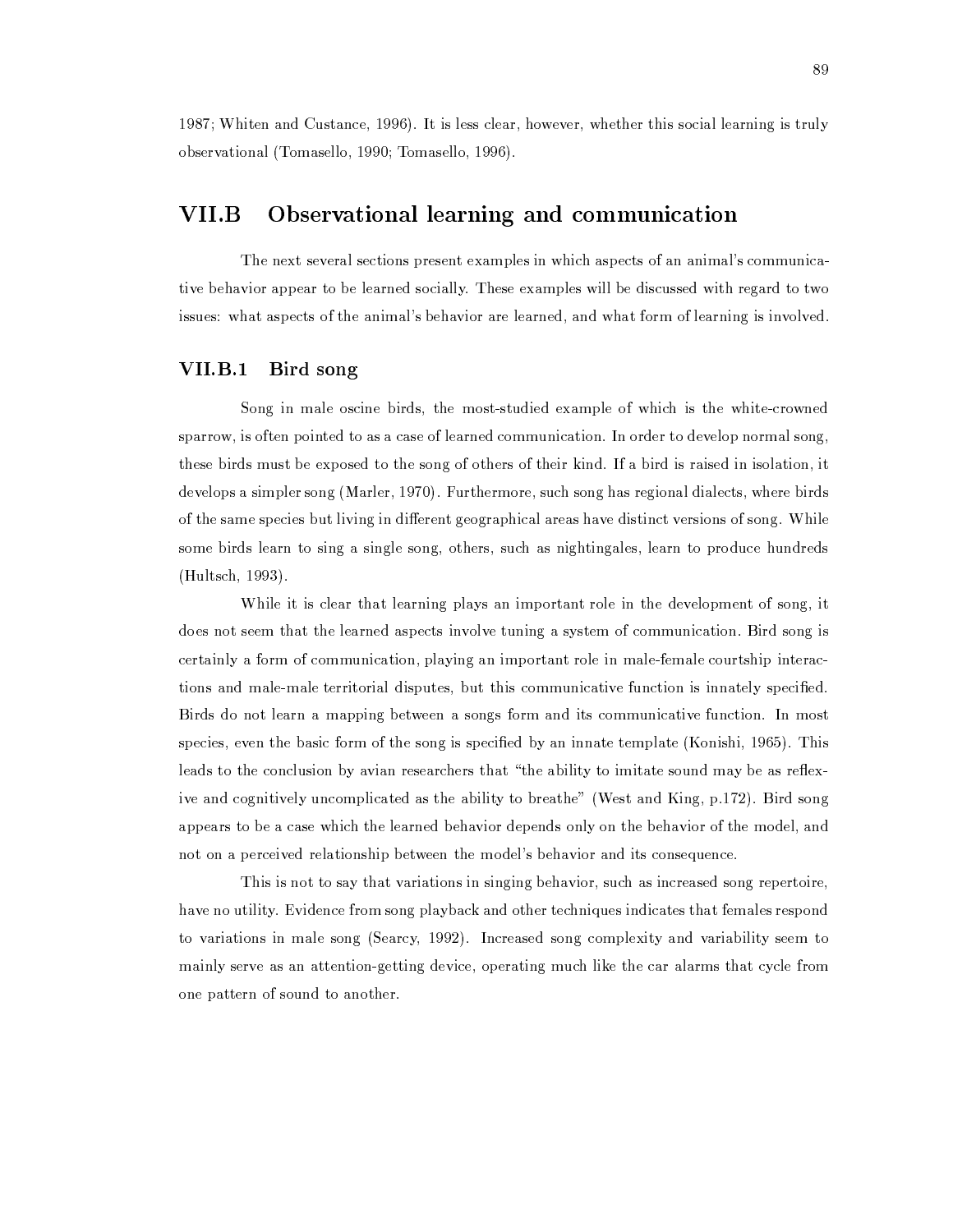#### **VII.B.2** Vervet monkey alarm calls

The alarm call system of vervet monkeys, as discussed in section ??, involves the use of specific vocal signals in response to a variety of predators. Unlike birdsong, the vocal calls do not appear to be learned. Comparisons of recordings of spontaneous calls given by immature animals to alarm calls given by adults indicates that learning is relatively unimportant in determining the acoustic properties of calling behavior (Seyfarth and Cheney, 1986; Hauser, 1996). The set of alarm calls appears to be innately constrained.

Vervets do, however, learn to fine-tune the use of alarm calls through experience. Seyfarth and Cheney (1986), in analyzing the use of the eagle alarm call, have found that it initially is used by infants and juveniles in response to perceptually similar non-predatory species such as vultures. Only later in life does it get narrowed to be a response to the eagles that prey on the vervets. While learning plays a role in tuning the specificity of an alarm call, it seems that the general danger categories such as "airborne eagle-like predator" are determined innately (Hauser, 1996). Because adult vervets generally ignore false-alarm calls by infants, it seems likely that these categories get narrowed through selective reinforcement; only in the case of a true predator will an infant's alarm call generate a response from others.

Given the innate constraints on both the repertoire of signals and the general classes of meaning with which they are associated, it is difficult to call vervet communication, at least as it is observed in nature, a truly learned system. Furthermore, the learning that does take place is likely to be based on reinforcement, rather than observation of correlations between alarm calls and evasive responses in others. It would be very interesting, however, to know how closely tied the calls are to the danger category they are associated with. Could vervets learn through observation a system in which the usage of eagle and snake calls were switched? Such a question seems virtually impossible to test in the wild, however, and I am not aware of any study that addresses it.

#### **VII.B.3** Communicative gestures in chimpanzees

Chimpanzees use a wide variety of gestural signals to mediate social interaction, using them in situations such as play, caregiving, and aggressive and sexual interactions. At least some aspects of this gestural communication appear to be learned. Evidence that this is the case comes from situations where a gesture is local to a particular population of animals (Nishida, 1987; Tomasello, 1990). If a gesture is wide-spread among one group of animals, and not used in another group of the same sub-species, it seems likely that the behavior was invented by some individual and then passed on through learning. It is difficult to be sure, however, as Tomasello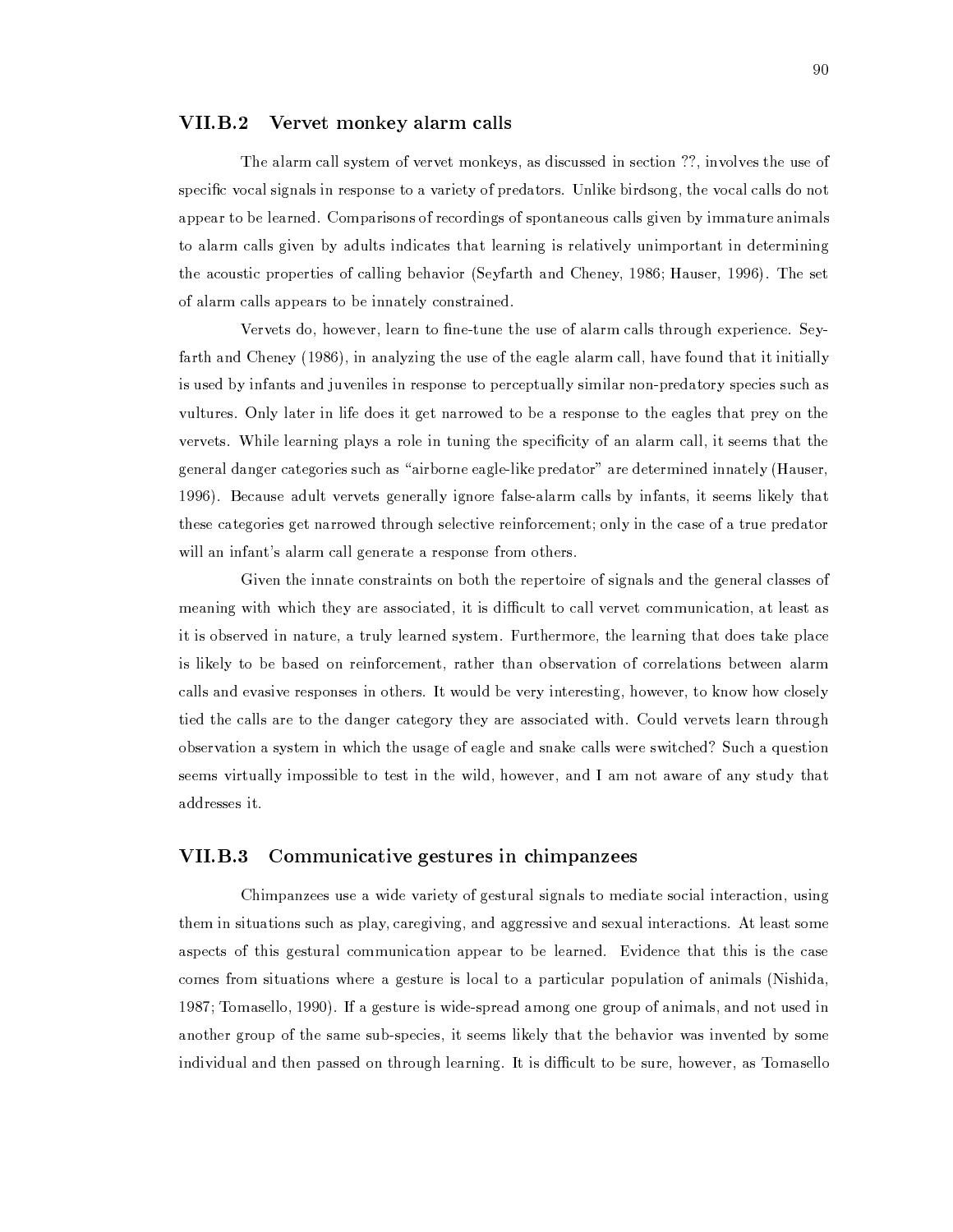(1990) points out that it is always possible that the observed behavioral differences between different groups of animals result from subtle differences in the ecologies they inhabit.

Tomasello and his colleagues have carried out extensive observational studies of gesturing in captive chimpanzees placed in a physical and social setting designed to resemble that which exists in the wild (Tomasello, George, Kruger, Farrar, and Evans, 1985; Tomasello, Gust, and Frost, 1989; Tomasello, Call, Nagell, Olguin, and Carpenter, 1994). These studies have provided additional evidence that chimpanzees learn gestural signals. The communicative behavior of the animals changes ontogenetically, apparently adapting to the changing social environment as the animal grows from infant to adult (Tomasello, Gust, and Frost, 1989).

While the animals do seem to learn to use gestures, such learning is not necessarily observational. Many of the gestures learned by young individual, such as the solicitation of nursing, were never directed at them, and would have been difficult to observe in others. In addition, many of the gestures were unique, used only by a single individual. In light of this data, Tomasello argues that gesture learning occurs through a process of ontogenetic ritualization, which is essentially the learning equivalent of ritualization in the evolution of display behavior (Tomasello, 1996). He concludes that "each signal is created anew from individual, though perhaps common, social interactions, with no attempt to reproduce the behavior of a conspecific" (Tomasello, 1990, p.302).

## VII.B.4 Language-trained animals

A large number of studies on animals such as apes, dolphins, and parrots have demonstrated the ability of the animals to learn to use human-designed systems of communication (Hayes and Hayes, 1951; Gardener and Gardener, 1969; Premack, 1971; Herman, Richards, and Wolz, 1984; Pepperberg, 1987). While such studies show that the animals in question do seem to be able to learn simple communication systems, they involve explicit language training through reinforcement. Thus they do not provide a test of the animal's observational learning abilities.

Work done by Savage-Rumbaugh with the chimpanzee Kanzi is a possible exception (Savage-Rumbaugh, Mcdonald, Sevcik, Hopkins, and Rubert, 1986). Kanzi's mother was being trained in an explicit language task like the ones mentioned above. While the mother failed to master the communication task, Kanzi showed communicative ability even though he had not been trained. He apparently picked the ability up by observing the training of his mother.

The case of Kanzi presents perhaps the strongest evidence for observationally learned communication in non-human animals. It is problematic for a number reasons, however. First, it is a single case, and did not occur within the context of an experimental setting. Second, the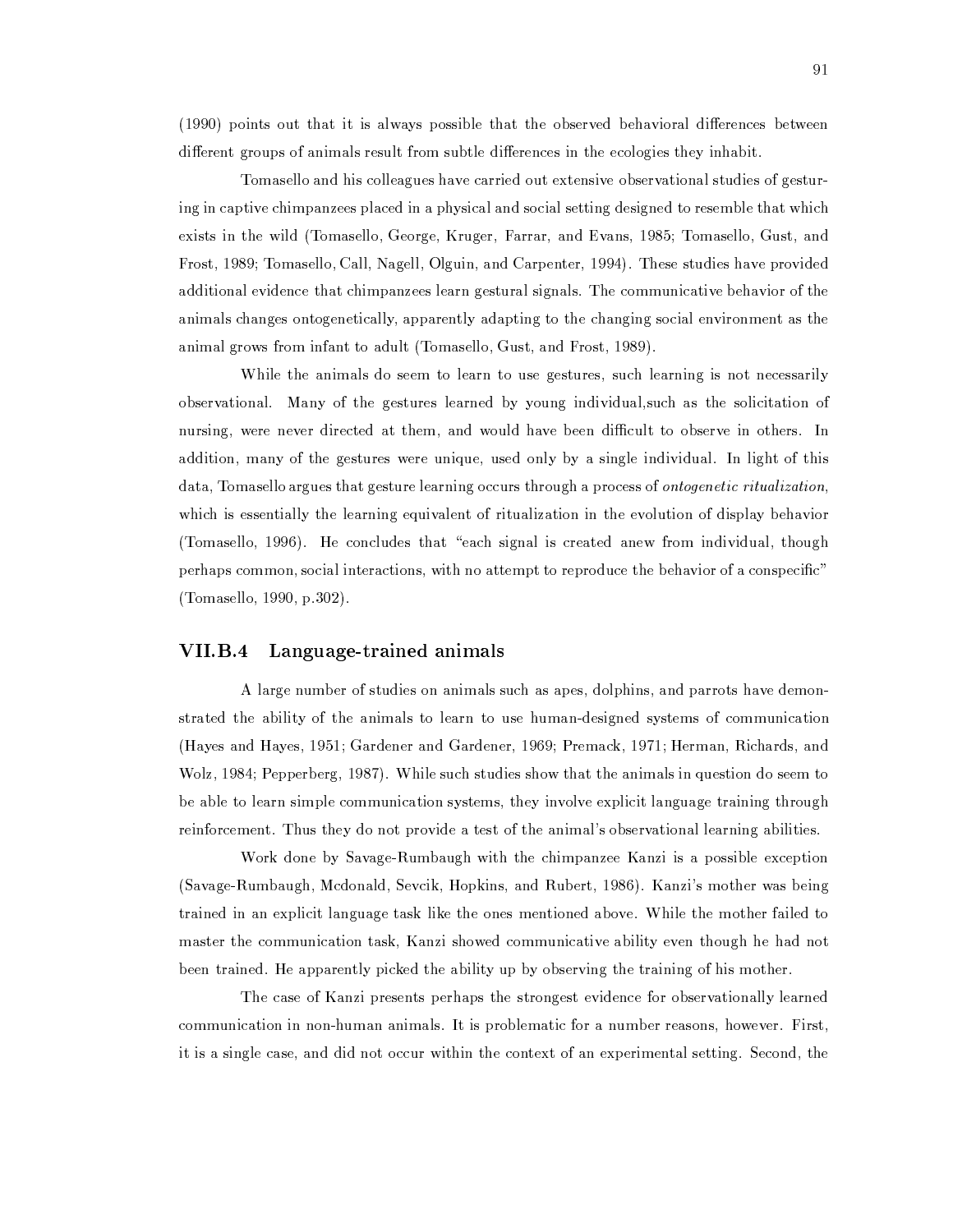behavior that Kanzi observed involved the carefully structured teaching of his mother, a situation very different than simply observing communication in everyday use by conspecifics.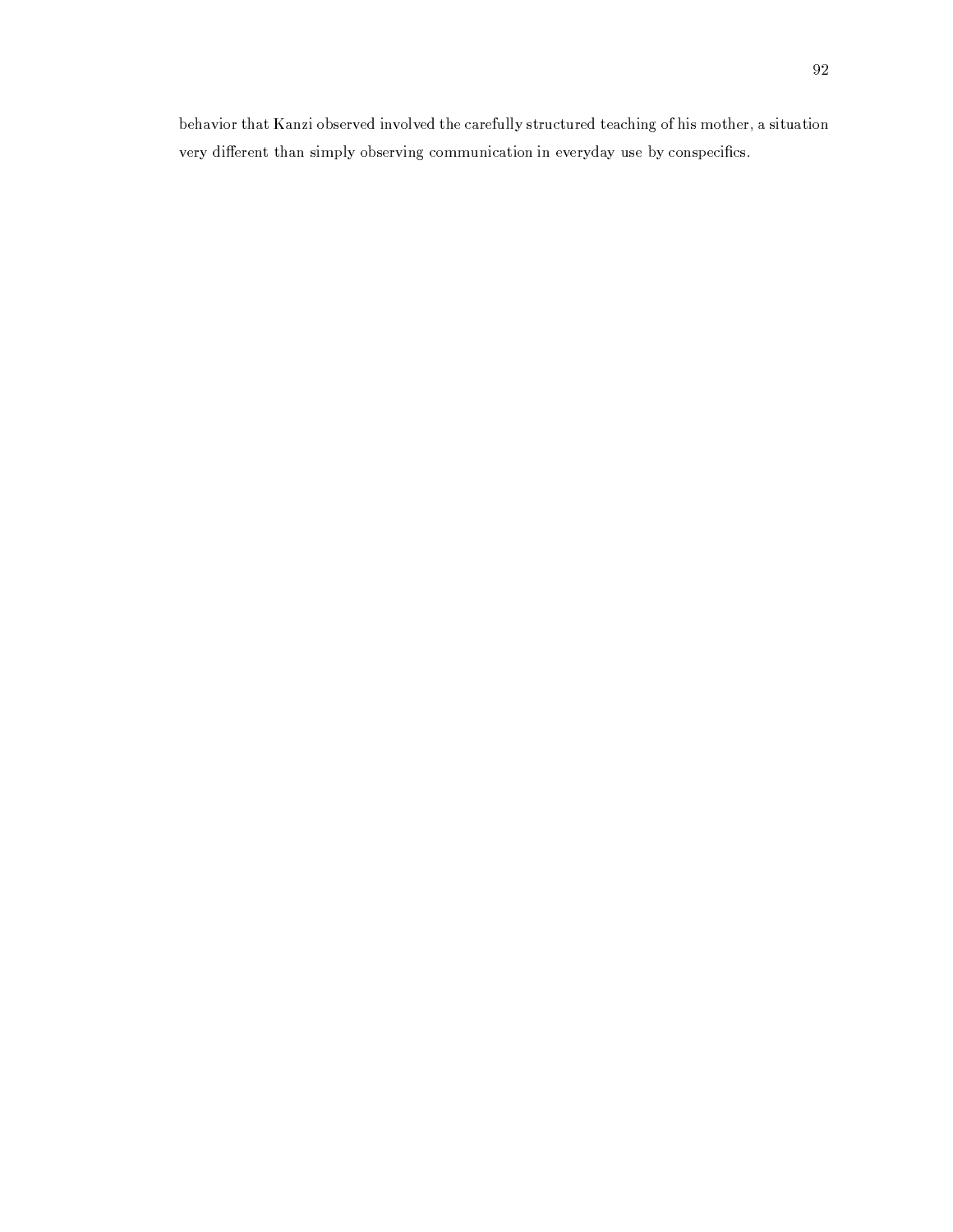## **Chapter VIII**

## **Discussion**

### **VIII.A** Natural selection and its limitations

The vast majority of animal communication systems are innate. Evolution, as has been demonstrated in chapter IV, is well-equipped to construct and maintain simple systems of communication. This is particularly clear in situations where communication is in the direct best interest of both transmitter and receiver. In other cases, factors such as kin selection and reciprocal altruism help to modify the situation such that natural selection still manages to promote communicative behavior.

Evolution has its disadvantages, however. Any change to an innate system of communication requires modification of a genetically-encoded representation, and the timescale of such evolutionary change is very slow. This places limitations both on the possible complexity of an innate communication system<sup>1</sup> and on the ability of the system to respond quickly to changing demands. As has been mentioned previously, communication with respect to subjects introduced during an individual's lifetime is impossible.

### VIII.B Observational learning is required

The solution to the limitation of innate systems of communication is for communication behavior to be learned. Not just any form of learning will do, however, and I have argued that communication must be learned through observing the behavior of others, rather than through individual trial-and-error.

 $1$  I have done simulations looking at the ability of natural selection to construct and maintain a communication system as a function of the number of signals and meanings involved. Preliminary results indicate, not surprisingly, that the time to converge increases with the size of the system.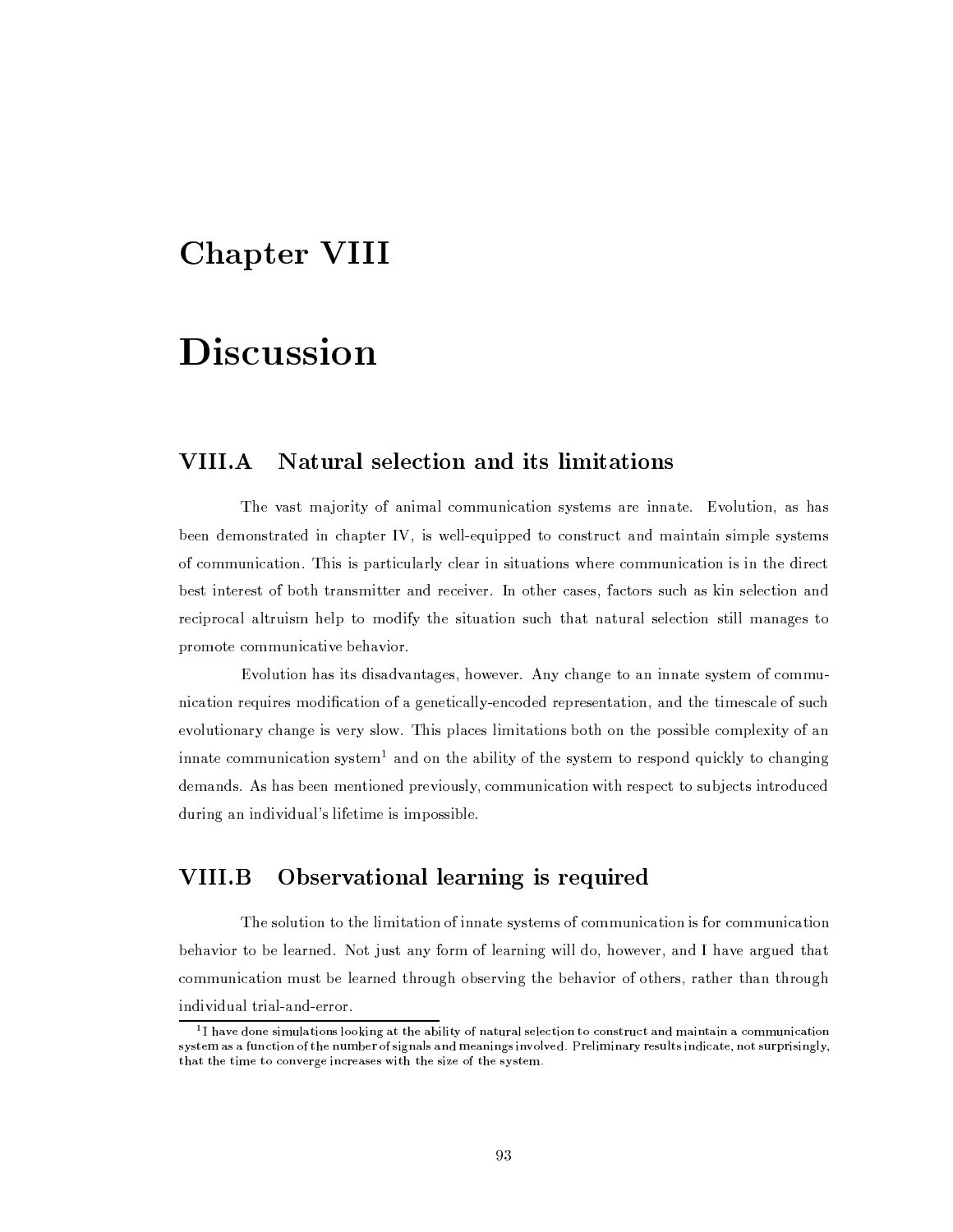As was pointed out in section VI.A, reinforcement learning has the significant disadvantage of only being effective where error involves a low cost. Trial-and-error learning is also largely restricted to situations where experimenting with behaviors is likely to succeed. If an animal never finds a behavior that is successful, the behavior cannot be learned by reinforcement. Observational learning is essential in such situations. Even the behavior is difficult to acquire, it need only be discovered once, and can then be passed on to others by observation. Reinforcement learning requires that each individual create the behavior anew.

In the few cases (with the possible exception of Kanzi) where non-human animals seem to be able to learn communicative behaviors, this learning involves reinforcement rather that observation. Furthermore, the learning occurs in exactly the situations that reinforcement learning is suited to. In the case of vervet monkeys, the repertoire of signals and the categories of meaning are innately fixed. This facilitates trial-and-error learning by strictly limiting the set of behaviors an animal needs to try. In particular, stumbling upon the correct acoustical properties of a vocal signal would be extremely difficult if the set of possibilities was not restricted. Innately specifying the set of signals and meanings, however, negates what is perhaps the primary benefit of a learned system - extendability.

The examples of learned communication in chimpanzees are a result of a ritualized history of interaction between individuals. These gestures tend to be simple, ritualized shortcuts, where a component of a behavior is used as a signal for the entire sequence of action. An example is an infant touching its mother's arm as a nursing request. This signal is a ritualized version of an action that initially involved the infant moving its mother's arm to get access to the nipple (Tomasello, 1990). Communication involving more arbitrary relationships between signal and meaning would be much more difficult to establish through such ritualization.

Even if reinforcement learning was functionally able to establish any given system of communication, the timecourse involved still represents a severe limitation. Re-inventing the wheel over and over again makes it difficult to find time for building a cart. It is difficult to imagine, for example, a situation in which human language had to be re-negotiated for every pair of individuals, rather than a pre-established conventional system being learned.

### VIII.C Imitation is not enough

Researchers studying social learning in animals have concentrated on whether or not animals can learn by imitating others, and have given less thought to the computational requirements of such learning (Heyes and Galef, 1996). The simulation work done here in chapter VI shows that the kind of observational learning strategy used makes a critical difference. While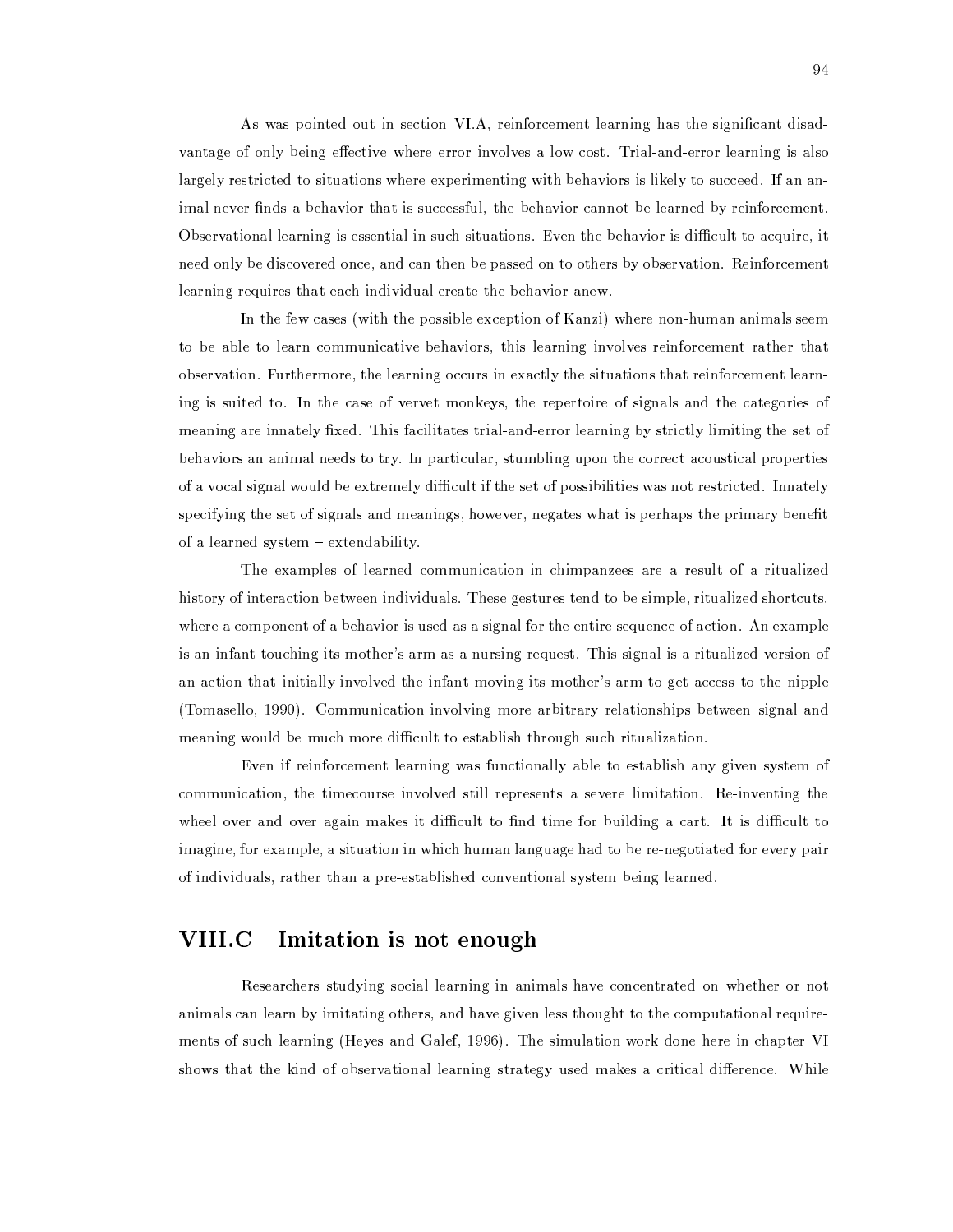simple imitation is sufficient to learn an existing system of communication under ideal conditions. it is not capable of maintaining such a system against noise, or constructing it in the first place. Because it lacks the benefit of a reinforcement signal, a purely observational learning procedure must not simply imitate the behavior it observes, but also impose structure on it. Without the imposition of such structure, imitators of ineffective communicative behavior will be equally ineffective themselves.

This distinction, contrasting a learning mechanism that can only learn an existing communication system and one that can also construct such a system, is extremely important. Pinker (1994) argues that children do not simply learn their language, but reinvent it in each generation. Strong evidence for this claim comes from work on creole languages (Bickerton, 1981; Bickerton, 1990). Children, when exposed to the relatively unstructured *pidgin* language that occur when members of different language communities are thrown together, do not simply reproduce the pidgin. Instead, they construct a much more richly structured creole language. Structure is continually imposed at each generation. If it was not, language would degrade over time.

Given that simple imitation is not enough to account for socially transmitted systems of communication, the simulation work I present could well have revealed some computational requirement above and beyond what could be expected of most animals. Instead the requirements seem to be rather modest. The basic principles of Hebbian learning happen to impose exactly the kind of structure that is necessary for a population of interacting individuals to construct and maintain a simple system of communication.

## **VIII.D** Observational learning as a bottleneck in language evolution

Most approaches to the evolution of language point to the evolution of syntax as the primary barrier differentiating the communicative abilities of man and other species (Chomsky, 1990; Bickerton, 1990; Pinker, 1994). While the use of syntactic language certainly poses significant challenges that must be overcome, another, more basic, bottleneck exists. Although virtually every animal species uses some form of communication, very few of these systems are learned. Innate communication is the norm, while learned communication is a very rare exception.

Given this, a serious problem in the evolution of language seems to be the ability to utilize any form of learned communication system, be it syntactic or not. Because of the critical importance of the ability to observe from others in learning a communication system, I argue that a lack of observational learning contributes greatly to holding back the communicative ability of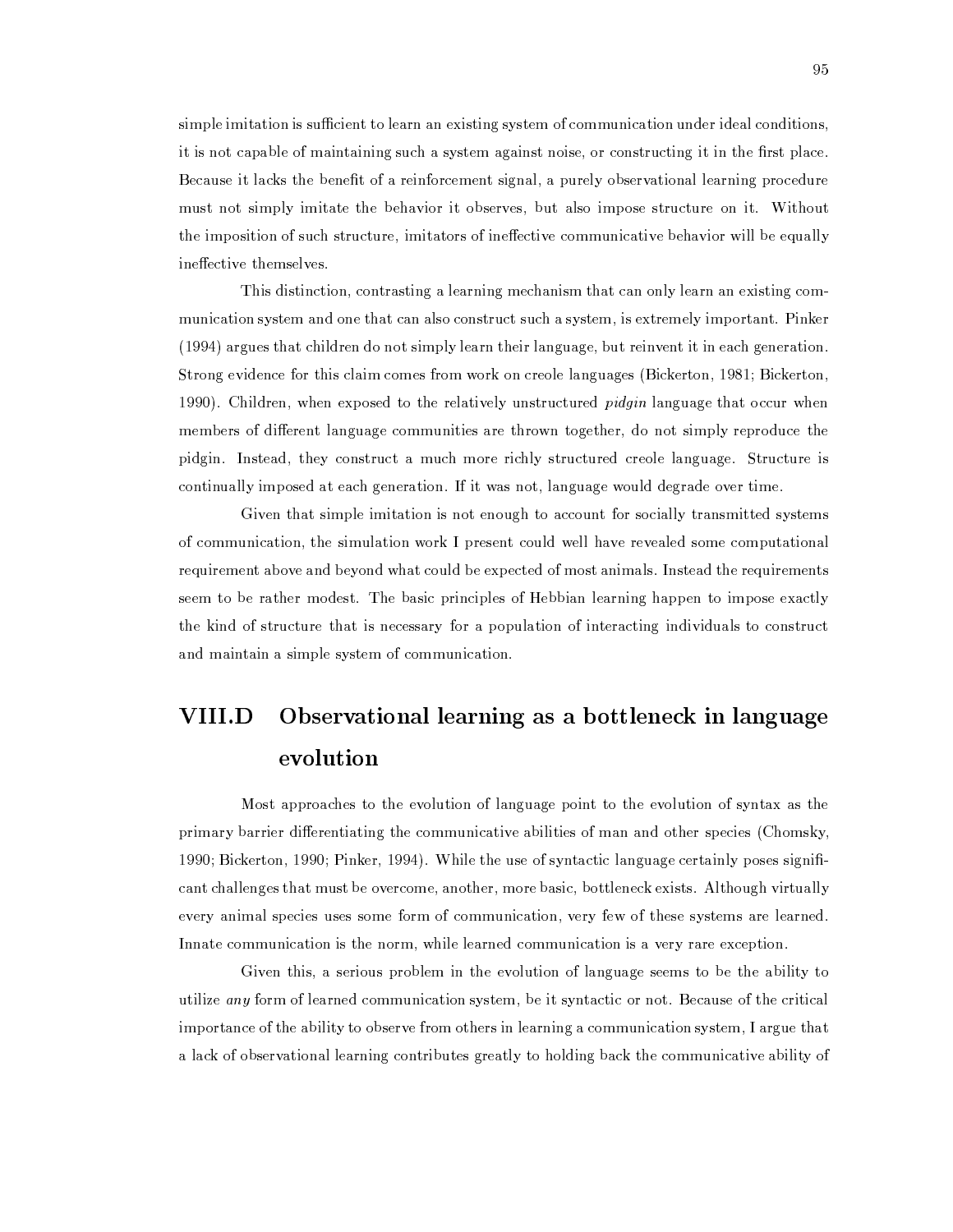even highly social species. This claim is supported by the evidence from social learning studies in animals. While human infants come into the world as virtual imitation machines (Meltzoff, 1996), it seems that the ability to learn by observing others is rare, if present at all, in other animals.

Because humans appear to be the only animals that possess either observational learning or syntactic language, it is difficult to assess the relative difficulty in achieving these skills. We do not know how long it took our human ancestors to make the progression from simple learned systems of communication to more complex, language-like systems. It is possible that the ability to communicate by combining sequences of signals requires cognitive skill that other animals do not have, significantly above and beyond the ability to learn observationally. That this might be true is supported, perhaps, by the failure of non-human animals to use syntactic language in reinforcement training studies.

It is also possible, however, that observational learning is the primary factor limiting the evolution of language ability. Perhaps, once animals can learn to communicate by observing others, the achievement of syntactic communication is an extension that is comparatively less difficult. Recent work involving computational simulations of the origins of syntax support this view (Batali, 1997; Worden, 1997; Kirby, 1997; Hutchins and Hazelhurst, 1997).

What, then, is unique about human language? It involves the use of syntactic structure and it is learned by observing others. While most attention is generally focused on syntax, I argue that the ability to learn observationally may be an equally, if not more important evolutionary milestone.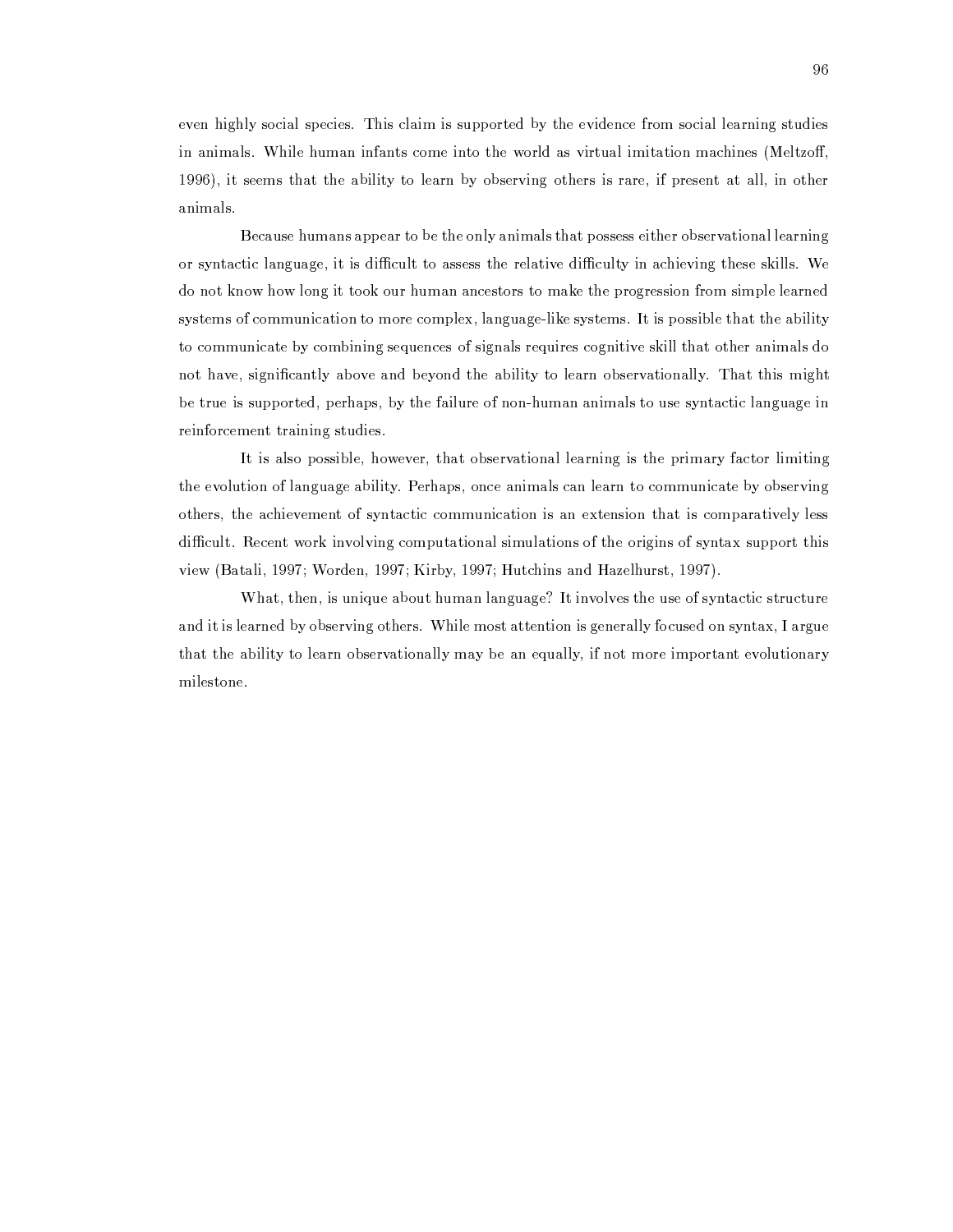## Appendix A

## Simulation software used

All of the simulations reported in this dissertation were carried out using customdesigned software written in  $C++$ .

The evolutionary simulations were done using an open-ended package, designed to allow for use in a wide variety of studies. Creation of a new simulation involves specifying a genetic representation and a procedure that implements a fitness function. All other operations are carried out by general-purpose functions in the simulator. Because this software may be useful to others, a public release is possible at some point in the future.

The simulations involving learning were done using two different simulation programs: one implementing the statistical learning procedures, and the other implementing the network learning procedures.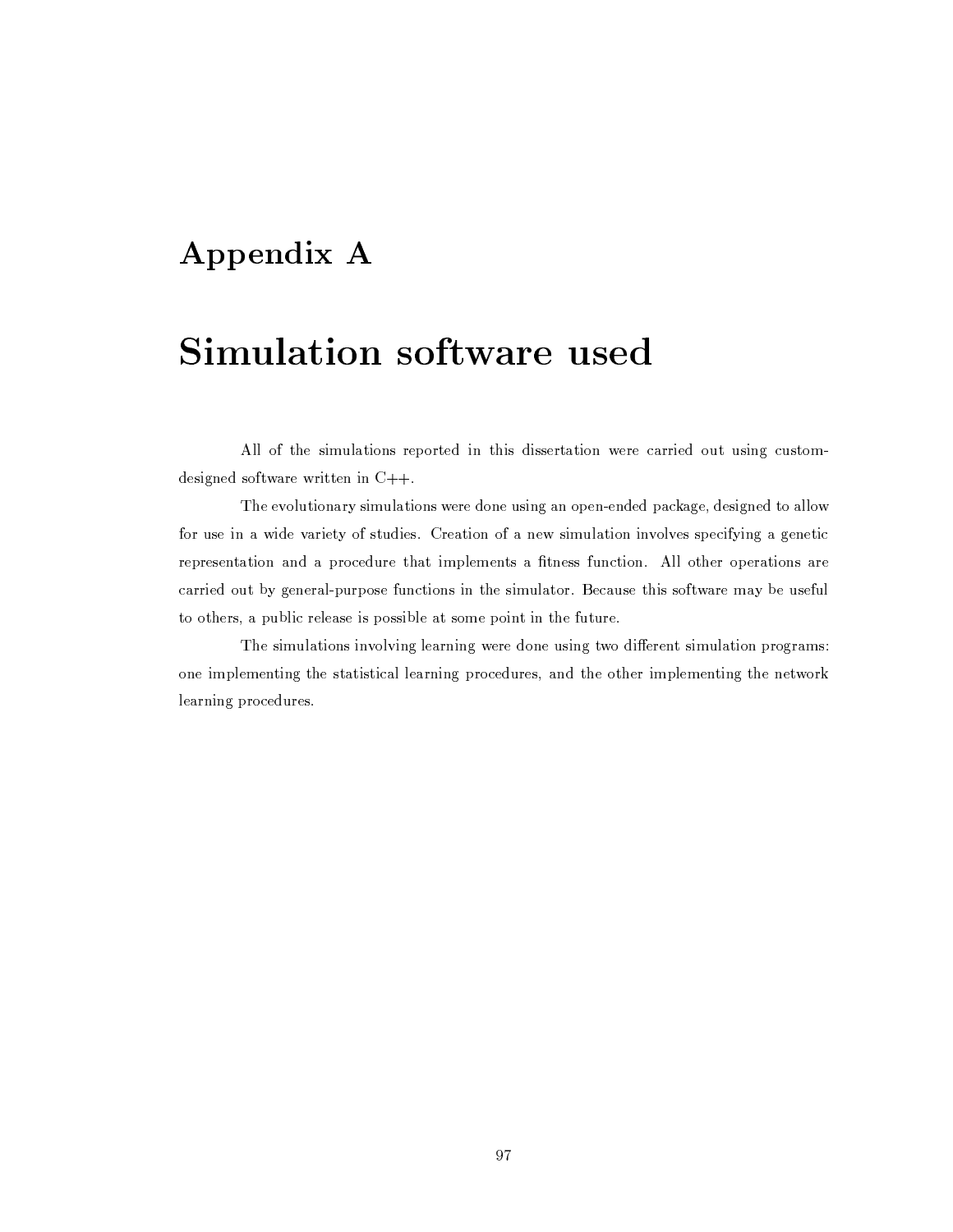## **Bibliography**

- Ackley, D. and M. Littman (1994). Altruism in the evolution of communication. In R. Brooks and P. Maes (Eds.), *Proceedings of the fourth artificial life workshop*, Cambridge, MA, pp.  $40-48$ . MIT Press.
- Axelrod, R. (1980a). Effective choice in the prisoner's dilemma. Journal of Conflict Resolu*tion 24, 3-25.*
- Axelrod, R. (1980b). More effective choice in the prisoner's dilemma. Journal of Conflict *Resolution 24, 379-403.*
- Axelrod, R. (1987). The evolution of strategies in the iterated prisoner's dilemma. In L. Davis (Ed.), Genetic algorithms and simulated annealing, Chapter 3, pp. 32–41. Los Altos, CA: Morgan Kaufmann Publishers, Inc.
- Axelrod, R. and W. Hamilton (1981). The evolution of cooperation. *Science 211*, 1390–1396.
- Batali, J. (1995). Small signaling systems can evolve in the absence of benefit to the information sender. Unpublished manuscript.
- Batali, J. (1997). Computational simulations of the emergence of grammar. In J. Hurford, C. Knight, and M. Studdert-Kennedy (Eds.), Evolution of Language: Social and Cognitive Bases for the Emergence of Phonology and Syntax. Cambridge University Press.
- Batali, J. and P. Kitcher (1995). Evolution of altruism in optional and compulsory games. Journal of Theoretical Biology 175, 161-171.
- Batali, J. and M. Oliphant (forthcoming). A model of simple communication systems.
- Bickerton, D. (1981). Roots of language. Ann Arbor, MI: Karoma.
- Bickerton, D. (1990). Species and language. Chicago: Chicago University Press.
- Bienenstock, E., L. Cooper, and P. Munro (1982). Theory for the development of neuron selectivity: Orientation specificity and binocular interaction in visual cortex. Journal of Neuroscience 2, 32-48.
- Billard, A. and K. Dautenhahn (1997). The social aspect of communication: a case study in the use and usefulness of communication for embodied agents. In 1997 European Conference on Artificial Life, Brighton, England.
- Blume, A., Y. Kim, and J. Sobel (1993). Evolutionary stability in games of communication. Games and Economic Behavior 5, 547-575.
- Boyd, R. and P. Richerson (1995). Why does culture increase human adaptability. *Ethology* and Sociobiology  $16, 125-143$ .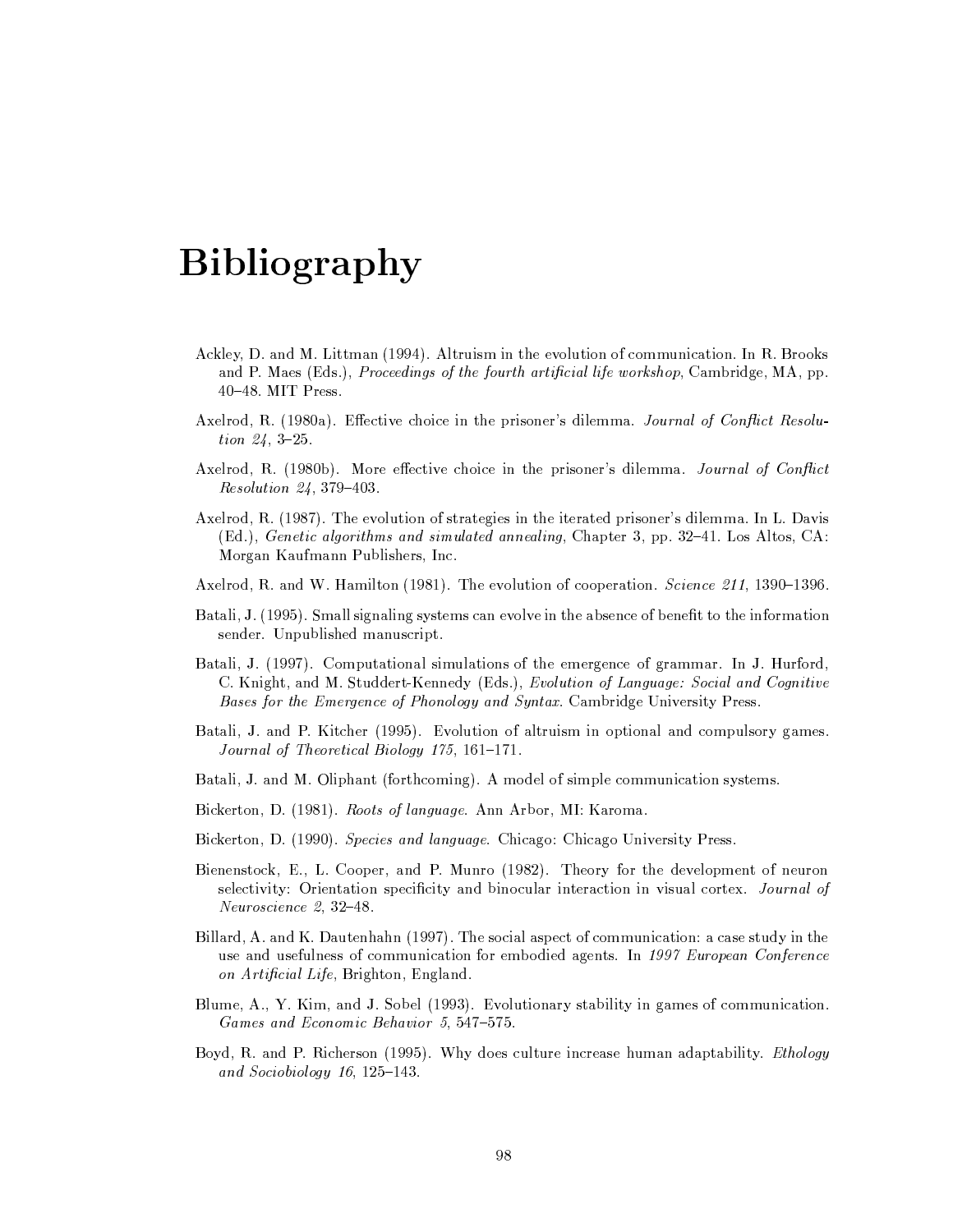- Bradbury, J. and S. Vehrencamp (forthcoming). Principles of animal communication. Sunderland, MA: Sinauer Associates.
- Brandon, R. and N. Hornstein (1986). From icons to symbols: some speculations on the origins of language. *Biololgy and Philosophy 1*, 169–189.
- Burghardt, G. (1970). Defining communication. In J. Johnston Jr., D. Moulton, and A. Turk (Eds.), Communication by chemical signals. Appleton-Century-Crofts.
- Cangelosi, A. and D. Parisi (1996, January). The emergence of a 'language' in an evolving population of neural networks. Technical Report NSAL-96-004, Institute of Psychology, National Research Council, Rome.
- Charnov, E. and J. Krebs (1975). The evolution of alarm calls: altruism or manipulation? American Naturalist 109, 107-112.
- Cheney, D. and R. Seyfarth (1990). How monkeys see the world: Inside the mind of another species. Chicago: University of Chicago Press.
- Cheney, D. and R. Seyfarth (1996). Function and intention in the calls of non-human primates. Proceedings of the British Academy 88, 59-76.
- Chomsky, N. (1990). Language and mind. In Ways of communicating, pp. 56-80. Cambridge, UK: Cambridge University Press.
- Crain, S. (1991). Language acquisition in the absence of experience. Behavioral and Brain *Sciences* 14, 597-611.
- Daumer, K. (1958). Blumenfarbed wie sie die bienen sehen. Z. vergl. Physiol. 41, 49-110.
- Dawkins, R. (1976). The selfish gene. Oxford: Oxford University Press.
- Dawkins, R. and J. Krebs (1978). Title. In J. Krebs and N. Davies (Eds.), Behavioral ecology: an evolutionary approach. Blackwell Scientific.
- de Saussure, F. (1959). Course in general linguistics. New York: McGraw-Hill.
- Dennett, D. (1987). The intentional stance. Cambridge, Massachusetts: MIT/Bradford Books.
- Di Paolo, E. (1996). An investigation into the evolution of communicative behaviors. Technical Report Cognitive Science Research Paper 445, School of Cognitive and Computing Sciences, University of Sussex.
- Farrell, J. (1988). Communication, coordination and nash equilibrium. Economics Letters 27,  $209 - 214.$
- Fogel, L., A. Owens, and M. Walsh (1966). Artificial Intelligence through Simulated Evolution. New York: Wiley and Sons.
- Gardener, B. and P. Gardener (1969). Teaching sign language to a chimpanzee. Science 165,  $664 - 672.$
- Goodall, J. (1986). The chimpanzees of Gombe. Cambridge, MA: Harvard University Press.
- Grafen, A. (1990). Biological signals as handicaps. Journal of Theoretical Biology 144, 517-546.
- Grice, H. (1957). Meaning. Philosophical Review 66, 377-388.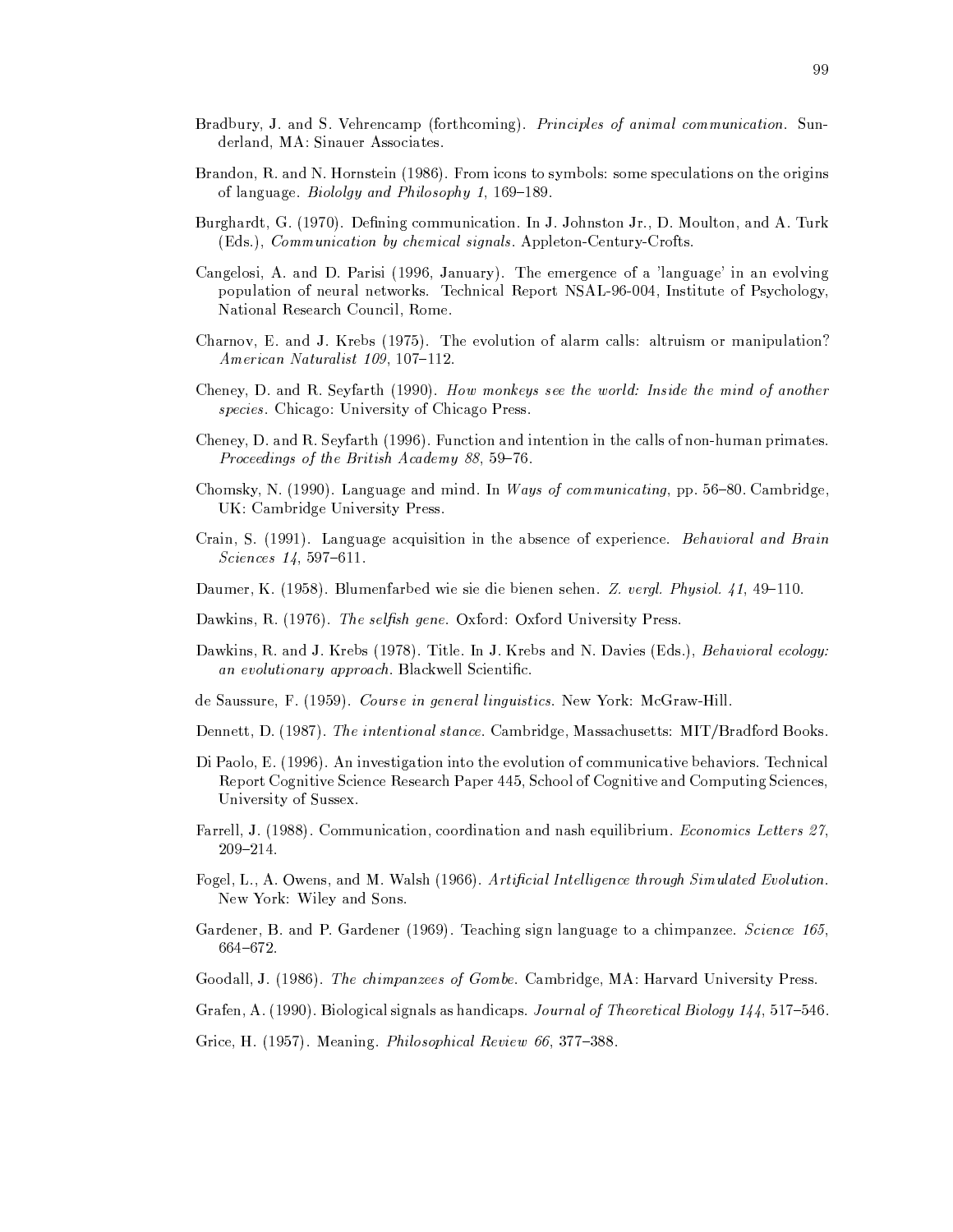- Grim, P. (1996). Spatialization and generosity in the stochastic prisoner's dilemma. BioSys $tems\;37,\;3-17.$
- Grossberg, S. (1976). Adaptive pattern classification and universal recoding: Ii. feedback, expectation, olfaction, illusions. *Biological Cybernetics 23*, 187–202.
- Hamilton, W. (1963). The evolution of altruistic behavior. American Naturalist 97, 354-356.
- Hamilton, W. (1964). The genetical evolution of social behaviour (i and ii). Journal of Theoretical Biology 156, 1-52.
- Hamilton, W. (1967). Extraordinary sex ratios. Science 156, 477-88.
- Hauser, M. (1996). The evolution of communication. Cambridge, Massachusetts: MIT Press.
- Hayes, K. and C. Hayes (1951). The intellectual development of a home-raised chimpanzee. Proceedings of the American Philosophical Society 95, 105.
- Hebb, D. (1949). The organization of behavior. New York: John Wiley & Sons.
- Herman, L., D. Richards, and J. Wolz (1984). Comprehension of sentences by bottlenosed dolphins. Cognition 16, 129-219.
- Heyes, C. and B. Galef (1996). Social Learning in Animals: The Roots of Culture. San Diego: Academic Press.
- Holland, J. (1975). Adaptation in natural and artificial systems. Ann Arbor, MI: The University of Michigan Press.
- Huberman, B. and N. Glance (1993). Evolutionary games and computer simulations. Proceedings of the National Academy of Sciences (USA)  $90(16)$ , 7715-7718.
- Hultsch, H. (1993). Tracing the memory mechanisms in the song acquisition of nightingales. Netherlands Journal of Zoology 43, 155-171.
- Hurford, J. (1989). Biological evolution of the saussurean sign as a component of the language acquisition device. Lingua 77, 187-222.
- Hutchins, E. and B. Hazelhurst (1995). How to invent a lexicon: the development of shared symbols in interaction. In N. Gilbert and R. Conte (Eds.), Artificial Societies: The computer simulation of social life. London: UCL Press.
- Hutchins, E. and B. Hazelhurst (1997). The emergence of propositions from the coordination of talk and action in a shared world. forthcoming.
- Kim, Y. and J. Sobel (1995). An evolutionary approach to pre-play communication. Econometrica  $65(5)$ , 1181-1193.
- Kirby, S. (1997). Language evolution without natural selection: From vocabulary to syntax in a population of learners. Manuscript in preparation.
- Kohonen, T. (1989). Self-organization and associative memory (3rd ed.). Berlin: Springer-Verlag.
- Konishi, M. (1965). The role of auditory feedback in the control of vocalization in the whitecrowned sparrow. Zeitschrift fur Tierpsychogie 22, 770–783.
- Konishi, M. (1973). Locatable and nonlocatable acoustic signals for barn owls. American *Naturalist 107, 775-785.*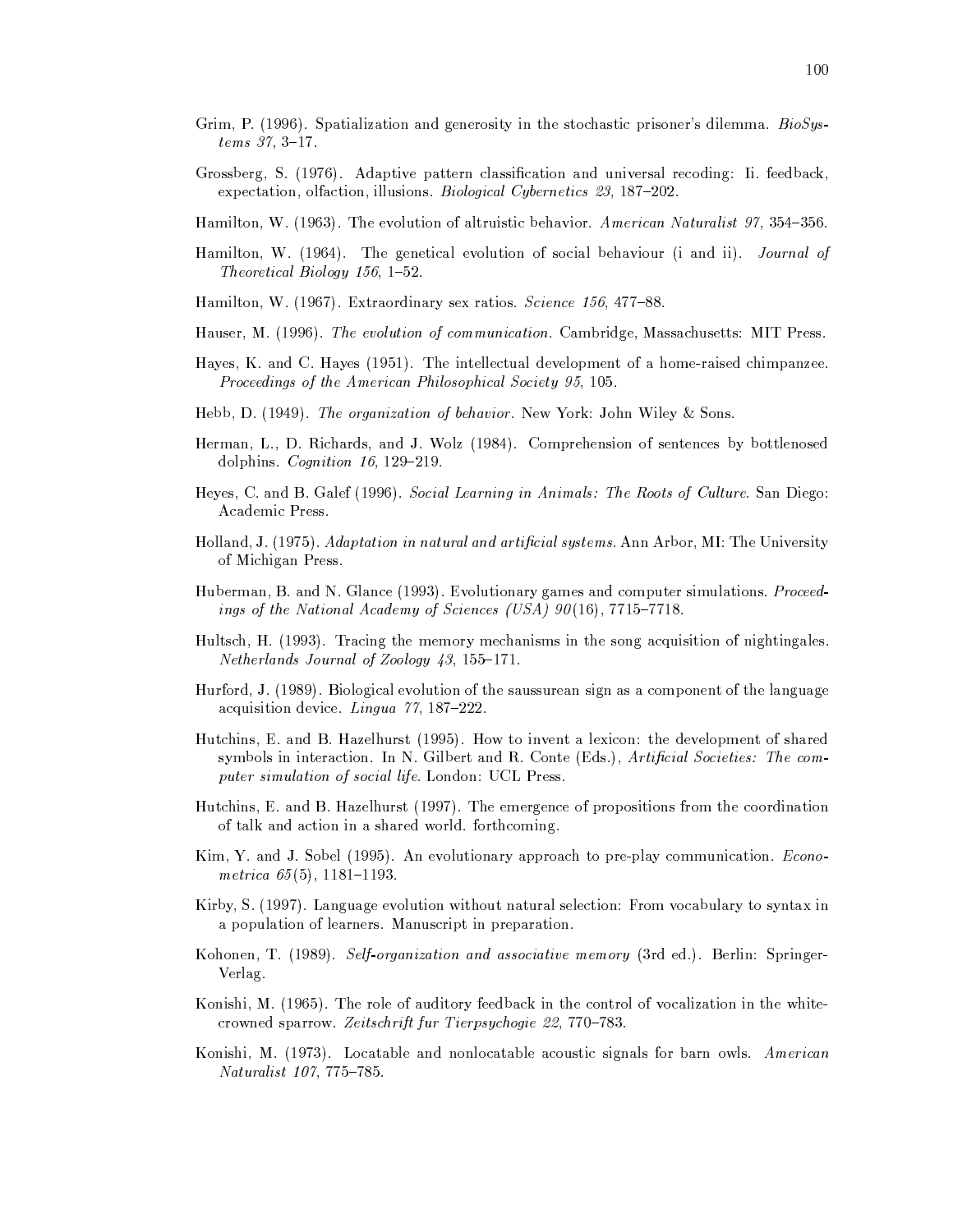Langton, C. (1989). Artificial Life. Redwood City: Addison-Wesley.

- Levin, M. (1995). The evolution of understanding: a genetic algorithm model of the evolution of communication. *BioSystems* 36, 167-178.
- Lewis, D. (1969). Convention: A philosophical study. Harvard University Press.
- Lewis, D. and D. Gower (1980). Biology of communication. New York: Wiley.
- Lindgren, K. (1991). Evolutionary phenomena in simple dynamics. In C. Langton, C. Taylor, J. Farmer, and S. Rasmussen (Eds.), Artificial life II, pp. 295-311. Redwood City, CA: Addison-Wesley.
- Lloyd, J. (1984). On deception, a way of all flesh, and firefly signaling and systematics. In R. Dawkins and M. Ridley (Eds.), Oxford surveys in evolutionary biology, pp. 48–54. New York: Oxford University Press.
- MacLennan, B. and G. Burghardt (1994). Synthetic ethology and the evolution of cooperative communication. Adaptive Behavior  $2(2)$ , 161-187.
- Marler, P. (1955). Characteristics of some animal calls. Nature 176, 6-8.
- Marler, P. (1957). Specific distinctiveness in the communication signals of birds. *Behavior 11*,  $13 - 39.$
- Marler, P. (1970). A comparative approach to vocal learning: song development in whitecrowned sparrows. Journal of Comparative and Physiological Psychology  $71$ , 1-25.
- Maynard Smith, J. (1965). The evolution of alarm calls. American Naturalist 99, 59–63.
- Maynard Smith, J. (1982). Evolution and the theory of games. Cambridge: Cambridge University Press.
- Maynard Smith, J. and G. Price (1973). The logic of animal conflict. Nature 246, 15–18.
- Meltzoff, A. (1996). The human infant as imitative generalist: a 20-year progress report on infant imitation with implication s of comparative psychology. In C. Heves and B. Galef (Eds.), Social Learning in Animals: The Roots of Culture, pp. 347-370. San Diego: Academic Press.
- Moynihan, M. (1970). Control, suppression, decay, disappearance and replacement of displays. Journal of Theoretical Biology 29, 85-112.
- Nash, J. (1951). Noncooperative games. Annals of Mathematics 54, 289-295.
- Nishida, T. (1987). Local traditions and cultural transmission. In B. Smuts, D. Cheney, R. Seyfarth, R. Wrangham, and T. Strusaker (Eds.), *Primate Societies*. Chicago: University of Chicago Press.
- Nowak, M. and R. May (1992). Evolutionary games and spatial chaos. Nature 359, 826-829.
- Nowak, M. and K. Sigmund (1992). Tit for tat in heterogeneous populations. Nature 355,  $250 - 252.$
- Oliphant, M. (1994). Evolving cooperation in the non-iterated prisoner's dilemma: The importance of spatial organization. In R. Brooks and P. Maes (Eds.), *Proceedings of the fourth* artificial life workshop, Cambridge, MA, pp. 349-352. MIT Press.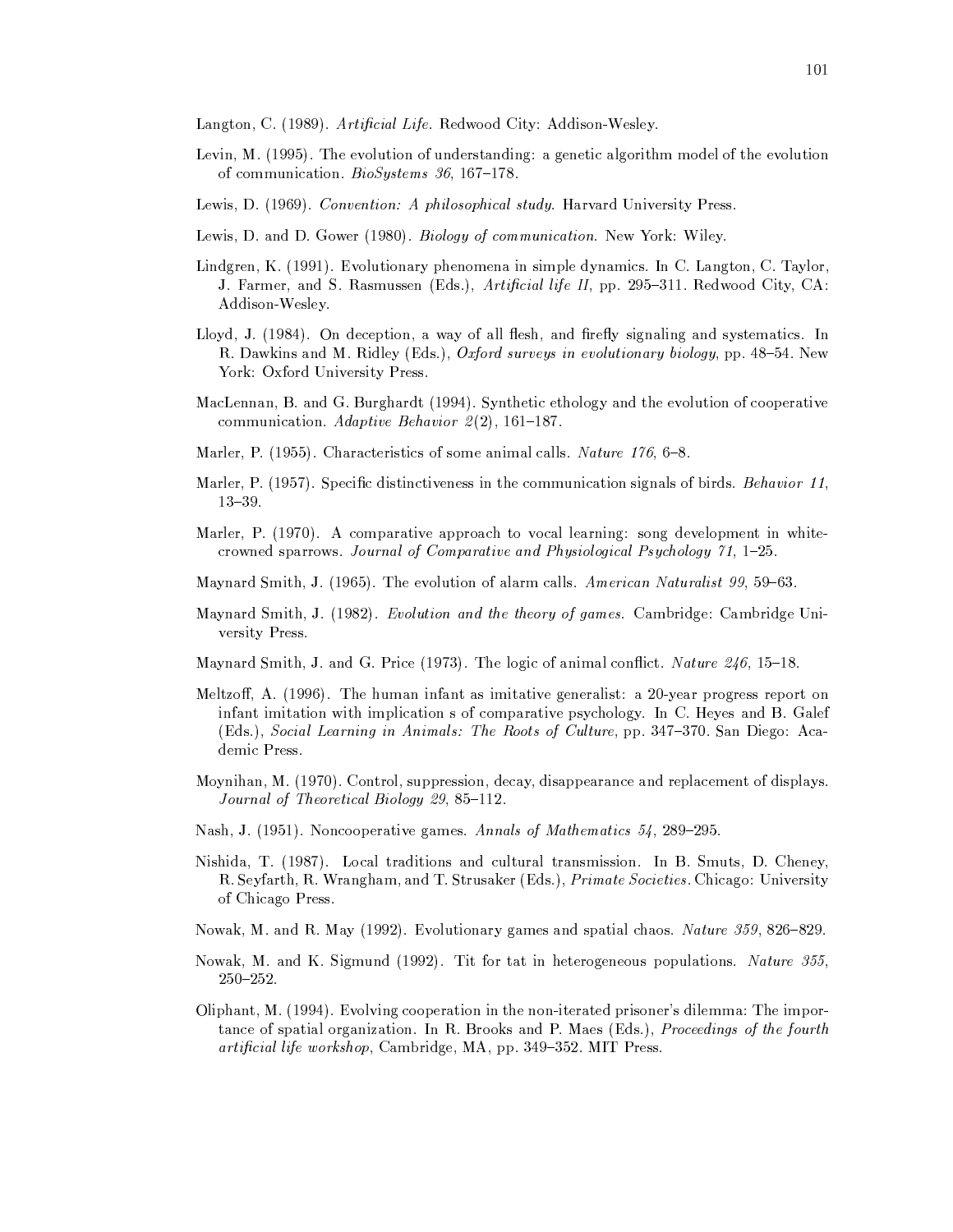- Oliphant, M. (1995). Selfish genes and altruistic behavior. In P. Enrado (Ed.), Explorations in artificial life, pp. 32-35. San Francisco, CA: AI Expert Presents.
- Oliphant, M. (1996). The dilemma of saussurean communication. *BioSystems*  $37(1-2)$ , 31–38.
- Oliphant, M. (1997). Self-organized coordination in populations of interacting associative networks. Forthcoming.
- Oliphant, M. and J. Batali (1997). Learning and the emergence of coordinated communication. Forthcoming.
- Pepperberg, I. (1987). Evidence for conceptual quantitative abilities in the african parrot: Labeling of cardinal sets. Ethology  $75, 37-61$ .
- Pinker, S. (1994). The language instinct. New York: William Morrow.
- Premack, D. (1971). Language in chimpanzee? Science 172, 808-822.
- Pulliam, H. and C. Dunford (1980). Programmed to learn. New York: Columbia University Press.
- Rechenberg, I. (1973). Evolutionsstrategie: optimierung technischer systeme nach prinzipien *der biologischen evolution.* Stuttgart: Frommann-Holzboog.
- Savage-Rumbaugh, E., K. Mcdonald, R. Sevcik, W. Hopkins, and E. Rubert (1986). Spontaneous symbol acquisition and communicative use by pygmy chimpanzees (pan paniscus). Journal of Experimental Psychology: General 115, 211-235.
- Searcy, W. (1992). Song repertoire and mate choice in birds. American Zoologist 32, 71-80.
- Sebeok, T. (1977). How animals communicate. Bloomington: Indiana University Press.
- Seyfarth, R. and D. Cheney (1986). Vocal development in vervet monkeys. Animal Behavior 34,  $1640 - 1658.$
- Seyfarth, R., D. Cheney, and P. Marler (1980a). Monkey responses to three different alarm calls: evidence for predator classification and semantic communication. Science 210, 801– 803.
- Seyfarth, R., D. Cheney, and P. Marler (1980b). Vervet monkey alarm calls: semantic communication in a free-ranging environment. Animal Behavior 28, 1070-1094.
- Sherman, P. (1977). Nepotism and the evolution of alarm calls. Science 197, 1246–1253.
- Skyrms, B. (1996). Evolution of the social contract. Cambridge University Press.
- Smith, W. (1977). The behavior of communicating. Cambridge, MA: Harvard University Press.
- Steels, L. (1996). Self-organizing vocabularies. In Proceedings of the V Alife Conference, Nara, Japan.
- Steels, L. and A. McIntyre (1997). Spatially distributed naming games. In Fourth European Conference on Artificial Life, Brighton, England.
- Strusaker, T. (1967). Auditory communication among vervet monkeys (*cercopithecus aethiops*). In S. Altmann (Ed.), Social Communication among Primates, pp. 281–324. Chicago: University of Chicago Press.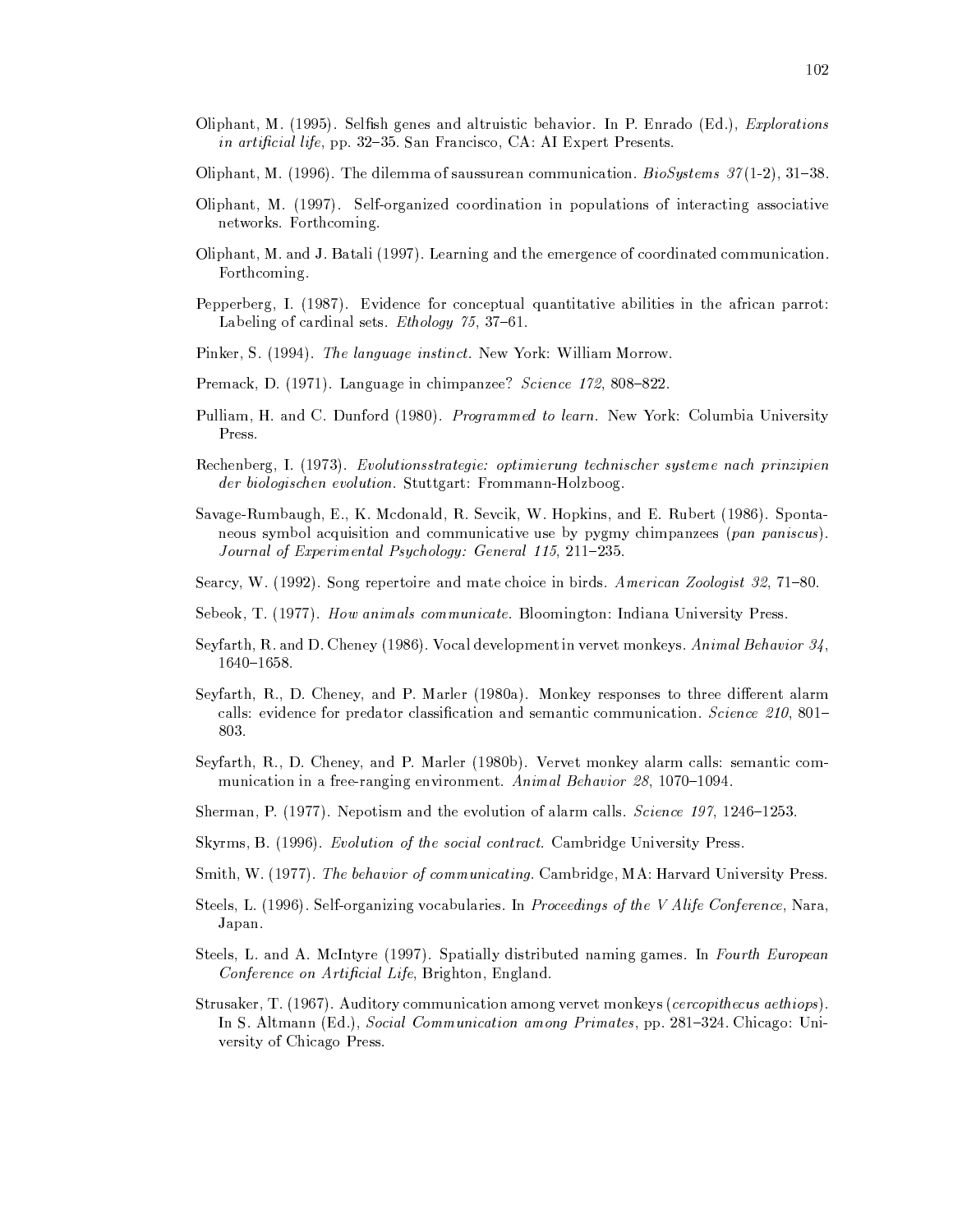- Tinbergen, N. (1952). Derived activities: Their causation, biological significance, origin and emancipation during evolution. Quarterly Review of Biology 27, 1-32.
- Tomasello, M. (1990). Cultural transmission in the tool use and communicatory signaling of chimpanzees? In S. Parker and K. Gibson (Eds.), Language and intelligence in monkeys and apes: Comparative developmental perspectives. Cambridge: Cambridge University Press.
- Tomasello, M. (1996). Do apes ape? In C. Heves and B. Galef (Eds.), Social Learning in Animals: The Roots of Culture, pp. 319-436. San Diego: Academic Press.
- Tomasello, M., J. Call, K. Nagell, R. Olguin, and M. Carpenter (1994). The learning and use of gestural signals by young chimpanzees: a trans-generational study. Primates 35, 137-154.
- Tomasello, M., B. George, A. Kruger, J. Farrar, and E. Evans (1985). The development of gestural communication in young chimpanzees. Journal of Human Evolution 14, 175-186.
- Tomasello, M., D. Gust, and T. Frost (1989). A longitudinal investigation of gestural communication in young chimpanzees. Primates 30, 35-50.
- Trivers, R. (1971). The evolution of reciprocal altruism. Quarterly Review of Biology  $46$ ,  $35 - 57$ .
- von Frisch, K. (1974). Decoding the language of the bee. *Science 185*, 663–668.
- Von Neumann, J. and O. Morgenstern (1953). Theory of games and economic behavior. Princeton: Princeton University Press.
- Warneryd, K. (1993). Cheap talk, coordination, and evolutionary stability. Games and Economic Behavior 5, 532-546.
- Werner, G. and M. Dyer (1991). Evolution of communication in artificial organisms. In C. Langton, C. Taylor, J. Farmer, and S. Rasmussen (Eds.), Artificial life II, pp. 659–687. Redwood City, CA: Addison-Wesley.
- West, M. and A. King (1996). Social learning: synergy and songbirds. In C. Heyes and B. Galef (Eds.), Social Learning in Animals, pp. 155-178. San Diego: Academic Press.
- Wexler, K. and P. Culicover (1980). Formal principles of language acquisition. Cambridge, MA: MIT Press.
- Whiten, A. and D. Custance (1996). Studies of imitation in chimpanzees and children. In C. Heyes and B. Galef (Eds.), Social Learning in Animals: The Roots of Culture, pp. 291–318. San Diego: Academic Press.
- Whiten, A. and R. Ham (1992). On the nature and evolution of imitation in the animal kingdom: reappraisal of a century of research. In P. Slater, C. Rosenblatt, C. Beer, and M. Milinski (Eds.), Advances in the Study of Behavior, Volume 21, pp. 239-283. New York: Academic Press.
- Wiley, R. (1983). The evolution of communication. In T. Halliday and P. Slater (Eds.), Animal behavior. W.H. Freeman and Co.
- Willshaw, D. (1971). Models of distributed associative memory. Ph. D. thesis, University of Edinburgh.
- Willshaw, D., O. Buneman, and H. Longuet-Higgins (1969). Non-holographic associative memory. Nature 222, 960-962.